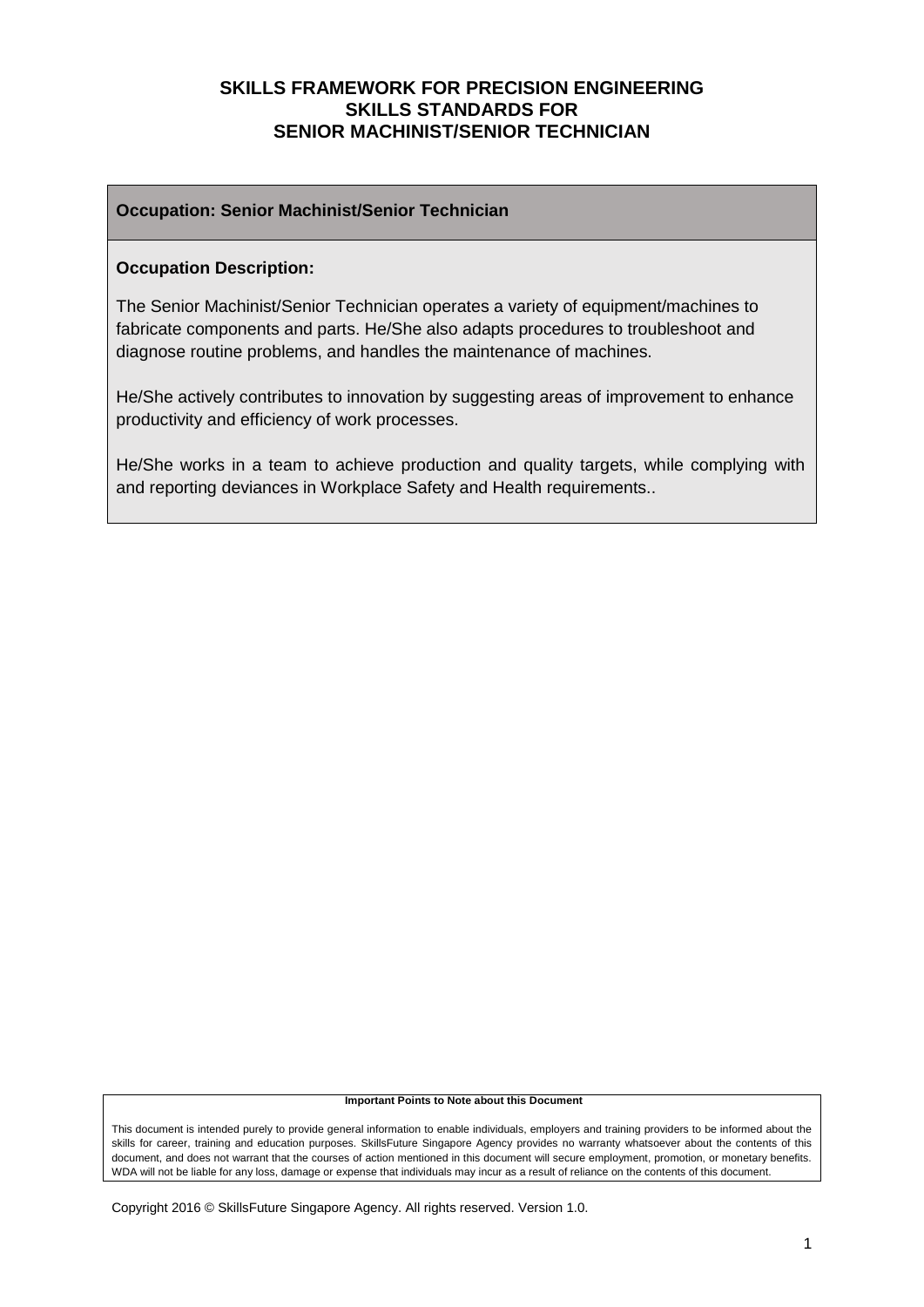The skills expected of the Senior Machinist/Senior Technician are summarised as below:

| <b>Skill Category</b>                                        | <b>Skill Sub-</b><br><b>Category</b> | <b>Skills</b>         |                                                                  |  |
|--------------------------------------------------------------|--------------------------------------|-----------------------|------------------------------------------------------------------|--|
|                                                              |                                      | <b>PRE-TEF-2008-1</b> | Apply Computer and Information<br>Technology                     |  |
|                                                              |                                      | <b>PRE-TEF-2009-1</b> | Apply Computer-aided Drafting and<br>Design                      |  |
| <b>Technical and</b><br><b>Engineering</b>                   |                                      | <b>PRE-TEF-2010-1</b> | Apply Computer-aided Manufacturing<br>(CAM) Processes            |  |
| <b>Fundamentals</b>                                          |                                      | <b>PRE-TEF-2011-1</b> | Handle Machine Tools and Apply<br>Lubrication                    |  |
|                                                              |                                      | <b>PRE-TEF-2012-1</b> | Set Up and Operate Coordinate<br><b>Measuring Machine</b>        |  |
|                                                              |                                      | <b>PRE-TEF-2013-1</b> | <b>Write Software Programmes</b>                                 |  |
|                                                              |                                      | <b>PRE-TED-2001-1</b> | <b>Apply Machine Elements</b>                                    |  |
| <b>Technical and</b><br><b>Engineering</b><br><b>Design</b>  |                                      | <b>PRE-TED-2002-1</b> | Design Electric Drives and Electro-<br><b>Mechanical Systems</b> |  |
|                                                              |                                      | <b>PRE-TED-2003-1</b> | Design Handling Systems in Industrial<br>Automation              |  |
| <b>Precision</b><br><b>Manufacturing</b><br><b>Processes</b> |                                      | <b>PRE-PMP-2018-1</b> | Assemble Simple Drive Mechanism                                  |  |
|                                                              |                                      | <b>PRE-PMP-2019-1</b> | Implement Programming of<br>Programmable Logic Controllers       |  |
|                                                              |                                      | <b>PRE-PMP-2020-1</b> | Perform Advanced Gas Tungsten Arc<br>Welding                     |  |
|                                                              |                                      | <b>PRE-PMP-2021-1</b> | Perform Diffusion Bonding of Material                            |  |
|                                                              |                                      | <b>PRE-PMP-2022-1</b> | Perform Geometric Tolerance and<br>Inspection                    |  |
|                                                              |                                      | <b>PRE-PMP-2023-1</b> | Perform Machining                                                |  |

Copyright 2016 © SkillsFuture Singapore Agency. All rights reserved. Version 1.0.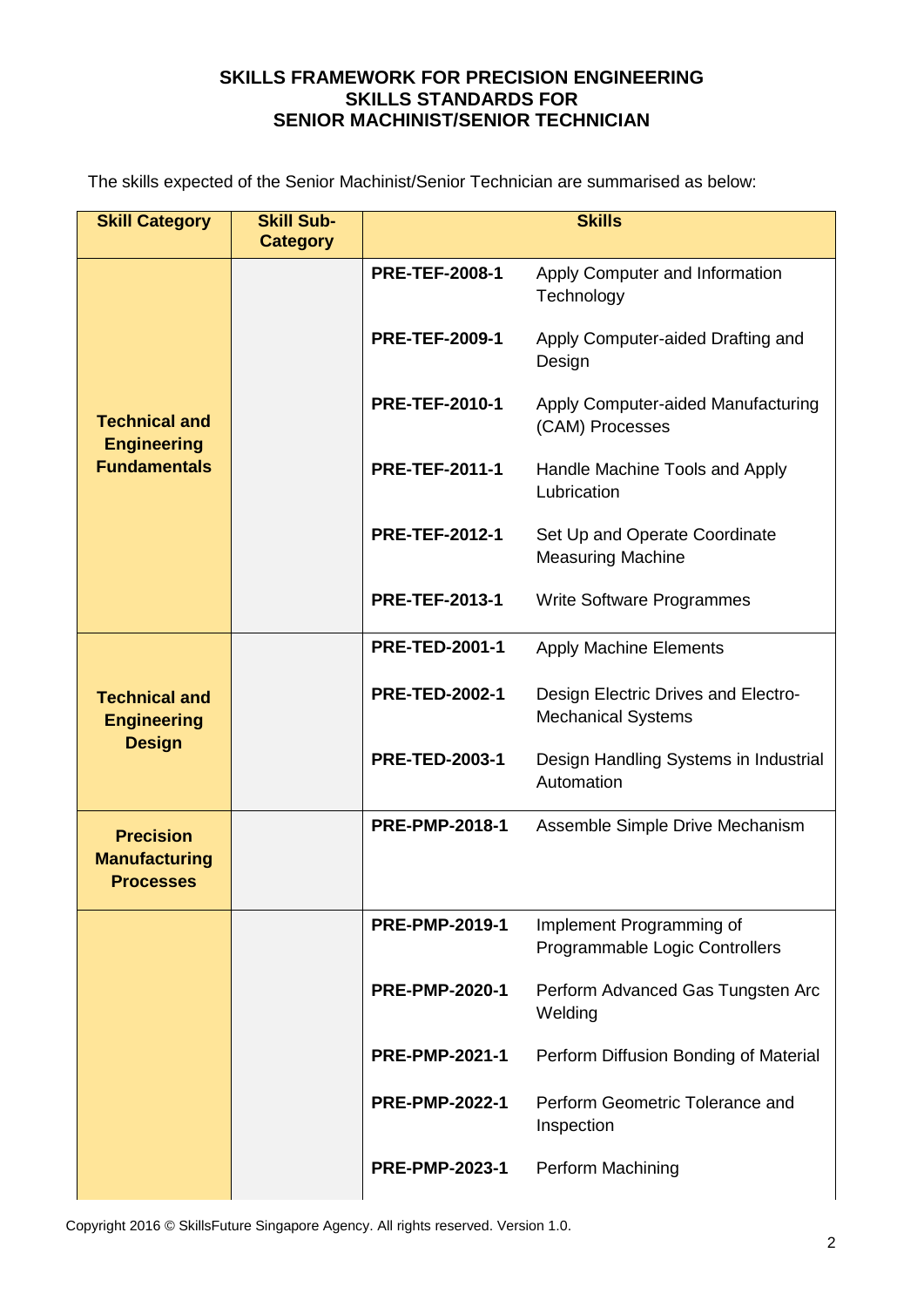| <b>Skill Category</b>                                  | <b>Skill Sub-</b><br><b>Category</b> | <b>Skills</b>         |                                                                      |  |
|--------------------------------------------------------|--------------------------------------|-----------------------|----------------------------------------------------------------------|--|
|                                                        |                                      | <b>PRE-PMP-2012-1</b> | Perform Material Hot Processing                                      |  |
|                                                        |                                      | <b>PRE-PMP-2013-1</b> | Perform Non-conventional Cutting<br>Process                          |  |
|                                                        |                                      | <b>PRE-PMP-2014-1</b> | Perform Non-destructive Testing                                      |  |
|                                                        |                                      | <b>PRE-PMP-2015-1</b> | Perform Optical Digitising                                           |  |
|                                                        |                                      | <b>PRE-PMP-2016-1</b> | <b>Perform Surface Coating</b>                                       |  |
|                                                        |                                      | <b>PRE-PMP-2017-1</b> | Perform Surface Preparation and<br>Finishing                         |  |
|                                                        |                                      | <b>PRE-MAI-2001-1</b> | Diagnose and Rectify Faults in<br><b>Equipment and Circuits</b>      |  |
| <b>Maintenance</b>                                     |                                      | <b>PRE-MAI-2002-1</b> | Maintain and Repair Hydraulic<br><b>Systems</b>                      |  |
|                                                        |                                      | <b>PRE-MAI-2003-1</b> | <b>Maintain and Repair Pneumatic</b><br><b>Systems</b>               |  |
|                                                        |                                      | <b>PRE-MAI-2004-1</b> | Maintain Common Tools and<br><b>Workshop Equipment</b>               |  |
|                                                        |                                      | <b>PRE-QUA-1001-1</b> | <b>Apply Quality Systems</b>                                         |  |
|                                                        |                                      | <b>PRE-QUA-2002-1</b> | Perform Dye/Liquid Penetrant Testing                                 |  |
| <b>Quality</b>                                         |                                      | <b>PRE-QUA-2003-1</b> | Perform Eddy Current Testing                                         |  |
|                                                        |                                      | <b>PRE-QUA-2004-1</b> | Perform Magnetic Particle Testing                                    |  |
|                                                        |                                      | <b>PRE-WSH-2003-1</b> | Apply Workplace Safety and Health<br><b>Policies</b>                 |  |
| <b>Workplace</b><br><b>Safety and</b><br><b>Health</b> |                                      | <b>PRE-WSH-1001-1</b> | Apply Workplace Safety and Health in<br><b>Metal Work</b>            |  |
|                                                        |                                      | <b>PRE-WSH-1002-1</b> | <b>Identify Hazards and Maintain Risk</b><br><b>Control Measures</b> |  |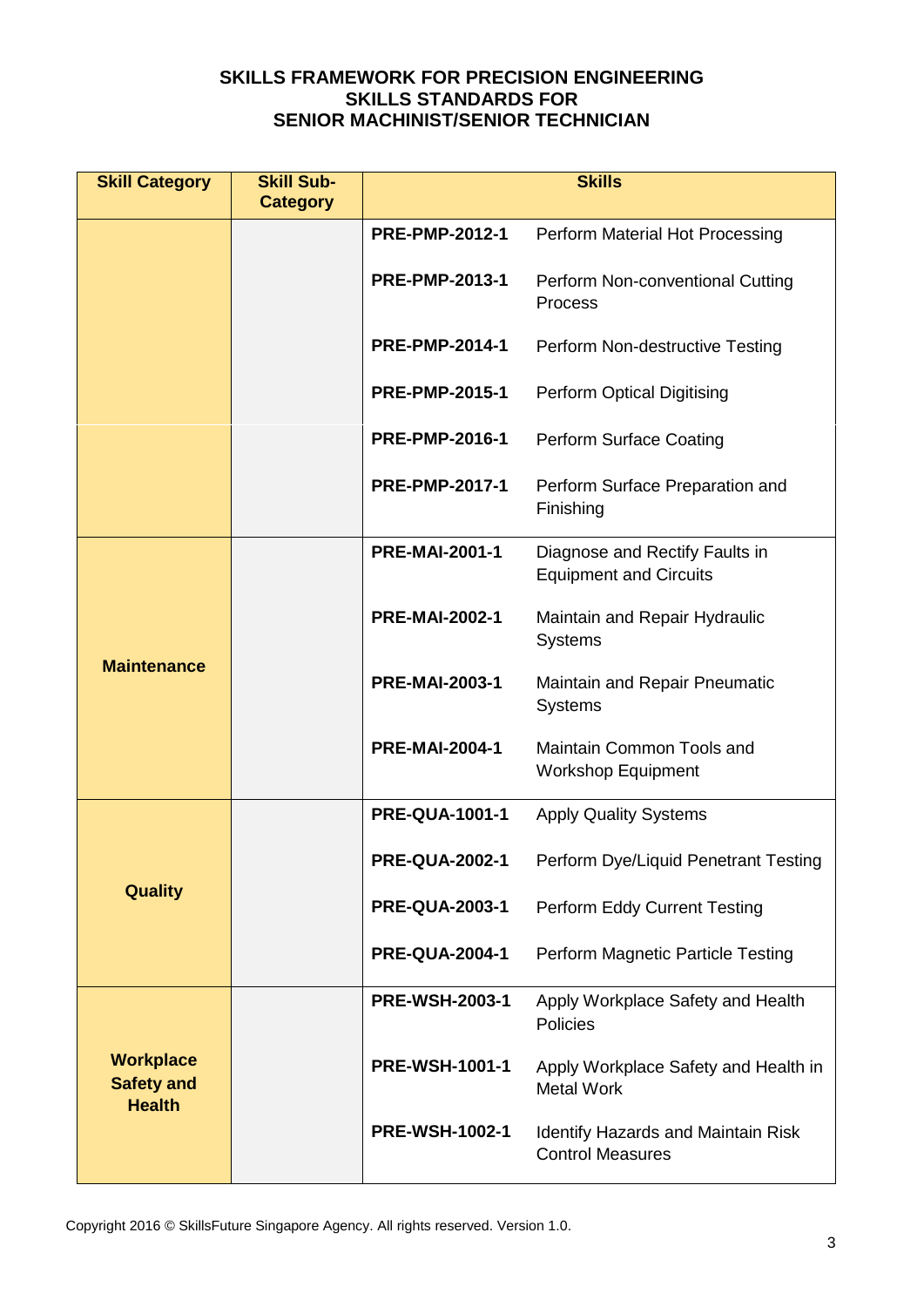| <b>Skill Category</b>                                             | <b>Skill Sub-</b><br><b>Category</b> | <b>Skills</b>         |                                                                                |  |
|-------------------------------------------------------------------|--------------------------------------|-----------------------|--------------------------------------------------------------------------------|--|
| <b>Manufacturing</b><br><b>Productivity and</b>                   |                                      | <b>PRE-MPI-2004-1</b> | Apply Basic Lean Techniques in the<br>Workplace                                |  |
| <b>Innovation</b>                                                 |                                      | <b>PRE-MPI-2005-1</b> | Apply Lean Thinking in the Workplace                                           |  |
| <b>Service</b>                                                    |                                      | <b>SVCF-CS-101C-1</b> | Provide Go-the-Extra-Mile Service                                              |  |
| <b>Excellence</b>                                                 |                                      | <b>SVCF-CS-103C-1</b> | <b>Respond to Service Challenges</b>                                           |  |
|                                                                   |                                      | <b>ES-PMD-104G-1</b>  | Adapt to Change                                                                |  |
| <b>Personal</b><br><b>Management</b><br>and<br><b>Development</b> |                                      | <b>ES-PMD-103G-1</b>  | Apply Emotional Competence to<br>Manage Self at the Workplace                  |  |
|                                                                   |                                      | <b>ES-PMD-101G-1</b>  | Develop Personal Effectiveness at<br><b>Operations Level</b>                   |  |
|                                                                   |                                      | <b>ES-PMD-102G-1</b>  | Maintain Personal Presentation and<br><b>Employability at Operations Level</b> |  |
| Analytical,                                                       |                                      | <b>ES-ACE-101G-1</b>  | Demonstrate Initiative and<br><b>Enterprising Behaviour</b>                    |  |
| <b>Conceptual and</b><br><b>Evaluative</b>                        |                                      | <b>ES-ACE-302G-1</b>  | Solve Problems and Make Decisions<br>at Supervisory Level                      |  |
| <b>Interpersonal</b>                                              |                                      | <b>ES-IP-101G-1</b>   | Communicate and Relate Effectively<br>at the Workplace                         |  |
|                                                                   |                                      | <b>ES-IP-102G-1</b>   | Work in a Team                                                                 |  |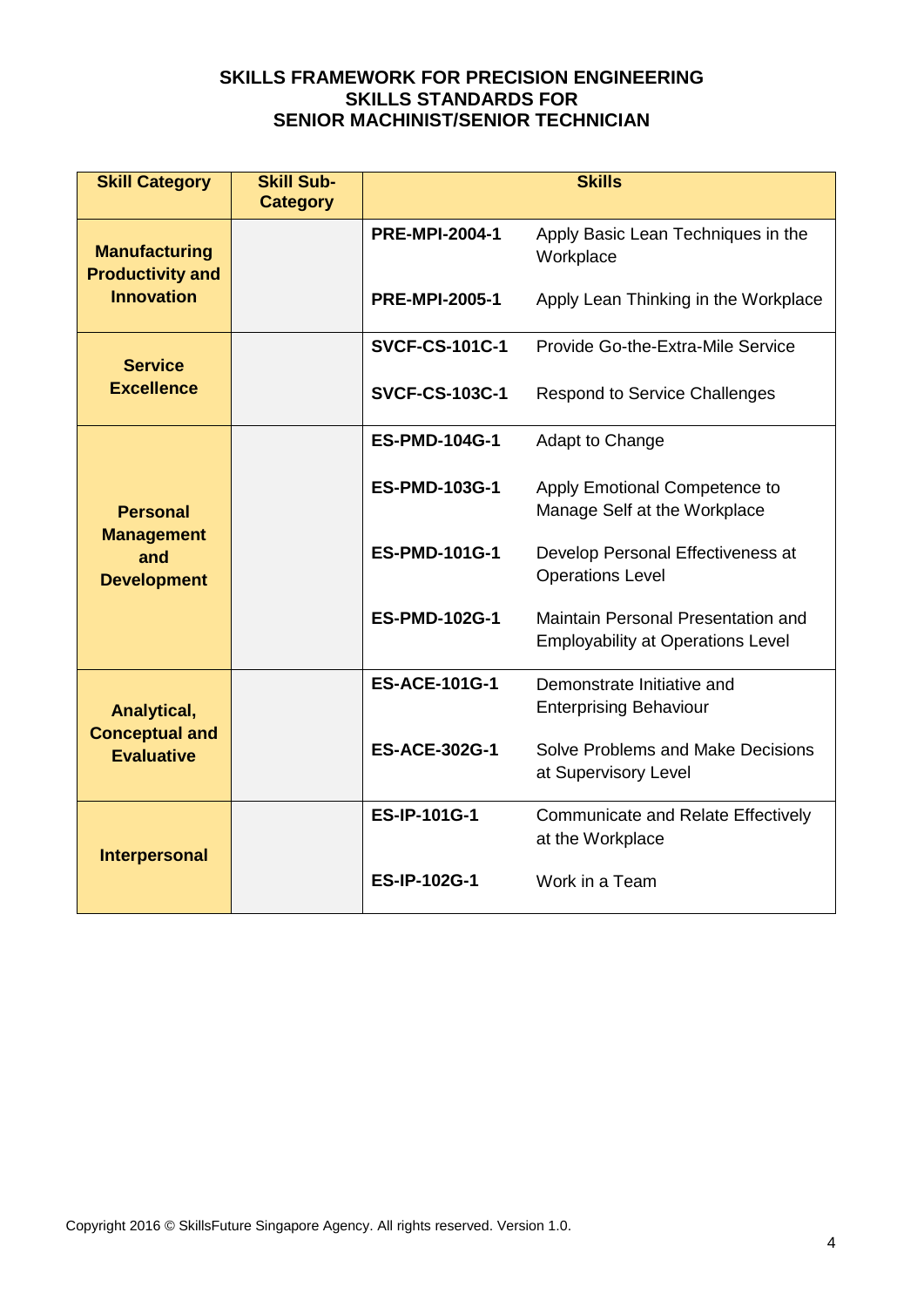|                                                                                                                                                                                                                            | PRE-TEF-2008-1                                                                                                                                                                                                                                                                                                                                                                                                                                                                                                                                                                                                                                                                                                                                                                                                                                                                                                      | <b>Skill Category</b>                           | <b>Technical and Engineering</b><br>Fundamentals |
|----------------------------------------------------------------------------------------------------------------------------------------------------------------------------------------------------------------------------|---------------------------------------------------------------------------------------------------------------------------------------------------------------------------------------------------------------------------------------------------------------------------------------------------------------------------------------------------------------------------------------------------------------------------------------------------------------------------------------------------------------------------------------------------------------------------------------------------------------------------------------------------------------------------------------------------------------------------------------------------------------------------------------------------------------------------------------------------------------------------------------------------------------------|-------------------------------------------------|--------------------------------------------------|
| <b>Skill Code</b>                                                                                                                                                                                                          |                                                                                                                                                                                                                                                                                                                                                                                                                                                                                                                                                                                                                                                                                                                                                                                                                                                                                                                     | <b>Skill Sub-Category</b><br>(where applicable) | N/A                                              |
| <b>Skill Title</b>                                                                                                                                                                                                         | Apply Computer and Information Technology                                                                                                                                                                                                                                                                                                                                                                                                                                                                                                                                                                                                                                                                                                                                                                                                                                                                           |                                                 |                                                  |
| <b>Skill Description</b>                                                                                                                                                                                                   | This skill describes the ability to apply computing techniques to solve<br>problems. It also includes the ability to use both hardware and software<br>components to process and communicate information and solve problems.                                                                                                                                                                                                                                                                                                                                                                                                                                                                                                                                                                                                                                                                                        |                                                 |                                                  |
| Knowledge and<br><b>Analysis</b><br>It refers to gathering,<br>cognitive processing,<br>integration and<br>inspection of facts and<br>information required to<br>perform the work tasks<br>and activities.                 | The ability to understand:<br>Types and application of computer – desktop, laptop, tablet, etc<br>Types and application of software – word processing, spreadsheet,<br>information retrieval/file management systems, data-logging, etc<br>Types and application of peripheral devices<br>Data protection, privacy and data integrity<br>Files management and storage<br>Computer security and usage<br>Intellectual property rights<br>Information/data presentation<br>Good documentation practices                                                                                                                                                                                                                                                                                                                                                                                                               |                                                 |                                                  |
| <b>Application and</b><br><b>Adaptation</b><br>It refers to the ability to<br>perform the work tasks<br>and activities required<br>of the occupation, and<br>the ability to react to<br>and manage the<br>changes at work. | The ability to:<br>Set up computer and peripheral devices according to manufacturer<br>instructions<br>Select and use appropriate software to process information/data<br>according to job requirements<br>• Check and verify the status of external devices(s) and files to be secured<br>and virus-free<br>Operate computer to process information/data using appropriate<br>technique(s) and in accordance with organisational procedures<br>Interpret and organise information to facilitate problem-solving and<br>communication of data<br>Print hardcopy of completed work in the approved format according to<br>organisational procedures and in sufficient quantity<br>Manage and save completed work in the approved file format using<br>appropriate file name in accordance with organisational procedures<br>Update document(s) according to approved format and is legible,<br>accurate and complete |                                                 |                                                  |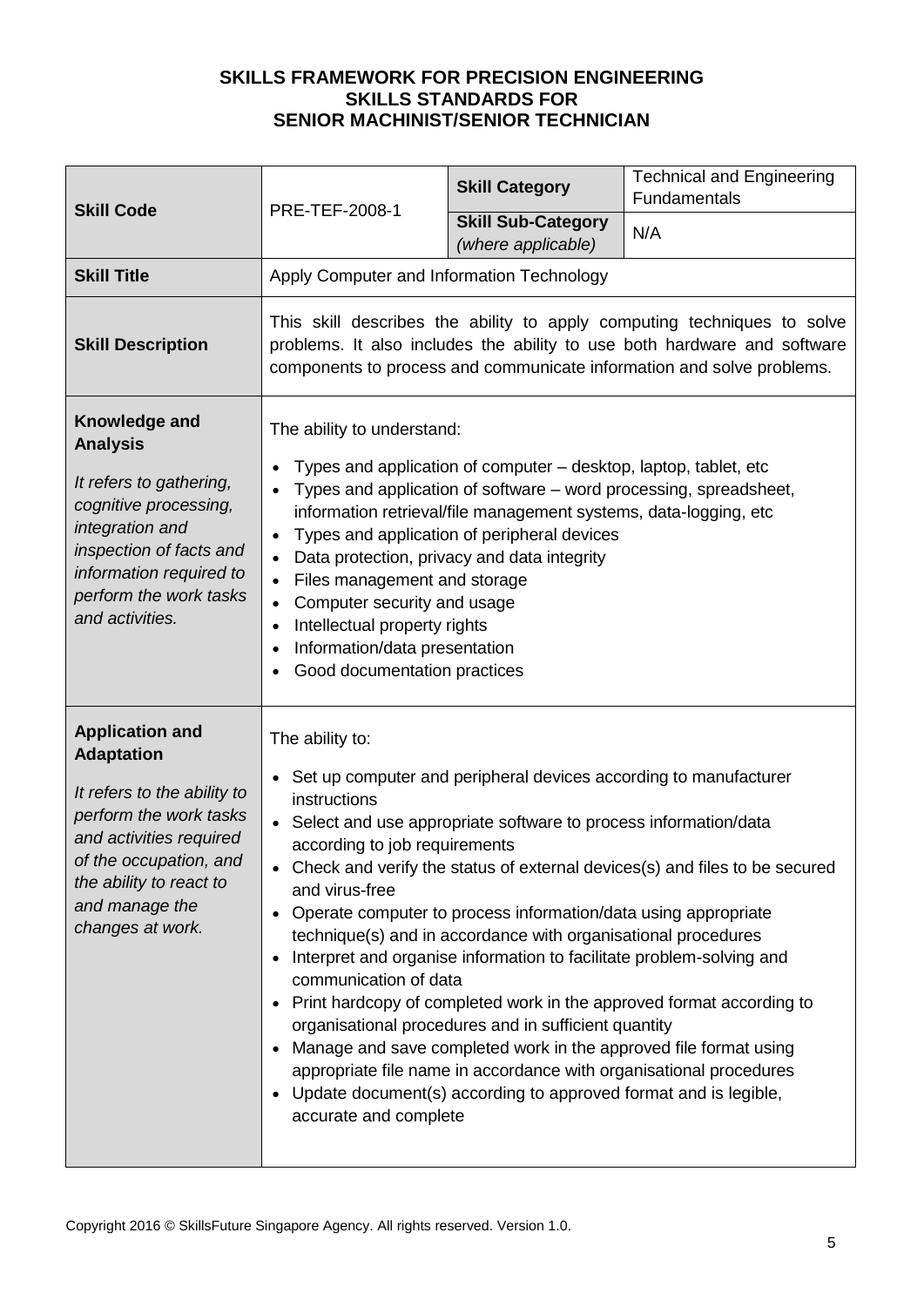| <b>Innovation and Value</b><br><b>Creation</b><br>It refers to the ability to<br>generate purposive<br>ideas to improve work<br>performance and/or<br>enhance business<br>values that are aligned<br>to organisational goals. | The ability to:<br>Analyse work procedures to enhance productivity and quality                                                                                                     |
|-------------------------------------------------------------------------------------------------------------------------------------------------------------------------------------------------------------------------------|------------------------------------------------------------------------------------------------------------------------------------------------------------------------------------|
| <b>Social Intelligence</b><br>and Ethics<br>It refers to the ability to<br>use affective factors in<br>leadership, relationship<br>and diversity<br>management guided by<br>professional codes of<br>ethics.                  | The ability to:<br>Clarify details of work to be carried out based on given work instructions<br>$\bullet$<br>• Provide constructive and positive feedback to enhance team-working |
| <b>Learning to Learn</b><br>It refers to the ability to<br>develop and improve<br>one's self within and<br>outside of one's area of<br>work.                                                                                  | The ability to:<br>Participate in information sharing with colleagues to improve own skills<br>and knowledge                                                                       |
| <b>Range of Application</b><br>(where applicable)<br>It refers to the critical<br>circumstances that the<br>skill may be<br>demonstrated.                                                                                     | Tools and equipment must include:<br>Computer and peripheral devices<br>Rules and regulations must include:<br><b>Personal Data Protection Act</b><br>Copyright Act                |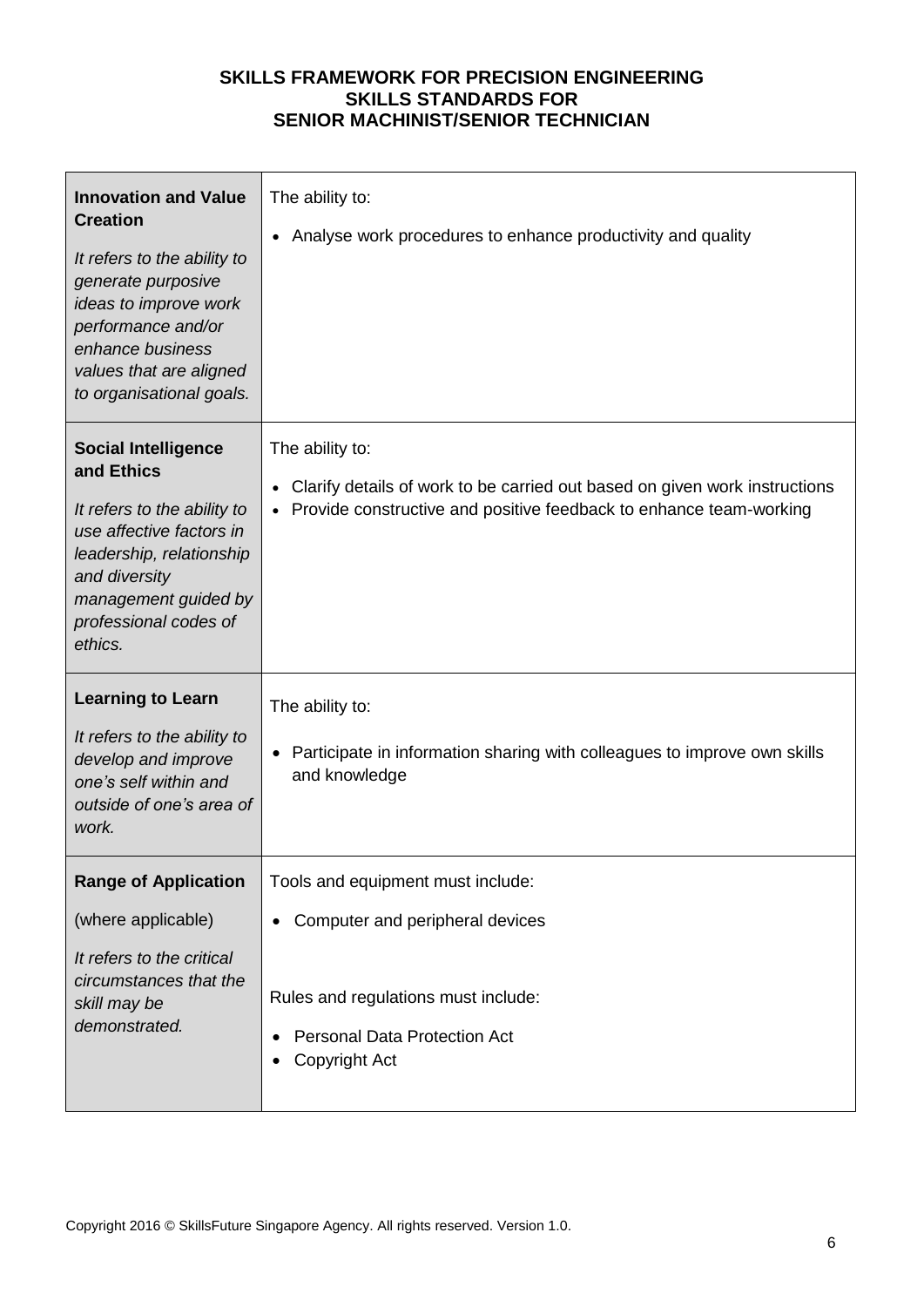| <b>Skill Code</b>                                                                                                                                                                                          | PRE-TEF-2009-1                                                                                                                                                                                                                                                                                                                                                                                                                                                                                                                                                                          | <b>Skill Category</b>                                                                                                                                                                                                                                                  | <b>Technical and Engineering</b><br>Fundamentals                                                                                                 |
|------------------------------------------------------------------------------------------------------------------------------------------------------------------------------------------------------------|-----------------------------------------------------------------------------------------------------------------------------------------------------------------------------------------------------------------------------------------------------------------------------------------------------------------------------------------------------------------------------------------------------------------------------------------------------------------------------------------------------------------------------------------------------------------------------------------|------------------------------------------------------------------------------------------------------------------------------------------------------------------------------------------------------------------------------------------------------------------------|--------------------------------------------------------------------------------------------------------------------------------------------------|
|                                                                                                                                                                                                            |                                                                                                                                                                                                                                                                                                                                                                                                                                                                                                                                                                                         | <b>Skill Sub-Category</b><br>(where applicable)                                                                                                                                                                                                                        | N/A                                                                                                                                              |
| <b>Skill</b>                                                                                                                                                                                               | Apply Computer-aided Drafting and Design                                                                                                                                                                                                                                                                                                                                                                                                                                                                                                                                                |                                                                                                                                                                                                                                                                        |                                                                                                                                                  |
| <b>Skill Description</b>                                                                                                                                                                                   | This skill describes the ability to produce assembly, detail and layout<br>drawings using a computer-aided drafting and design (CAD) software. It<br>also includes the ability to identify design needs, generate CAD drawings,<br>validate and store CAD drawings.                                                                                                                                                                                                                                                                                                                     |                                                                                                                                                                                                                                                                        |                                                                                                                                                  |
| Knowledge and<br><b>Analysis</b><br>It refers to gathering,<br>cognitive processing,<br>integration and<br>inspection of facts and<br>information required to<br>perform the work tasks<br>and activities. | The ability to understand:<br>Safety and health procedures<br>$\bullet$<br>Organisational procedures<br>$\bullet$<br>$\bullet$<br>$\bullet$<br>searches and databases<br>Design concepts and practices<br>$\bullet$<br>Application of library catalogues<br>$\bullet$<br>$\bullet$<br>$\bullet$<br>$\bullet$<br>$\bullet$<br>views<br>Sectioning methods<br>$\bullet$<br>$\bullet$<br>Dimensioning and projection lines<br>$\bullet$<br>Fits and tolerances<br>$\bullet$<br>Drawing/drafting symbols<br>$\bullet$<br>Use of relevant CAD analysis<br>$\bullet$<br>Drawing documentation | International/industry drawing and design practices and standards<br>Types of drawings including detail, assembly and layout<br>Line types, line thickness and their uses<br>Geometrical constructions of 2D and 3D objects<br>Development and use of object libraries | Use of relevant engineering tables and catalogues including electronic<br>Orthogonal projections including first and third angle projections and |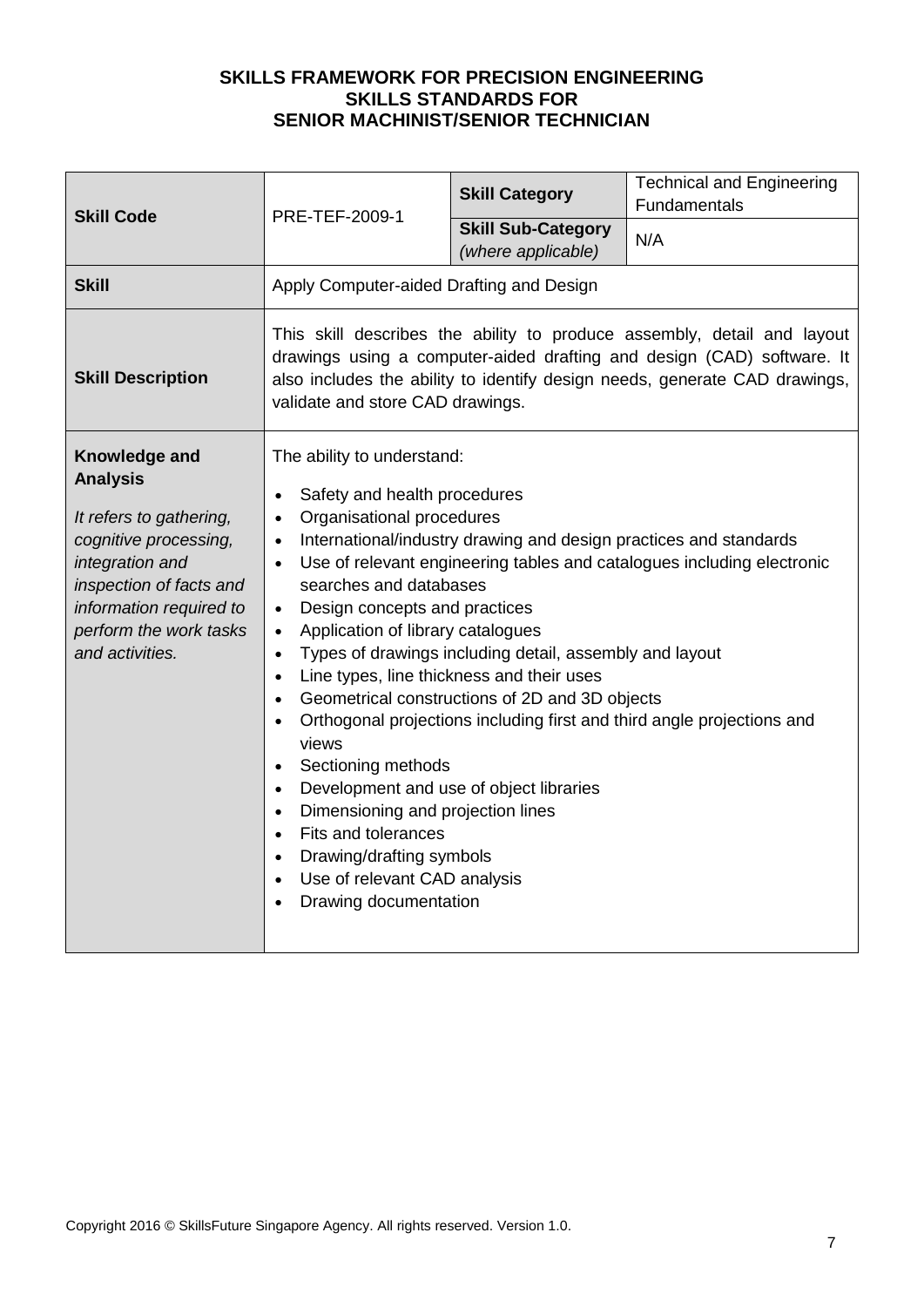| <b>Application and</b><br><b>Adaptation</b><br>It refers to the ability to<br>perform the work tasks<br>and activities required<br>of the occupation, and<br>the ability to react to<br>and manage the<br>changes at work.    | The ability to:<br>Obtain and clarify design objectives<br>$\bullet$<br>Define and verify design constraints, functions and specifications in<br>$\bullet$<br>accordance with design requirements<br>Identify and verify materials, machining/manufacturing processes and<br>$\bullet$<br>relevant technical information in accordance with design specifications<br>Plan and review design scope, budget and schedule in accordance with<br>$\bullet$<br>design requirements<br>Carry out measurements required for preparation of drawings in<br>$\bullet$<br>accordance with organisational procedures<br>Generate and review preliminary design/drawings in accordance with<br>$\bullet$<br>design specifications<br>Conduct final review of all drawings in accordance with organisational<br>$\bullet$<br>procedures<br>Control the release of authorised document in accordance with<br>$\bullet$<br>organisational procedures<br>Document drawings and associated data in accordance with<br>$\bullet$<br>organisational procedures<br>Store and safeguard drawings and associated data using appropriate<br>$\bullet$<br>storage media<br>Clear and purge all unwanted or unauthorised drawings and information<br>generated during the drafting activities in accordance with organisational<br>procedures<br>Return printed copy of all authorised drawings or CAD files after use<br>$\bullet$<br>Manage version control of the completed and authorised drawings in<br>accordance with organisational and quality system procedures |
|-------------------------------------------------------------------------------------------------------------------------------------------------------------------------------------------------------------------------------|--------------------------------------------------------------------------------------------------------------------------------------------------------------------------------------------------------------------------------------------------------------------------------------------------------------------------------------------------------------------------------------------------------------------------------------------------------------------------------------------------------------------------------------------------------------------------------------------------------------------------------------------------------------------------------------------------------------------------------------------------------------------------------------------------------------------------------------------------------------------------------------------------------------------------------------------------------------------------------------------------------------------------------------------------------------------------------------------------------------------------------------------------------------------------------------------------------------------------------------------------------------------------------------------------------------------------------------------------------------------------------------------------------------------------------------------------------------------------------------------------------------------------------------------------|
| <b>Innovation and Value</b><br><b>Creation</b><br>It refers to the ability to<br>generate purposive<br>ideas to improve work<br>performance and/or<br>enhance business<br>values that are aligned<br>to organisational goals. | The ability to:<br>Create/expand library of common components drawings to enhance<br>drawing efficiency                                                                                                                                                                                                                                                                                                                                                                                                                                                                                                                                                                                                                                                                                                                                                                                                                                                                                                                                                                                                                                                                                                                                                                                                                                                                                                                                                                                                                                          |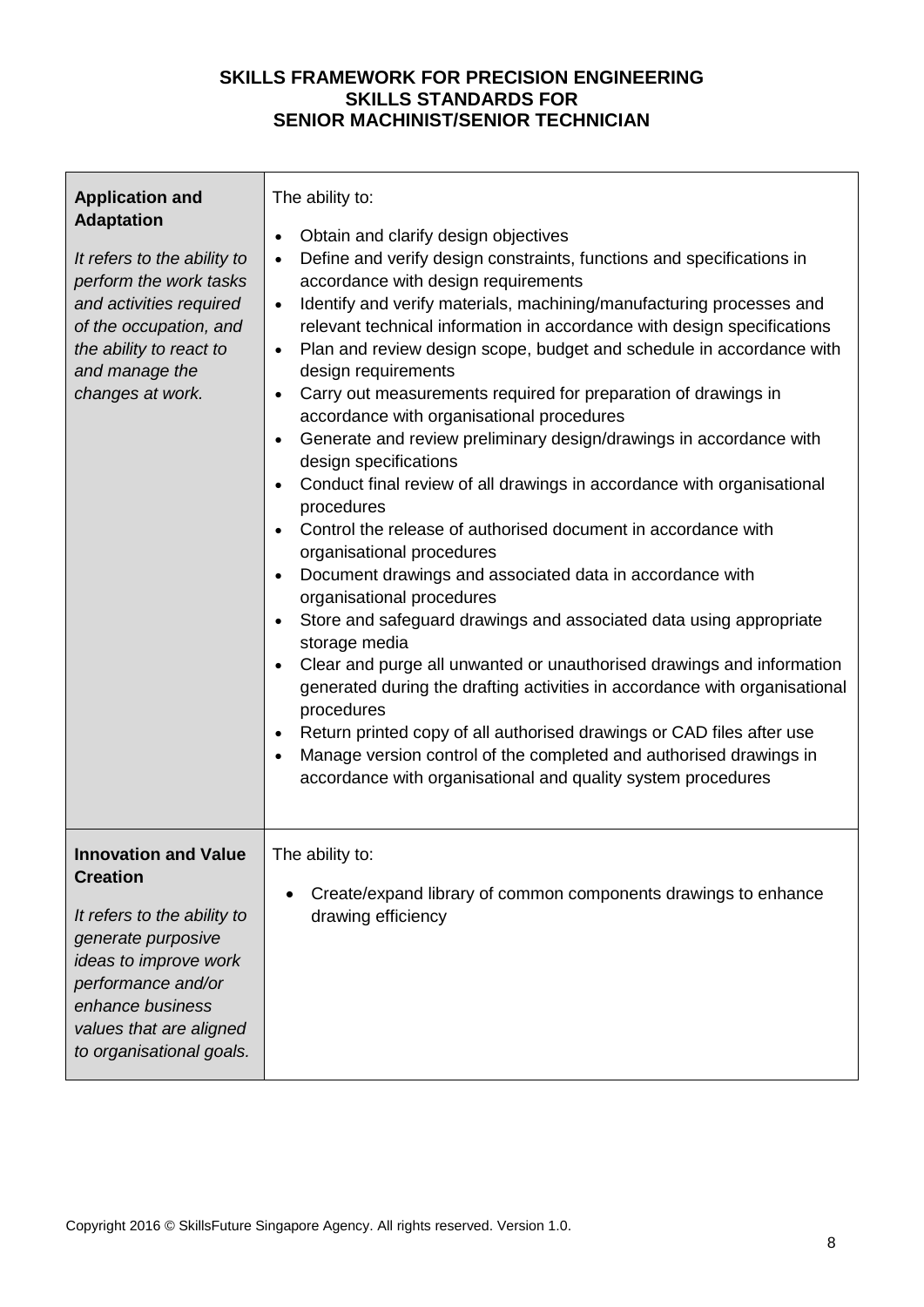| <b>Social Intelligence</b><br>and Ethics<br>It refers to the ability to<br>use affective factors in<br>leadership, relationship<br>and diversity<br>management guided by<br>professional codes of<br>ethics. | The ability to:<br>Clarify details of work activities to be carried out based on given work<br>$\bullet$<br>instructions<br>Communicate/consult all dimensional amendments with designers for<br>drawings to be kept updated                                                                                                                                                                                                                                                                                                                                             |
|--------------------------------------------------------------------------------------------------------------------------------------------------------------------------------------------------------------|--------------------------------------------------------------------------------------------------------------------------------------------------------------------------------------------------------------------------------------------------------------------------------------------------------------------------------------------------------------------------------------------------------------------------------------------------------------------------------------------------------------------------------------------------------------------------|
| <b>Learning to Learn</b><br>It refers to the ability to<br>develop and improve<br>one's self within and<br>outside of one's area of<br>work.                                                                 | The ability to:<br>Participate in information sharing with colleagues to improve own<br>$\bullet$<br>drafting/design skills and knowledge<br>Keep up-to-date on changes in drawing/design standards<br>$\bullet$<br>Find ways to improve/simplify drawing/drafting methods to enhance<br>$\bullet$<br>productivity                                                                                                                                                                                                                                                       |
| <b>Range of Application</b><br>(where applicable)<br>It refers to the critical<br>circumstances and<br>contexts that the skill<br>may be demonstrated.                                                       | Tools and equipment must include:<br>Measuring devices<br>٠<br>Calculator<br>$\bullet$<br>Computer<br>Appropriate CAD/CAM software<br>Procedures and supporting documents must include:<br>Organisational procedures<br>Parts specifications<br><b>Work instructions</b><br>CAD/CAM software manufacturers' specifications<br>Rules and regulations must include:<br>Workplace Safety and Health Act<br>Industry codes and guidelines<br>Organisational code of practice<br>International and/or relevant organisational and/or industry drafting and<br>design standard |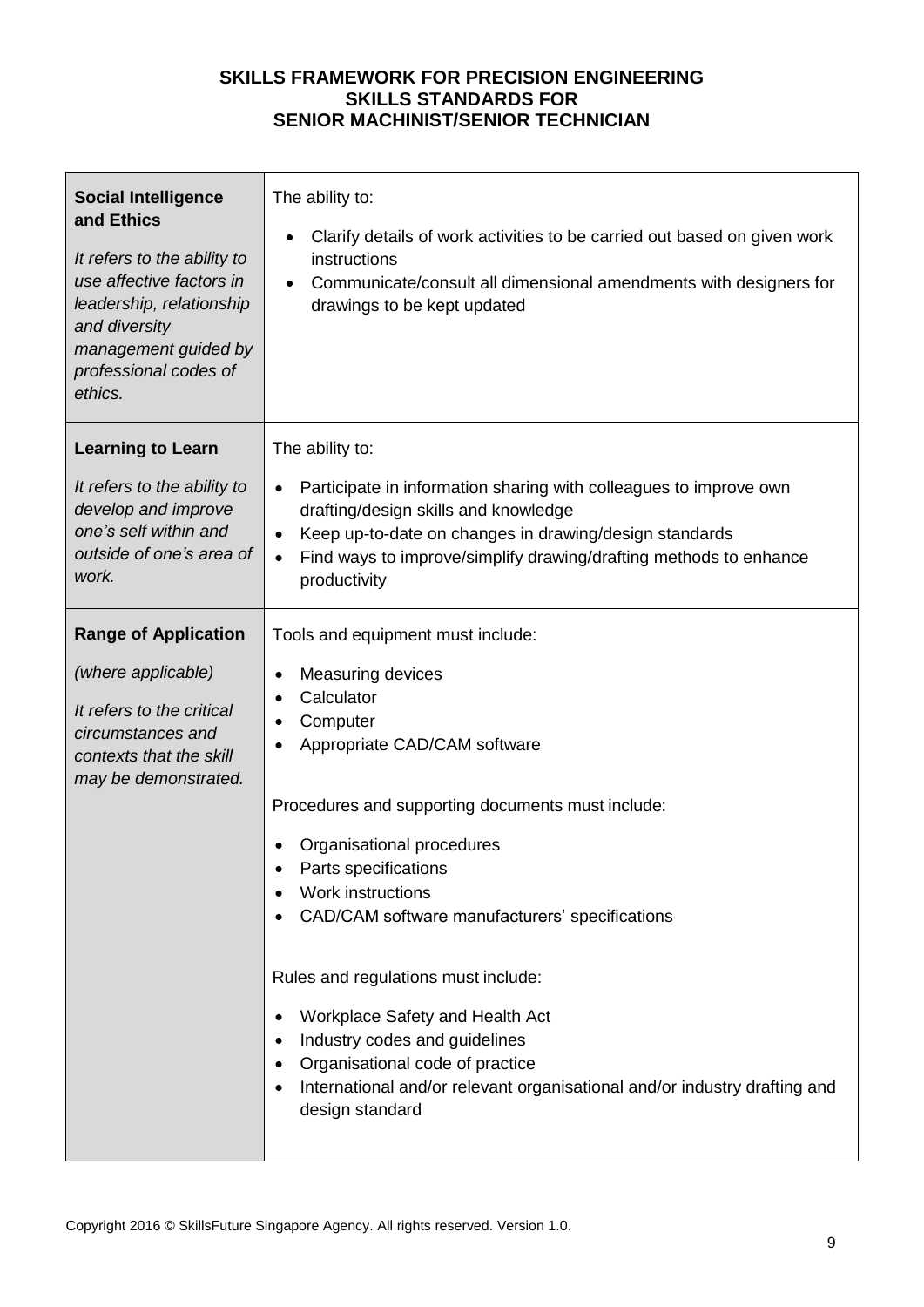|                                                                                                                                                                                                                            | PRE-TEF-2010-1                                                                                                                                                                                                                                                                                                                                                                                                                                                                                                                                                                                                                                                                                                                                                                                       | <b>Skill Category</b>                           | <b>Technical and Engineering</b><br>Fundamentals |
|----------------------------------------------------------------------------------------------------------------------------------------------------------------------------------------------------------------------------|------------------------------------------------------------------------------------------------------------------------------------------------------------------------------------------------------------------------------------------------------------------------------------------------------------------------------------------------------------------------------------------------------------------------------------------------------------------------------------------------------------------------------------------------------------------------------------------------------------------------------------------------------------------------------------------------------------------------------------------------------------------------------------------------------|-------------------------------------------------|--------------------------------------------------|
| <b>Skill Code</b>                                                                                                                                                                                                          |                                                                                                                                                                                                                                                                                                                                                                                                                                                                                                                                                                                                                                                                                                                                                                                                      | <b>Skill Sub-Category</b><br>(where applicable) | N/A                                              |
| <b>Skill</b>                                                                                                                                                                                                               | Apply Computer-aided Manufacturing (CAM) Processes                                                                                                                                                                                                                                                                                                                                                                                                                                                                                                                                                                                                                                                                                                                                                   |                                                 |                                                  |
| <b>Skill Description</b>                                                                                                                                                                                                   | This skill describes the ability to use Computer-Aided Manufacturing (CAM)<br>system to generate CNC part programs for CNC machining. It also includes<br>the ability to identify task requirements, generate 2D or 3D models, navigate<br>CAD/CAM software applications and generate CNC part programs.                                                                                                                                                                                                                                                                                                                                                                                                                                                                                             |                                                 |                                                  |
| Knowledge and<br><b>Analysis</b><br>It refers to gathering,<br>cognitive processing,<br>integration and<br>inspection of facts and<br>information required to<br>perform the work tasks<br>and activities.                 | The ability to understand:<br>Knowledge on engineering tables and catalogues<br>Knowledge on electronic data input and storage<br>$\bullet$<br>Knowledge on machining process and sequences<br>$\bullet$<br>Comprehending technical drawing specifications of the work piece<br>$\bullet$<br>Knowledge on machine tool limitations<br>$\bullet$<br>Workplace Safety and Health procedures for general machining<br>$\bullet$<br>Knowledge on set-up and CNC machining<br>$\bullet$<br>Computer specifications, graphic and processing requirements<br>$\bullet$                                                                                                                                                                                                                                      |                                                 |                                                  |
| <b>Application and</b><br><b>Adaptation</b><br>It refers to the ability to<br>perform the work tasks<br>and activities required<br>of the occupation, and<br>the ability to react to<br>and manage the<br>changes at work. | The ability to:<br>Gather part specifications, quality standards, manufacturing processes,<br>$\bullet$<br>costs, resources and equipment, time frame and milestone for delivery<br>of CAM programs<br>Access and interpret international drawing conventions and standards<br>Create the CAD model using the CAM system<br>$\bullet$<br>Configure appropriate system variables and defaults for processing the<br>tool paths<br>Select appropriate cutting tools and machining parameters for the tool<br>paths<br>Generate the tool paths<br>Verify the tool paths for possible cutting or galling errors<br>Convert the tool paths into CNC part programs using the post-processor<br>Store CNC part programs and associated technical data according to<br>established organisational procedures |                                                 |                                                  |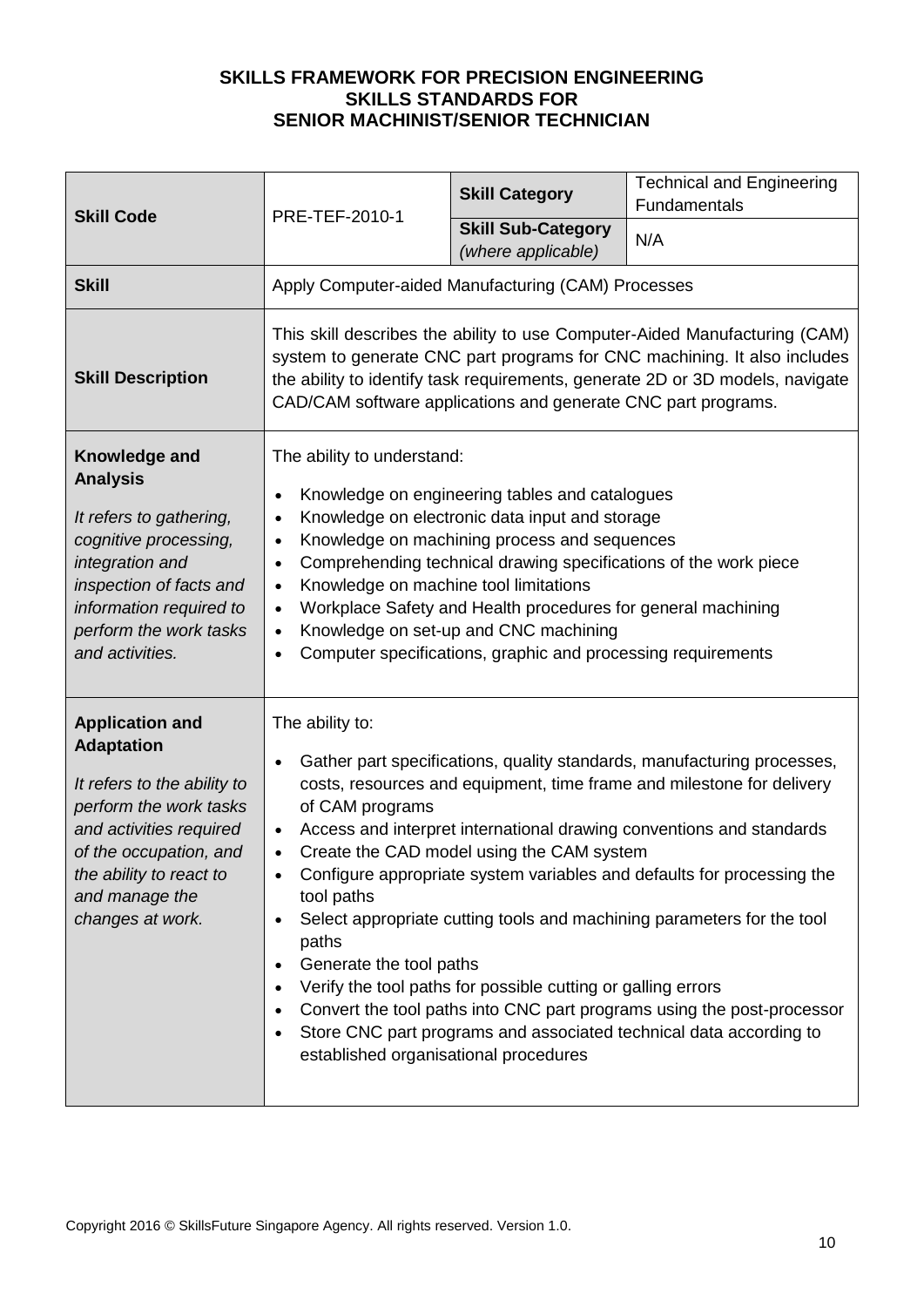| <b>Innovation and Value</b><br><b>Creation</b><br>It refers to the ability to<br>generate purposive<br>ideas to improve work<br>performance and/or<br>enhance business<br>values that are aligned<br>to organisational goals. | The ability to:<br>Consider the need of using proper fixtures to reduce set-up time and<br>$\bullet$<br>maintain positioning accuracy<br>Test out machining parameters with different cutting tool materials to<br>$\bullet$<br>optimise outcome and improve cutting tool life<br>Compare and contrast production outcomes against standard time to<br>$\bullet$<br>seek means of possible improvement in output time<br>Organise work approach and review methods to reduce operational time<br>$\bullet$ |
|-------------------------------------------------------------------------------------------------------------------------------------------------------------------------------------------------------------------------------|------------------------------------------------------------------------------------------------------------------------------------------------------------------------------------------------------------------------------------------------------------------------------------------------------------------------------------------------------------------------------------------------------------------------------------------------------------------------------------------------------------|
| <b>Social Intelligence</b><br>and Ethics<br>It refers to the ability to<br>use affective factors in<br>leadership, relationship<br>and diversity<br>management guided by<br>professional codes of<br>ethics.                  | The ability to:<br>Clarify details of work activities to be carried out based on given work<br>$\bullet$<br>instructions<br>Communicate/consult all dimensional amendments with designers for<br>$\bullet$<br>drawings to be kept updated                                                                                                                                                                                                                                                                  |
| <b>Learning to Learn</b><br>It refers to the ability to<br>develop and improve<br>one's self within and<br>outside of one's area of<br>work.                                                                                  | The ability to:<br>Reflect on machining approach and possible ways to improve<br>$\bullet$<br>productivity<br>Compare and contrast machining data of different types of cutting tool<br>$\bullet$<br>materials for productivity and cost evaluation<br>Communicate with fellow machinist to exchange data and approach for<br>$\bullet$<br>issues encountered                                                                                                                                              |
| <b>Range of Application</b><br>(where applicable)<br>It refers to the critical<br>circumstances and<br>contexts that the skill<br>may be demonstrated.                                                                        | Tools and equipment must include:<br>Computer system and compatible software<br>Goggles<br>Safety shoes<br>Appropriate CAM software must include:<br>Unigraphics<br>٠<br><b>Master CAM</b><br>Delcam<br>Catia<br>Pro-E                                                                                                                                                                                                                                                                                     |

Copyright 2016 © SkillsFuture Singapore Agency. All rights reserved. Version 1.0.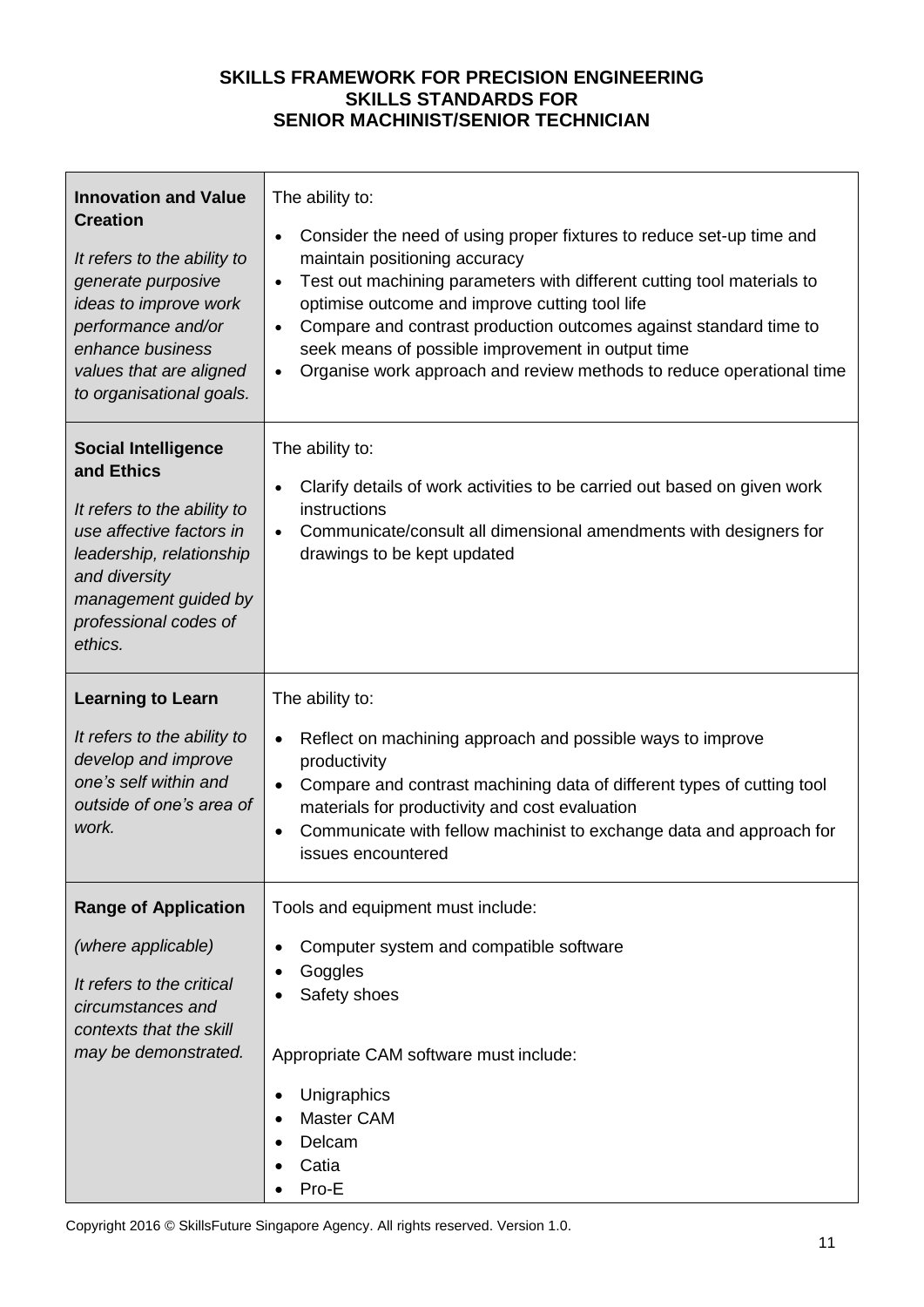| Hypermill                                                                                                                                                                     |
|-------------------------------------------------------------------------------------------------------------------------------------------------------------------------------|
| Procedures and supporting documents must include:<br>Organisational procedures<br>Parts specifications<br>Work instructions<br>CAD/CAM software manufacturers' specifications |
| Rules and regulations must include:<br>Workplace Safety and Health Act                                                                                                        |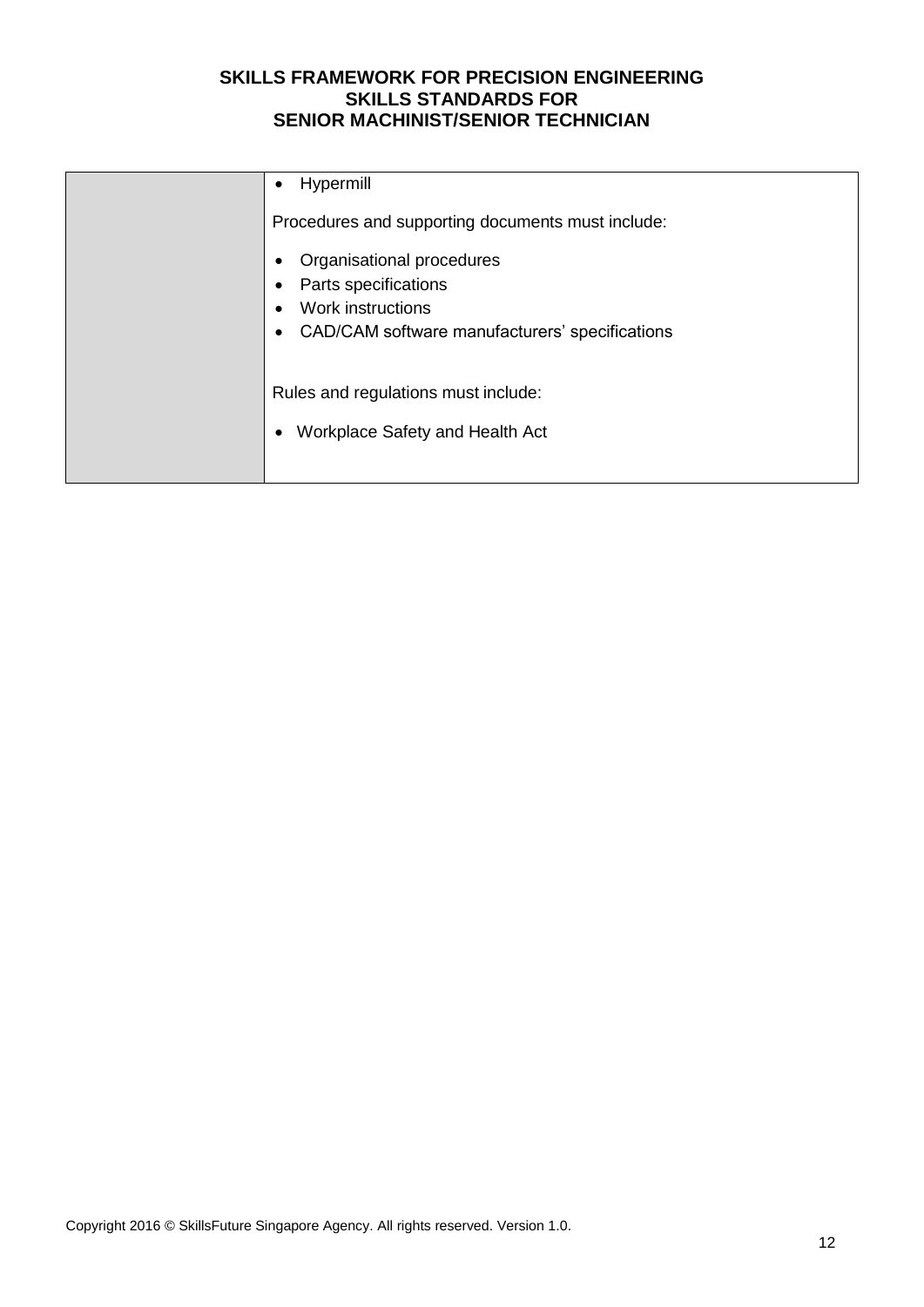| <b>Skill Code</b>                                                                                                                                                                                                          | PRE-TEF-2011-1                                                                                                                                                                                                                                                                                                                                                              | <b>Skill Category</b><br><b>Skill Sub-Category</b><br>(where applicable)                                                                                                    | <b>Technical and Engineering</b><br>Fundamentals<br>N/A         |  |
|----------------------------------------------------------------------------------------------------------------------------------------------------------------------------------------------------------------------------|-----------------------------------------------------------------------------------------------------------------------------------------------------------------------------------------------------------------------------------------------------------------------------------------------------------------------------------------------------------------------------|-----------------------------------------------------------------------------------------------------------------------------------------------------------------------------|-----------------------------------------------------------------|--|
| <b>Skill</b>                                                                                                                                                                                                               | Handle Machine Tools and Apply Lubrication                                                                                                                                                                                                                                                                                                                                  |                                                                                                                                                                             |                                                                 |  |
| <b>Skill Description</b>                                                                                                                                                                                                   | This skill describes the ability to handle machine tools and apply lubricants.<br>It also includes the ability to identify the type of machine tools, evaluate the<br>tools and tool holders, review EDM and wire cut operations, review the<br>types of lubricants and the methods of lubrication.                                                                         |                                                                                                                                                                             |                                                                 |  |
| Knowledge and<br><b>Analysis</b><br>It refers to gathering,<br>cognitive processing,<br>integration and<br>inspection of facts and<br>information required to<br>perform the work tasks<br>and activities.                 | The ability to understand:<br>Definition of machine tools<br>$\bullet$<br>Types of machine tools<br>$\bullet$<br>Principles of machine tool operation<br>$\bullet$<br>$\bullet$<br>Purpose of tools and tool holders<br>$\bullet$<br>Materials for EDM electrodes<br>$\bullet$<br>Sizes of wires for wire cut machines<br>$\bullet$<br>Definition of lubricant<br>$\bullet$ | Function of various parts of a machine tool<br>Consequences of lubricant contamination                                                                                      |                                                                 |  |
| <b>Application and</b><br><b>Adaptation</b><br>It refers to the ability to<br>perform the work tasks<br>and activities required<br>of the occupation, and<br>the ability to react to<br>and manage the<br>changes at work. | The ability to:<br>$\bullet$<br>Review the parts of a machine tool<br>$\bullet$<br>Evaluate the tools and tool holders<br>$\bullet$<br>Review EDM and wire cut operations<br>$\bullet$                                                                                                                                                                                      | Identify the type of machine tool by their operation principles<br>Review the type of lubricant and methods of lubrication<br>Test out machining parameters for conformance |                                                                 |  |
| <b>Innovation and Value</b><br><b>Creation</b><br>It refers to the ability to<br>generate purposive<br>ideas to improve work<br>performance and/or<br>enhance business<br>values that are aligned                          | The ability to:<br>$\bullet$<br>٠<br>time                                                                                                                                                                                                                                                                                                                                   | Anticipate possible failure of equipment and measures to take<br>Generate ideas to prolong the life span of hand tools                                                      | Organise work approach and review methods to reduce operational |  |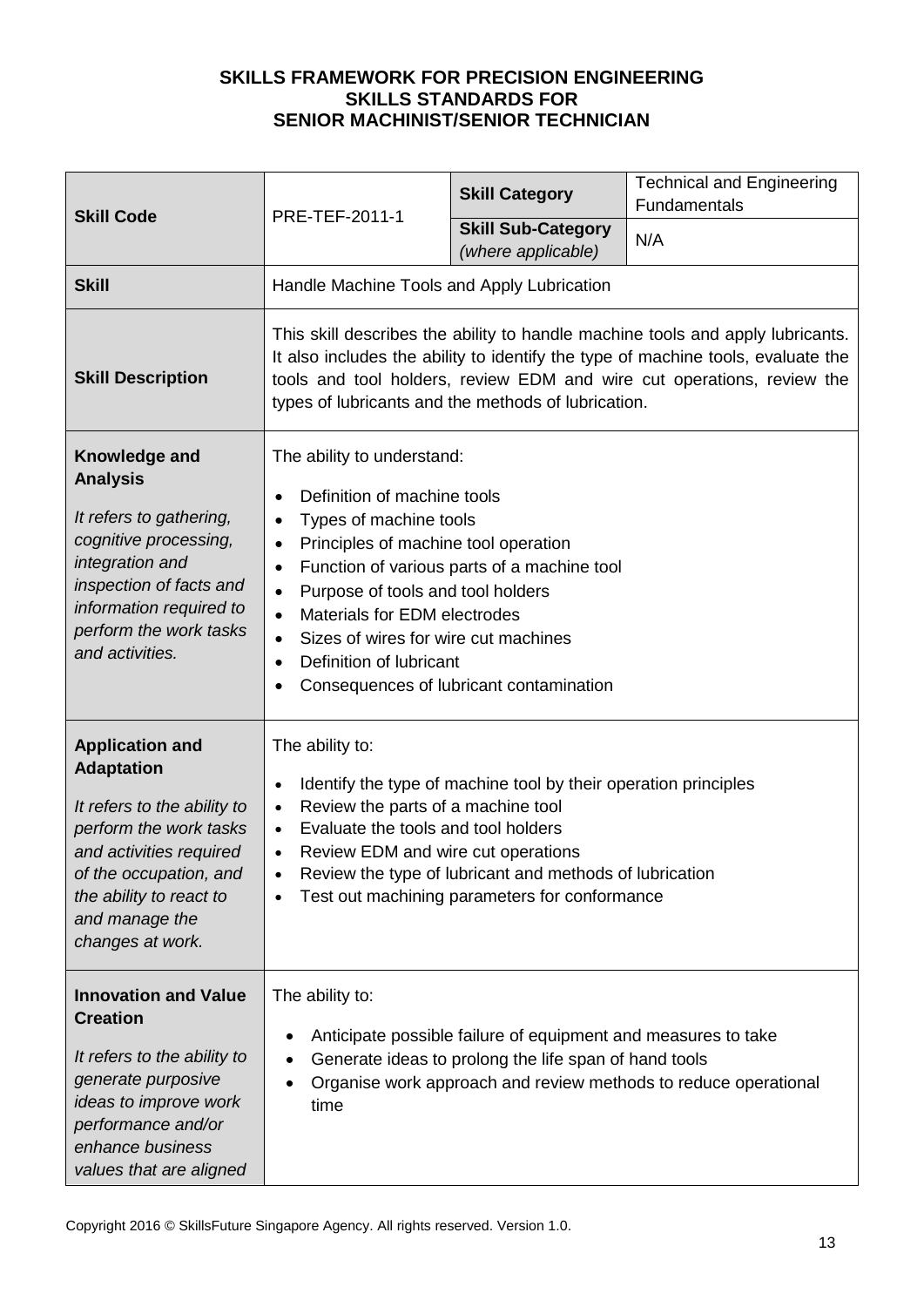| to organisational goals.                                                                                                                                                                                     |                                                                                                                                                                                                                                                                                                                                                                                                                                                                             |
|--------------------------------------------------------------------------------------------------------------------------------------------------------------------------------------------------------------|-----------------------------------------------------------------------------------------------------------------------------------------------------------------------------------------------------------------------------------------------------------------------------------------------------------------------------------------------------------------------------------------------------------------------------------------------------------------------------|
| <b>Social Intelligence</b><br>and Ethics<br>It refers to the ability to<br>use affective factors in<br>leadership, relationship<br>and diversity<br>management guided by<br>professional codes of<br>ethics. | The ability to:<br>Report dysfunctional equipment to the attention of superiors to repair<br>٠<br>or replace where appropriate<br>Share best practices with co-workers in Workplace Safety and Health<br>requirements                                                                                                                                                                                                                                                       |
| <b>Learning to Learn</b><br>It refers to the ability to<br>develop and improve<br>one's self within and<br>outside of one's area of<br>work.                                                                 | The ability to:<br>Create SOP and highlight possible pitfalls<br>Learn and share on approaches to use hand tools that may<br>enhance/ease the job and minimise errors<br>Keep up-to-date on latest knowledge and innovations in hand tools<br>Compare and contrast machine accuracy repeatability<br>٠<br>Record challenges encountered and effective solutions discovered<br>Use relevant engineering tables and catalogues including electronic<br>searches and databases |
| <b>Range of Application</b><br>(where applicable)<br>It refers to the critical<br>circumstances and<br>contexts that the skill<br>may be demonstrated.                                                       | Tool and equipment must include:<br>Personal protective equipment<br>٠<br>Production machine tools<br>Assembly tools<br>Test equipment and tools to measure<br>Lubricants<br>Procedures and supporting documents must include:<br>Maintenance plan/guide<br>Job sheets                                                                                                                                                                                                      |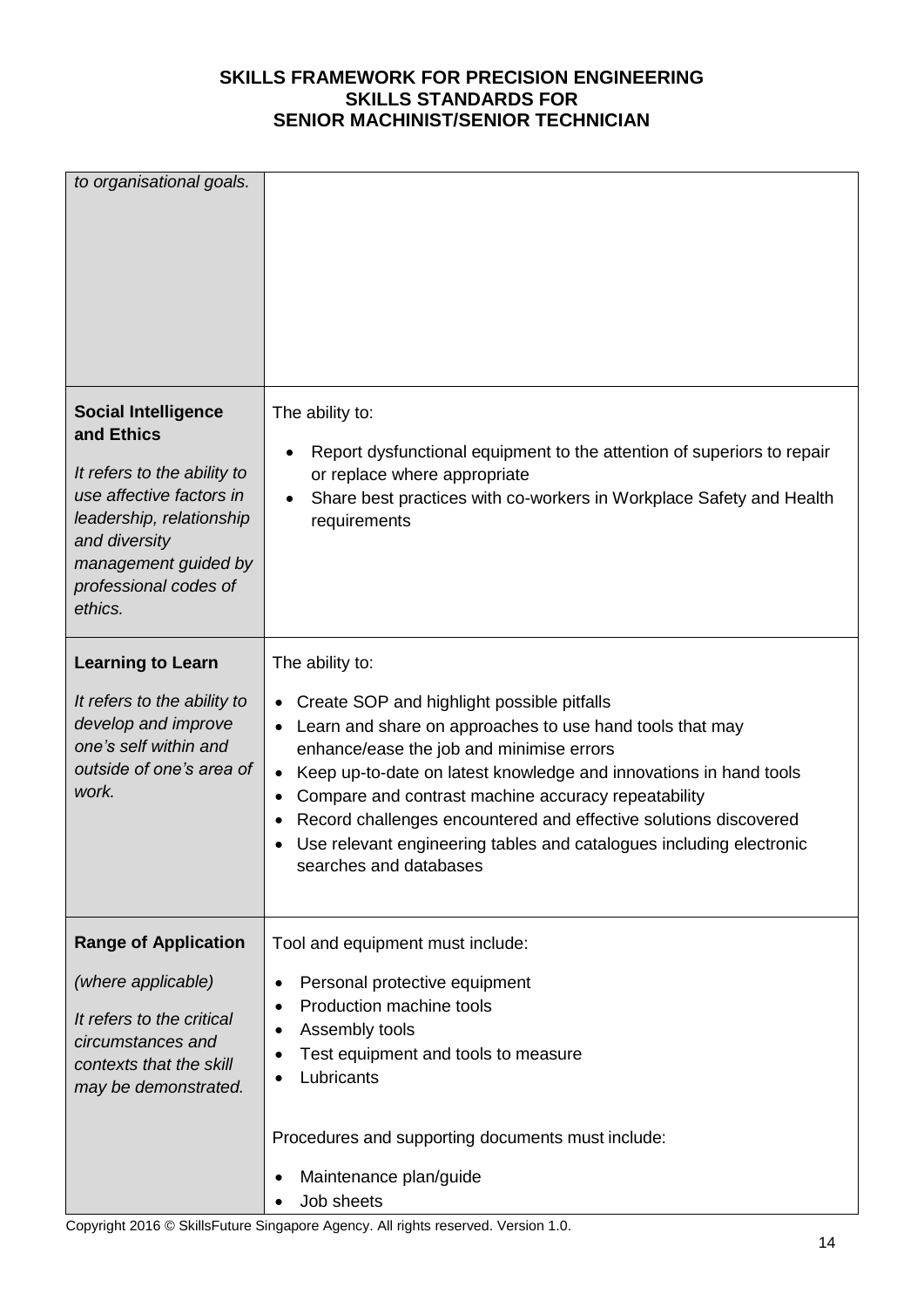| <b>Technical drawings</b><br>Machine operation manual<br>Reference charts<br>Maintenance plan<br>Lubrication recommendations and guidelines<br>Mineral oil and synthetic liquid<br>Classification and grades |
|--------------------------------------------------------------------------------------------------------------------------------------------------------------------------------------------------------------|
| Rules and regulations must include:<br>Workplace Safety and Health Act                                                                                                                                       |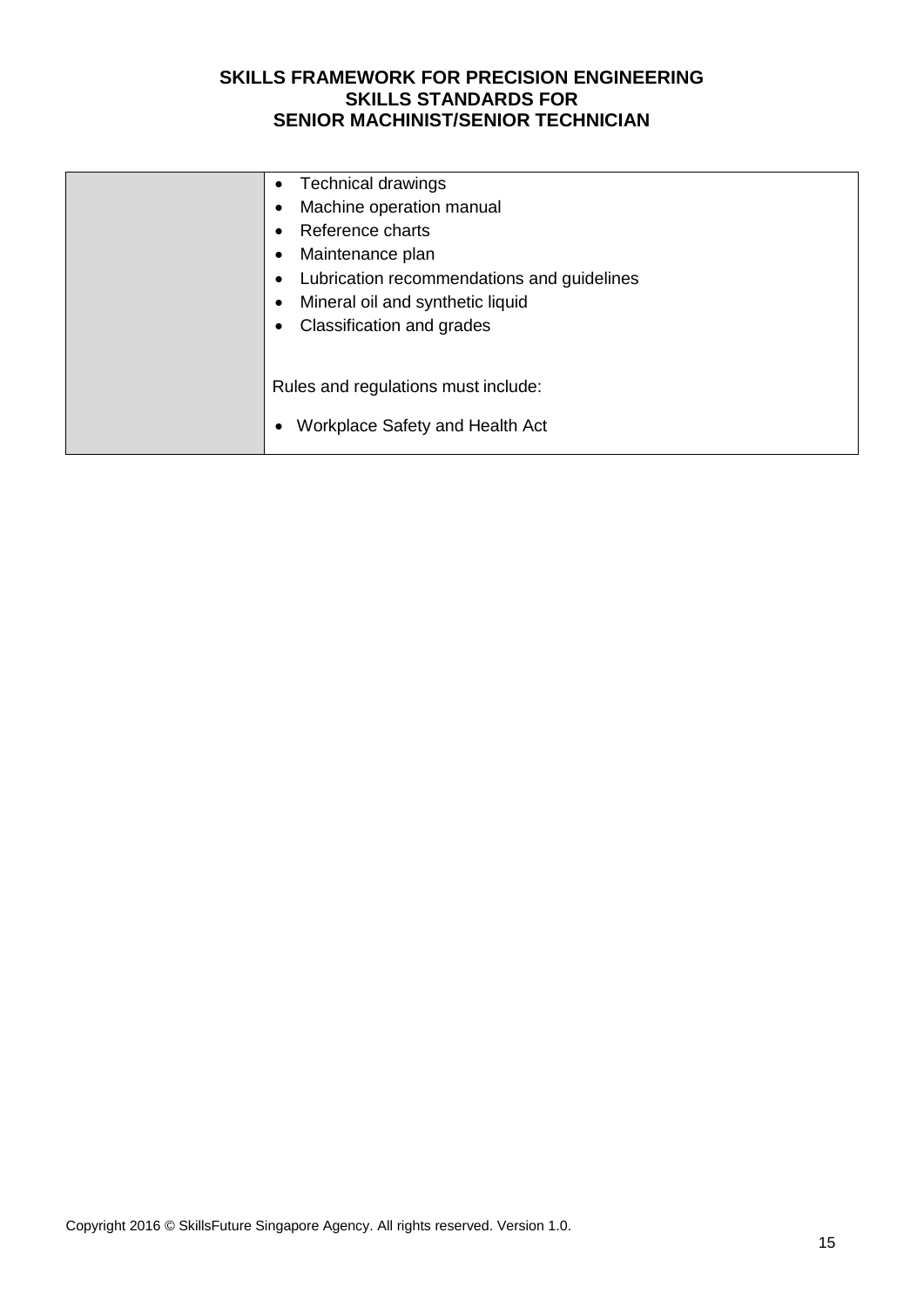|                                                                                                                                                                                                                            | PRE-TEF-2012-1                                                                                                                                                                                                                                                                                                                                                                                                                                                                                                                                                                                                                                                                                                                                                                                                                                                                                                                         | <b>Skill Category</b>                           | <b>Technical and Engineering</b><br>Fundamentals |  |
|----------------------------------------------------------------------------------------------------------------------------------------------------------------------------------------------------------------------------|----------------------------------------------------------------------------------------------------------------------------------------------------------------------------------------------------------------------------------------------------------------------------------------------------------------------------------------------------------------------------------------------------------------------------------------------------------------------------------------------------------------------------------------------------------------------------------------------------------------------------------------------------------------------------------------------------------------------------------------------------------------------------------------------------------------------------------------------------------------------------------------------------------------------------------------|-------------------------------------------------|--------------------------------------------------|--|
| <b>Skill Code</b>                                                                                                                                                                                                          |                                                                                                                                                                                                                                                                                                                                                                                                                                                                                                                                                                                                                                                                                                                                                                                                                                                                                                                                        | <b>Skill Sub-Category</b><br>(where applicable) | N/A                                              |  |
| <b>Skill</b>                                                                                                                                                                                                               | Set Up and Operate Coordinate Measuring Machine                                                                                                                                                                                                                                                                                                                                                                                                                                                                                                                                                                                                                                                                                                                                                                                                                                                                                        |                                                 |                                                  |  |
| <b>Skill Description</b>                                                                                                                                                                                                   | This skill describes the ability to set up and operate coordinate measuring<br>machines (CMM). It also includes the ability to observe safety precautions,<br>identify task requirements, set up components, configure program and<br>probes, measure components and refurbish machines, equipment and tools.                                                                                                                                                                                                                                                                                                                                                                                                                                                                                                                                                                                                                          |                                                 |                                                  |  |
| Knowledge and<br><b>Analysis</b><br>It refers to gathering,<br>cognitive processing,<br>integration and<br>inspection of facts and<br>information required to<br>perform the work tasks<br>and activities.                 | The ability to understand:<br>Use of equipment, machines, protective clothing and eyewear in<br>$\bullet$<br>accordance with safety and health procedures<br>Potential hazards and appropriate minimisation and control methods<br>$\bullet$<br>Workplace practices, task planning and interpretation of task, job and<br>production sheets<br>Quality procedures in the workplace<br>$\bullet$<br>Principles and application of CMM<br>$\bullet$<br>Types of tools and fixtures<br>Types and application of probes<br>$\bullet$<br>Procedures for setting CMM<br>$\bullet$<br>Methods and techniques of measurement<br>$\bullet$<br>Measurement records                                                                                                                                                                                                                                                                               |                                                 |                                                  |  |
| <b>Application and</b><br><b>Adaptation</b><br>It refers to the ability to<br>perform the work tasks<br>and activities required<br>of the occupation, and<br>the ability to react to<br>and manage the<br>changes at work. | The ability to:<br>Inspect equipment for serviceability in accordance with safety, health<br>and organisational procedures<br>Select and use personal protective equipment in accordance with safety,<br>$\bullet$<br>health and organisational procedures<br>Identify relevant drawings, job sheets, job specifications and any<br>$\bullet$<br>additional documentation for the task in accordance with job<br>requirements and organisational procedures<br>Conduct pre-operation checks to verify the condition of CMM in<br>$\bullet$<br>accordance with organisational procedures<br>Set up CMM in accordance with safety, health and organisational<br>$\bullet$<br>procedures<br>Set up component securely and correctly oriented for maximum<br>measurement access<br>Select and verify appropriate part program in accordance with<br>organisational procedures<br>Select appropriate probes and determine appropriate probe |                                                 |                                                  |  |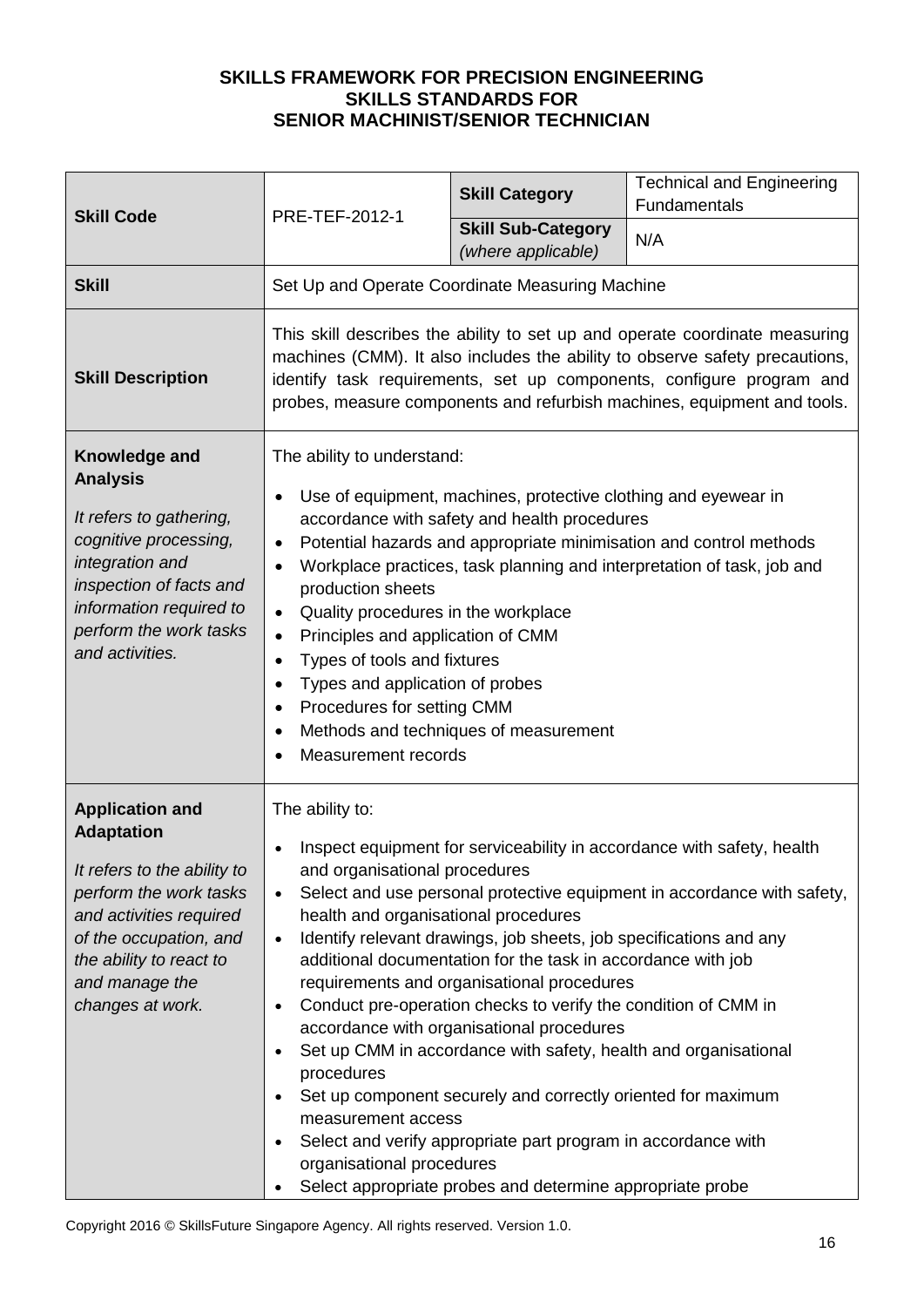|                                                                                                                                                                                                                               | configuration in accordance with specifications<br>Set up probe in accordance with specifications and organisational<br>procedures<br>Edit CMM program to incorporate component specification changes and<br>to compensate for errors<br>Run and validate part program in accordance with organisational<br>procedures<br>Measure components in accordance with organisational procedures<br>Record and interpret results of measurements for conformance to<br>specification within tolerances according to organisational procedures<br>Shut down part program and remove components in accordance with<br>organisational procedures<br>Upkeep production logs and records correctly in accordance with<br>organisational procedures<br>Shut down CMM and perform housekeeping in accordance with safety,<br>health and organisational procedures |
|-------------------------------------------------------------------------------------------------------------------------------------------------------------------------------------------------------------------------------|-----------------------------------------------------------------------------------------------------------------------------------------------------------------------------------------------------------------------------------------------------------------------------------------------------------------------------------------------------------------------------------------------------------------------------------------------------------------------------------------------------------------------------------------------------------------------------------------------------------------------------------------------------------------------------------------------------------------------------------------------------------------------------------------------------------------------------------------------------|
| <b>Innovation and Value</b><br><b>Creation</b><br>It refers to the ability to<br>generate purposive<br>ideas to improve work<br>performance and/or<br>enhance business<br>values that are aligned<br>to organisational goals. | The ability to:<br>Anticipate possible failure of equipment and measures to take<br>Create/expand library of common components to enhance<br>measurement efficiency                                                                                                                                                                                                                                                                                                                                                                                                                                                                                                                                                                                                                                                                                 |
| <b>Social Intelligence</b><br>and Ethics<br>It refers to the ability to<br>use affective factors in<br>leadership, relationship<br>and diversity<br>management guided by<br>professional codes of<br>ethics.                  | The ability to:<br>Report incidences of equipment abnormalities to be rectified<br>Communicate all dimensional/part programs amendments with<br>engineers for drawings to be kept updated<br>Seek clarifications where applicable                                                                                                                                                                                                                                                                                                                                                                                                                                                                                                                                                                                                                   |
| <b>Learning to Learn</b><br>It refers to the ability to<br>develop and improve<br>one's self within and<br>outside of one's area of                                                                                           | The ability to:<br>Participate in information sharing with colleagues to improve own skills<br>$\bullet$<br>and knowledge<br>Keep up-to-date on changes in measurement standards<br>$\bullet$<br>Find ways to improve/simplify measuring methods to enhance part<br>$\bullet$                                                                                                                                                                                                                                                                                                                                                                                                                                                                                                                                                                       |

Copyright 2016 © SkillsFuture Singapore Agency. All rights reserved. Version 1.0.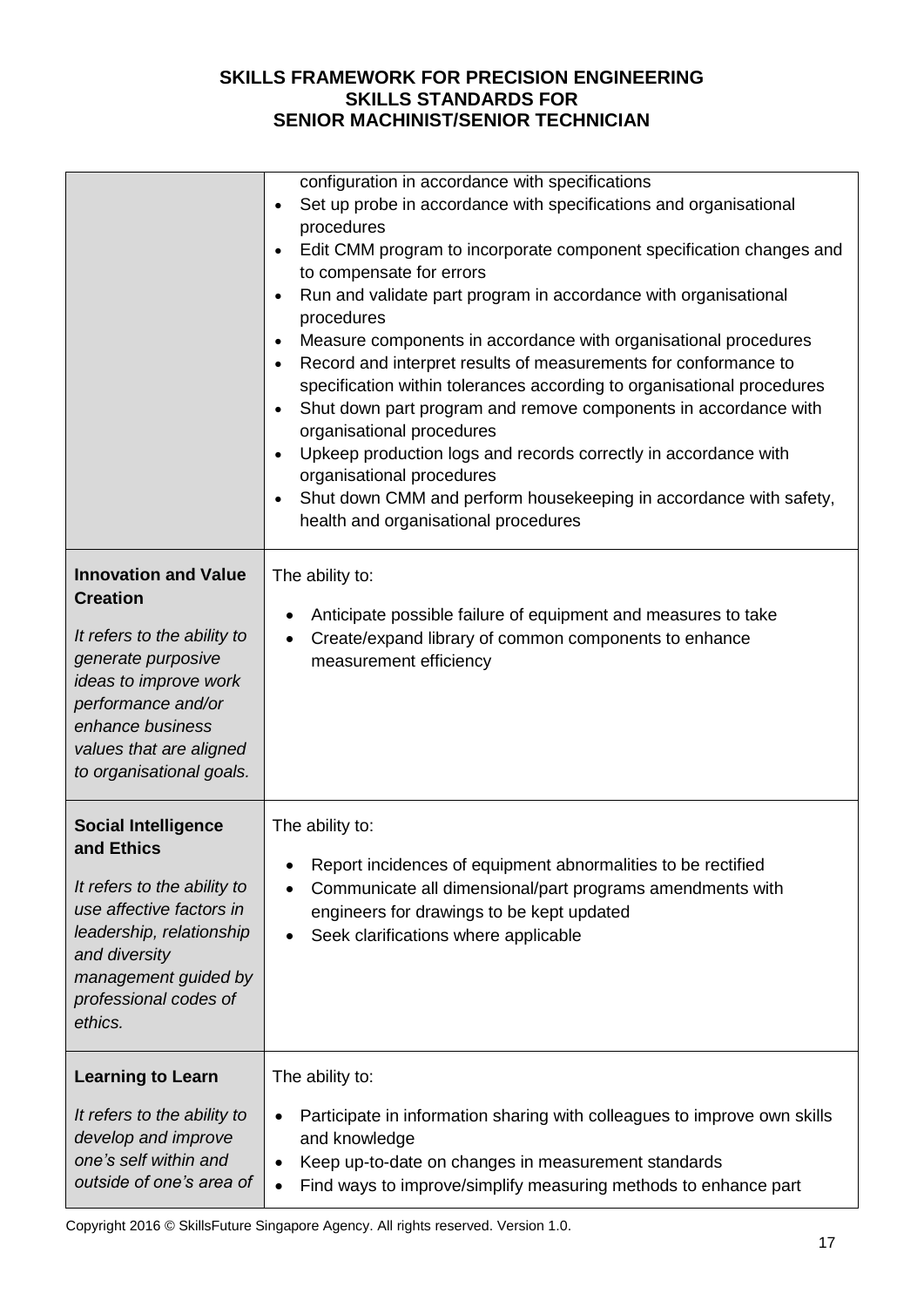| work.                                                                                                                                                  | programs/productivity                                                                                                                                                                                                                                                                                                                                                                                                                                            |
|--------------------------------------------------------------------------------------------------------------------------------------------------------|------------------------------------------------------------------------------------------------------------------------------------------------------------------------------------------------------------------------------------------------------------------------------------------------------------------------------------------------------------------------------------------------------------------------------------------------------------------|
| <b>Range of Application</b><br>(where applicable)<br>It refers to the critical<br>circumstances and<br>contexts that the skill<br>may be demonstrated. | Tool and Equipments must include:<br>Personal protective equipment<br><b>Tools and fixtures</b><br>Test equipment and tools to measure<br>Procedures and supporting documents must include:<br>For carrying out dimensional and geometric measurement<br>Standard workplace/organisational operating procedures<br>Relevant workplace safety procedures<br>Rules and regulations must include:<br>Workplace Safety and Health Act<br><b>Current WSH policies</b> |
|                                                                                                                                                        | Code of practices on weights and measures                                                                                                                                                                                                                                                                                                                                                                                                                        |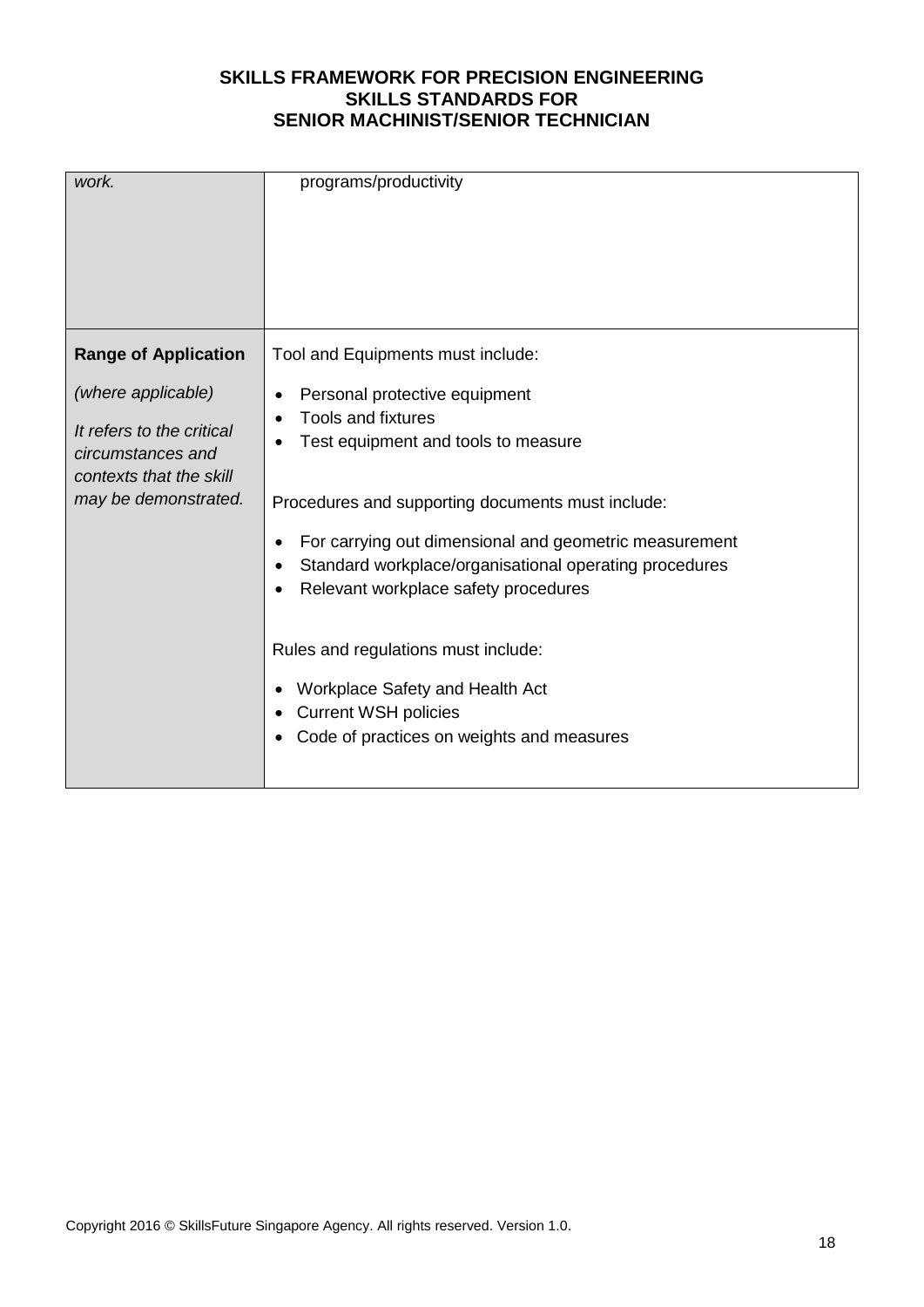| <b>Skill Code</b>                                                                                                                                                                                                          | PRE-TEF-2013-1                                                                                                                                                                                                                                                                                                                                                                                                                                                                                                                                                              | <b>Skill Category</b>                           | <b>Technical and Engineering</b><br>Fundamentals |
|----------------------------------------------------------------------------------------------------------------------------------------------------------------------------------------------------------------------------|-----------------------------------------------------------------------------------------------------------------------------------------------------------------------------------------------------------------------------------------------------------------------------------------------------------------------------------------------------------------------------------------------------------------------------------------------------------------------------------------------------------------------------------------------------------------------------|-------------------------------------------------|--------------------------------------------------|
|                                                                                                                                                                                                                            |                                                                                                                                                                                                                                                                                                                                                                                                                                                                                                                                                                             | <b>Skill Sub-Category</b><br>(where applicable) | N/A                                              |
| <b>Skill</b>                                                                                                                                                                                                               | <b>Write Software Programmes</b>                                                                                                                                                                                                                                                                                                                                                                                                                                                                                                                                            |                                                 |                                                  |
| <b>Skill Description</b>                                                                                                                                                                                                   | This skill describes the ability to compile/edit software programs and apply<br>them to a variety of software applications and requirements within the<br>precision engineering workplace. It also includes the ability to prepare for<br>work-based software writing activities, analyse control requirements or<br>software program flow chart, determine code requirement and compile<br>software program, test software program, prepare document for the program<br>and use of the software and use equipment to ensure that the output<br>conforms to specifications. |                                                 |                                                  |
| Knowledge and<br><b>Analysis</b><br>It refers to gathering,<br>cognitive processing,<br>integration and<br>inspection of facts and<br>information required to<br>perform the work tasks<br>and activities.                 | The ability to understand:<br>Interpretation of control requirements and software program flowchart<br>Types, characteristics and operating principles of input and output<br>devices<br>Types and characteristics of PLC, programming input devices and<br>programming software<br>Operating programming devices and software syntax<br>$\bullet$<br>Writing, testing and saving software program<br>$\bullet$<br>Downloading program to PLC, setting up PLC and running PLC<br>٠<br>Use of program conformance checklist<br>Types of storage devices                      |                                                 |                                                  |
| <b>Application and</b><br><b>Adaptation</b><br>It refers to the ability to<br>perform the work tasks<br>and activities required<br>of the occupation, and<br>the ability to react to<br>and manage the<br>changes at work. | The ability to:<br>Analyse control requirements and software program flow chart<br>Code and compile software program<br>Test software program<br>Prepare documents<br>Connect programming device to PLC                                                                                                                                                                                                                                                                                                                                                                     |                                                 |                                                  |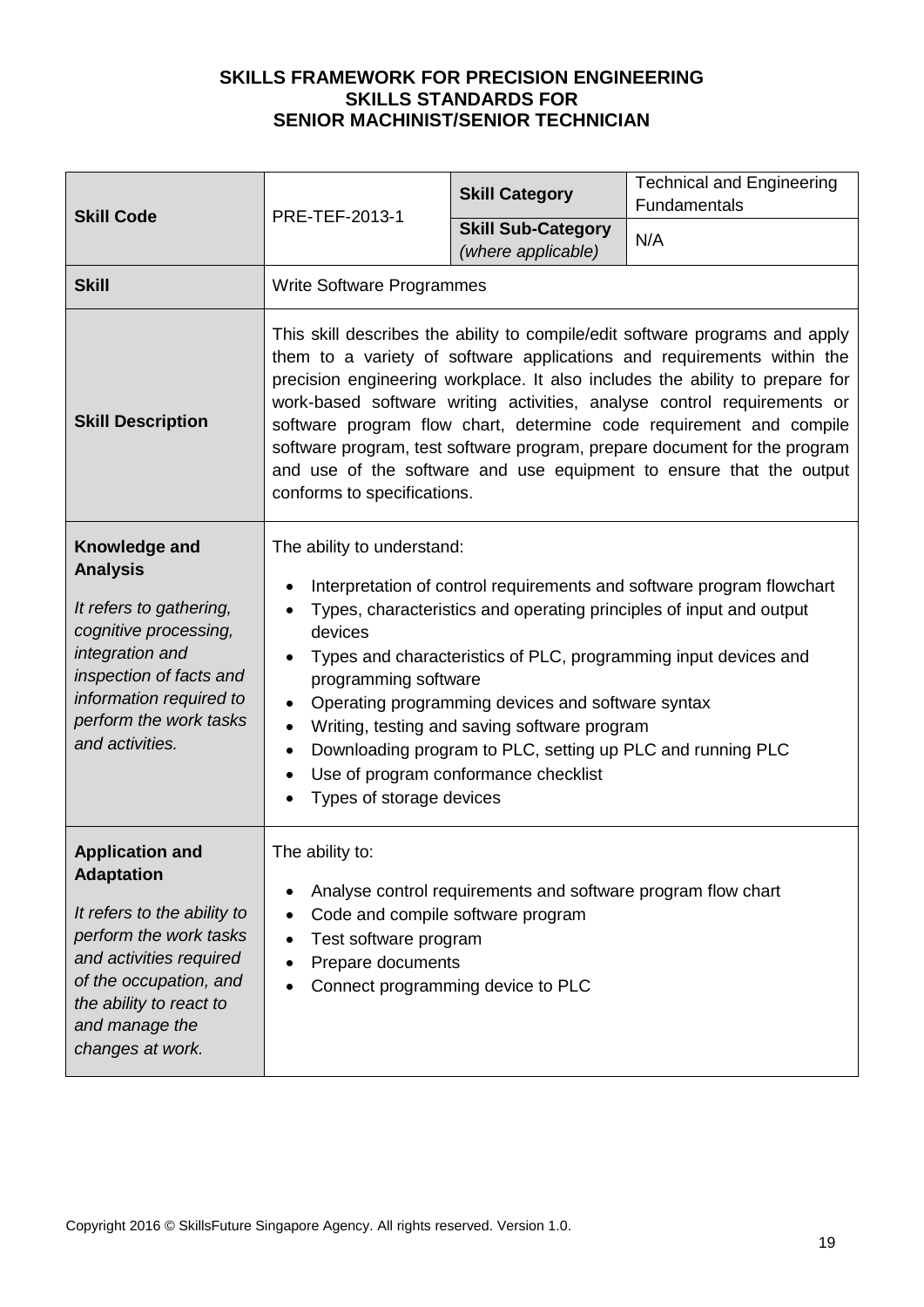| The ability to:<br>Create/expand library of common components drawings to enhance<br>drawing efficiency<br>Recommend possible troubleshooting solution for faulty programming<br>devices and software                                                                                                                                                         |
|---------------------------------------------------------------------------------------------------------------------------------------------------------------------------------------------------------------------------------------------------------------------------------------------------------------------------------------------------------------|
| The ability to:<br>Report any faulty programming devices and software to designated<br>personnel<br>Report any incomplete work to designated personnel                                                                                                                                                                                                        |
| The ability to:<br>Participate in information sharing with colleagues to improve own<br>$\bullet$<br>software programming skills<br>Recommend modification to programming devices and software<br>$\bullet$<br>Keep up-to-date on software programme trends<br>$\bullet$                                                                                      |
| Tools and equipment must include:<br>Input devices<br>$\bullet$<br>Output devices<br>$\bullet$<br>Features of programmable logic controllers<br>٠<br>Programming devices<br>Environment<br>Procedures and supporting documents must include:<br><b>IEC Standards</b><br>$\bullet$<br>Electrical safety standards<br>Electronic emission safety standards<br>٠ |
|                                                                                                                                                                                                                                                                                                                                                               |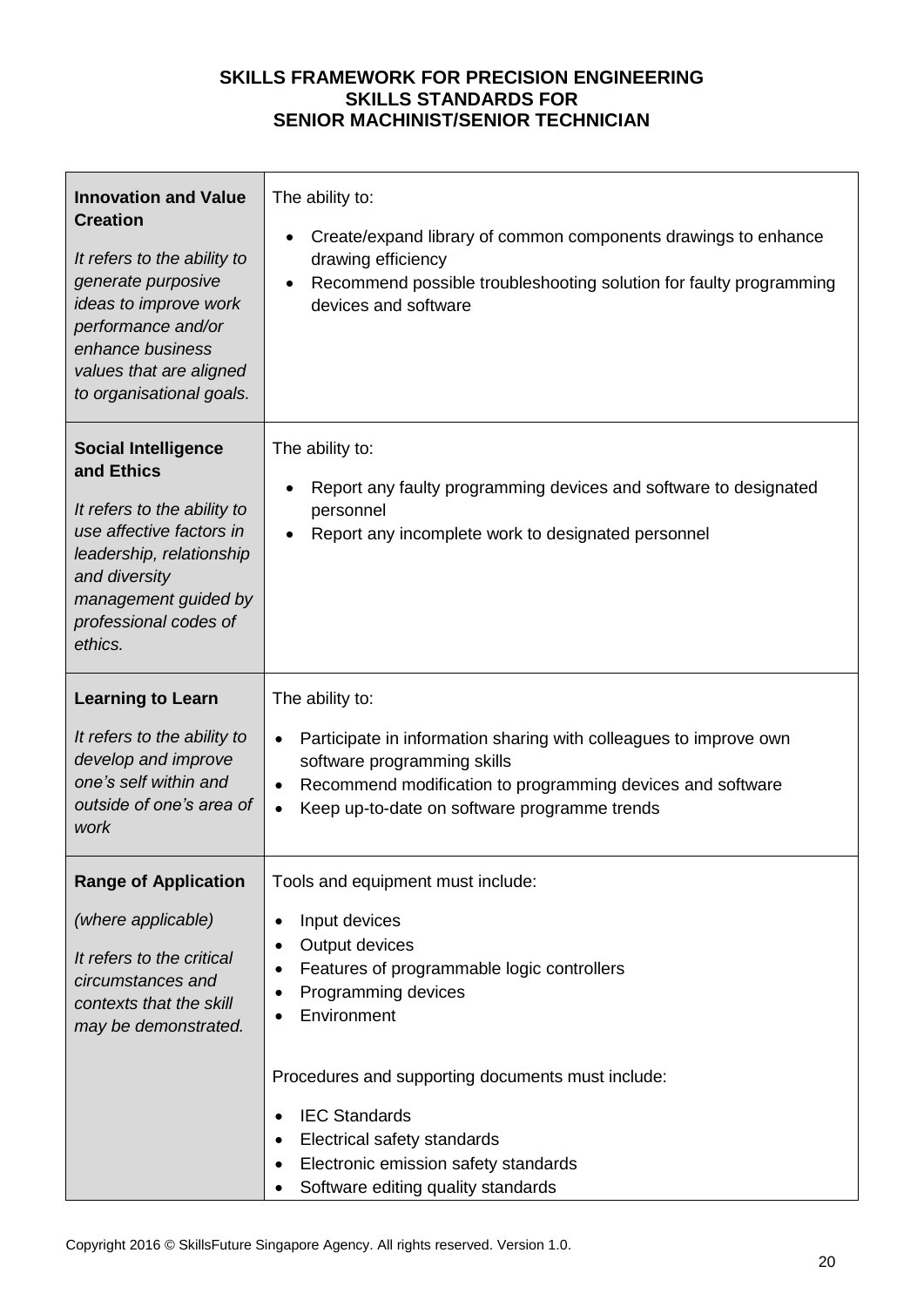| ISO 14000 series<br>$\bullet$                                               |
|-----------------------------------------------------------------------------|
| ISO 9000 series<br>٠                                                        |
| Applicable standards for the industry operating the software<br>٠           |
|                                                                             |
| Rules and regulations must include:<br>Workplace Safety and Health Act<br>٠ |
| <b>Environmental Policy</b><br>٠                                            |
| <b>Organisational Policy</b><br>٠                                           |
|                                                                             |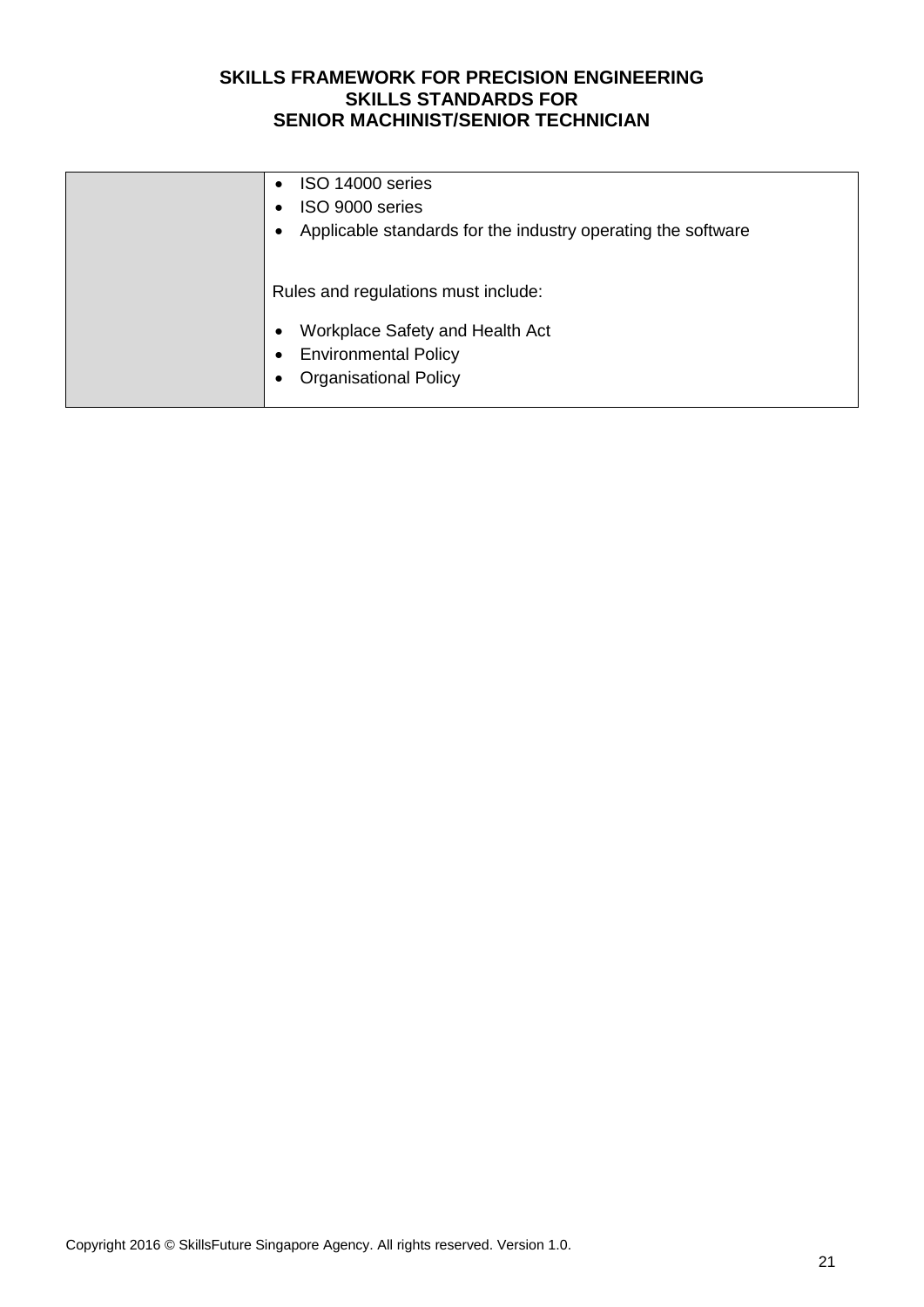| <b>Skill Code</b>                                                                                                                                                                                          | PRE-TED-2001-1                                                                                                                                                                                                                                                                                                                                                                                                                                                                                           | <b>Skill Category</b>                                                                                                                                                                                                                                                                                                                     | <b>Technical and Engineering</b><br>Design                       |
|------------------------------------------------------------------------------------------------------------------------------------------------------------------------------------------------------------|----------------------------------------------------------------------------------------------------------------------------------------------------------------------------------------------------------------------------------------------------------------------------------------------------------------------------------------------------------------------------------------------------------------------------------------------------------------------------------------------------------|-------------------------------------------------------------------------------------------------------------------------------------------------------------------------------------------------------------------------------------------------------------------------------------------------------------------------------------------|------------------------------------------------------------------|
|                                                                                                                                                                                                            |                                                                                                                                                                                                                                                                                                                                                                                                                                                                                                          | <b>Skill Sub-Category</b><br>(where applicable)                                                                                                                                                                                                                                                                                           | N/A                                                              |
| <b>Skill</b>                                                                                                                                                                                               | <b>Apply Machine Elements</b>                                                                                                                                                                                                                                                                                                                                                                                                                                                                            |                                                                                                                                                                                                                                                                                                                                           |                                                                  |
| <b>Skill Description</b>                                                                                                                                                                                   | This skill describes the ability to apply knowledge of machine elements in<br>equipment building, manufacturing, production, design, fabrication and<br>assembly work. It also includes determining maintenance needs of machine<br>elements.                                                                                                                                                                                                                                                            |                                                                                                                                                                                                                                                                                                                                           |                                                                  |
| Knowledge and<br><b>Analysis</b><br>It refers to gathering,<br>cognitive processing,<br>integration and<br>inspection of facts and<br>information required to<br>perform the work tasks<br>and activities. | The ability to understand:<br><b>Screw threads</b><br>$\circ$<br><b>Bolts and screws</b><br>$\circ$<br>Countersinks<br>$\circ$<br><b>Nut</b><br>$\circ$<br>Washers<br>$\circ$<br>Pins and clevis pins<br>$\circ$<br>Shaft hub connections<br>$\circ$<br>$\circ$<br>Drive elements<br>$\circ$<br><b>Bearings</b><br>$\circ$<br>Technical drawing and specifications<br>$\bullet$<br>$\bullet$<br>$\bullet$<br>Geometric tolerances and requirements<br>$\bullet$<br>tools<br>appropriate machine elements | Applications of the following machine elements:<br>Springs, components of jigs, fixtures and tool<br>Interpreting assembly and schematic drawings<br>Identifying measuring and assembly tools required for the job<br>Assembly, alignment and securing machine functional units with<br>Identifying maintenance needs of machine elements | Selecting appropriate machine elements and corresponding working |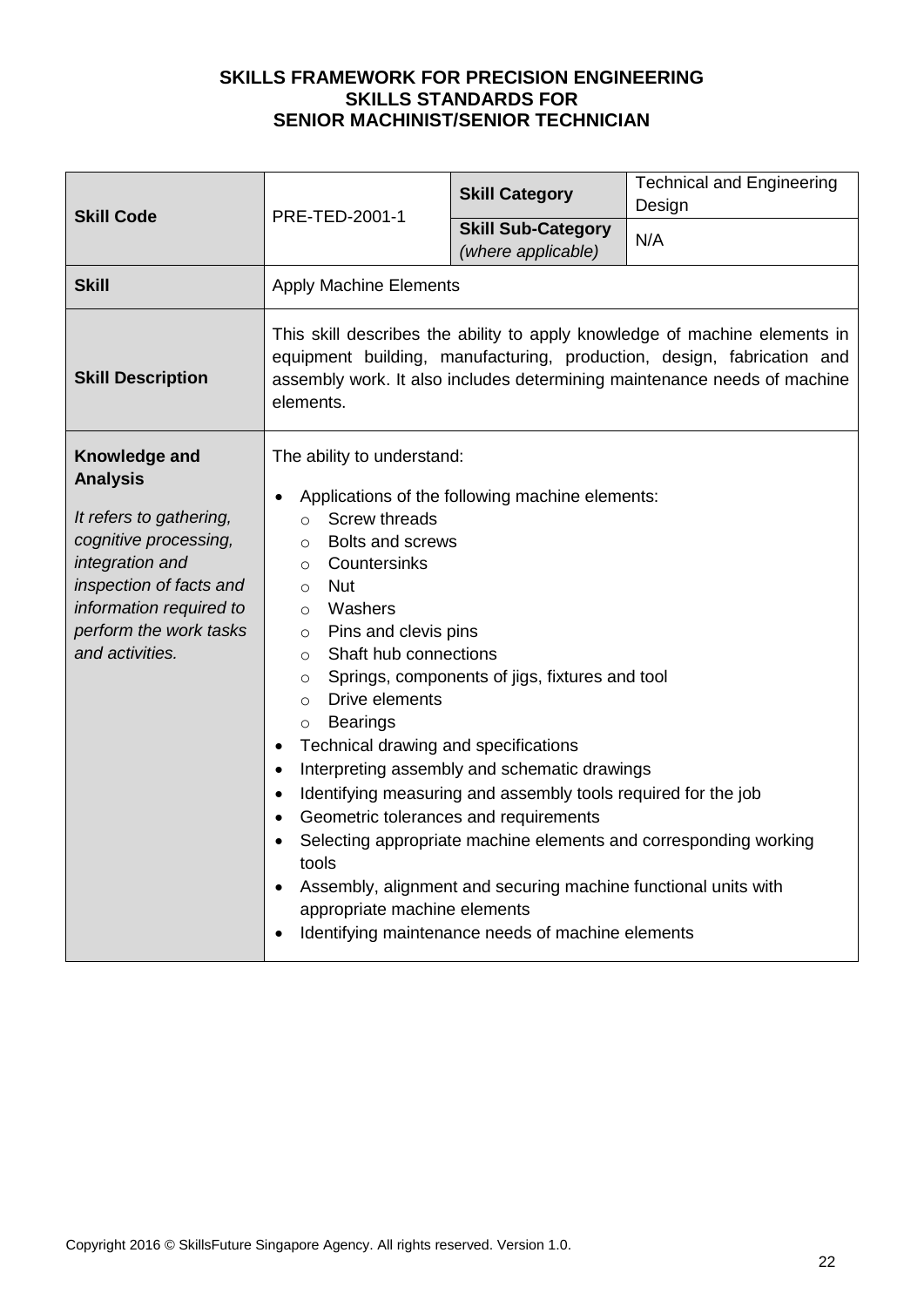| <b>Application and</b><br><b>Adaptation</b><br>It refers to the ability to<br>perform the work tasks<br>and activities required<br>of the occupation, and<br>the ability to react to<br>and manage the<br>changes at work.    | The ability to:<br>Gather details of control requirements for designing the handling system<br>٠<br>Identify the control sequence based on the control requirements<br>$\bullet$<br>Select required handling components and required electrical devices<br>$\bullet$<br>based on given control requirements<br>Design pneumatic and electro-pneumatic circuit and handling circuit in<br>$\bullet$<br>accordance with control requirements<br>Check completed circuit to ensure that it meets control requirements<br>$\bullet$<br>Prepare parts list of all components used in the handling system<br>$\bullet$<br>Connect pneumatic components, electrical devices, test equipment and<br>٠<br>handling components in accordance to circuit diagram<br>Test handling system in accordance with established organisational<br>procedures and record testing results in an appropriate document<br>Shut down handling system in accordance with established<br>organisational procedures<br>Disconnect all pneumatic components, electrical devices, handling<br>components and test equipment |
|-------------------------------------------------------------------------------------------------------------------------------------------------------------------------------------------------------------------------------|------------------------------------------------------------------------------------------------------------------------------------------------------------------------------------------------------------------------------------------------------------------------------------------------------------------------------------------------------------------------------------------------------------------------------------------------------------------------------------------------------------------------------------------------------------------------------------------------------------------------------------------------------------------------------------------------------------------------------------------------------------------------------------------------------------------------------------------------------------------------------------------------------------------------------------------------------------------------------------------------------------------------------------------------------------------------------------------------|
| <b>Innovation and Value</b><br><b>Creation</b><br>It refers to the ability to<br>generate purposive<br>ideas to improve work<br>performance and/or<br>enhance business<br>values that are aligned<br>to organisational goals. | The ability to:<br>Organise work approach and review methods to reduce operational time<br>٠<br>Modify to improve performance and operational stability                                                                                                                                                                                                                                                                                                                                                                                                                                                                                                                                                                                                                                                                                                                                                                                                                                                                                                                                        |
| <b>Social Intelligence</b><br>and Ethics<br>It refers to the ability to<br>use affective factors in<br>leadership, relationship<br>and diversity<br>management guided by<br>professional codes of<br>ethics.                  | The ability to:<br>Report any faulty handling systems in accordance with established<br>$\bullet$<br>organisational procedures<br>Maintain good housekeeping practices in workplace<br>$\bullet$<br>Report challenges encountered and effective solutions discovered for<br>$\bullet$<br>exchanges and sharing                                                                                                                                                                                                                                                                                                                                                                                                                                                                                                                                                                                                                                                                                                                                                                                 |
| <b>Learning to Learn</b><br>It refers to the ability to<br>develop and improve                                                                                                                                                | The ability to:<br>Reflect on work approach and possible ways to improve assembly and<br>$\bullet$<br>maintenance time                                                                                                                                                                                                                                                                                                                                                                                                                                                                                                                                                                                                                                                                                                                                                                                                                                                                                                                                                                         |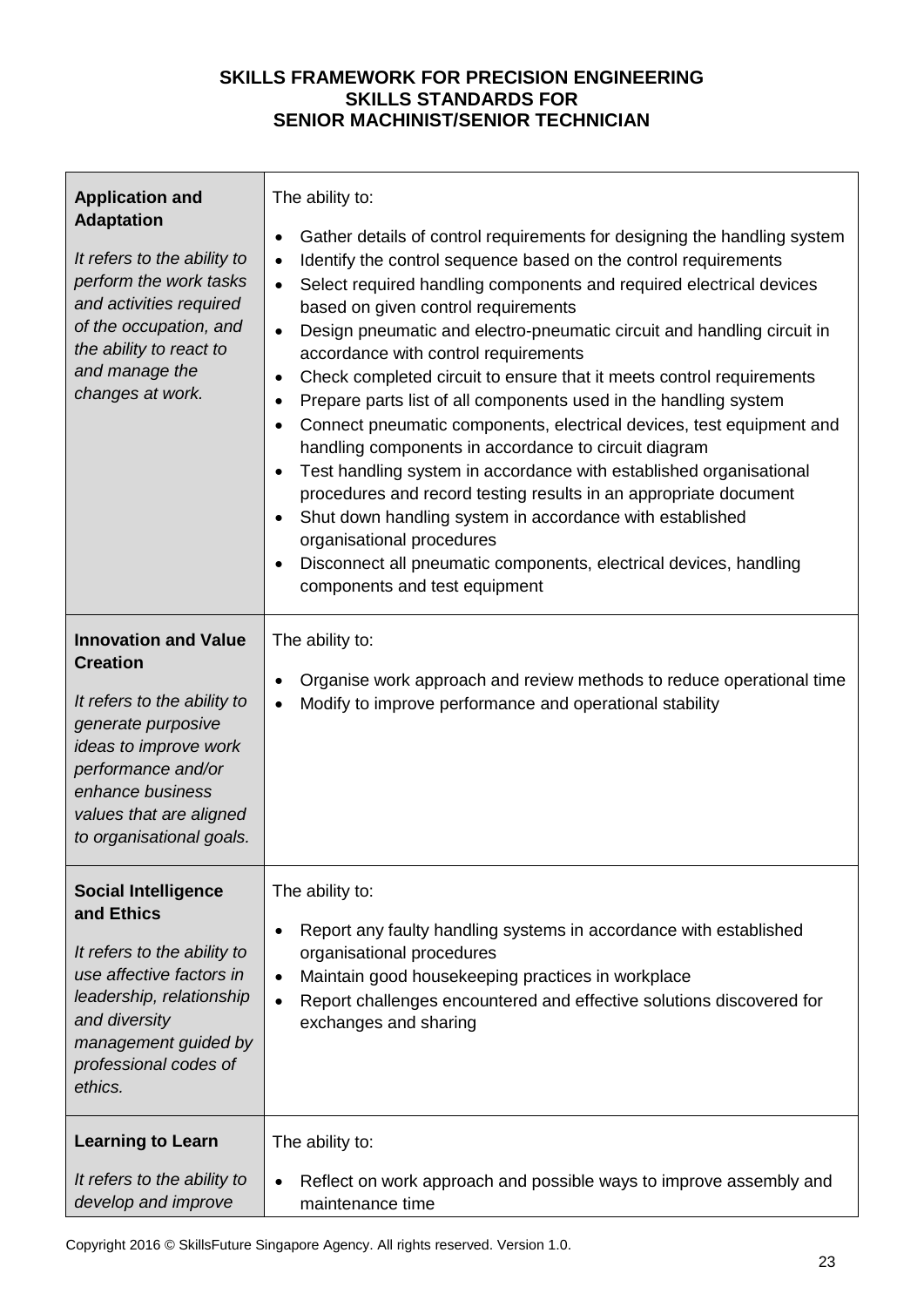| one's self within and<br>outside of one's area of<br>work.                                        | Compare and contrast machine accuracy repeatability<br>$\bullet$<br>Record challenges encountered and effective solutions discovered for<br>$\bullet$<br>exchanges and sharing<br>Create SOP and highlight possible pitfalls<br>$\bullet$<br>Use relevant engineering tables and catalogues including electronic<br>searches and databases |
|---------------------------------------------------------------------------------------------------|--------------------------------------------------------------------------------------------------------------------------------------------------------------------------------------------------------------------------------------------------------------------------------------------------------------------------------------------|
| <b>Range of Application</b>                                                                       | Tools and equipment must include:                                                                                                                                                                                                                                                                                                          |
| (where applicable)                                                                                | Personal protective equipment<br>٠                                                                                                                                                                                                                                                                                                         |
| It refers to the critical<br>circumstances and<br>contexts that the skill<br>may be demonstrated. | Goggles<br>٠<br>Safety shoes<br>Machine elements<br>Test and control equipment<br>Assembly tools<br>Lubricants                                                                                                                                                                                                                             |
|                                                                                                   | Procedures and supporting documents must include:<br>Maintenance plan/guide<br>Work information<br>Machine elements information chart                                                                                                                                                                                                      |
|                                                                                                   | Rules and regulations must include:<br>Workplace Safety and Health Act<br>Environmental legislation and regulations                                                                                                                                                                                                                        |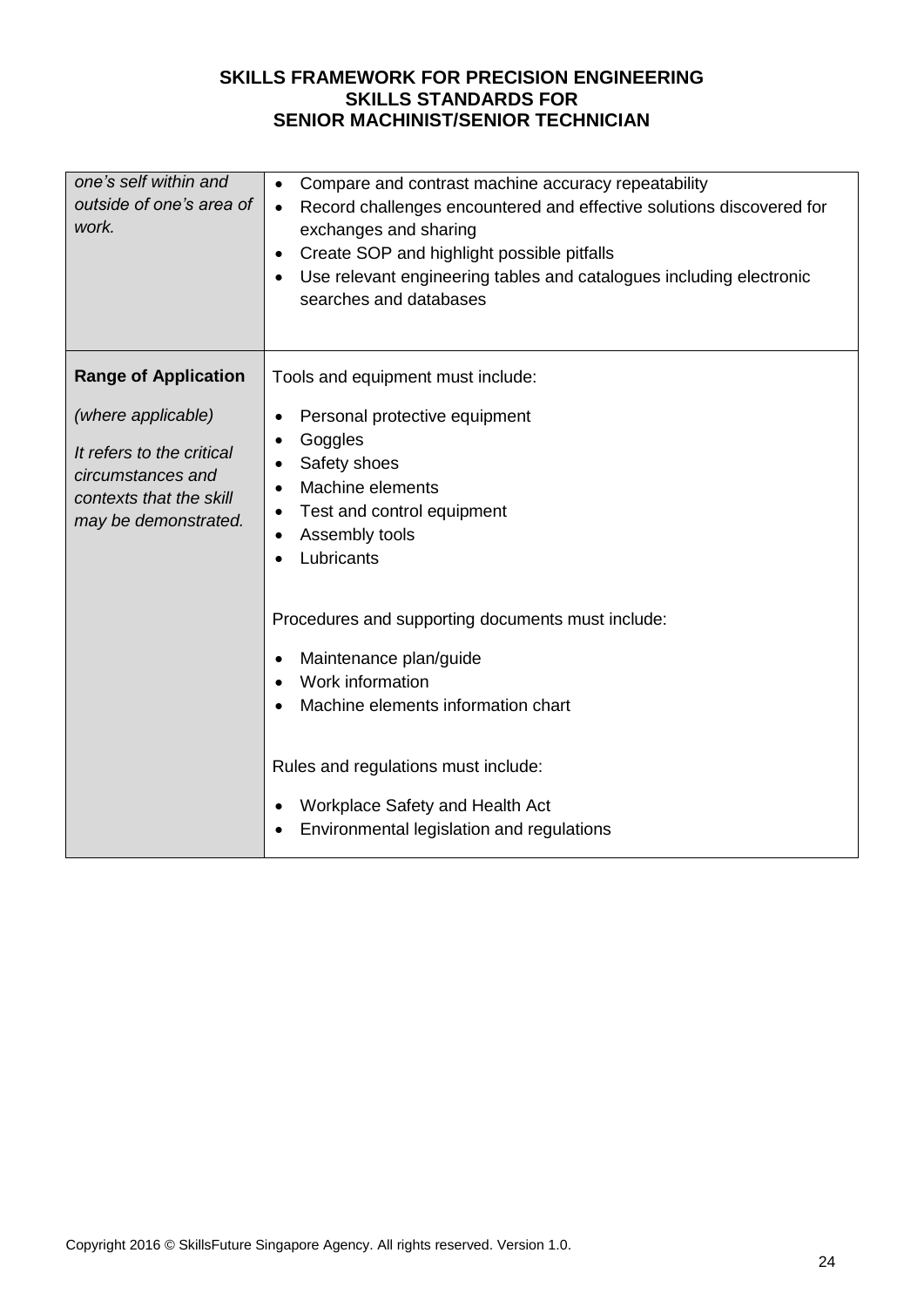| <b>Skill Code</b>                                                                                                                                                                                          | PRE-TED-2002-1                                                                                                                                                                                                                                                                                                                                                                                                                                                                                                                                                                                                                                                                                                                                                                                                                                                                                                                                                                                                                                                                          | <b>Skill Category</b><br><b>Skill Sub-Category</b> | <b>Technical and Engineering</b><br>Design<br>N/A |
|------------------------------------------------------------------------------------------------------------------------------------------------------------------------------------------------------------|-----------------------------------------------------------------------------------------------------------------------------------------------------------------------------------------------------------------------------------------------------------------------------------------------------------------------------------------------------------------------------------------------------------------------------------------------------------------------------------------------------------------------------------------------------------------------------------------------------------------------------------------------------------------------------------------------------------------------------------------------------------------------------------------------------------------------------------------------------------------------------------------------------------------------------------------------------------------------------------------------------------------------------------------------------------------------------------------|----------------------------------------------------|---------------------------------------------------|
|                                                                                                                                                                                                            |                                                                                                                                                                                                                                                                                                                                                                                                                                                                                                                                                                                                                                                                                                                                                                                                                                                                                                                                                                                                                                                                                         | (where applicable)                                 |                                                   |
| <b>Skill</b>                                                                                                                                                                                               | Design Electric Drives and Electro-Mechanical Systems                                                                                                                                                                                                                                                                                                                                                                                                                                                                                                                                                                                                                                                                                                                                                                                                                                                                                                                                                                                                                                   |                                                    |                                                   |
| <b>Skill Description</b>                                                                                                                                                                                   | ability to operate<br><b>This</b><br>skill<br>describes the<br>electric<br>drives<br>and<br>electromechanical systems in a range of industrial applications at the<br>workplace. It also includes the ability to prepare for work activities, carry out<br>design and test of electric drives and electromechanical systems and<br>reinstate work area.                                                                                                                                                                                                                                                                                                                                                                                                                                                                                                                                                                                                                                                                                                                                 |                                                    |                                                   |
| Knowledge and<br><b>Analysis</b><br>It refers to gathering,<br>cognitive processing,<br>integration and<br>inspection of facts and<br>information required to<br>perform the work tasks<br>and activities. | The ability to understand:<br>Types and usage of electric drives, electromechanical system devices<br>and electrical circuit diagram<br>Types of hardware and software for design drawing<br>$\bullet$<br>Interpretation of control requirements and ISO circuit diagram symbols<br>$\bullet$<br>Industry standards used in operating electric drives and<br>$\bullet$<br>electromechanical systems<br>Design principles of electrical circuit operation of electric drives and<br>electromechanical system components<br>Procedure of checking, verifying and amending completed electrical<br>control circuit<br>Industrial health and safety risks and dangers involved in designing<br>electric drives and electromechanical systems<br>Recording of observations, defects and other findings<br>Organisational procedures for submission of completed circuit<br>diagrams, part list and control requirements, for reporting faulty electric<br>drives and electromechanical system device, recording and compiling<br>of work documentation<br>Proper disposal of waste materials |                                                    |                                                   |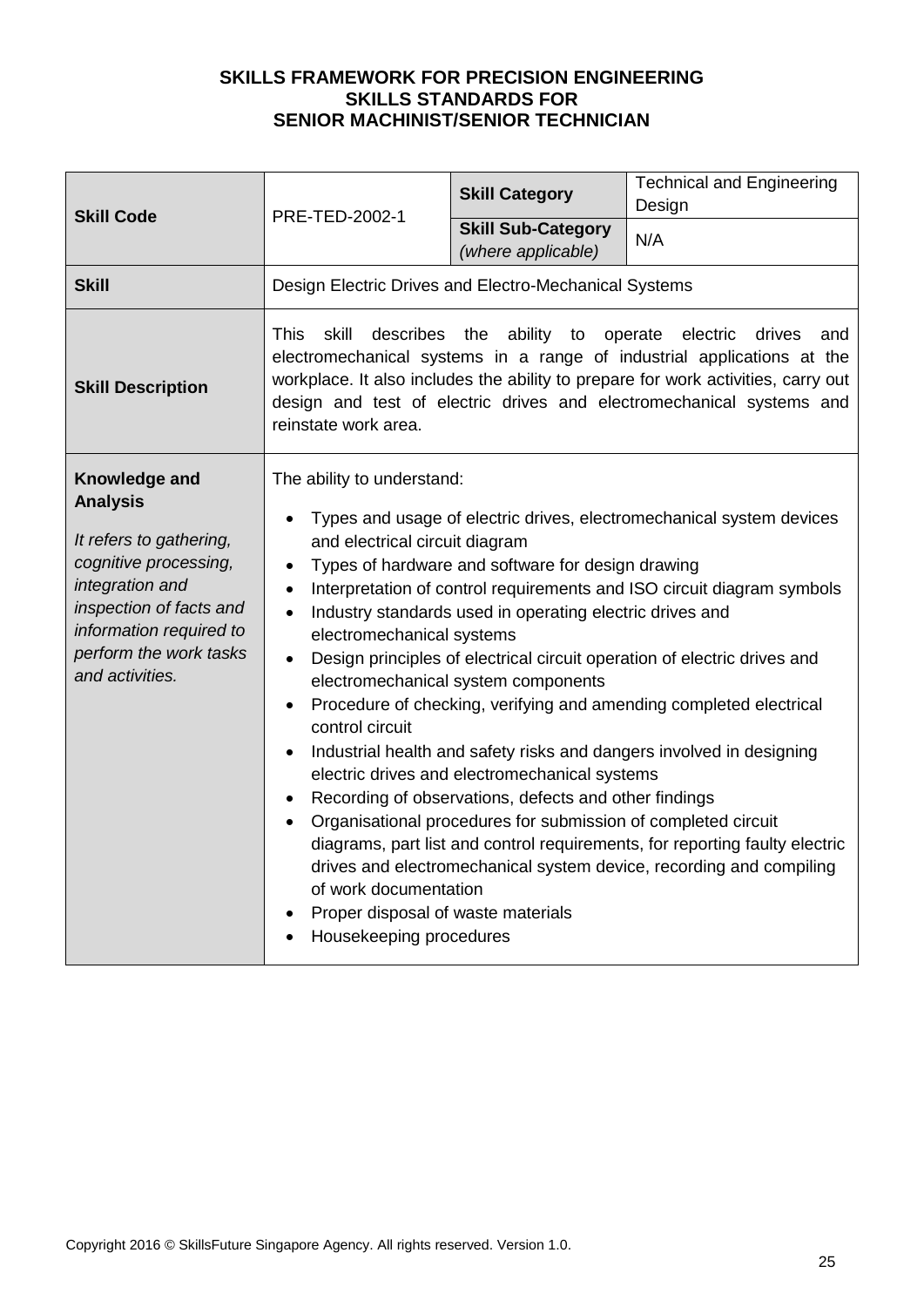| <b>Application and</b><br><b>Adaptation</b><br>It refers to the ability to<br>perform the work tasks<br>and activities required<br>of the occupation, and<br>the ability to react to<br>and manage the<br>changes at work.    | The ability to:<br>Gather details of given control requirements for designing electric<br>drives and electromechanical systems<br>Identify control sequence based on control requirements and electrical<br>diagram<br>Identify and select required electric drive components and<br>electromechanical system devices based on given control<br>requirements<br>Draft electric drives and electromechanical system design to fulfil<br>control requirements<br>Design electric drives and electromechanical systems in accordance<br>with control requirements<br>Check completed circuit diagram to ensure that it meets control<br>requirements<br>Make amendments, if any, to completed circuit to meet control<br>requirements<br>Connect electrical drives, electromechanical system and test<br>equipment in accordance to specification of completed circuit diagram<br>and approved written work instructions<br>Activate and test electric drives and electromechanical system in<br>$\bullet$<br>accordance with established organisational procedures<br>Carry out modifications to electric drives and electromechanical system<br>$\bullet$<br>when necessary<br>Record testing results in an appropriate document<br>$\bullet$<br>Shut down electric drives and electromechanical system in accordance<br>$\bullet$<br>with established organisational procedures<br>Disconnect electric drives, electromechanical system devices and test<br>equipment<br>Label, isolate and report clearly any faulty component or device<br>identified during work activity |
|-------------------------------------------------------------------------------------------------------------------------------------------------------------------------------------------------------------------------------|------------------------------------------------------------------------------------------------------------------------------------------------------------------------------------------------------------------------------------------------------------------------------------------------------------------------------------------------------------------------------------------------------------------------------------------------------------------------------------------------------------------------------------------------------------------------------------------------------------------------------------------------------------------------------------------------------------------------------------------------------------------------------------------------------------------------------------------------------------------------------------------------------------------------------------------------------------------------------------------------------------------------------------------------------------------------------------------------------------------------------------------------------------------------------------------------------------------------------------------------------------------------------------------------------------------------------------------------------------------------------------------------------------------------------------------------------------------------------------------------------------------------------------------------------------------------------|
| <b>Innovation and Value</b><br><b>Creation</b><br>It refers to the ability to<br>generate purposive<br>ideas to improve work<br>performance and/or<br>enhance business<br>values that are aligned<br>to organisational goals. | The ability to:<br>Recommend possible troubleshooting solutions for faulty electric drives<br>and electromechanical systems<br>Recommend modifications to electric drives and electromechanical<br>systems                                                                                                                                                                                                                                                                                                                                                                                                                                                                                                                                                                                                                                                                                                                                                                                                                                                                                                                                                                                                                                                                                                                                                                                                                                                                                                                                                                   |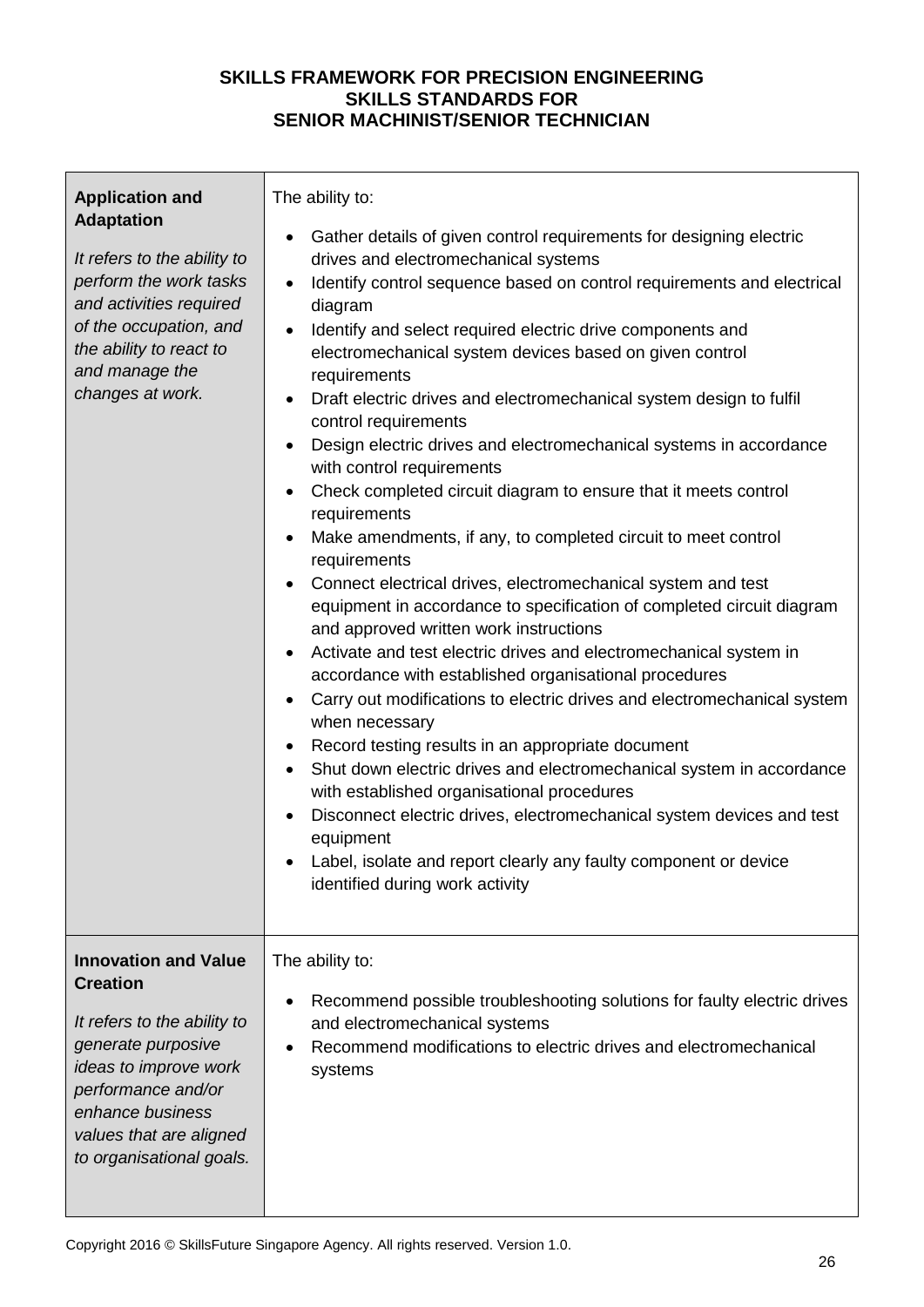| <b>Social Intelligence</b><br>and Ethics<br>It refers to the ability to<br>use affective factors in<br>leadership, relationship<br>and diversity<br>management guided by<br>professional codes of<br>ethics. | The ability to:<br>Report any faulty electric drives and electromechanical systems<br>$\bullet$<br>Report any incomplete work to designated personnel<br>Maintain good housekeeping practices in workplace                                                                                                                                                                                                                                                                                              |
|--------------------------------------------------------------------------------------------------------------------------------------------------------------------------------------------------------------|---------------------------------------------------------------------------------------------------------------------------------------------------------------------------------------------------------------------------------------------------------------------------------------------------------------------------------------------------------------------------------------------------------------------------------------------------------------------------------------------------------|
| <b>Learning to Learn</b><br>It refers to the ability to<br>develop and improve<br>one's self within and<br>outside of one's area of<br>work.                                                                 | The ability to:<br>Participate in information sharing with colleagues to improve own<br>drafting/design skills and knowledge<br>Keep up-to-date on changes in drawing/design standards<br>Find ways to improve/simplify carrying out of design and testing of<br>$\bullet$<br>electric drives and electromechanical systems                                                                                                                                                                             |
| <b>Range of Application</b><br>(where applicable)<br>It refers to the critical<br>circumstances and<br>contexts that the skill<br>may be demonstrated.                                                       | Tools and equipment must include:<br>Desktop computer or notebook connected to printer<br>$\bullet$<br>Inventory management system software<br>$\bullet$<br>Design and modification construction and simulation tools<br>Workplace Safety and Health signage<br>Procedures and supporting documents must include:                                                                                                                                                                                       |
|                                                                                                                                                                                                              | Approved written work instructions<br>Test procedures<br>Manufacturer's specifications and instructions<br><b>Technical manuals</b><br>Design, construction and modification<br>Simulation tools<br>Company organisational procedures<br>Control requirements<br>ISO circuit diagram symbols<br>Circuit diagram<br>Process line up blueprint drawings<br>Complete parts list<br>Appropriate work documents<br>Relevant process control system standards<br>Quality procedures and applicable procedures |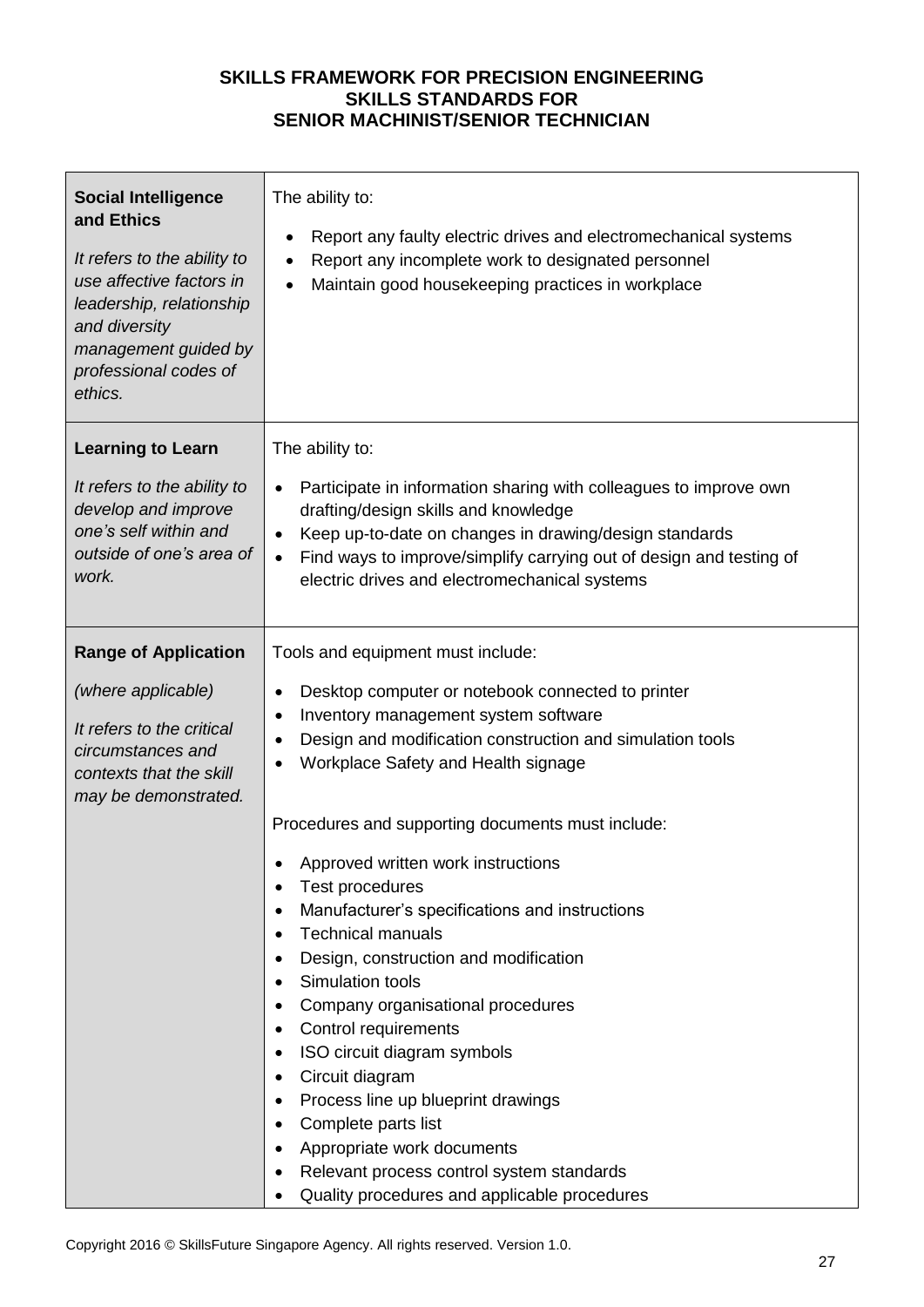| Rules and Regulations includes:                                              |
|------------------------------------------------------------------------------|
| Workplace Safety and Health Act<br>Environmental legislation and regulations |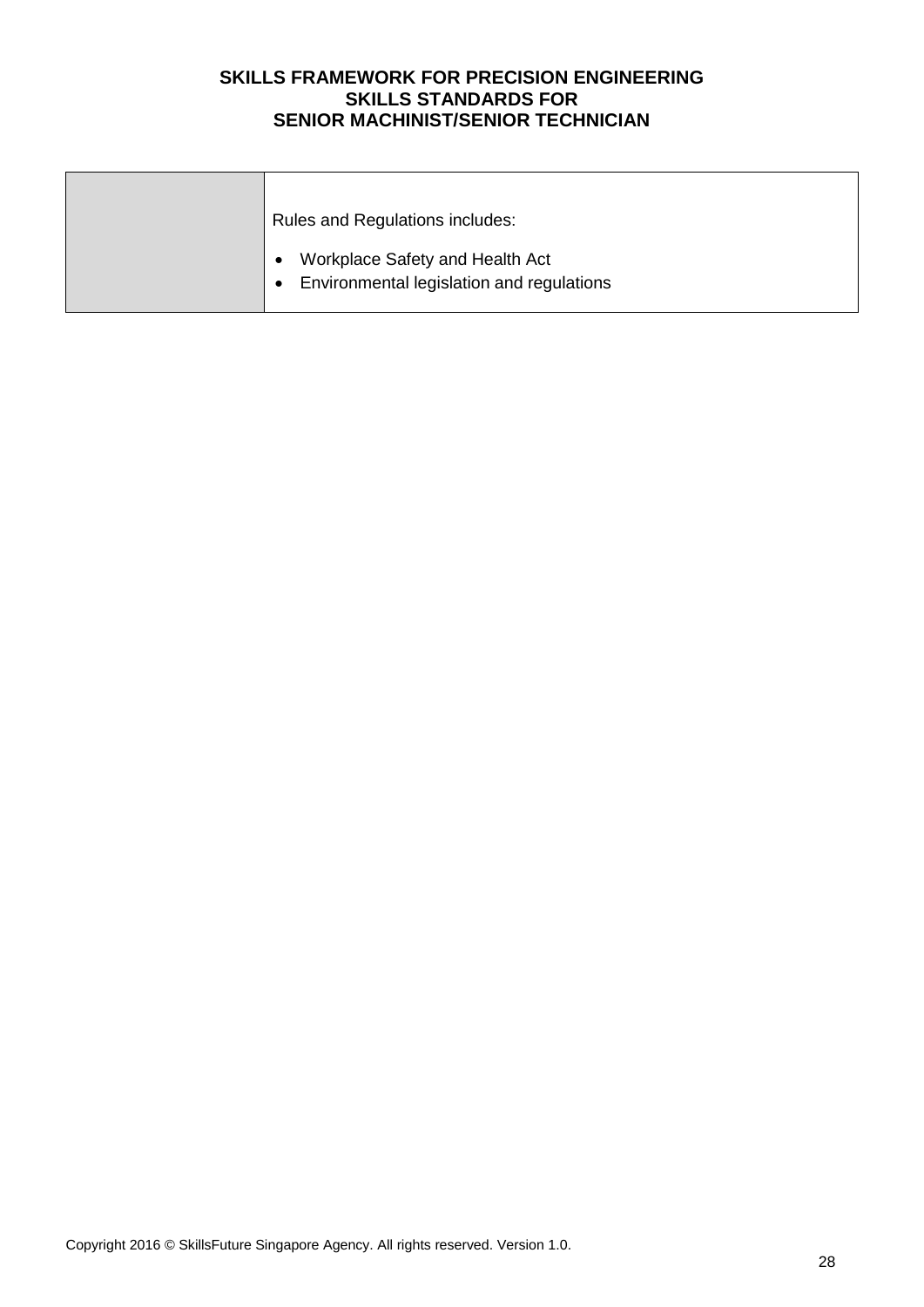| <b>Skill Code</b>                                                                                                                                                                                          | PRE-TED-2003-1                                                                                                                                                                                                                                                                                                                                                                                                                                                                                                                                                                                                                                                                                                                                                                                                                | <b>Skill Category</b>                           | <b>Technical and Engineering</b><br>Design |
|------------------------------------------------------------------------------------------------------------------------------------------------------------------------------------------------------------|-------------------------------------------------------------------------------------------------------------------------------------------------------------------------------------------------------------------------------------------------------------------------------------------------------------------------------------------------------------------------------------------------------------------------------------------------------------------------------------------------------------------------------------------------------------------------------------------------------------------------------------------------------------------------------------------------------------------------------------------------------------------------------------------------------------------------------|-------------------------------------------------|--------------------------------------------|
|                                                                                                                                                                                                            |                                                                                                                                                                                                                                                                                                                                                                                                                                                                                                                                                                                                                                                                                                                                                                                                                               | <b>Skill Sub-Category</b><br>(where applicable) | N/A                                        |
| <b>Skill</b>                                                                                                                                                                                               | Design Handling Systems in Industrial Automation                                                                                                                                                                                                                                                                                                                                                                                                                                                                                                                                                                                                                                                                                                                                                                              |                                                 |                                            |
| <b>Skill Description</b>                                                                                                                                                                                   | This skill describes the ability to select and assemble commission and test<br>handling systems in a range of industrial applications within the precision<br>engineering industry. It also includes the ability to prepare for work activities,<br>carry out design of handling systems, assemble and test handling systems<br>and reinstate the work area.                                                                                                                                                                                                                                                                                                                                                                                                                                                                  |                                                 |                                            |
| Knowledge and<br><b>Analysis</b><br>It refers to gathering,<br>cognitive processing,<br>integration and<br>inspection of facts and<br>information required to<br>perform the work tasks<br>and activities. | The ability to understand:<br>Types and usage of pneumatic components, electrical devices, handling<br>systems, displacement-step diagram and electrical diagrams<br>Interpretation of control requirements and ISO circuit diagram symbols<br>$\bullet$<br>Design principles of pneumatic circuit operation of pneumatic<br>$\bullet$<br>components, electro-pneumatic circuit and operation of electrical<br>devices, vacuum and gripper components and their operations and<br>handling components and their operations<br>Procedure for checking, verifying and amending completed pneumatic<br>$\bullet$<br>control circuit<br>Types of industry standards and industrial health and safety risks in<br>$\bullet$<br>designing handling systems in industrial automation<br>Types of Personal Protective Equipment (PPE) |                                                 |                                            |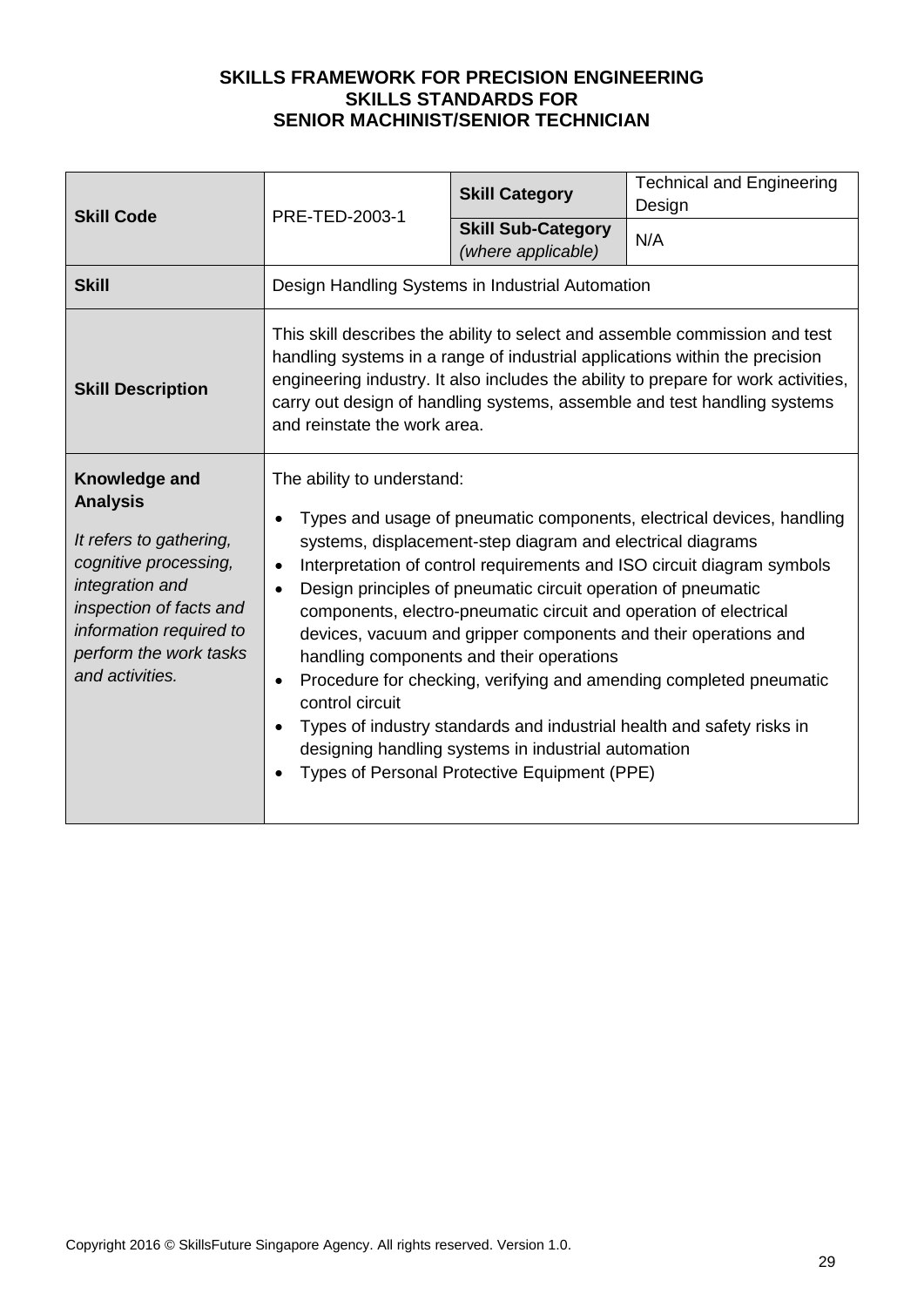| <b>Application and</b><br><b>Adaptation</b><br>It refers to the ability to<br>perform the work tasks<br>and activities required<br>of the occupation, and<br>the ability to react to<br>and manage the<br>changes at work.    | The ability to:<br>Gather details of control requirements for designing the handling system<br>$\bullet$<br>Identify the control sequence based on the control requirements<br>$\bullet$<br>Select required handling components and required electrical devices<br>$\bullet$<br>based on given control requirements<br>Design pneumatic and electro-pneumatic circuit and handling circuit in<br>$\bullet$<br>accordance with control requirements<br>Check completed circuit to ensure that it meets control requirements<br>$\bullet$<br>Prepare parts list of all components used in the handling system<br>$\bullet$<br>Connect pneumatic components, electrical devices, test equipment and<br>$\bullet$<br>handling components in accordance to circuit diagram<br>Test handling system in accordance with established organisational<br>$\bullet$<br>procedures and record testing results in an appropriate document<br>Shut down handling system in accordance with established<br>$\bullet$<br>organisational procedures<br>Disconnect all pneumatic components, electrical devices, handling<br>components and test equipment |
|-------------------------------------------------------------------------------------------------------------------------------------------------------------------------------------------------------------------------------|------------------------------------------------------------------------------------------------------------------------------------------------------------------------------------------------------------------------------------------------------------------------------------------------------------------------------------------------------------------------------------------------------------------------------------------------------------------------------------------------------------------------------------------------------------------------------------------------------------------------------------------------------------------------------------------------------------------------------------------------------------------------------------------------------------------------------------------------------------------------------------------------------------------------------------------------------------------------------------------------------------------------------------------------------------------------------------------------------------------------------------------|
| <b>Innovation and Value</b><br><b>Creation</b><br>It refers to the ability to<br>generate purposive<br>ideas to improve work<br>performance and/or<br>enhance business<br>values that are aligned<br>to organisational goals. | The ability to:<br>Recommend possible troubleshooting solution for faulty pneumatic and<br>electro-pneumatic circuit                                                                                                                                                                                                                                                                                                                                                                                                                                                                                                                                                                                                                                                                                                                                                                                                                                                                                                                                                                                                                     |
| <b>Social Intelligence</b><br>and Ethics<br>It refers to the ability to<br>use affective factors in<br>leadership, relationship<br>and diversity<br>management guided by<br>professional codes of<br>ethics.                  | The ability to:<br>Report any faulty pneumatic and electro-pneumatic circuit in<br>accordance with established organisational procedures<br>Report any faulty handling systems in accordance with established<br>organisational procedures<br>Report any incomplete work to designated personnel<br>Maintain good housekeeping practices in workplace                                                                                                                                                                                                                                                                                                                                                                                                                                                                                                                                                                                                                                                                                                                                                                                    |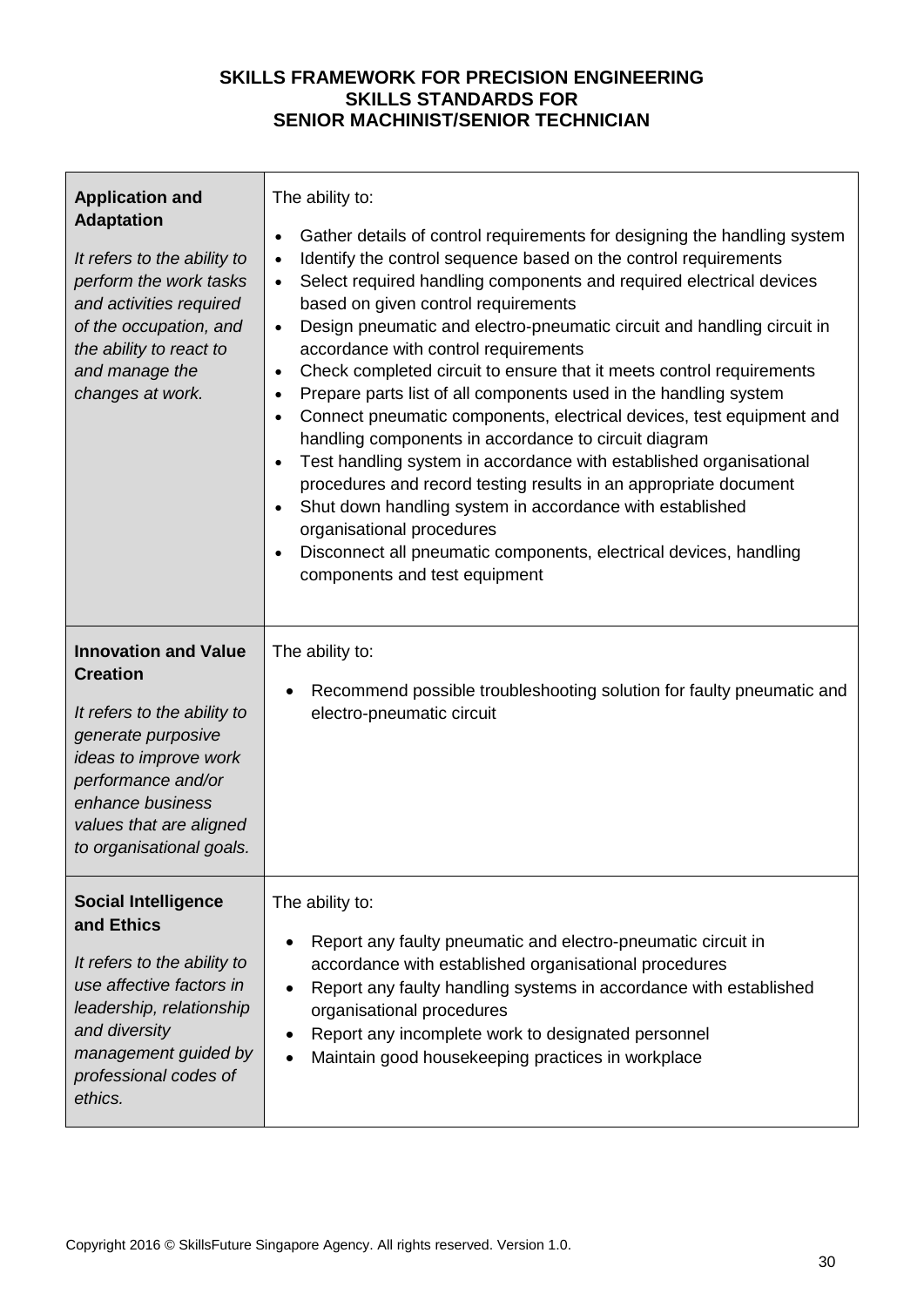| <b>Learning to Learn</b>                                                                                                | The ability to:                                                                                                                                                                                                                                                                                                                                                                                                                                                                                                                                                                                                              |
|-------------------------------------------------------------------------------------------------------------------------|------------------------------------------------------------------------------------------------------------------------------------------------------------------------------------------------------------------------------------------------------------------------------------------------------------------------------------------------------------------------------------------------------------------------------------------------------------------------------------------------------------------------------------------------------------------------------------------------------------------------------|
| It refers to the ability to<br>develop and improve<br>one's self within and<br>outside of one's area of<br>work.        | Recommend modification to pneumatic and electro-pneumatic circuit in<br>$\bullet$<br>accordance with established organisational procedures<br>Recommend modification to handling systems in accordance with<br>established organisational procedures                                                                                                                                                                                                                                                                                                                                                                         |
| <b>Range of Application</b>                                                                                             | Tools and equipment must include:                                                                                                                                                                                                                                                                                                                                                                                                                                                                                                                                                                                            |
| (where applicable)<br>It refers to the critical<br>circumstances and<br>contexts that the skill<br>may be demonstrated. | Desktop computer or notebook connected to printer<br>٠<br>Inventory management system software<br>٠<br>Design and modification construction and simulation tools<br>Workplace Safety and Health signage                                                                                                                                                                                                                                                                                                                                                                                                                      |
|                                                                                                                         | Procedures and supporting documents must include:<br>Approved written work instructions<br>Test procedures<br>Manufacturer's specifications and instructions<br>٠<br><b>Technical manuals</b><br>$\bullet$<br>Design, construction and modification<br>٠<br>Simulation tools<br>$\bullet$<br>Company organisational procedures<br>٠<br>Control requirements<br>٠<br>ISO circuit diagram symbols<br>$\bullet$<br>Circuit diagram<br>٠<br>Process line up blueprint drawings<br>Complete parts list<br>Appropriate work documents<br>Relevant process control system standards<br>Quality procedures and applicable procedures |
|                                                                                                                         | Rules and Regulations includes:<br>Workplace Safety and Health Act<br>Environmental legislation and regulations                                                                                                                                                                                                                                                                                                                                                                                                                                                                                                              |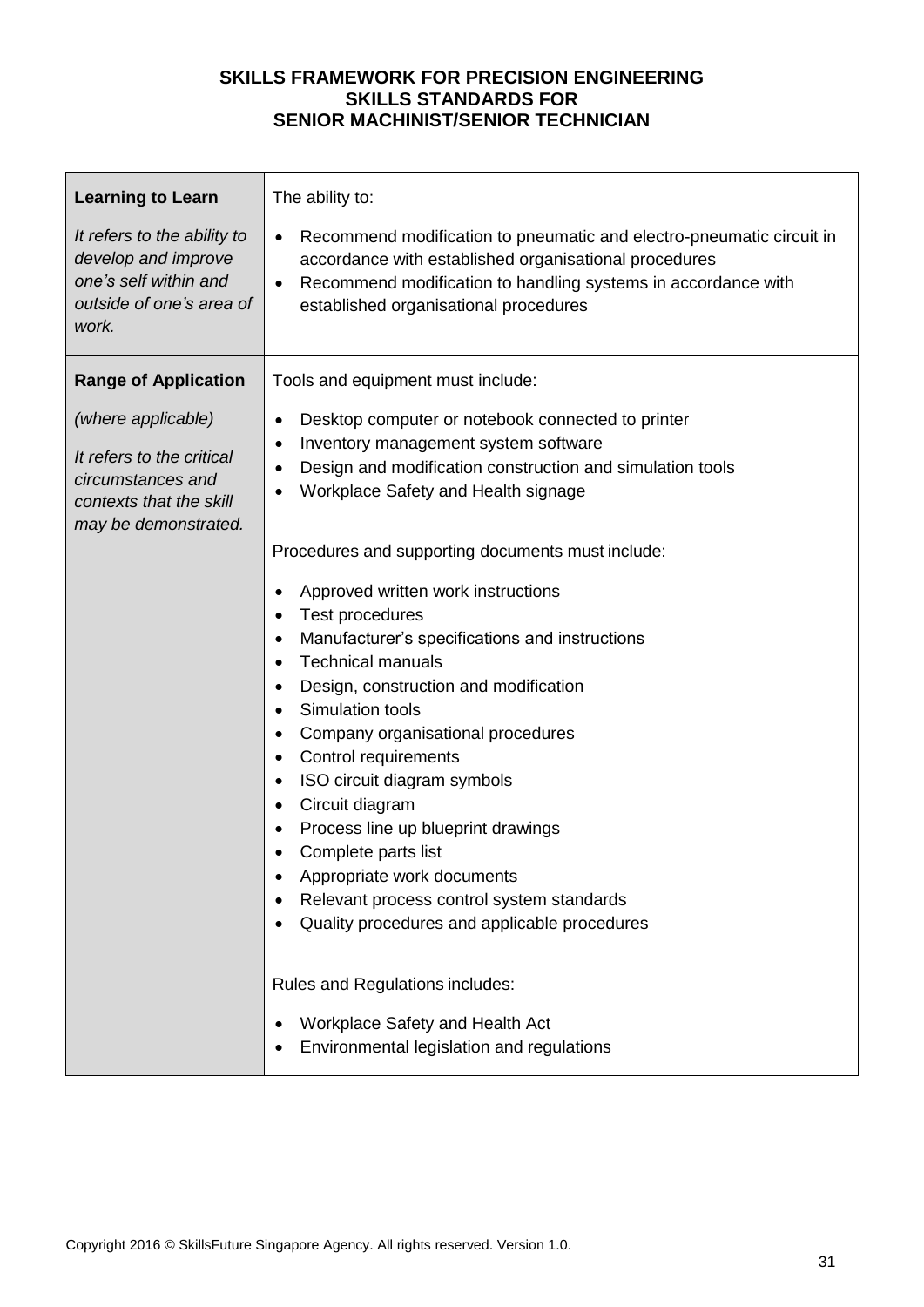| <b>Skill Code</b>                                                                                                                                                                                          | PRE-PMP-2018-1                                                                                                                                                                                                                                                                                                                                                                                                                                                    | <b>Skill Category</b><br><b>Skill Sub-Category</b><br>(where applicable) | <b>Precision Manufacturing</b><br><b>Processes</b><br>N/A |
|------------------------------------------------------------------------------------------------------------------------------------------------------------------------------------------------------------|-------------------------------------------------------------------------------------------------------------------------------------------------------------------------------------------------------------------------------------------------------------------------------------------------------------------------------------------------------------------------------------------------------------------------------------------------------------------|--------------------------------------------------------------------------|-----------------------------------------------------------|
| <b>Skill</b>                                                                                                                                                                                               | Assemble Simple Drive Mechanism                                                                                                                                                                                                                                                                                                                                                                                                                                   |                                                                          |                                                           |
| <b>Skill Description</b>                                                                                                                                                                                   | This skill describes the ability to handle commonly used simple drive<br>mechanism of machine tools. It also includes the ability to assemble linear<br>motion guides, ball screws, different types of bearings and spacers.                                                                                                                                                                                                                                      |                                                                          |                                                           |
| Knowledge and<br><b>Analysis</b><br>It refers to gathering,<br>cognitive processing,<br>integration and<br>inspection of facts and<br>information required to<br>perform the work tasks<br>and activities. | The ability to understand:<br>Advantages of using linear motion guide<br>Method of assembling linear motion guide<br>Method of checking surface smoothness of linear motion guide<br>Procedure to lubricate linear motion guide<br>Method of assembling different types of bearings to the machine tool<br>$\bullet$<br>Method of assembling ball screw assembly<br>Method of pre-loading of spacer in wire cut machine<br>Method of pre-tensioning using spacers |                                                                          |                                                           |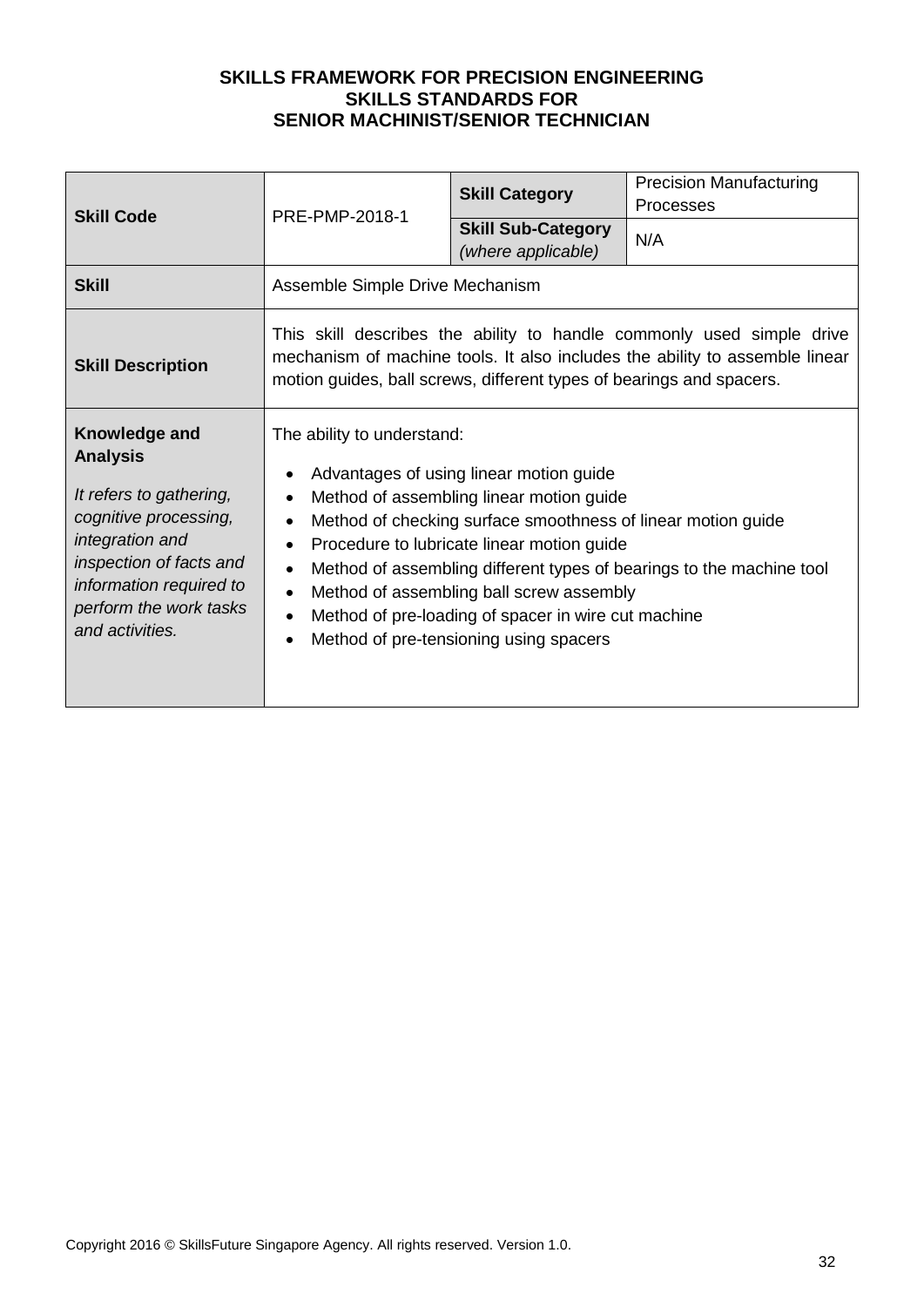| <b>Application and</b><br><b>Adaptation</b><br>It refers to the ability to<br>perform the work tasks<br>and activities required<br>of the occupation, and<br>the ability to react to<br>and manage the<br>changes at work.    | The ability to:<br>Prepare linear motion guide components in accordance with<br>$\bullet$<br>organisational procedures<br>Assemble linear motion guide components according to safe working<br>$\bullet$<br>practices and organisational procedures<br>Check surface smoothness of linear motion guide in accordance with<br>$\bullet$<br>specification requirements<br>Select the right lubricant for linear motion guide in accordance with<br>specification requirements<br>Lubricate linear motion guide in accordance with organisational<br>procedures<br>Assemble different types of bearings to the machine tool according to<br>safe working practices and organisational procedures<br>Assemble ball screw assembly according to safe working practices and<br>organisational procedures<br>Perform ball screw alignment - vertical and horizontal<br>$\bullet$<br>Pre-load spacer in machine tool in accordance with specification<br>$\bullet$<br>requirements<br>Perform pre-tensioning using spacers in accordance with specification<br>$\bullet$<br>requirements<br>Apply safety rules and regulations in accordance with Workplace<br>Safety and Health Act<br>Take corrective action against any errors in accordance with<br>$\bullet$<br>organisational procedures<br>Carry out action plan(s) on the proposed corrective actions in<br>accordance with organisational procedures |
|-------------------------------------------------------------------------------------------------------------------------------------------------------------------------------------------------------------------------------|-------------------------------------------------------------------------------------------------------------------------------------------------------------------------------------------------------------------------------------------------------------------------------------------------------------------------------------------------------------------------------------------------------------------------------------------------------------------------------------------------------------------------------------------------------------------------------------------------------------------------------------------------------------------------------------------------------------------------------------------------------------------------------------------------------------------------------------------------------------------------------------------------------------------------------------------------------------------------------------------------------------------------------------------------------------------------------------------------------------------------------------------------------------------------------------------------------------------------------------------------------------------------------------------------------------------------------------------------------------------------------------------------------|
| <b>Innovation and Value</b><br><b>Creation</b><br>It refers to the ability to<br>generate purposive<br>ideas to improve work<br>performance and/or<br>enhance business<br>values that are aligned<br>to organisational goals. | The ability to:<br>Organise work approach and review methods to reduce operational<br>time<br>Modify processes to improve performance and operational stability<br>Contribute ideas and suggestions for continuous process improvement                                                                                                                                                                                                                                                                                                                                                                                                                                                                                                                                                                                                                                                                                                                                                                                                                                                                                                                                                                                                                                                                                                                                                                |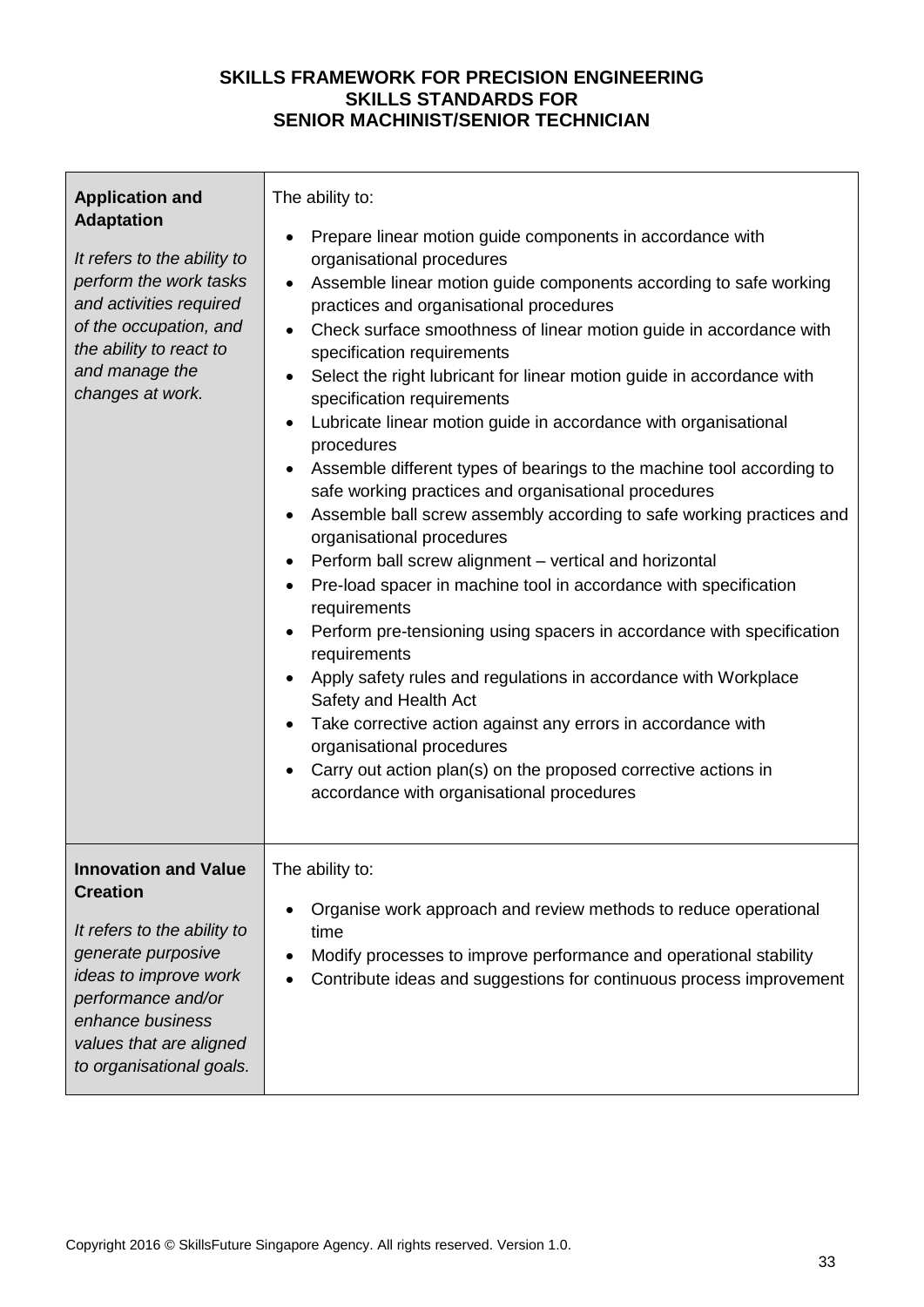| <b>Social Intelligence</b><br>and Ethics<br>It refers to the ability to<br>use affective factors in<br>leadership, relationship<br>and diversity<br>management guided by<br>professional codes of<br>ethics. | The ability to:<br>Report any faulty handling systems in accordance with established<br>$\bullet$<br>organisational procedures<br>Maintain good housekeeping practices in the workplace<br>٠<br>Report challenges encountered and effective solutions discovered for<br>$\bullet$<br>exchanges and sharing<br>Seek clarifications where applicable<br>$\bullet$ |
|--------------------------------------------------------------------------------------------------------------------------------------------------------------------------------------------------------------|-----------------------------------------------------------------------------------------------------------------------------------------------------------------------------------------------------------------------------------------------------------------------------------------------------------------------------------------------------------------|
| <b>Learning to Learn</b><br>It refers to the ability to<br>develop and improve<br>one's self within and<br>outside of one's area of<br>work.                                                                 | The ability to:<br>Reflect on assembly or any process errors to prevent reoccurrence<br>$\bullet$<br>Record challenges encountered and effective solutions discovered for<br>$\bullet$<br>exchanges and sharing<br>Create SOP and highlight possible pitfalls                                                                                                   |
| <b>Range of Application</b><br>(where applicable)<br>It refers to the critical<br>circumstances and<br>contexts that the skill<br>may be demonstrated.                                                       | Tools and equipment<br>Procedures and supporting documents must include:<br>Operation manual<br>Technical manual and instructions                                                                                                                                                                                                                               |
|                                                                                                                                                                                                              | Rules and regulations must include:<br>Workplace Safety and Health Act<br>Industry codes and guidelines                                                                                                                                                                                                                                                         |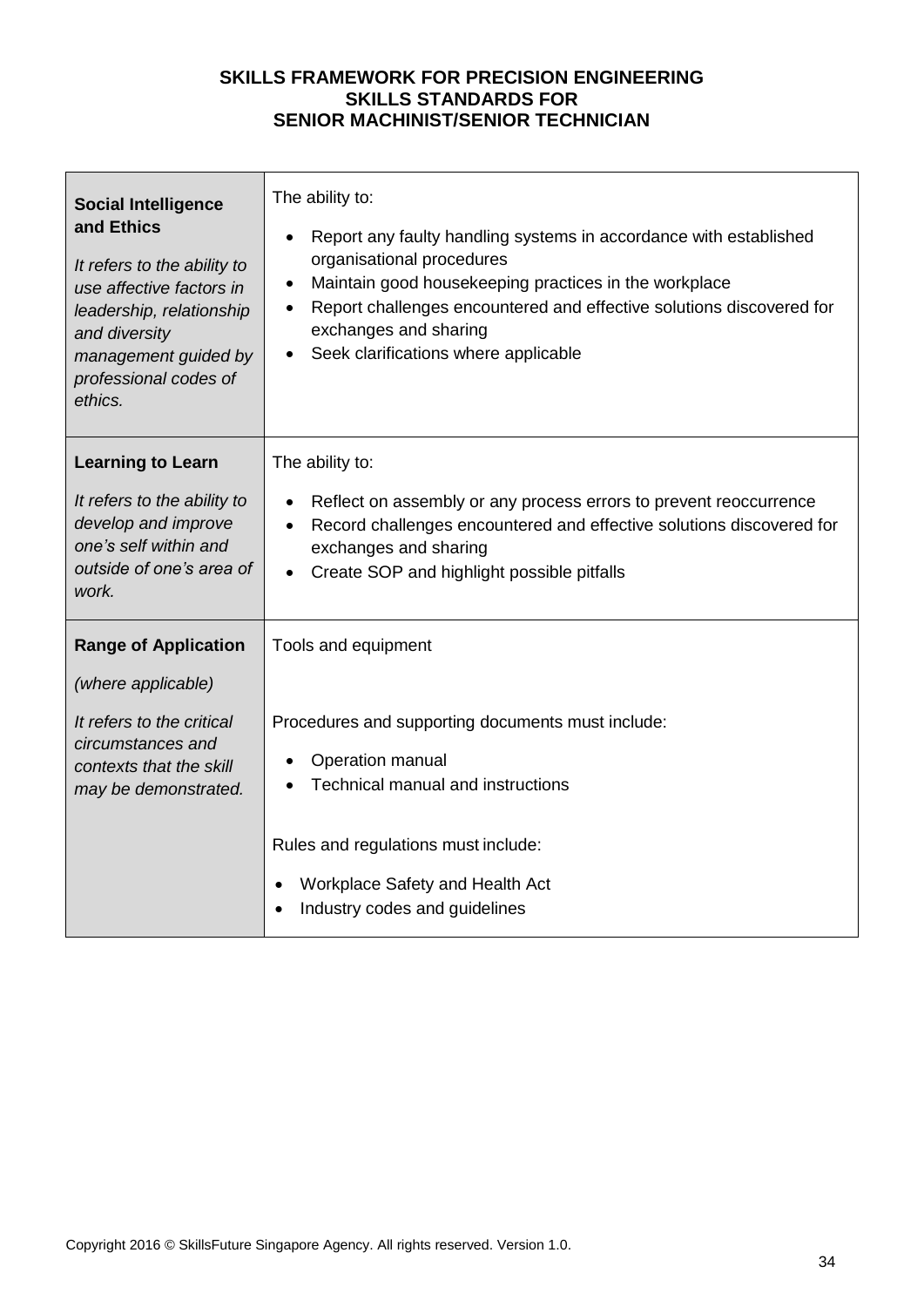| <b>Skill Code</b>                                                                                                                                                                                          | PRE-PMP-2019-1                                                                                                                                                                                                                                                                                                                                                                                                                                                                                                                                                                                                                                                                                                                                                                                                                                                                                                                                                | <b>Skill Category</b>                                            | <b>Precision Manufacturing</b><br>Processes                                                                                                                                                                                                                                                                                                                           |
|------------------------------------------------------------------------------------------------------------------------------------------------------------------------------------------------------------|---------------------------------------------------------------------------------------------------------------------------------------------------------------------------------------------------------------------------------------------------------------------------------------------------------------------------------------------------------------------------------------------------------------------------------------------------------------------------------------------------------------------------------------------------------------------------------------------------------------------------------------------------------------------------------------------------------------------------------------------------------------------------------------------------------------------------------------------------------------------------------------------------------------------------------------------------------------|------------------------------------------------------------------|-----------------------------------------------------------------------------------------------------------------------------------------------------------------------------------------------------------------------------------------------------------------------------------------------------------------------------------------------------------------------|
|                                                                                                                                                                                                            |                                                                                                                                                                                                                                                                                                                                                                                                                                                                                                                                                                                                                                                                                                                                                                                                                                                                                                                                                               | <b>Skill Sub-Category</b><br>(where applicable)                  | N/A                                                                                                                                                                                                                                                                                                                                                                   |
| <b>Skill</b>                                                                                                                                                                                               | Implement Programming of Programmable Logic Controllers                                                                                                                                                                                                                                                                                                                                                                                                                                                                                                                                                                                                                                                                                                                                                                                                                                                                                                       |                                                                  |                                                                                                                                                                                                                                                                                                                                                                       |
| <b>Skill Description</b>                                                                                                                                                                                   | This skill describes the ability to program a programmable logic controller<br>(PLC). It also includes assessing control requirements for the system,<br>writing PLC program, testing and debugging PLC program and preparing<br>documents.                                                                                                                                                                                                                                                                                                                                                                                                                                                                                                                                                                                                                                                                                                                   |                                                                  |                                                                                                                                                                                                                                                                                                                                                                       |
| Knowledge and<br><b>Analysis</b><br>It refers to gathering,<br>cognitive processing,<br>integration and<br>inspection of facts and<br>information required to<br>perform the work tasks<br>and activities. | The ability to understand:<br>Control requirements for automation system<br>Types, characteristics and operating principles of binary and analogue<br>input devices as well as binary and analogue output devices<br>Types and characteristics of PLC, programming devices and<br>programming software<br>Types of inputs and outputs, memory, programming language and PLC<br>communication<br>Operation and use of programming devices<br>$\bullet$<br>Programming software syntax including writing, testing and saving<br>$\bullet$<br>software program<br>Connection of programming device to PLC<br>$\bullet$<br>Manufacturer's procedures relating to downloading program to PLC,<br>running of PLC, setting-up of PLC, testing the program and debugging<br>the program<br>Operational procedures relating to switching on power supply to<br>equipment<br>Use of program performance checklist<br>Operation of a printer and types of storage device |                                                                  |                                                                                                                                                                                                                                                                                                                                                                       |
| <b>Application and</b><br><b>Adaptation</b>                                                                                                                                                                | The ability to:                                                                                                                                                                                                                                                                                                                                                                                                                                                                                                                                                                                                                                                                                                                                                                                                                                                                                                                                               |                                                                  |                                                                                                                                                                                                                                                                                                                                                                       |
| It refers to the ability to<br>perform the work tasks<br>and activities required<br>of the occupation, and<br>the ability to react to<br>and manage the<br>changes at work.                                | appropriate person<br>$\bullet$<br>requirements<br>$\bullet$<br>and control requirements<br>$\bullet$<br>software<br>٠                                                                                                                                                                                                                                                                                                                                                                                                                                                                                                                                                                                                                                                                                                                                                                                                                                        | Identify number and types of inputs and outputs based on control | Interpret and clarify details of control requirements for systems with<br>Identify model of PLC based on compatibility between features of PLC<br>Identify programming device and software required to be used with PLC<br>Switch on programming device and select appropriate programming<br>Write software program for different systems in accordance with control |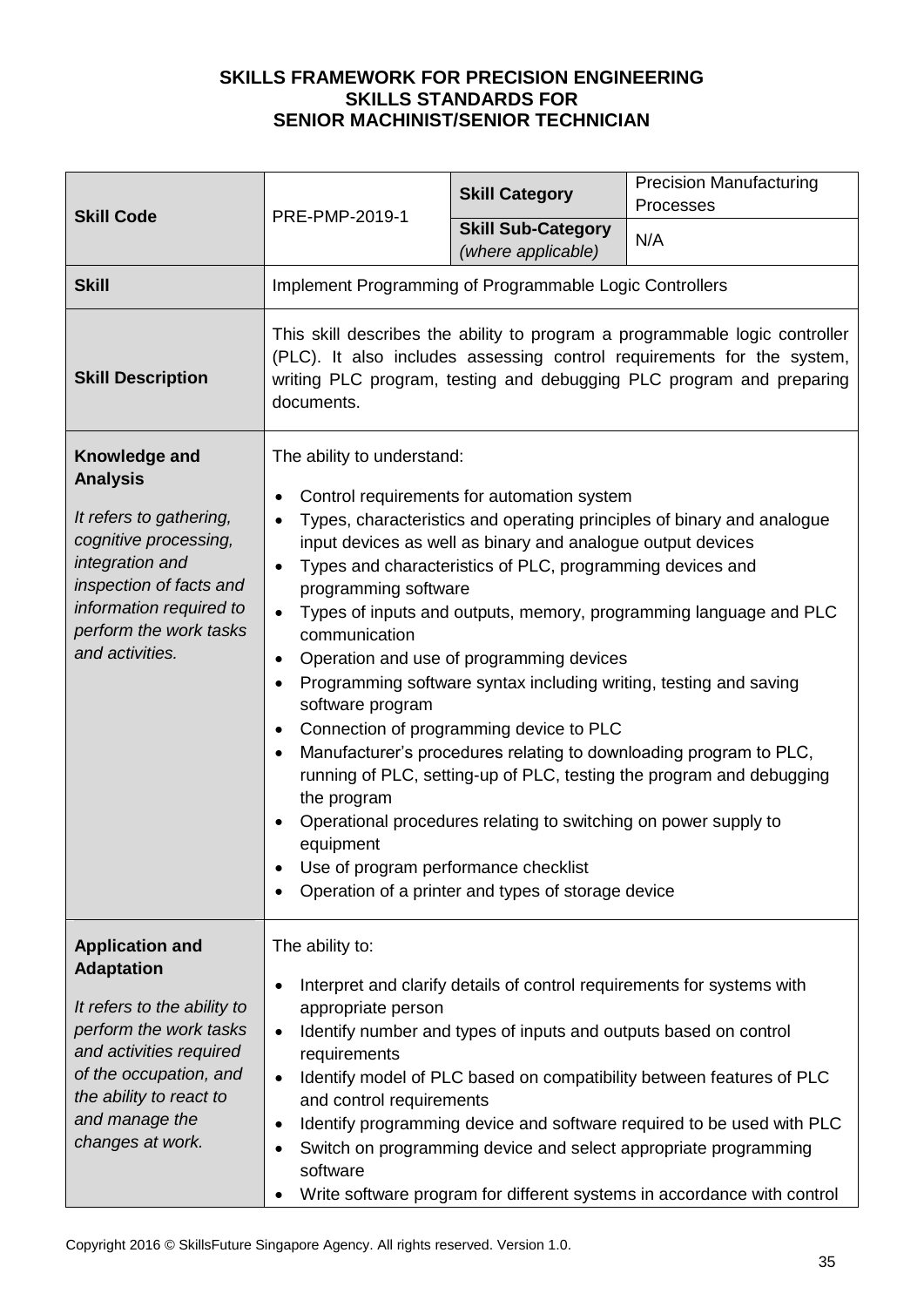|                                                                                                                                                                                                                               | requirements of system<br>Carry out syntax test during program writing process to identify any<br>errors in syntax<br>Compile software programs after writing process is completed for<br>different systems<br>Save software program into appropriate storage device during writing<br>process to prevent any accidental loss of data<br>Obtain relevant information from built-in software documentation<br>$\bullet$<br>Connect programming device to PLC for testing of software program<br>Switch on power to PLC in proper sequence in accordance with<br>operational procedures for switching on power supply to equipment<br>Establish communication if two or more PLCs are used<br>$\bullet$<br>Download software program using programming device in accordance<br>with manufacturer's procedures<br>Activate PLC in accordance with manufacturer's procedures<br>Verify software program performance in accordance with control<br>sequence and requirements using program performance checklist<br>Debug and modify software program, if software program does not meet<br>$\bullet$<br>control requirements<br>Switch off power to PLC and programming device and disconnect<br>programming device from PLC<br>Switch on power to programming device and print out software program<br>Save software program in relevant media and back-up in appropriate<br>storage device<br>Deliver printed copy and storage media to appropriate person<br>Switch off programming device and printer after use |
|-------------------------------------------------------------------------------------------------------------------------------------------------------------------------------------------------------------------------------|-----------------------------------------------------------------------------------------------------------------------------------------------------------------------------------------------------------------------------------------------------------------------------------------------------------------------------------------------------------------------------------------------------------------------------------------------------------------------------------------------------------------------------------------------------------------------------------------------------------------------------------------------------------------------------------------------------------------------------------------------------------------------------------------------------------------------------------------------------------------------------------------------------------------------------------------------------------------------------------------------------------------------------------------------------------------------------------------------------------------------------------------------------------------------------------------------------------------------------------------------------------------------------------------------------------------------------------------------------------------------------------------------------------------------------------------------------------------------------------------------------------------|
| <b>Innovation and Value</b><br><b>Creation</b><br>It refers to the ability to<br>generate purposive<br>ideas to improve work<br>performance and/or<br>enhance business<br>values that are aligned<br>to organisational goals. | The ability to:<br>Create/expand library of trends in PLC                                                                                                                                                                                                                                                                                                                                                                                                                                                                                                                                                                                                                                                                                                                                                                                                                                                                                                                                                                                                                                                                                                                                                                                                                                                                                                                                                                                                                                                       |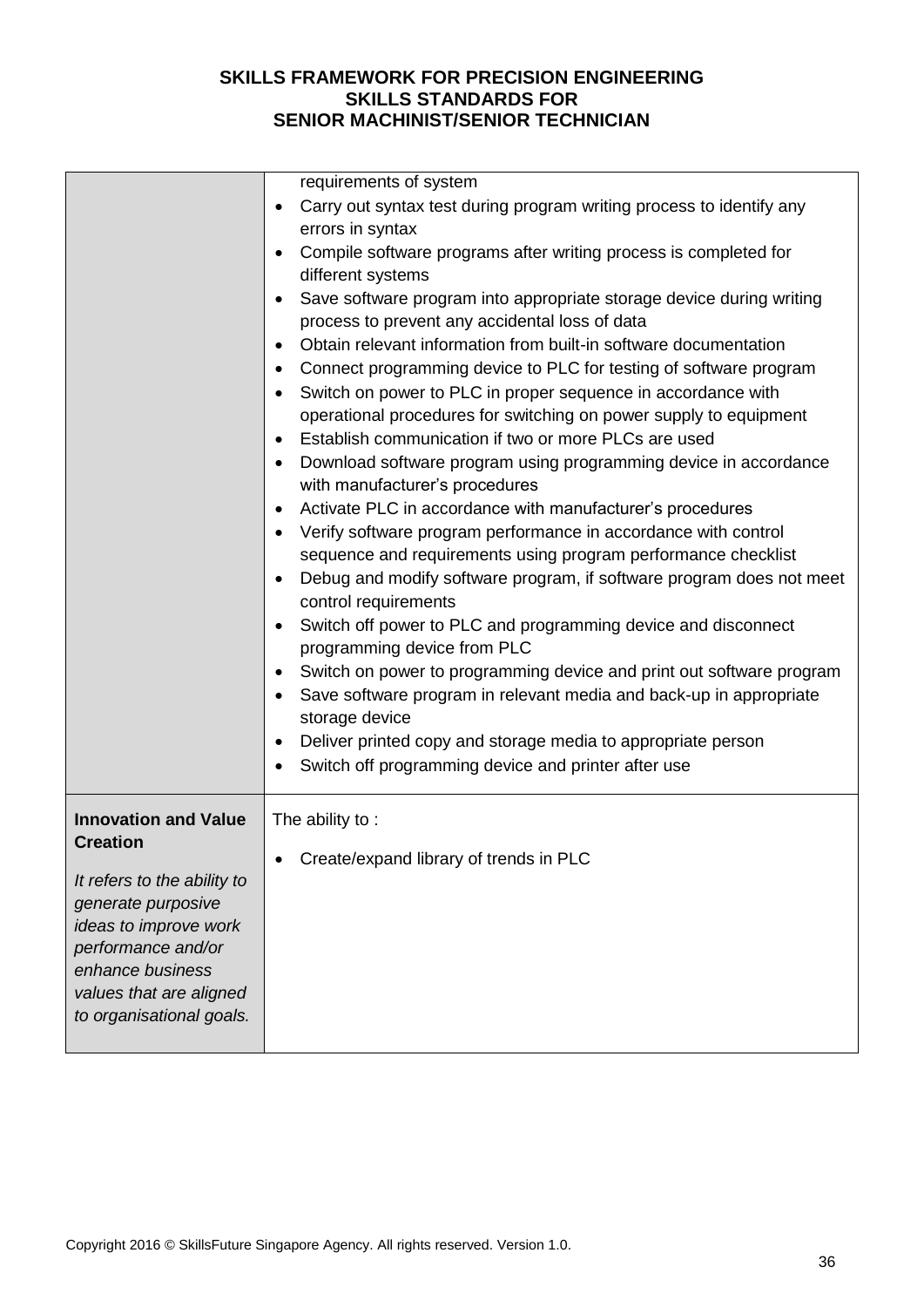| <b>Social Intelligence</b><br>and Ethics<br>It refers to the ability to<br>use affective factors in<br>leadership, relationship<br>and diversity<br>management guided by<br>professional codes of<br>ethics. | The ability to:<br>Report any faulty handling systems in accordance with established<br>$\bullet$<br>organisational procedures<br>Report challenges encountered and effective solutions discovered for<br>$\bullet$<br>exchanges and sharing<br>Seek clarifications where applicable<br>$\bullet$<br>Seek guidance or supervision from supervisor when assessing control<br>$\bullet$<br>requirements, designing PLC, testing of PLC program, or documenting<br>cannot be fully completed, in accordance with approved written work<br>instructions |
|--------------------------------------------------------------------------------------------------------------------------------------------------------------------------------------------------------------|-----------------------------------------------------------------------------------------------------------------------------------------------------------------------------------------------------------------------------------------------------------------------------------------------------------------------------------------------------------------------------------------------------------------------------------------------------------------------------------------------------------------------------------------------------|
| <b>Learning to Learn</b>                                                                                                                                                                                     | The ability to:                                                                                                                                                                                                                                                                                                                                                                                                                                                                                                                                     |
| It refers to the ability to<br>develop and improve<br>one's self within and<br>outside of one's area of<br>work.                                                                                             | Record challenges encountered and effective solutions discovered for<br>$\bullet$<br>exchanges and sharing<br>Keep up-to-date on trends in PLCs                                                                                                                                                                                                                                                                                                                                                                                                     |
| <b>Range of Application</b>                                                                                                                                                                                  | Tools and equipment must include:                                                                                                                                                                                                                                                                                                                                                                                                                                                                                                                   |
| (where applicable)<br>It refers to the critical<br>circumstances and<br>contexts that the skill<br>may be demonstrated.                                                                                      | Desktop computer or notebook connected to printer<br>Inventory management system software<br>$\bullet$<br>Design and modification construction and simulation tools<br>$\bullet$<br>Workplace Safety and Health signage<br>$\bullet$<br>Personal protective equipment<br>$\bullet$<br>Pneumatic components and test equipment<br>$\bullet$<br>Electrical devices and test equipment<br>Hand tools and power tools                                                                                                                                   |
|                                                                                                                                                                                                              | Procedures and supporting documents must include:<br>Process line up blueprint drawings<br>Completed parts list<br>Appropriate work documents<br>Work instructions<br>Manufacturer's specifications and instructions<br>Organisation work procedures and specifications<br>٠<br>Test procedures<br><b>Technical manuals</b><br>Control requirements<br>ISO circuit diagram symbols<br>Operational setup checklist                                                                                                                                   |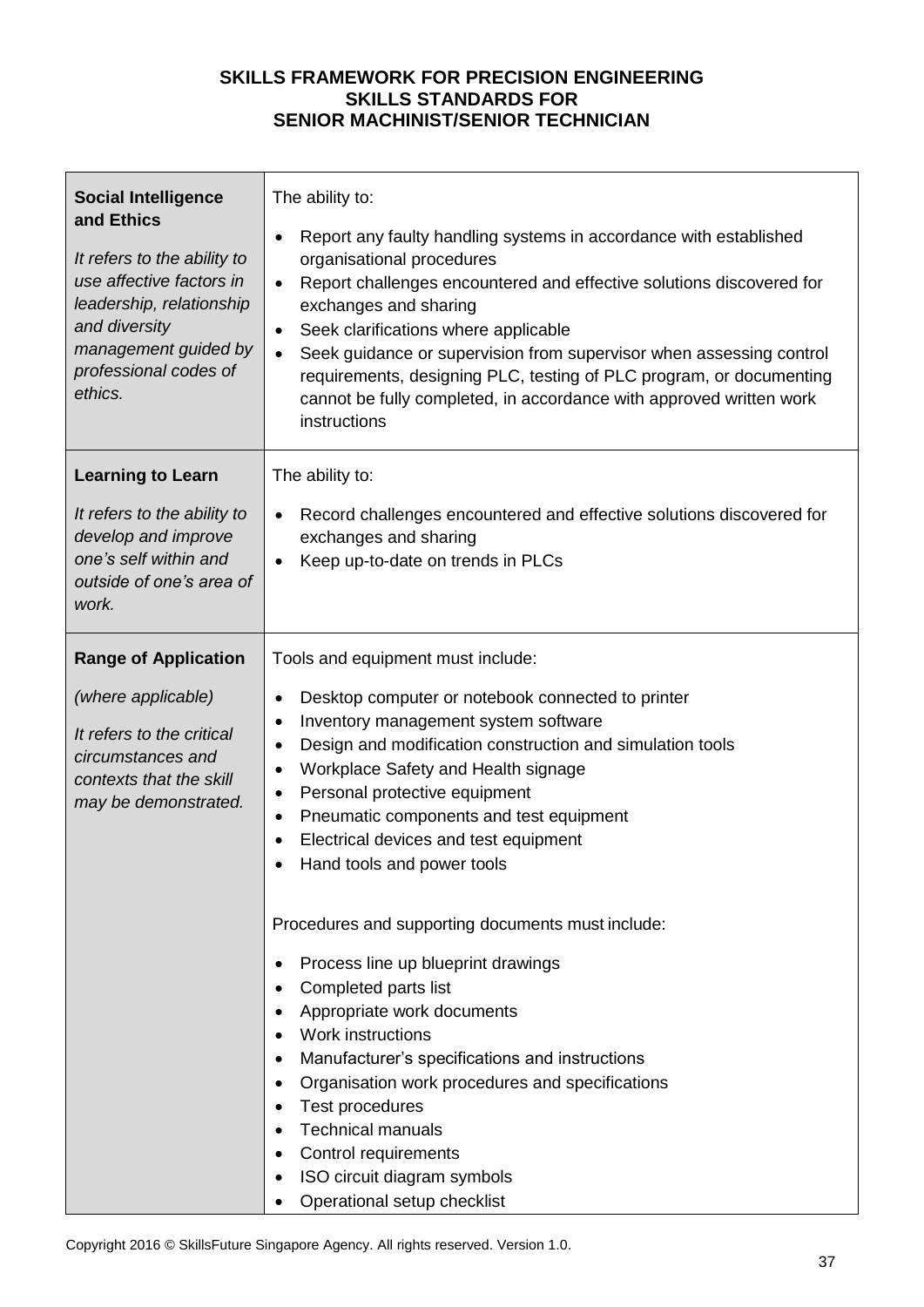| Electrical diagram                           |
|----------------------------------------------|
| Displacement diagram                         |
| Pneumatic circuit diagram                    |
| Electro-pneumatic circuit diagram            |
|                                              |
| Rules and regulations must include:          |
|                                              |
| Workplace Safety and Health Act<br>$\bullet$ |
| Relevant process control system standards    |
| Environmental legislation and regulations    |
|                                              |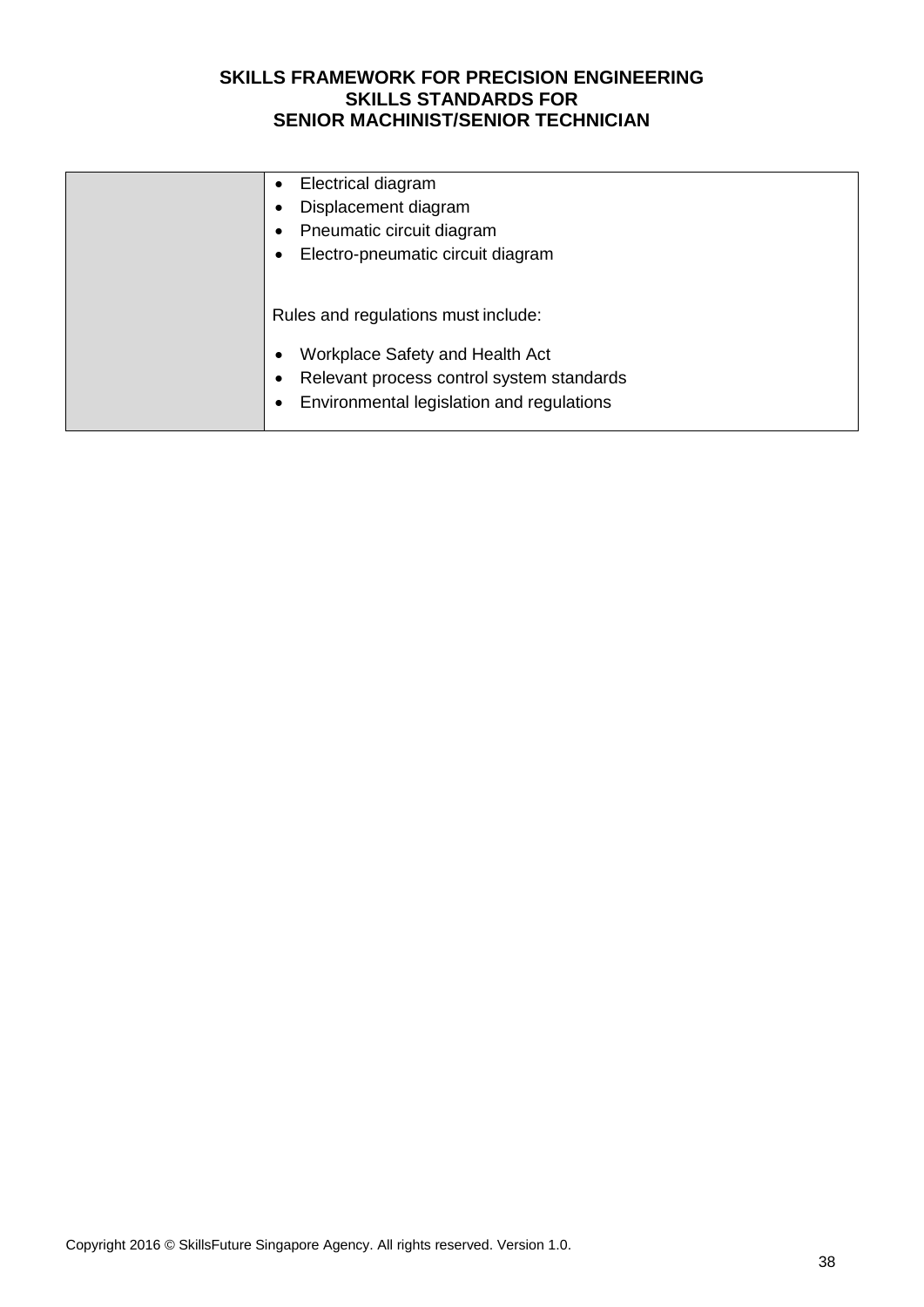| <b>Skill Code</b>                                                                                                                                                                                                          | PRE-PMP-2020-1                                                                                                                                                                                                                                                                                                                                                                                                                                                                                                                                                                                                                                                                                                                                                                                                                                                                                                                                                                                                                              | <b>Skill Category</b>                           | <b>Precision Manufacturing</b><br>Processes |
|----------------------------------------------------------------------------------------------------------------------------------------------------------------------------------------------------------------------------|---------------------------------------------------------------------------------------------------------------------------------------------------------------------------------------------------------------------------------------------------------------------------------------------------------------------------------------------------------------------------------------------------------------------------------------------------------------------------------------------------------------------------------------------------------------------------------------------------------------------------------------------------------------------------------------------------------------------------------------------------------------------------------------------------------------------------------------------------------------------------------------------------------------------------------------------------------------------------------------------------------------------------------------------|-------------------------------------------------|---------------------------------------------|
|                                                                                                                                                                                                                            |                                                                                                                                                                                                                                                                                                                                                                                                                                                                                                                                                                                                                                                                                                                                                                                                                                                                                                                                                                                                                                             | <b>Skill Sub-Category</b><br>(where applicable) | N/A                                         |
| <b>Skill</b>                                                                                                                                                                                                               | Perform Advanced Gas Tungsten Arc Welding                                                                                                                                                                                                                                                                                                                                                                                                                                                                                                                                                                                                                                                                                                                                                                                                                                                                                                                                                                                                   |                                                 |                                             |
| <b>Skill Description</b>                                                                                                                                                                                                   | This skill describes the ability to perform advanced gas tungsten arc<br>welding. It also includes the ability to interpret various types of engineering<br>drawings, adopting safe and healthy working practices, prepare welding<br>materials and equipment, select and use tools and equipment to perform<br>welding, assess weld quality and rectify faults of welded product.                                                                                                                                                                                                                                                                                                                                                                                                                                                                                                                                                                                                                                                          |                                                 |                                             |
| Knowledge and<br><b>Analysis</b><br>It refers to gathering,<br>cognitive processing,<br>integration and<br>inspection of facts and<br>information required to<br>perform the work tasks<br>and activities.                 | The ability to understand:<br>Workshop safety and health requirements<br>$\bullet$<br>Mechanical and physical properties of materials<br>$\bullet$<br>Types and applications of welding standards/codes and statutory<br>$\bullet$<br>requirements<br>Welding procedure specification and data sheets<br>$\bullet$<br>Principles and applications of gas tungsten arc welding<br>$\bullet$<br>Types of equipment for gas tungsten arc welding<br>$\bullet$<br>Storage, handling and use of welding consumables and gas<br>$\bullet$<br>Types and applications of filler metals<br>Types of joint designs<br>$\bullet$<br>Methods of joint and surface preparation<br>Types and applications of jigs and fixtures<br>$\bullet$<br>Types of welding techniques (vertical and overhead)<br>Methods of distortion control and distortion rectification<br>Types of weld defects and implications<br>Methods of weld defect rectification<br>Types and applications of destructive and non-destructive tests<br>Welding related document control |                                                 |                                             |
| <b>Application and</b><br><b>Adaptation</b><br>It refers to the ability to<br>perform the work tasks<br>and activities required<br>of the occupation, and<br>the ability to react to<br>and manage the<br>changes at work. | The ability to:<br>Select and use suitable personal protective equipment appropriate to the<br>job requirements<br>Interpret engineering drawings to extract relevant information to prepare<br>$\bullet$<br>and set up welding materials and equipment<br>Conduct pre-operational checks and inspections to verify working<br>$\bullet$<br>conditions of welding tools and equipment according to job requirements<br>Perform joints and surfaces preparation according to job requirements<br>٠<br>and ensure equipment is completely clean and free from contaminants<br>Set up welding equipment according to safe working practices                                                                                                                                                                                                                                                                                                                                                                                                    |                                                 |                                             |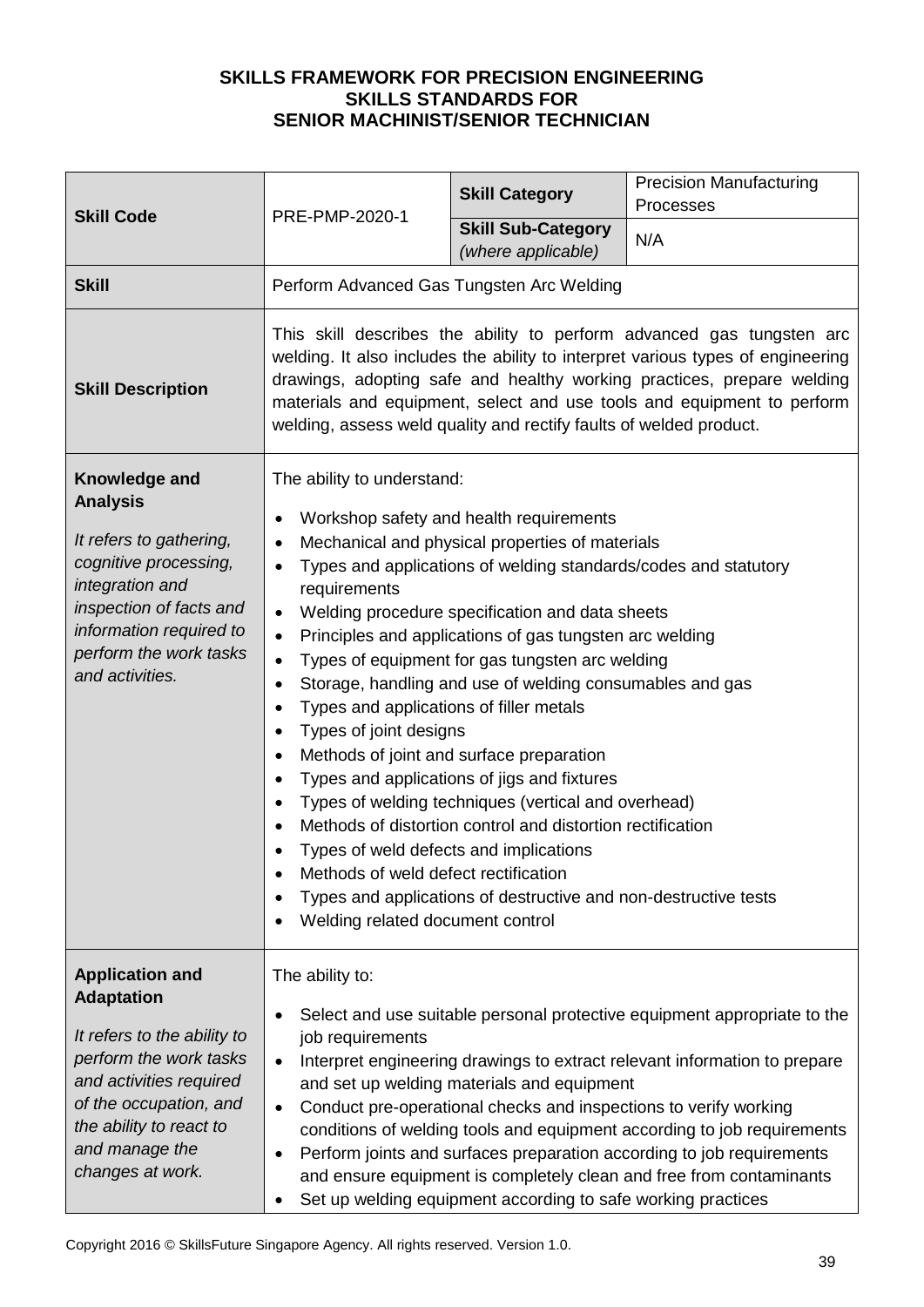|                                                                                                                                                                                                                               | Set up component using appropriate jigs and fixtures according to job<br>$\bullet$<br>requirements<br>Perform welding operation and adjust appropriately to achieve required<br>$\bullet$<br>quality<br>Assess weld quality for compliance with appropriate standard and free<br>$\bullet$<br>from defects<br>Rectify welding defect (when necessary) using appropriate processes to<br>$\bullet$<br>meet specifications<br>Update document(s) according to approved format and is legible,<br>$\bullet$<br>accurate and complete |
|-------------------------------------------------------------------------------------------------------------------------------------------------------------------------------------------------------------------------------|-----------------------------------------------------------------------------------------------------------------------------------------------------------------------------------------------------------------------------------------------------------------------------------------------------------------------------------------------------------------------------------------------------------------------------------------------------------------------------------------------------------------------------------|
| <b>Innovation and Value</b><br><b>Creation</b><br>It refers to the ability to<br>generate purposive<br>ideas to improve work<br>performance and/or<br>enhance business<br>values that are aligned<br>to organisational goals. | The ability to:<br>Anticipate possible failure of equipment and measures to take<br>٠<br>Analyse work procedures to enhance productivity and quality                                                                                                                                                                                                                                                                                                                                                                              |
| <b>Social Intelligence</b><br>and Ethics<br>It refers to the ability to<br>use affective factors in<br>leadership, relationship<br>and diversity<br>management guided by<br>professional codes of<br>ethics.                  | The ability to:<br>Report incidences of equipment abnormalities to be rectified<br>Seek clarifications where applicable                                                                                                                                                                                                                                                                                                                                                                                                           |
| <b>Learning to Learn</b><br>It refers to the ability to<br>develop and improve<br>one's self within and<br>outside of one's area of<br>work.                                                                                  | The ability to:<br>Participate in information sharing with colleagues to improve own skills<br>$\bullet$<br>and knowledge<br>Find ways to improve/simplify welding operation to enhance<br>$\bullet$<br>finishing/productivity                                                                                                                                                                                                                                                                                                    |
| <b>Range of Application</b><br>(where applicable)                                                                                                                                                                             | Tool and equipment must include:<br>Suitable work area with good lighting<br>Hand tools                                                                                                                                                                                                                                                                                                                                                                                                                                           |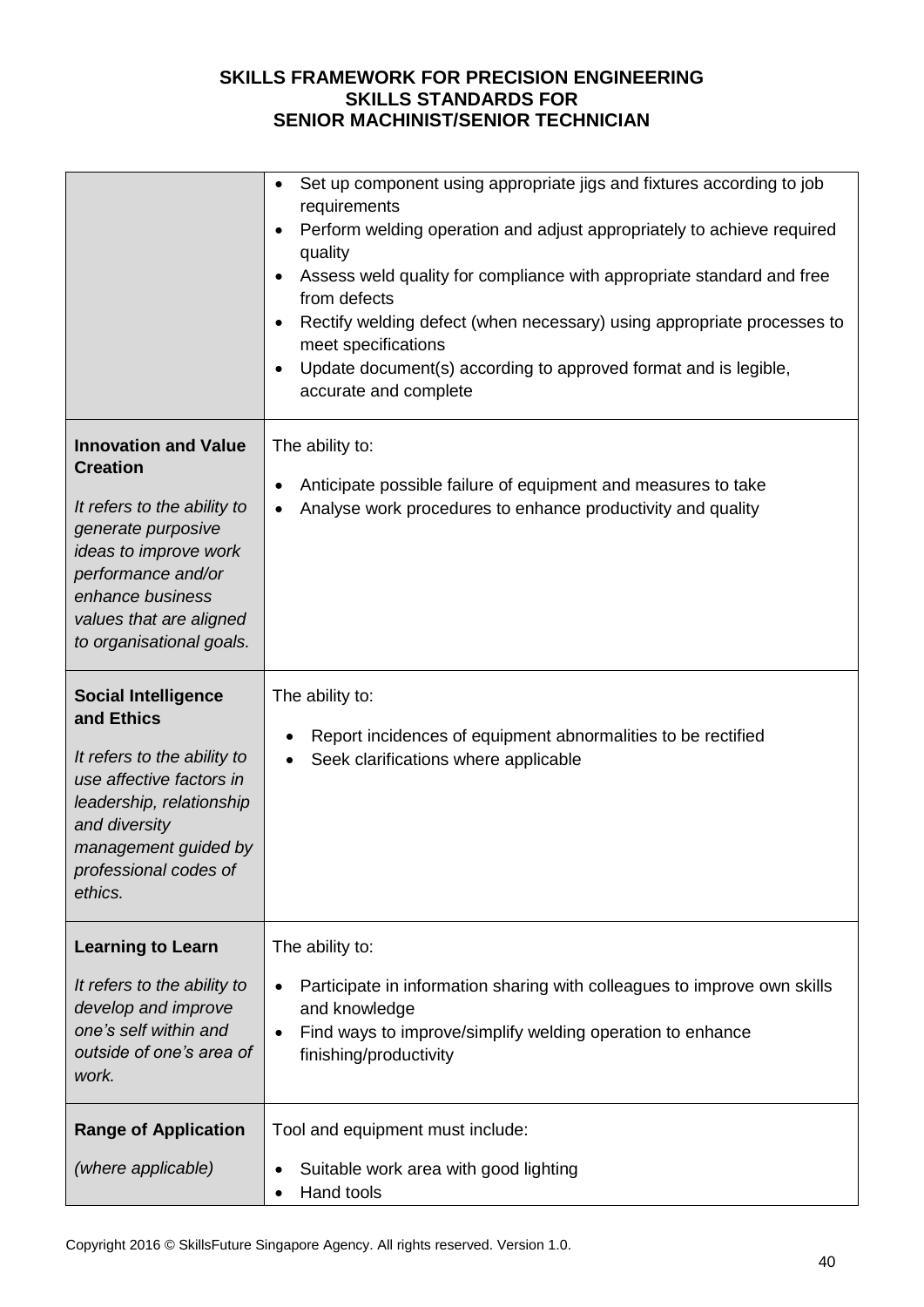| It refers to the critical<br>circumstances and<br>contexts that the skill<br>may be demonstrated. | Procedures and supporting documents must include:<br>Company organisational procedures<br>Welding related documents<br>Rules and regulations must include:<br>Quality procedures and applicable procedures<br>Workplace Safety and Health Act<br>Environmental legislation and regulations |
|---------------------------------------------------------------------------------------------------|--------------------------------------------------------------------------------------------------------------------------------------------------------------------------------------------------------------------------------------------------------------------------------------------|
|                                                                                                   |                                                                                                                                                                                                                                                                                            |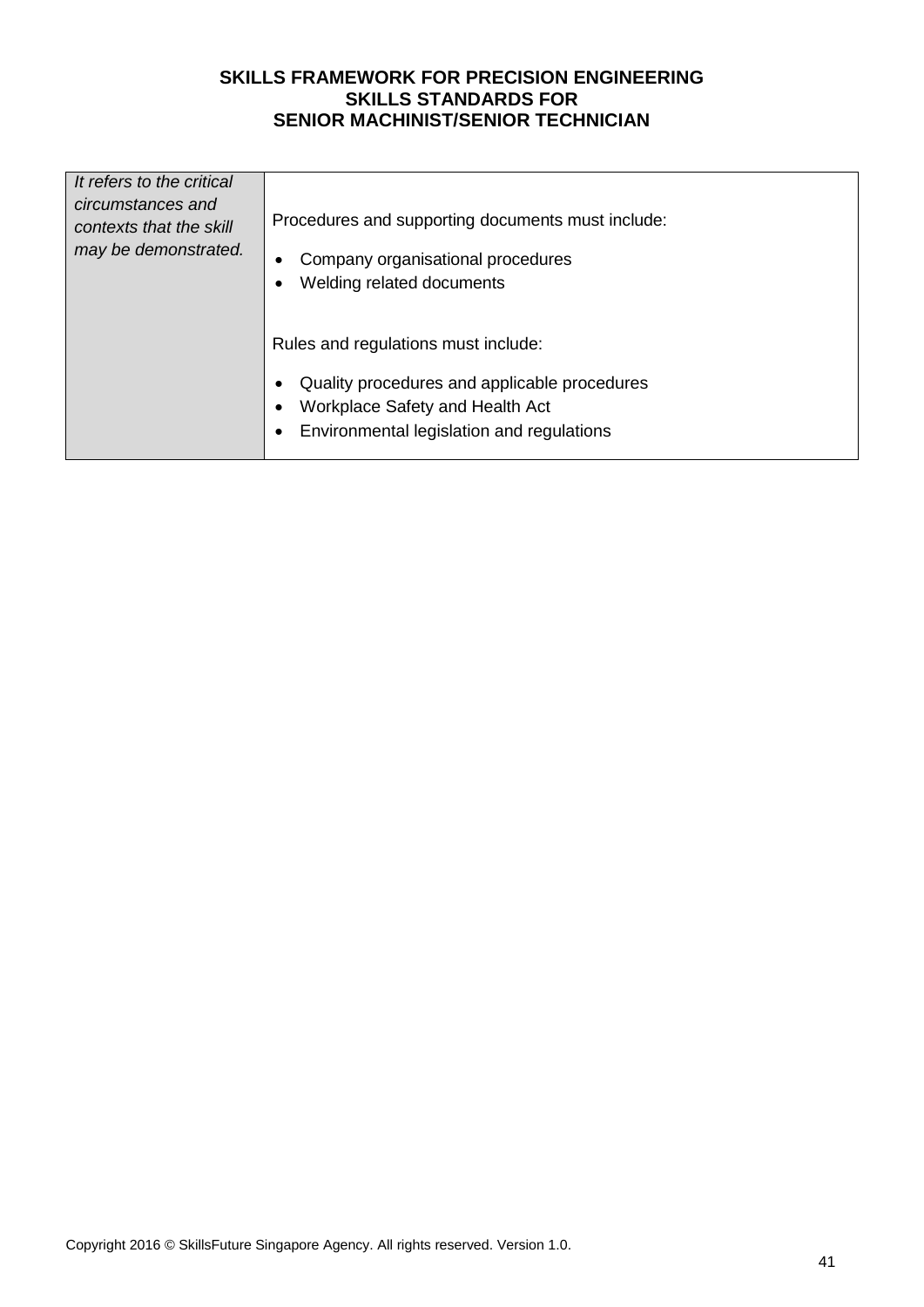| <b>Skill Code</b>                                                                                                                                                                                                          | PRE-PMP-2021-1                                                                                                                                                                                                                                                                                                                                                                                                                                                                                                                                                                                                                                                                                                                                                    | <b>Skill Category</b>                           | <b>Precision Manufacturing</b><br>Processes |  |
|----------------------------------------------------------------------------------------------------------------------------------------------------------------------------------------------------------------------------|-------------------------------------------------------------------------------------------------------------------------------------------------------------------------------------------------------------------------------------------------------------------------------------------------------------------------------------------------------------------------------------------------------------------------------------------------------------------------------------------------------------------------------------------------------------------------------------------------------------------------------------------------------------------------------------------------------------------------------------------------------------------|-------------------------------------------------|---------------------------------------------|--|
|                                                                                                                                                                                                                            |                                                                                                                                                                                                                                                                                                                                                                                                                                                                                                                                                                                                                                                                                                                                                                   | <b>Skill Sub-Category</b><br>(where applicable) | N/A                                         |  |
| <b>Skill</b>                                                                                                                                                                                                               | Perform Diffusion Bonding of Material                                                                                                                                                                                                                                                                                                                                                                                                                                                                                                                                                                                                                                                                                                                             |                                                 |                                             |  |
| <b>Skill Description</b>                                                                                                                                                                                                   | This skill describes the ability to perform diffusion bonding process for the<br>manufacture. It also includes the ability to adopt safe and healthy working<br>practices, perform pre-inspection of the components, perform equipment<br>checks and setup, perform pre-loading set-up of components, operate,<br>monitor and control the operation and perform conformance inspection of<br>the finished components.                                                                                                                                                                                                                                                                                                                                             |                                                 |                                             |  |
| Knowledge and<br><b>Analysis</b><br>It refers to gathering,<br>cognitive processing,<br>integration and<br>inspection of facts and<br>information required to<br>perform the work tasks<br>and activities.                 | The ability to understand:<br>Workplace safety and health requirements<br>Cleanroom practices as per organisational standard operating<br>$\bullet$<br>procedures<br>Types of furnace<br>$\bullet$<br>Operating principles of furnace<br>$\bullet$<br>Use of thermocouples to monitor temperature in a furnace<br>$\bullet$<br>Principles of diffusion bonding<br>$\bullet$<br>Principles of Hot Isostatic Pressing (HIP)<br>$\bullet$<br>Types of surface defects arising from diffusion bonding<br>$\bullet$                                                                                                                                                                                                                                                    |                                                 |                                             |  |
| <b>Application and</b><br><b>Adaptation</b><br>It refers to the ability to<br>perform the work tasks<br>and activities required<br>of the occupation, and<br>the ability to react to<br>and manage the<br>changes at work. | The ability to:<br>Select and use suitable personal protective equipment appropriate to the<br>job requirements<br>Conduct pre-operational checks and inspections to verify working<br>conditions of equipment according to job requirements<br>Set up equipment for diffusion bonding operation according to safe<br>$\bullet$<br>working practices<br>Set up components for diffusion bonding operation according to job<br>$\bullet$<br>requirements<br>Perform and monitor diffusion bonding operations and adjust<br>appropriately to achieve required quality<br>Check finished components for compliance with required specifications<br>and free from defects<br>Update document(s) according to approved format and is legible,<br>accurate and complete |                                                 |                                             |  |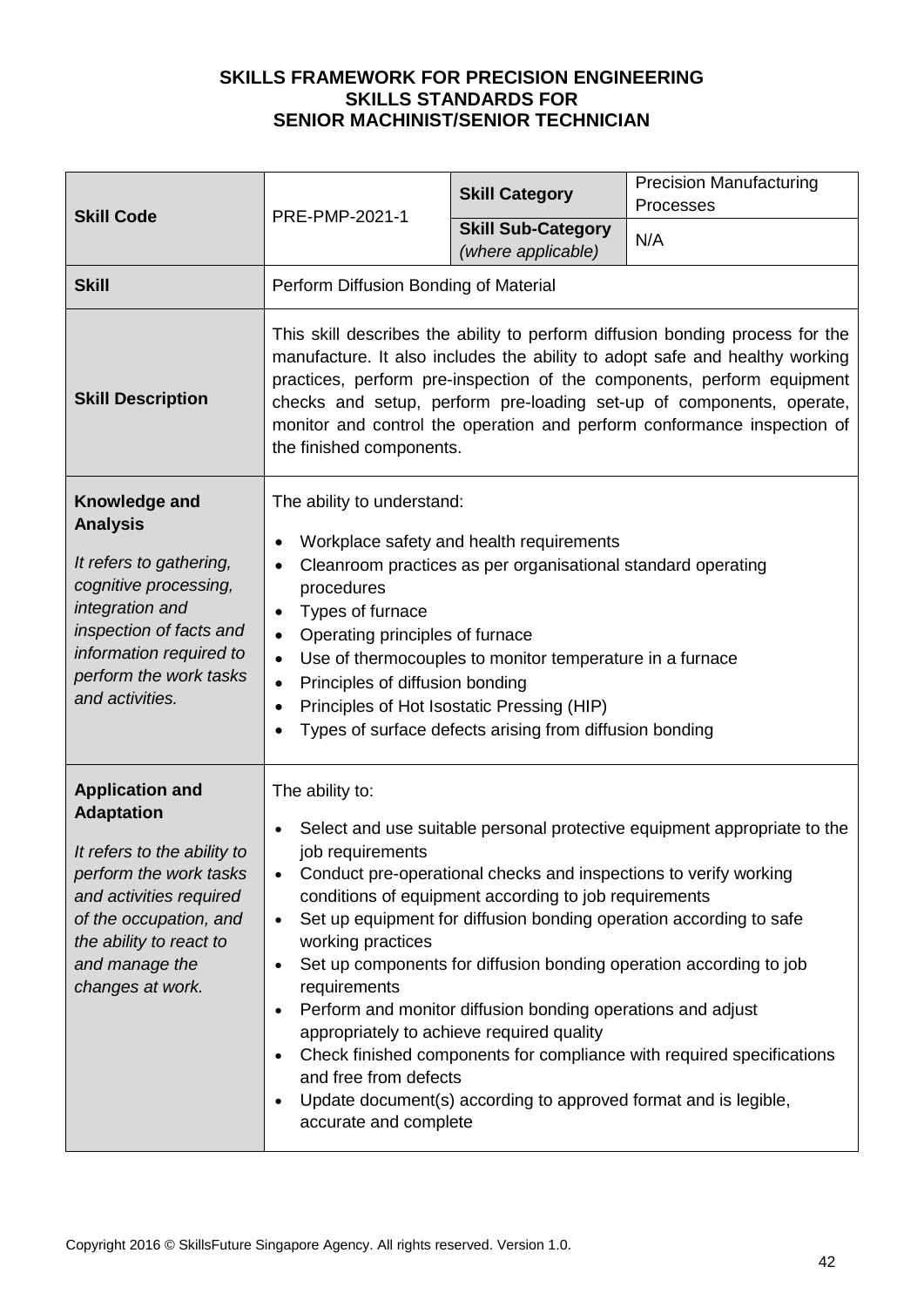| <b>Innovation and Value</b><br><b>Creation</b><br>It refers to the ability to<br>generate purposive<br>ideas to improve work<br>performance and/or<br>enhance business<br>values that are aligned<br>to organisational goals. | The ability to:<br>Anticipate possible failure of equipment and measures to take<br>Analyse work procedures to enhance productivity and quality                                                                                                                                                                                                                                   |
|-------------------------------------------------------------------------------------------------------------------------------------------------------------------------------------------------------------------------------|-----------------------------------------------------------------------------------------------------------------------------------------------------------------------------------------------------------------------------------------------------------------------------------------------------------------------------------------------------------------------------------|
| <b>Social Intelligence</b><br>and Ethics<br>It refers to the ability to<br>use affective factors in<br>leadership, relationship<br>and diversity<br>management guided by<br>professional codes of<br>ethics.                  | The ability to:<br>Report incidences of equipment abnormalities to be rectified<br>Seek clarifications where applicable                                                                                                                                                                                                                                                           |
| <b>Learning to Learn</b>                                                                                                                                                                                                      | The ability to:                                                                                                                                                                                                                                                                                                                                                                   |
| It refers to the ability to<br>develop and improve<br>one's self within and<br>outside of one's area of<br>work.                                                                                                              | Participate in information sharing with colleagues to improve own skills<br>and knowledge<br>Find ways to improve/simplify bonding operation to enhance<br>finishing/productivity                                                                                                                                                                                                 |
| <b>Range of Application</b>                                                                                                                                                                                                   | Tool and equipment must include:                                                                                                                                                                                                                                                                                                                                                  |
| (where applicable)<br>It refers to the critical<br>circumstances and<br>contexts that the skill<br>may be demonstrated.                                                                                                       | Medium and heavy duty equipment<br>$\bullet$<br>Mobile and portable units<br>٠<br>Visual inspection tools<br>Hand tools<br>Cleaning materials<br>Suitable work area with good lighting<br>Procedures and supporting documents must include:<br>Company organisational procedures<br>Testing reference codes and standards used in industry<br>Rules and regulations must include: |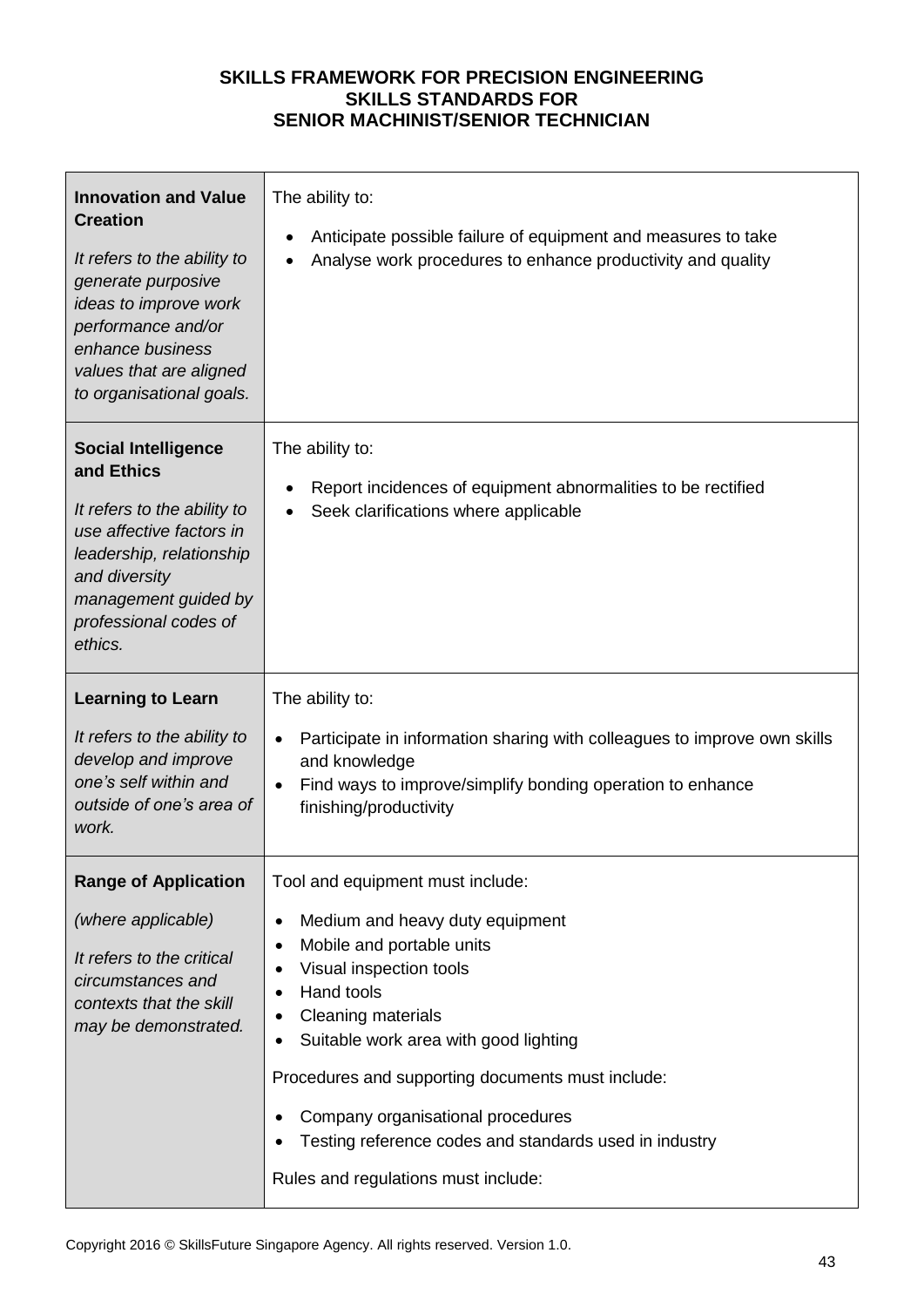| Workplace Safety and Health Act<br>International standards and procedures for magnetic particle testing<br>$\bullet$<br>ISO 14644 cleanroom standards<br>• CP 55 : 1991 Code of Practice for use in Fire Extinguisher |
|-----------------------------------------------------------------------------------------------------------------------------------------------------------------------------------------------------------------------|
|-----------------------------------------------------------------------------------------------------------------------------------------------------------------------------------------------------------------------|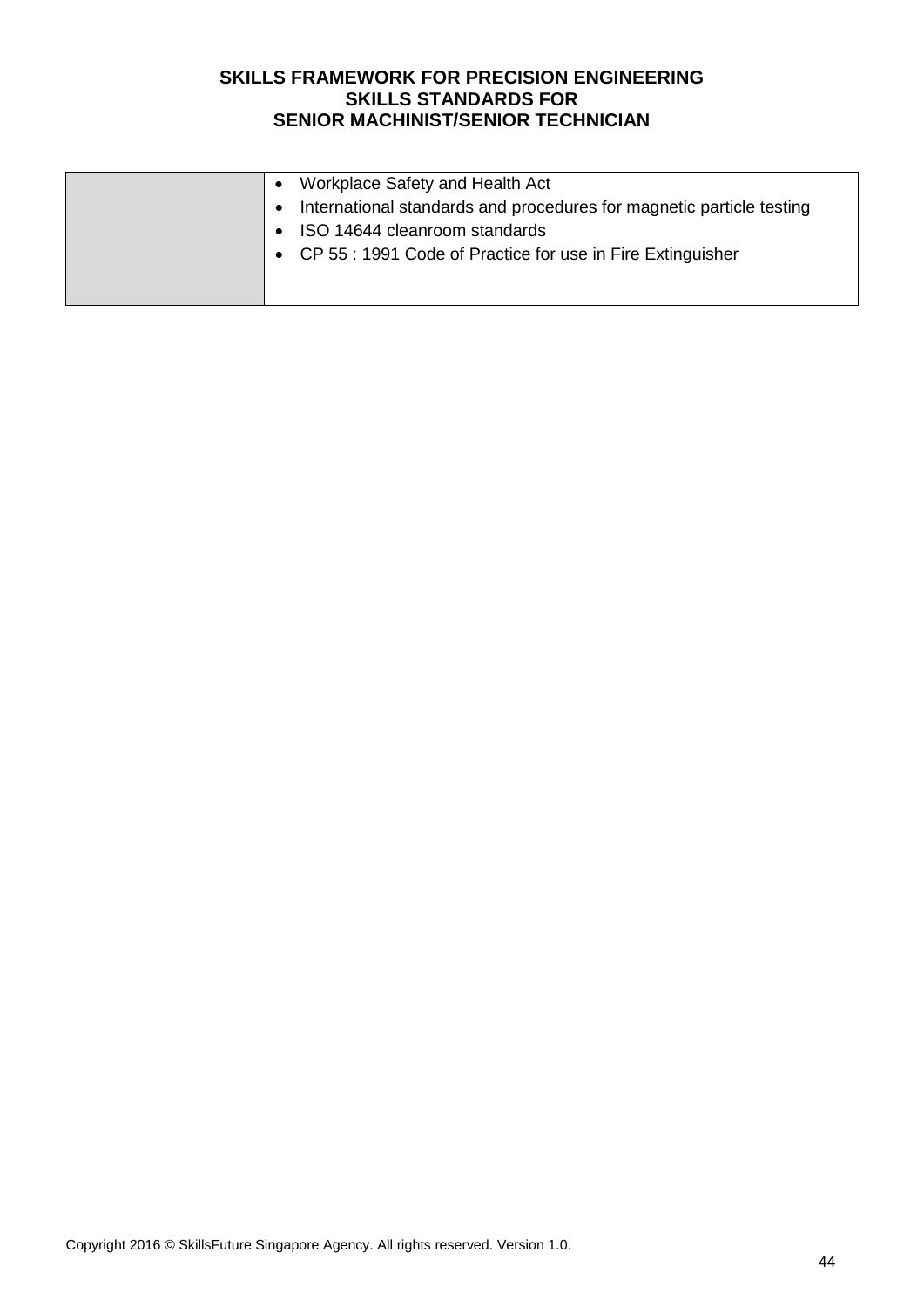| <b>Skill Code</b>                                                                                                                                                                                          | PRE-PMP-2022-1                                                                                                                                                                                                                                                                                                                                                                                                                                                                                                                                                                                                                                                                | <b>Skill Category</b>                           | <b>Precision Manufacturing</b><br>Processes |
|------------------------------------------------------------------------------------------------------------------------------------------------------------------------------------------------------------|-------------------------------------------------------------------------------------------------------------------------------------------------------------------------------------------------------------------------------------------------------------------------------------------------------------------------------------------------------------------------------------------------------------------------------------------------------------------------------------------------------------------------------------------------------------------------------------------------------------------------------------------------------------------------------|-------------------------------------------------|---------------------------------------------|
|                                                                                                                                                                                                            |                                                                                                                                                                                                                                                                                                                                                                                                                                                                                                                                                                                                                                                                               | <b>Skill Sub-Category</b><br>(where applicable) | N/A                                         |
| <b>Skill</b>                                                                                                                                                                                               | Perform Geometric Tolerance and Inspection                                                                                                                                                                                                                                                                                                                                                                                                                                                                                                                                                                                                                                    |                                                 |                                             |
| <b>Skill Description</b>                                                                                                                                                                                   | This skill describes the ability to perform dimensional and geometrical<br>measurements and inspection of manufactured components. It also includes<br>the ability to interpret various types of engineering drawings, adopt safe and<br>healthy<br>working<br>practices,<br>select<br>and<br>inspection<br>use<br>instruments/fixtures/gauges to determine the geometrical tolerances and<br>carry out visual inspection.                                                                                                                                                                                                                                                    |                                                 |                                             |
| Knowledge and<br><b>Analysis</b><br>It refers to gathering,<br>cognitive processing,<br>integration and<br>inspection of facts and<br>information required to<br>perform the work tasks<br>and activities. | The ability to understand:<br>Health, safety and environmental requirements<br>Identification of organisational procedures on carrying out dimensional<br>and geometrical measurements<br>Specifications and acceptance criteria<br>Adjusting deviation in tolerance<br>Tolerance stack up in assemblies<br>Reading and recording of results of measurements<br>Use of inspection fixtures and dial indicators<br>Types of dimensional measuring gauges and applications<br>Importance of calibration for dimensional measuring gauges and fixtures<br>Use of binocular<br>Types of visual defects<br>Record of inspection results in accordance to organisational procedures |                                                 |                                             |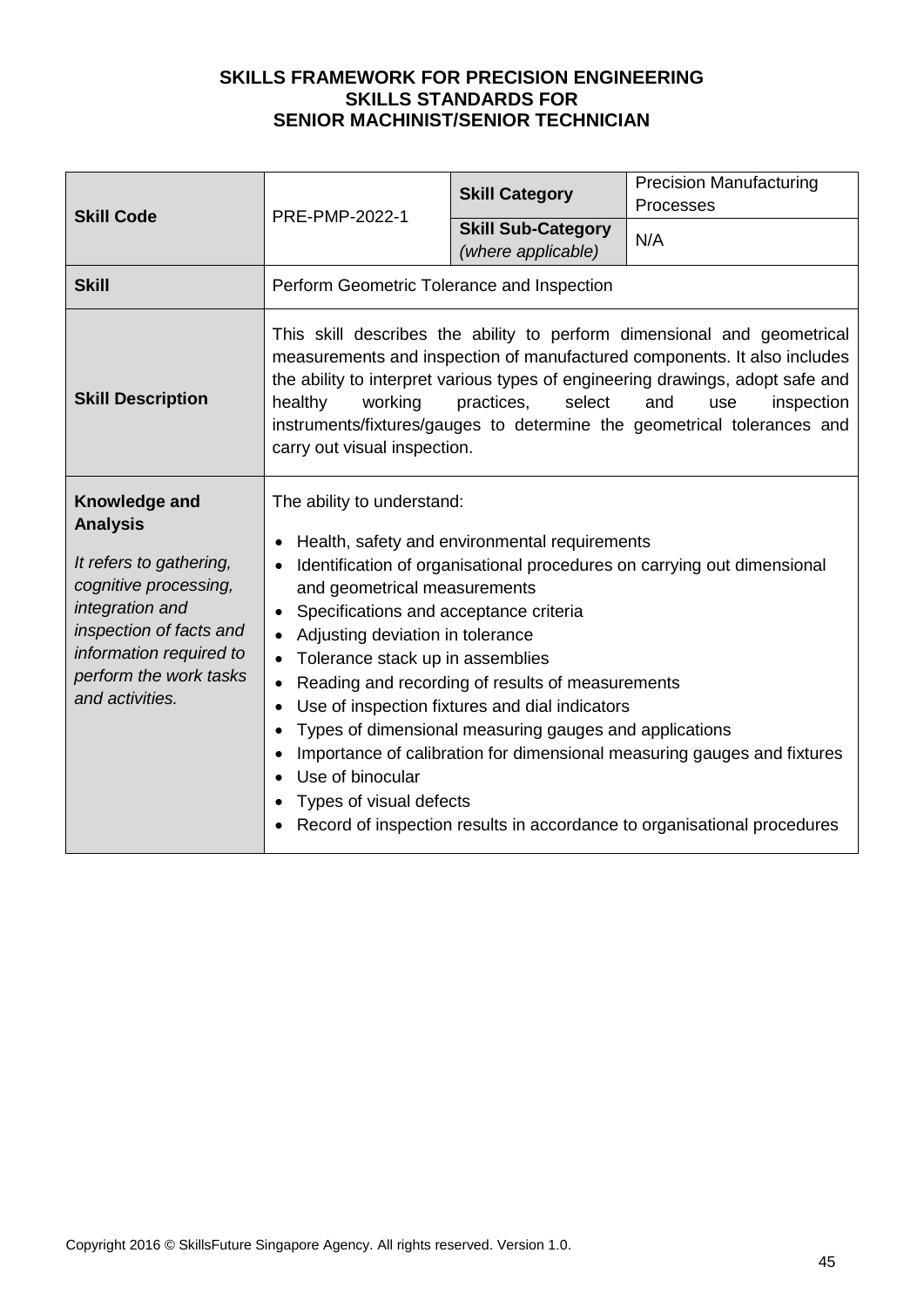| <b>Application and</b><br><b>Adaptation</b><br>It refers to the ability to<br>perform the work tasks<br>and activities required<br>of the occupation, and<br>the ability to react to<br>and manage the<br>changes at work.    | The ability to:<br>Select and use suitable personal protective equipment appropriate to<br>$\bullet$<br>the job requirements<br>Interpret engineering drawings to determine accurately the acceptable<br>dimensional and geometrical tolerances<br>Conduct pre-operational checks and inspections to verify working<br>conditions of tools and fixtures according to job requirements<br>Perform calibration check of measuring gauges to enhance its<br>accuracy and validity<br>Set up component to inspection fixtures securely to achieve accurate<br>measurements<br>Perform measurements and inspection to obtain sufficient indications<br>$\bullet$<br>for evaluation<br>Update document(s) according to approved format and is legible,<br>$\bullet$<br>accurate and complete |
|-------------------------------------------------------------------------------------------------------------------------------------------------------------------------------------------------------------------------------|----------------------------------------------------------------------------------------------------------------------------------------------------------------------------------------------------------------------------------------------------------------------------------------------------------------------------------------------------------------------------------------------------------------------------------------------------------------------------------------------------------------------------------------------------------------------------------------------------------------------------------------------------------------------------------------------------------------------------------------------------------------------------------------|
| <b>Innovation and Value</b><br><b>Creation</b><br>It refers to the ability to<br>generate purposive<br>ideas to improve work<br>performance and/or<br>enhance business<br>values that are aligned<br>to organisational goals. | The ability to:<br>Anticipate possible failure of equipment and measures to take<br>Analyse work procedures to enhance productivity and quality                                                                                                                                                                                                                                                                                                                                                                                                                                                                                                                                                                                                                                        |
| <b>Social Intelligence</b><br>and Ethics<br>It refers to the ability to<br>use affective factors in<br>leadership, relationship<br>and diversity<br>management guided by<br>professional codes of<br>ethics.                  | The ability to:<br>Report incidences of equipment abnormalities to be rectified<br>Seek clarification on doubts and challenges where applicable                                                                                                                                                                                                                                                                                                                                                                                                                                                                                                                                                                                                                                        |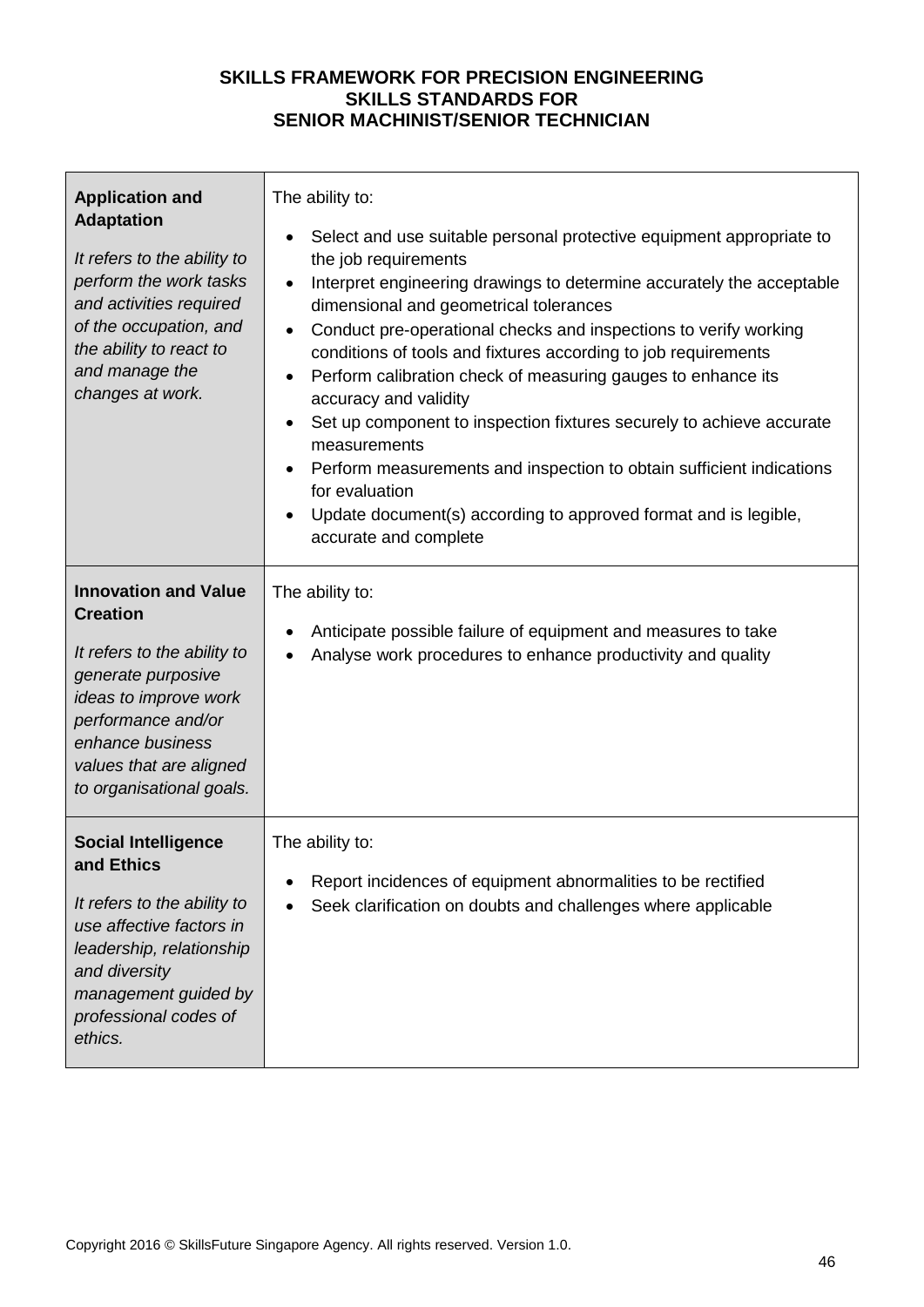| <b>Learning to Learn</b><br>It refers to the ability to<br>develop and improve<br>one's self within and<br>outside of one's area of<br>work.           | The ability to:<br>Participate in information sharing with colleagues to improve own skills<br>and knowledge<br>Reflect on set-up and work approach for possible improvement or ease<br>of work                                                                                                                                                                                                                                                                                                                                                                                                                                                        |
|--------------------------------------------------------------------------------------------------------------------------------------------------------|--------------------------------------------------------------------------------------------------------------------------------------------------------------------------------------------------------------------------------------------------------------------------------------------------------------------------------------------------------------------------------------------------------------------------------------------------------------------------------------------------------------------------------------------------------------------------------------------------------------------------------------------------------|
| <b>Range of Application</b><br>(where applicable)<br>It refers to the critical<br>circumstances and<br>contexts that the skill<br>may be demonstrated. | Tool and equipment must include:<br>Medium and heavy duty equipment<br>Mobile and portable units<br>$\bullet$<br>Visual inspection tools<br>Hand tools<br><b>Cleaning materials</b><br>Suitable work area with good lighting<br>Procedures and supporting documents must include:<br>Company organisational non-destructive test procedures<br>Testing reference codes and standards used in industry<br>Rules and regulations must include:<br>Workplace Safety and Health Act<br>International standards and procedures for magnetic particle testing<br>ISO 14644 cleanroom standards<br>CP 55 : 1991 Code of Practice for use in Fire Extinguisher |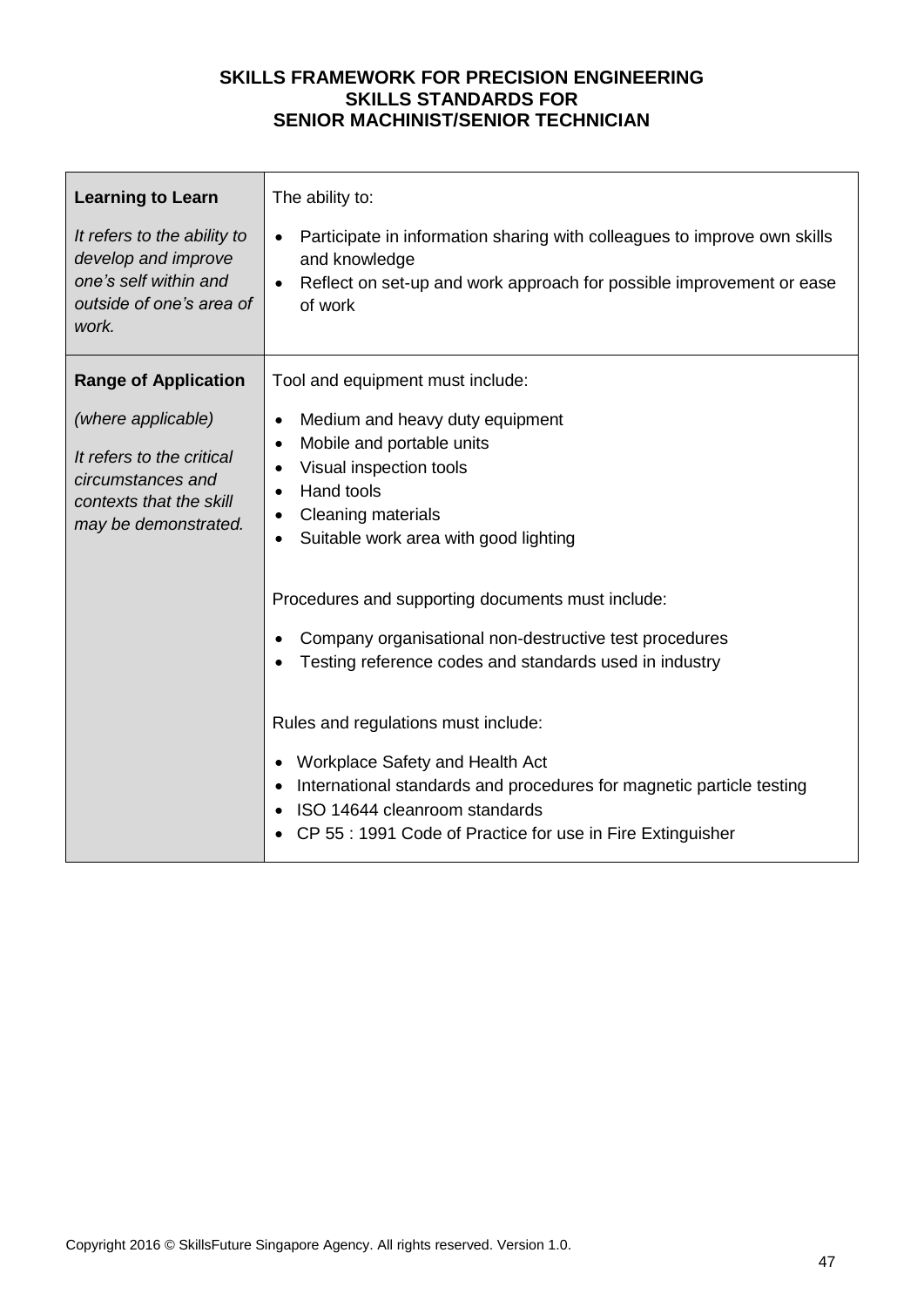| <b>Skill Code</b>                                                                                                                                                                                                          | PRE-PMP-2023-1                                                                                                                                                                                                                                                                                                                                                                                                                                                                                                                                                                                                                                                                | <b>Skill Category</b>                                                                                                                                                                                                       | <b>Precision Manufacturing</b><br>Processes                                                                                                                                                                                                                                                                                                                                                                                                                                                                     |  |
|----------------------------------------------------------------------------------------------------------------------------------------------------------------------------------------------------------------------------|-------------------------------------------------------------------------------------------------------------------------------------------------------------------------------------------------------------------------------------------------------------------------------------------------------------------------------------------------------------------------------------------------------------------------------------------------------------------------------------------------------------------------------------------------------------------------------------------------------------------------------------------------------------------------------|-----------------------------------------------------------------------------------------------------------------------------------------------------------------------------------------------------------------------------|-----------------------------------------------------------------------------------------------------------------------------------------------------------------------------------------------------------------------------------------------------------------------------------------------------------------------------------------------------------------------------------------------------------------------------------------------------------------------------------------------------------------|--|
|                                                                                                                                                                                                                            |                                                                                                                                                                                                                                                                                                                                                                                                                                                                                                                                                                                                                                                                               | <b>Skill Sub-Category</b><br>(where applicable)                                                                                                                                                                             | N/A                                                                                                                                                                                                                                                                                                                                                                                                                                                                                                             |  |
| <b>Skill</b>                                                                                                                                                                                                               | Perform Machining                                                                                                                                                                                                                                                                                                                                                                                                                                                                                                                                                                                                                                                             |                                                                                                                                                                                                                             |                                                                                                                                                                                                                                                                                                                                                                                                                                                                                                                 |  |
| <b>Skill Description</b>                                                                                                                                                                                                   | This skill describes the ability to perform CNC machining to manufacture<br>aerospace components. It also includes the ability to prepare CNC part<br>programs, set up and operate a multi-axis CNC machining centre to<br>manufacture components in a single set-up, check finished components for<br>conformity and carry out preventive maintenance.                                                                                                                                                                                                                                                                                                                       |                                                                                                                                                                                                                             |                                                                                                                                                                                                                                                                                                                                                                                                                                                                                                                 |  |
| Knowledge and<br><b>Analysis</b><br>It refers to gathering,<br>cognitive processing,<br>integration and<br>inspection of facts and<br>information required to<br>perform the work tasks<br>and activities.                 | The ability to understand:<br>Workplace Safety and Health requirements<br>Application of proper Personal Protective Equipment (PPE)<br>Types of aerospace materials commonly used<br>Types of processes commonly used in manufacturing aerospace<br>components<br>Types of cutting methodology and approaches<br>Types of machining defects and its causes<br>$\bullet$<br>Operating principles and features of a multi-axis CNC machining centre<br>٠<br>Operating procedures of the machine control panel<br>Application of ISO codes, addresses, work coordinates and<br>$\bullet$<br>subroutines<br>Types of preventive maintenance<br>Methods of inspection<br>$\bullet$ |                                                                                                                                                                                                                             |                                                                                                                                                                                                                                                                                                                                                                                                                                                                                                                 |  |
| <b>Application and</b><br><b>Adaptation</b><br>It refers to the ability to<br>perform the work tasks<br>and activities required<br>of the occupation, and<br>the ability to react to<br>and manage the<br>changes at work. | The ability to:<br>the job requirements<br>$\bullet$<br>risks<br>$\bullet$<br>safety risks                                                                                                                                                                                                                                                                                                                                                                                                                                                                                                                                                                                    | part program and machine configuration<br>Select appropriate tools and equipment, and check for safe and<br>conditions of tools and machine according to job requirements<br>collisions, near-misses and improve cycle time | Select and use suitable personal protective equipment appropriate to<br>Interpret engineering drawings to extract relevant information to set up<br>useable condition prior to carry out machining work to minimise safety<br>Conduct pre-operational checks and inspections to verify working<br>Perform CNC program verification to eliminate errors and minimise<br>Perform multi-axis CNC machining simulation to eliminate machine<br>Set up multi-axis CNC machining operations according to safe working |  |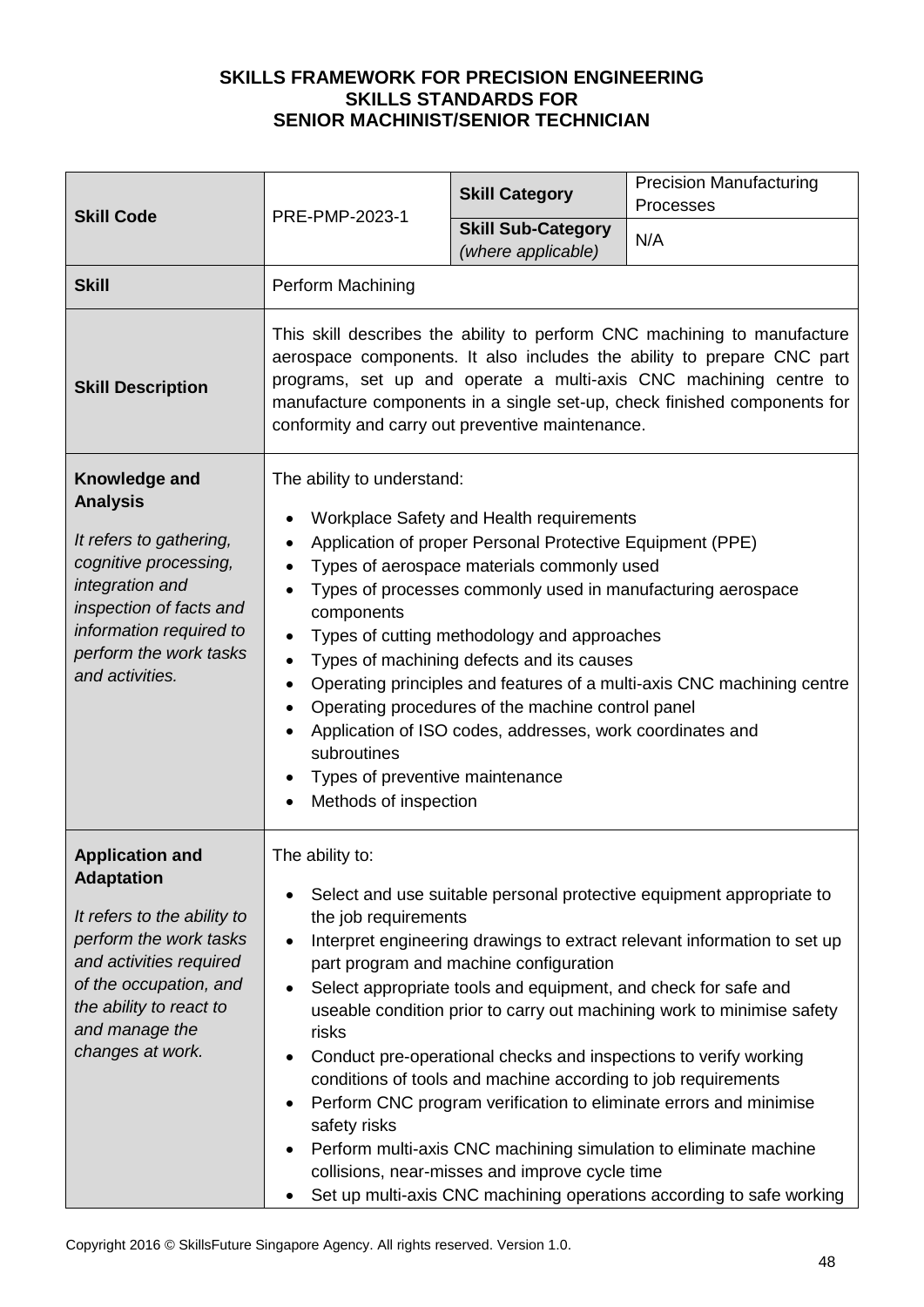|                                                                                                                                                                                                                               | practices<br>Set up component for CNC machining operations according to job<br>requirements<br>Produce CNC machined aerospace components according to the given<br>specifications<br>Perform quality checks of finished components for compliance with<br>required specifications and free from defects<br>Perform preventive maintenance to maintain machine in its operational<br>working condition<br>Update document(s) according to approved format and is legible,<br>accurate and complete<br>Prepare clear and accurate report of equipment abnormalities and<br>submit to designated person |
|-------------------------------------------------------------------------------------------------------------------------------------------------------------------------------------------------------------------------------|------------------------------------------------------------------------------------------------------------------------------------------------------------------------------------------------------------------------------------------------------------------------------------------------------------------------------------------------------------------------------------------------------------------------------------------------------------------------------------------------------------------------------------------------------------------------------------------------------|
| <b>Innovation and Value</b><br><b>Creation</b><br>It refers to the ability to<br>generate purposive<br>ideas to improve work<br>performance and/or<br>enhance business<br>values that are aligned<br>to organisational goals. | The ability to:<br>Anticipate possible failure of equipment and measures to take<br>Analyse work procedures to enhance productivity and quality                                                                                                                                                                                                                                                                                                                                                                                                                                                      |
| <b>Social Intelligence</b><br>and Ethics<br>It refers to the ability to<br>use affective factors in<br>leadership, relationship<br>and diversity<br>management guided by<br>professional codes of<br>ethics.                  | The ability to:<br>Report incidences of equipment abnormalities to be rectified<br>Seek clarifications where applicable                                                                                                                                                                                                                                                                                                                                                                                                                                                                              |
| <b>Learning to Learn</b><br>It refers to the ability to<br>develop and improve                                                                                                                                                | The ability to:<br>Participate in information sharing with colleagues to improve own skills<br>$\bullet$<br>and knowledge                                                                                                                                                                                                                                                                                                                                                                                                                                                                            |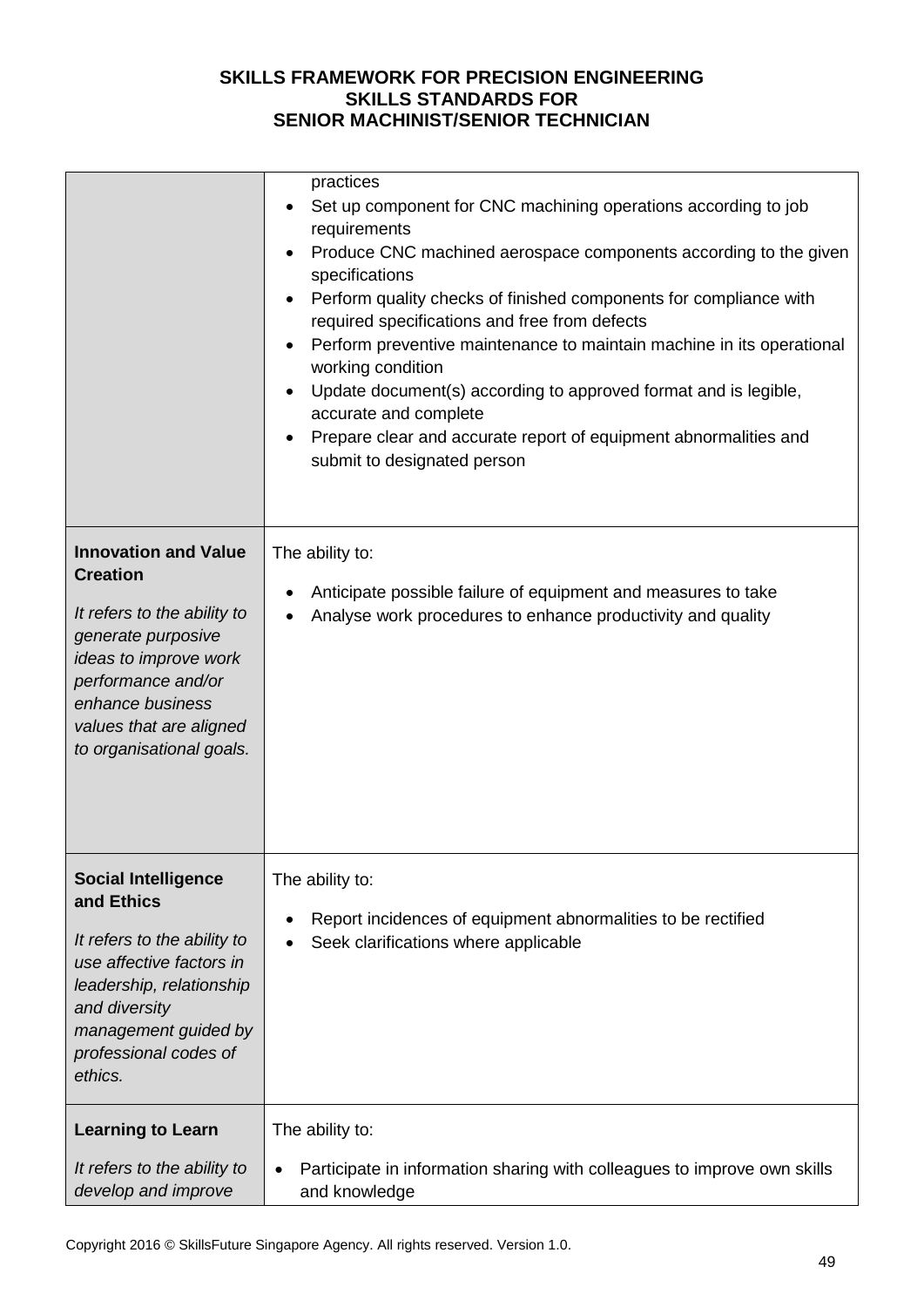| one's self within and<br>outside of one's area of<br>work.                | Find ways to improve/simplify processes to enhance productivity               |
|---------------------------------------------------------------------------|-------------------------------------------------------------------------------|
| <b>Range of Application</b>                                               | Tool and equipment                                                            |
| (where applicable)                                                        |                                                                               |
| It refers to the critical<br>circumstances and<br>contexts that the skill | Procedures and supporting documents                                           |
| may be demonstrated.                                                      | Rules and regulations must include:                                           |
|                                                                           | Workplace Safety and Health Act                                               |
|                                                                           | CP 55 : 1991 Code of Practice for use in Fire Extinguisher                    |
|                                                                           | Applicable Singapore National Standards<br>Applicable International Standards |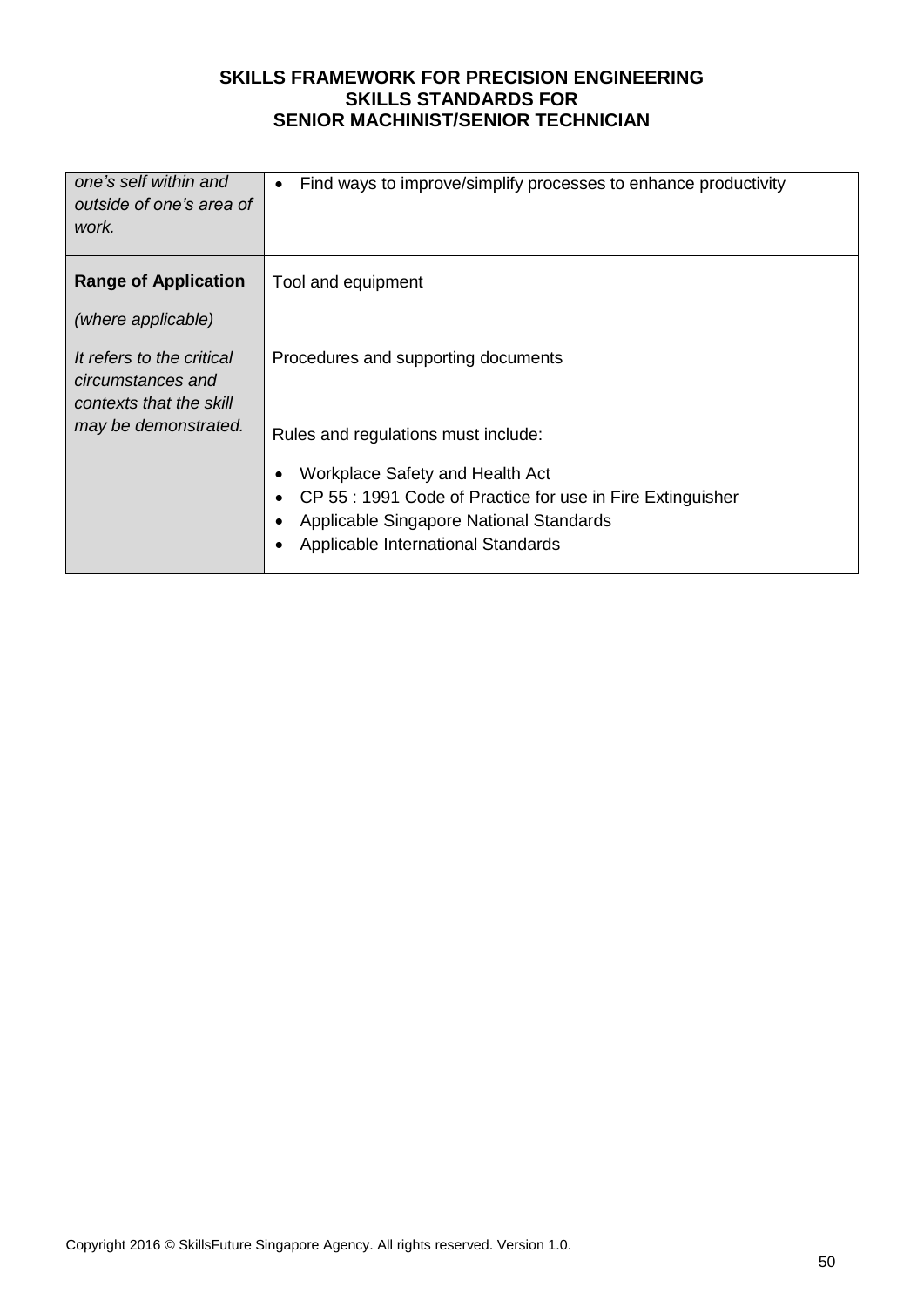|                                                                                                                                                                                                                            | PRE-PMP-2012-1                                                                                                                                                                                                                                                                                                                                                                                                                                                                                                                                                                                                                                                                                                                                                                                                                                                                                                                                                                     | <b>Skill Category</b>                           | <b>Precision Manufacturing</b><br>Processes |
|----------------------------------------------------------------------------------------------------------------------------------------------------------------------------------------------------------------------------|------------------------------------------------------------------------------------------------------------------------------------------------------------------------------------------------------------------------------------------------------------------------------------------------------------------------------------------------------------------------------------------------------------------------------------------------------------------------------------------------------------------------------------------------------------------------------------------------------------------------------------------------------------------------------------------------------------------------------------------------------------------------------------------------------------------------------------------------------------------------------------------------------------------------------------------------------------------------------------|-------------------------------------------------|---------------------------------------------|
| <b>Skill Code</b>                                                                                                                                                                                                          |                                                                                                                                                                                                                                                                                                                                                                                                                                                                                                                                                                                                                                                                                                                                                                                                                                                                                                                                                                                    | <b>Skill Sub-Category</b><br>(where applicable) | N/A                                         |
| <b>Skill</b>                                                                                                                                                                                                               | Perform Material Hot Processing                                                                                                                                                                                                                                                                                                                                                                                                                                                                                                                                                                                                                                                                                                                                                                                                                                                                                                                                                    |                                                 |                                             |
| <b>Skill Description</b>                                                                                                                                                                                                   | This skill describes the ability to perform hot processing operations for the<br>manufacturing of components. It also includes the ability to interpret various<br>types of engineering drawings, adopt safe and healthy working practices,<br>select and use tools and equipment to perform hot forming and super-plastic<br>forming operations and conduct final conformance checks.                                                                                                                                                                                                                                                                                                                                                                                                                                                                                                                                                                                             |                                                 |                                             |
| Knowledge and<br><b>Analysis</b><br>It refers to gathering,<br>cognitive processing,<br>integration and<br>inspection of facts and<br>information required to<br>perform the work tasks<br>and activities.                 | The ability to understand:<br>Workplace Safety and Health requirements<br>Types of furnace<br>$\bullet$<br>Operating principles of furnace<br>Application of die set<br>Principles of hot forming<br>Principles of super plastic forming<br>$\bullet$<br>Types of surface defects arising from hot forming processes                                                                                                                                                                                                                                                                                                                                                                                                                                                                                                                                                                                                                                                               |                                                 |                                             |
| <b>Application and</b><br><b>Adaptation</b><br>It refers to the ability to<br>perform the work tasks<br>and activities required<br>of the occupation, and<br>the ability to react to<br>and manage the<br>changes at work. | The ability to:<br>Select and use suitable personal protective equipment appropriate to<br>the job requirements<br>Interpret engineering drawings to extract relevant information to set up<br>equipment configuration<br>Conduct pre-operational checks and inspections to verify working<br>conditions of tools and equipment according to job requirements<br>Set up furnace with correct parameters according to job requirements<br>Set up die for hot forming operation according to safe working<br>practices<br>Set up component for hot forming operation according to job<br>requirements<br>Perform and monitor hot processing operation, and adjust<br>appropriately to achieve required quality<br>Check finished components for compliance with required specifications<br>and free from defects<br>Perform rework (if necessary) to achieve the desired product outcome<br>Update document(s) according to approved format and is legible,<br>accurate and complete |                                                 |                                             |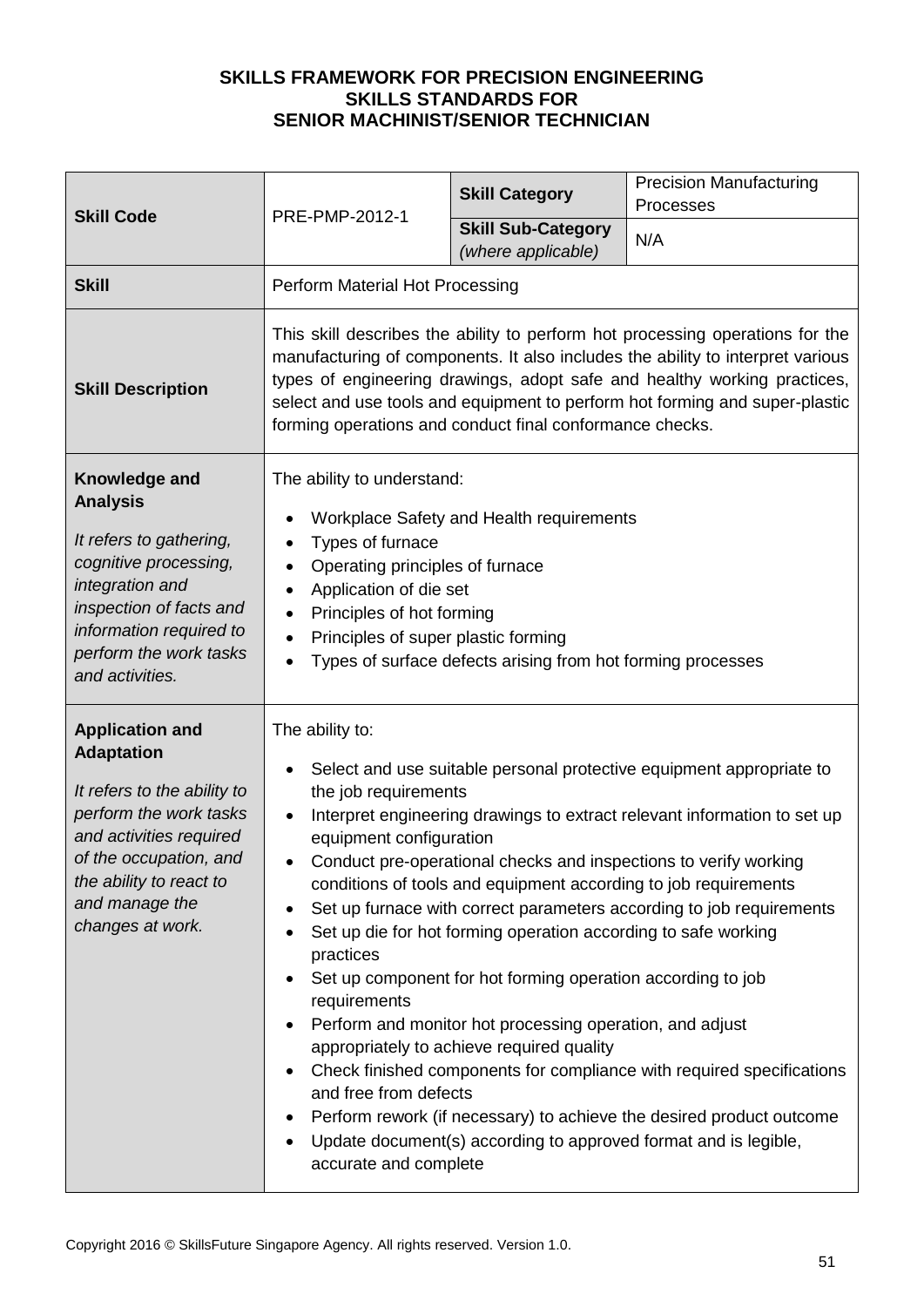| <b>Innovation and Value</b><br><b>Creation</b><br>It refers to the ability to<br>generate purposive<br>ideas to improve work<br>performance and/or<br>enhance business<br>values that are aligned<br>to organisational goals. | The ability to:<br>Anticipate possible failure of equipment and measures to take<br>Analyse work procedures to enhance productivity and quality                                                            |
|-------------------------------------------------------------------------------------------------------------------------------------------------------------------------------------------------------------------------------|------------------------------------------------------------------------------------------------------------------------------------------------------------------------------------------------------------|
| <b>Social Intelligence</b><br>and Ethics<br>It refers to the ability to<br>use affective factors in<br>leadership, relationship<br>and diversity<br>management guided by<br>professional codes of<br>ethics.                  | The ability to:<br>Interpret and report abnormalities and effect on the material in<br>accordance with organisational procedures<br>Seek clarifications on doubts and challenges where applicable          |
| <b>Learning to Learn</b><br>It refers to the ability to<br>develop and improve<br>one's self within and<br>outside of one's area of<br>work.                                                                                  | The ability to:<br>Participate in information sharing with colleagues to improve own skills<br>and knowledge<br>Find ways to improve/simplify material hot processing operation to<br>enhance productivity |
| <b>Range of Application</b><br>(where applicable)<br>It refers to the critical<br>circumstances and                                                                                                                           | Tool and equipment<br>Procedures and supporting documents                                                                                                                                                  |
| contexts that the skill<br>may be demonstrated.                                                                                                                                                                               | Rules and regulations must include:<br>CP 55 : 1991 Code of Practice for use in Fire Extinguisher<br>Workplace Safety and Health Act<br>٠<br>Environmental legislation and regulations                     |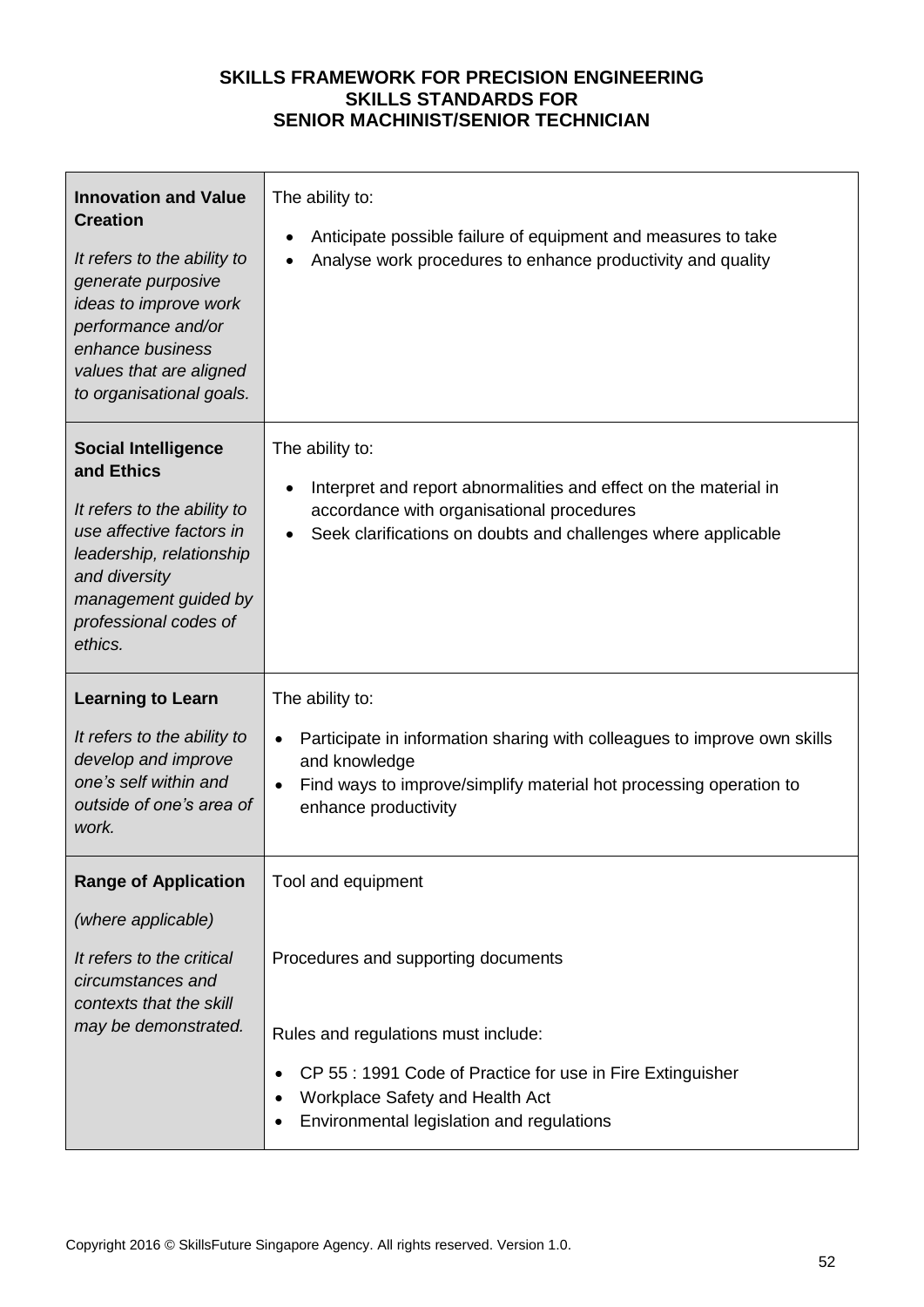| <b>Skill Code</b>                                                                                                                                                                                                          | PRE-PMP-2013-1                                                                                                                                                                                                                                                                                                                                                                                                                                                                                                                                                                                                                                                                                                                                                                                | <b>Skill Category</b>                           | <b>Precision Manufacturing</b><br>Processes |
|----------------------------------------------------------------------------------------------------------------------------------------------------------------------------------------------------------------------------|-----------------------------------------------------------------------------------------------------------------------------------------------------------------------------------------------------------------------------------------------------------------------------------------------------------------------------------------------------------------------------------------------------------------------------------------------------------------------------------------------------------------------------------------------------------------------------------------------------------------------------------------------------------------------------------------------------------------------------------------------------------------------------------------------|-------------------------------------------------|---------------------------------------------|
|                                                                                                                                                                                                                            |                                                                                                                                                                                                                                                                                                                                                                                                                                                                                                                                                                                                                                                                                                                                                                                               | <b>Skill Sub-Category</b><br>(where applicable) | N/A                                         |
| <b>Skill</b>                                                                                                                                                                                                               | Perform Non-conventional Cutting Process                                                                                                                                                                                                                                                                                                                                                                                                                                                                                                                                                                                                                                                                                                                                                      |                                                 |                                             |
| <b>Skill Description</b>                                                                                                                                                                                                   | This skill describes the ability to produce sheet metal components using<br>non-conventional cutting process. It also includes the ability to interpret<br>various types of engineering drawings, adopt safe and healthy working<br>practices, use CAD/CAM software to design sheet metal layout, set up and<br>operate CNC profile cutting machine, monitor and control the cutting<br>process and perform conformance checks.                                                                                                                                                                                                                                                                                                                                                               |                                                 |                                             |
| Knowledge and<br><b>Analysis</b><br>It refers to gathering,<br>cognitive processing,<br>integration and<br>inspection of facts and<br>information required to<br>perform the work tasks<br>and activities.                 | The ability to understand:<br>Workplace Safety and Health requirements<br>Types and application of proper Personal Protective Equipment (PPE)<br>Types of materials and processes commonly used in manufacturing<br>components<br>Types of non-conventional cutting methodology and approaches (CNC<br>Wire Cutting, Water-jet Cutting and Laser Cutting)<br>Operating procedures and techniques used to produce CAD models<br>Application of CAM in laser cutting<br>$\bullet$<br>Application of ISO codes, addresses, work coordinates and<br>subroutines<br>Types of cutting defects, its causes and remedies<br>Operating principles and features of a laser cutting machine<br>٠<br>Selection criteria of cutting parameters<br>Types of preventive maintenance<br>Methods of inspection |                                                 |                                             |
| <b>Application and</b><br><b>Adaptation</b><br>It refers to the ability to<br>perform the work tasks<br>and activities required<br>of the occupation, and<br>the ability to react to<br>and manage the<br>changes at work. | The ability to:<br>Select and use suitable personal protective equipment appropriate to<br>the job requirements<br>Interpret engineering drawings to extract relevant information to set up<br>machine configuration of cutting parameters<br>Conduct pre-operational checks and inspections to verify working<br>conditions of tools and equipment according to job requirements<br>Perform CAD/CAM programming according to job requirements<br>Perform profile cutting simulation to eliminate cutting errors and<br>٠<br>improve process efficiency<br>Set up machine for profile cutting operation according to safe working<br>practices                                                                                                                                                |                                                 |                                             |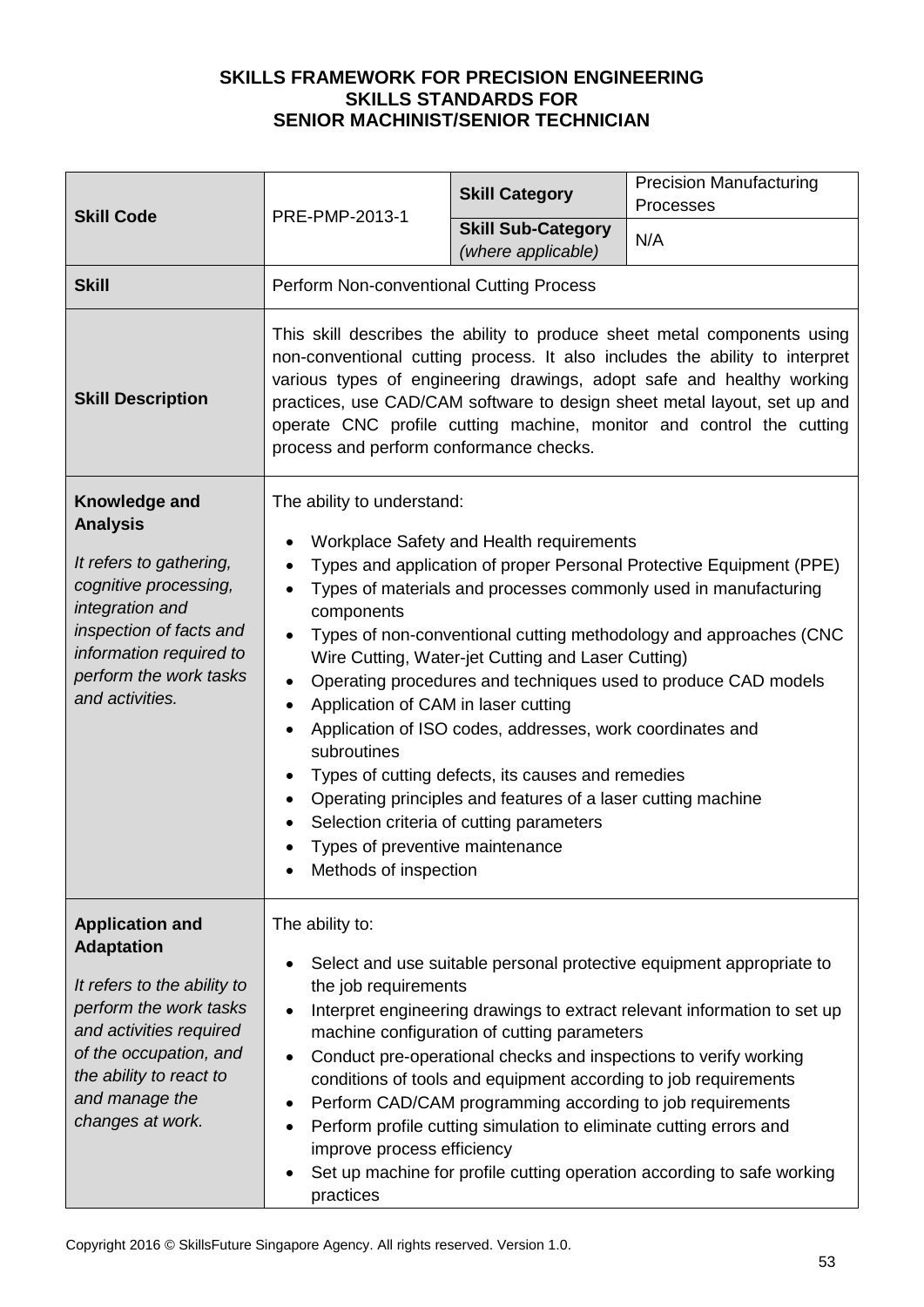|                                                                                                                                                                                                                               | Set up component for profile cutting operation according to job<br>$\bullet$<br>requirements<br>Produce profile cut of components according to the given specifications<br>$\bullet$<br>Perform quality checks of finished components for compliance with<br>required specifications and free from defects<br>Perform preventive maintenance to maintain machine in its operational<br>working condition<br>Update document(s) according to approved format and is legible,<br>accurate and complete |
|-------------------------------------------------------------------------------------------------------------------------------------------------------------------------------------------------------------------------------|------------------------------------------------------------------------------------------------------------------------------------------------------------------------------------------------------------------------------------------------------------------------------------------------------------------------------------------------------------------------------------------------------------------------------------------------------------------------------------------------------|
| <b>Innovation and Value</b><br><b>Creation</b><br>It refers to the ability to<br>generate purposive<br>ideas to improve work<br>performance and/or<br>enhance business<br>values that are aligned<br>to organisational goals. | The ability to:<br>Anticipate possible failure of equipment and measures to take<br>٠<br>Analyse work procedures to enhance productivity and quality                                                                                                                                                                                                                                                                                                                                                 |
| <b>Social Intelligence</b><br>and Ethics<br>It refers to the ability to<br>use affective factors in<br>leadership, relationship<br>and diversity<br>management guided by<br>professional codes of<br>ethics.                  | The ability to:<br>Report incidences of equipment abnormalities to be rectified<br>Seek clarifications where applicable                                                                                                                                                                                                                                                                                                                                                                              |
| <b>Learning to Learn</b><br>It refers to the ability to<br>develop and improve<br>one's self within and<br>outside of one's area of<br>work.                                                                                  | The ability to:<br>Participate in information sharing with colleagues to improve own skills<br>$\bullet$<br>and knowledge<br>Find ways to improve/simplify processes to enhance productivity                                                                                                                                                                                                                                                                                                         |
| <b>Range of Application</b><br>(where applicable)<br>It refers to the critical                                                                                                                                                | Tool and equipment must include:<br>Suitable work area with good lighting                                                                                                                                                                                                                                                                                                                                                                                                                            |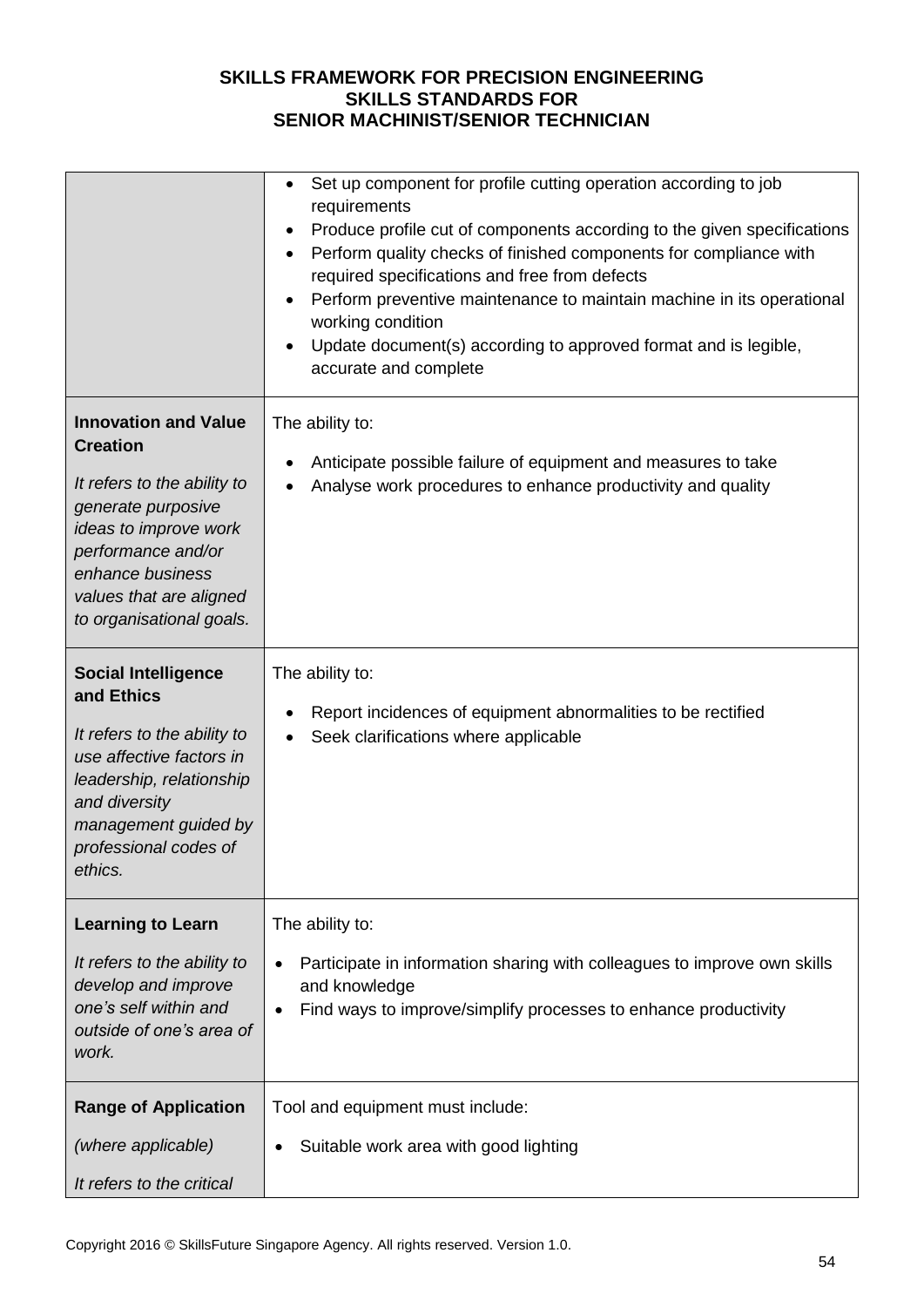| circumstances and<br>contexts that the skill<br>may be demonstrated. | Procedures and supporting documents must include:<br>Company organisational procedures<br>Welding related documents<br>Rules and regulations must include:<br>Workplace Safety and Health Act<br>CP 55 : 1991 Code of Practice for use in Fire Extinguisher<br>Applicable Singapore National Standards<br>Applicable International Standards |
|----------------------------------------------------------------------|----------------------------------------------------------------------------------------------------------------------------------------------------------------------------------------------------------------------------------------------------------------------------------------------------------------------------------------------|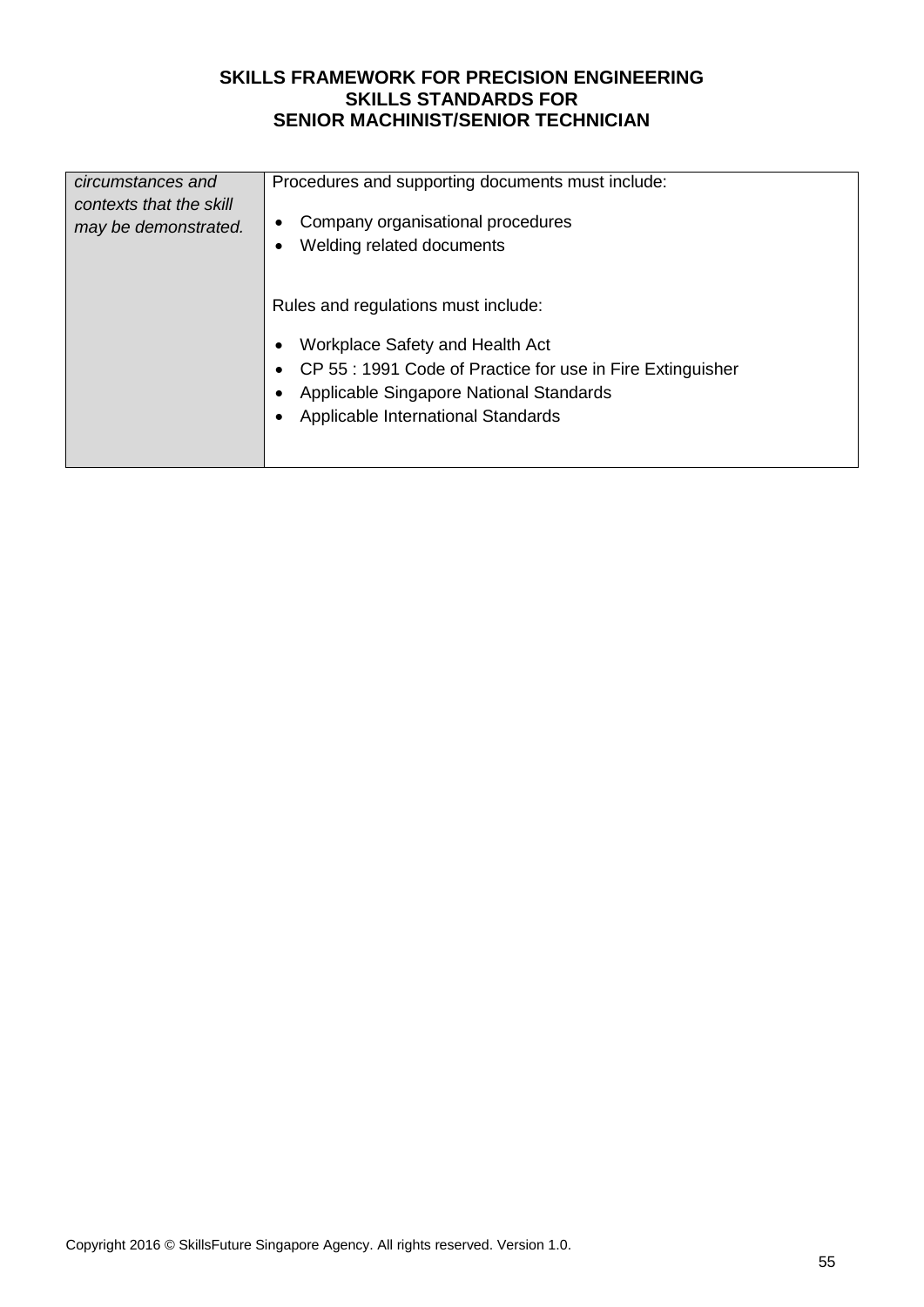|                                                                                                                                                                                                                            | PRE-PMP-2014-1                                                                                                                                                                                                                                                                                                                                                                                                                                                                                                                                                                                                                                                                                                                                                                                                                                                                                                                                   | <b>Skill Category</b>                                                                                                                                                                                                                                                                                                                                     | <b>Precision Manufacturing</b><br>Processes |
|----------------------------------------------------------------------------------------------------------------------------------------------------------------------------------------------------------------------------|--------------------------------------------------------------------------------------------------------------------------------------------------------------------------------------------------------------------------------------------------------------------------------------------------------------------------------------------------------------------------------------------------------------------------------------------------------------------------------------------------------------------------------------------------------------------------------------------------------------------------------------------------------------------------------------------------------------------------------------------------------------------------------------------------------------------------------------------------------------------------------------------------------------------------------------------------|-----------------------------------------------------------------------------------------------------------------------------------------------------------------------------------------------------------------------------------------------------------------------------------------------------------------------------------------------------------|---------------------------------------------|
| <b>Skill Code</b>                                                                                                                                                                                                          |                                                                                                                                                                                                                                                                                                                                                                                                                                                                                                                                                                                                                                                                                                                                                                                                                                                                                                                                                  | <b>Skill Sub-Category</b><br>(where applicable)                                                                                                                                                                                                                                                                                                           | N/A                                         |
| <b>Skill</b>                                                                                                                                                                                                               | Perform Non-destructive Testing                                                                                                                                                                                                                                                                                                                                                                                                                                                                                                                                                                                                                                                                                                                                                                                                                                                                                                                  |                                                                                                                                                                                                                                                                                                                                                           |                                             |
| <b>Skill Description</b>                                                                                                                                                                                                   | This skill describes the ability to perform non-destructive testing of<br>manufactured components. It also includes the ability to prepare and set up<br>the components, conduct non-destructive test using ultrasonic, dye<br>penetrant and x-ray methods, interpret and record the results obtained.                                                                                                                                                                                                                                                                                                                                                                                                                                                                                                                                                                                                                                           |                                                                                                                                                                                                                                                                                                                                                           |                                             |
| Knowledge and<br><b>Analysis</b><br>It refers to gathering,<br>cognitive processing,<br>integration and<br>inspection of facts and<br>information required to<br>perform the work tasks<br>and activities.                 | The ability to understand:<br>Importance of equipment calibration<br>$\bullet$<br>$\bullet$<br>$\bullet$<br>$\bullet$<br>$\bullet$<br>$\bullet$<br>Types of flaws and defects                                                                                                                                                                                                                                                                                                                                                                                                                                                                                                                                                                                                                                                                                                                                                                    | Health, safety and environmental requirements<br>Principles of ultrasonic testing and applications<br>Principles of dye penetrant testing and applications<br>Principles of x-ray testing and applications<br>Operation of ultrasonic testing equipment<br>Interpretation of non-destructive testing results<br>Record of non-destructive testing results |                                             |
| <b>Application and</b><br><b>Adaptation</b><br>It refers to the ability to<br>perform the work tasks<br>and activities required<br>of the occupation, and<br>the ability to react to<br>and manage the<br>changes at work. | The ability to:<br>Select and use suitable personal protective equipment appropriate to<br>the job requirements<br>Perform pre-operational checks of non-destructive testing equipment<br>for safe and useable conditions to minimise safety risks<br>Verify non-destructive testing equipment's expiry date on calibration<br>label/certificate for compliance with test validity<br>Prepare component(s) according to the requirements of the non-<br>destructive test to be conducted<br>Set up component to fixtures securely to enhance test accuracy<br>Set up non-destructive testing equipment according to job<br>requirements<br>Perform non-destructive test according to safe working practices and<br>obtain sufficient indications for evaluation<br>Interpret test results obtained to evaluate the indication(s) found<br>accurately<br>Update document(s) according to approved format and is legible,<br>accurate and complete |                                                                                                                                                                                                                                                                                                                                                           |                                             |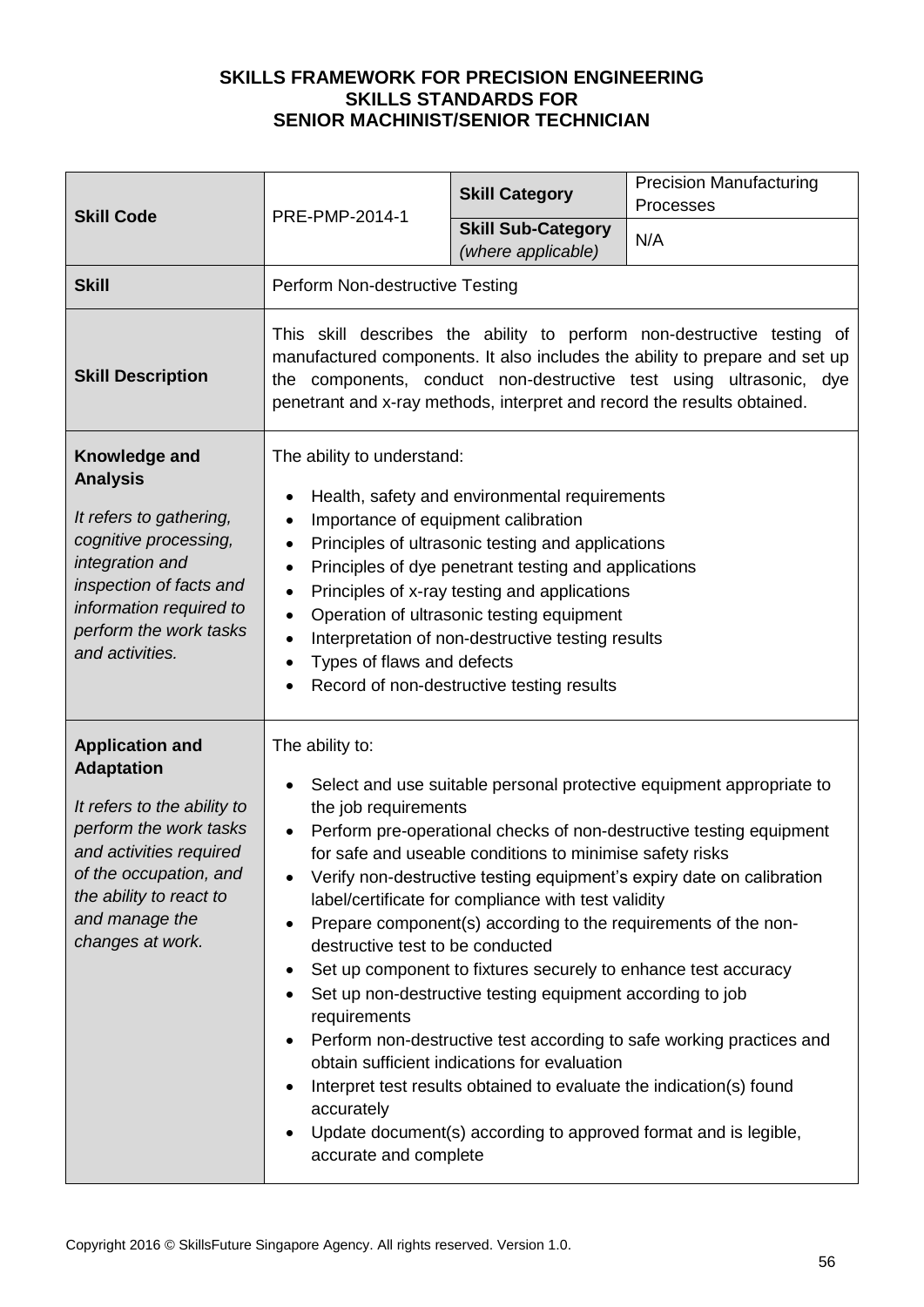| <b>Innovation and Value</b><br><b>Creation</b><br>It refers to the ability to<br>generate purposive<br>ideas to improve work<br>performance and/or<br>enhance business<br>values that are aligned<br>to organisational goals. | The ability to:<br>Anticipate possible failure of equipment and measures to take<br>Recommend possible troubleshooting solution for process of non-<br>destructive testing                                     |
|-------------------------------------------------------------------------------------------------------------------------------------------------------------------------------------------------------------------------------|----------------------------------------------------------------------------------------------------------------------------------------------------------------------------------------------------------------|
| <b>Social Intelligence</b><br>and Ethics<br>It refers to the ability to<br>use affective factors in<br>leadership, relationship<br>and diversity<br>management guided by<br>professional codes of<br>ethics.                  | The ability to:<br>Report incidences of equipment abnormalities to be rectified<br>٠<br>Seek clarifications where applicable                                                                                   |
| <b>Learning to Learn</b><br>It refers to the ability to<br>develop and improve<br>one's self within and<br>outside of one's area of<br>work.                                                                                  | The ability to:<br>Participate in information sharing with colleagues to improve own skills<br>and knowledge<br>Find ways to improve/simplify non-destructive testing to enhance part<br>programs/productivity |
| <b>Range of Application</b><br>(where applicable)<br>It refers to the critical<br>circumstances and<br>contexts that the skill<br>may be demonstrated.                                                                        | Tool and equipment<br>Procedures and supporting documents<br>Rules and Regulations must include:<br>Workplace Safety and Health Act<br>CP 55: 1991 Code of Practice for use in Fire Extinguisher               |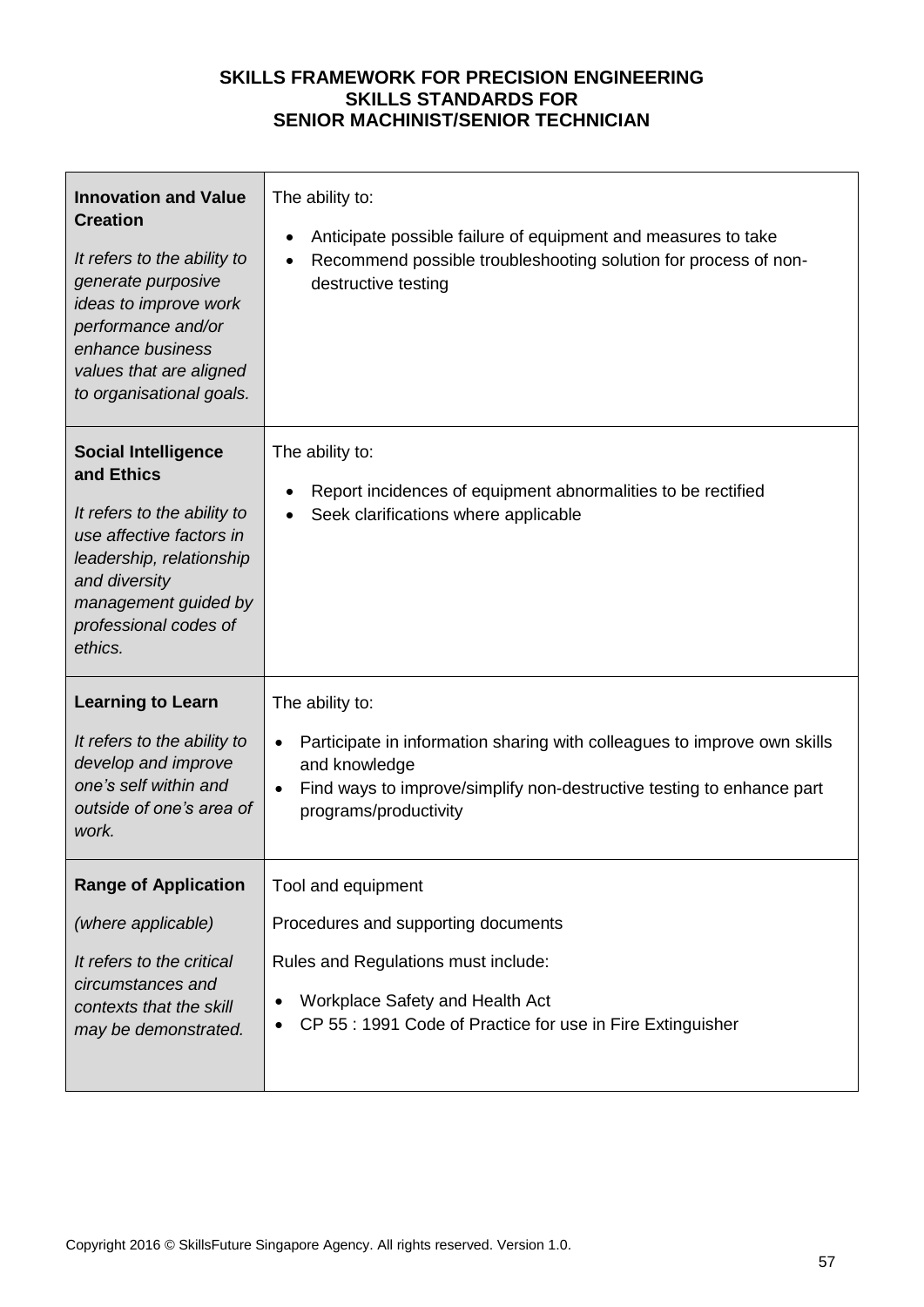|                                                                                                                                                                                                                            | <b>Skill Code</b><br>PRE-PMP-2015-1                                                                                                                                                                                                                                                                                                                                                                                                                                                                                                                                                                                                                                                                                                                  | <b>Skill Category</b>                           | <b>Precision Manufacturing</b><br>Processes |
|----------------------------------------------------------------------------------------------------------------------------------------------------------------------------------------------------------------------------|------------------------------------------------------------------------------------------------------------------------------------------------------------------------------------------------------------------------------------------------------------------------------------------------------------------------------------------------------------------------------------------------------------------------------------------------------------------------------------------------------------------------------------------------------------------------------------------------------------------------------------------------------------------------------------------------------------------------------------------------------|-------------------------------------------------|---------------------------------------------|
|                                                                                                                                                                                                                            |                                                                                                                                                                                                                                                                                                                                                                                                                                                                                                                                                                                                                                                                                                                                                      | <b>Skill Sub-Category</b><br>(where applicable) | N/A                                         |
| <b>Skill</b>                                                                                                                                                                                                               | Perform Optical Digitising                                                                                                                                                                                                                                                                                                                                                                                                                                                                                                                                                                                                                                                                                                                           |                                                 |                                             |
| <b>Skill Description</b>                                                                                                                                                                                                   | This skill describes the ability to perform optical digitising operation for the<br>manufacturing of components. It also includes the ability to conduct pre-<br>checks, calibrate and scan using an optical digitiser to obtain digital data for<br>analysis and evaluation.                                                                                                                                                                                                                                                                                                                                                                                                                                                                        |                                                 |                                             |
| Knowledge and<br><b>Analysis</b><br>It refers to gathering,<br>cognitive processing,<br>integration and<br>inspection of facts and<br>information required to<br>perform the work tasks<br>and activities.                 | The ability to understand:<br>Health, safety and environmental requirements<br>Application of non-contact optical digitising<br>$\bullet$<br>Effects of lighting condition in optical digitising<br>$\bullet$<br>Analysis of scanned data                                                                                                                                                                                                                                                                                                                                                                                                                                                                                                            |                                                 |                                             |
| <b>Application and</b><br><b>Adaptation</b><br>It refers to the ability to<br>perform the work tasks<br>and activities required<br>of the occupation, and<br>the ability to react to<br>and manage the<br>changes at work. | The ability to:<br>Conduct pre-operational checks and inspections to verify working<br>$\bullet$<br>conditions of optical digitiser according to job requirements<br>Perform calibration checks of optical digitiser to enhance its accuracy<br>$\bullet$<br>and validity<br>Set up equipment for digitising operation according to safe working<br>practices and job requirements<br>Set up component for digitising operation according to job requirements<br>Perform digitising operation to obtain sufficient data for analysis and<br>evaluation<br>Analyse scanned data to obtain and evaluate relevant info for its<br>intended use<br>Update document(s) according to approved format and is legible,<br>$\bullet$<br>accurate and complete |                                                 |                                             |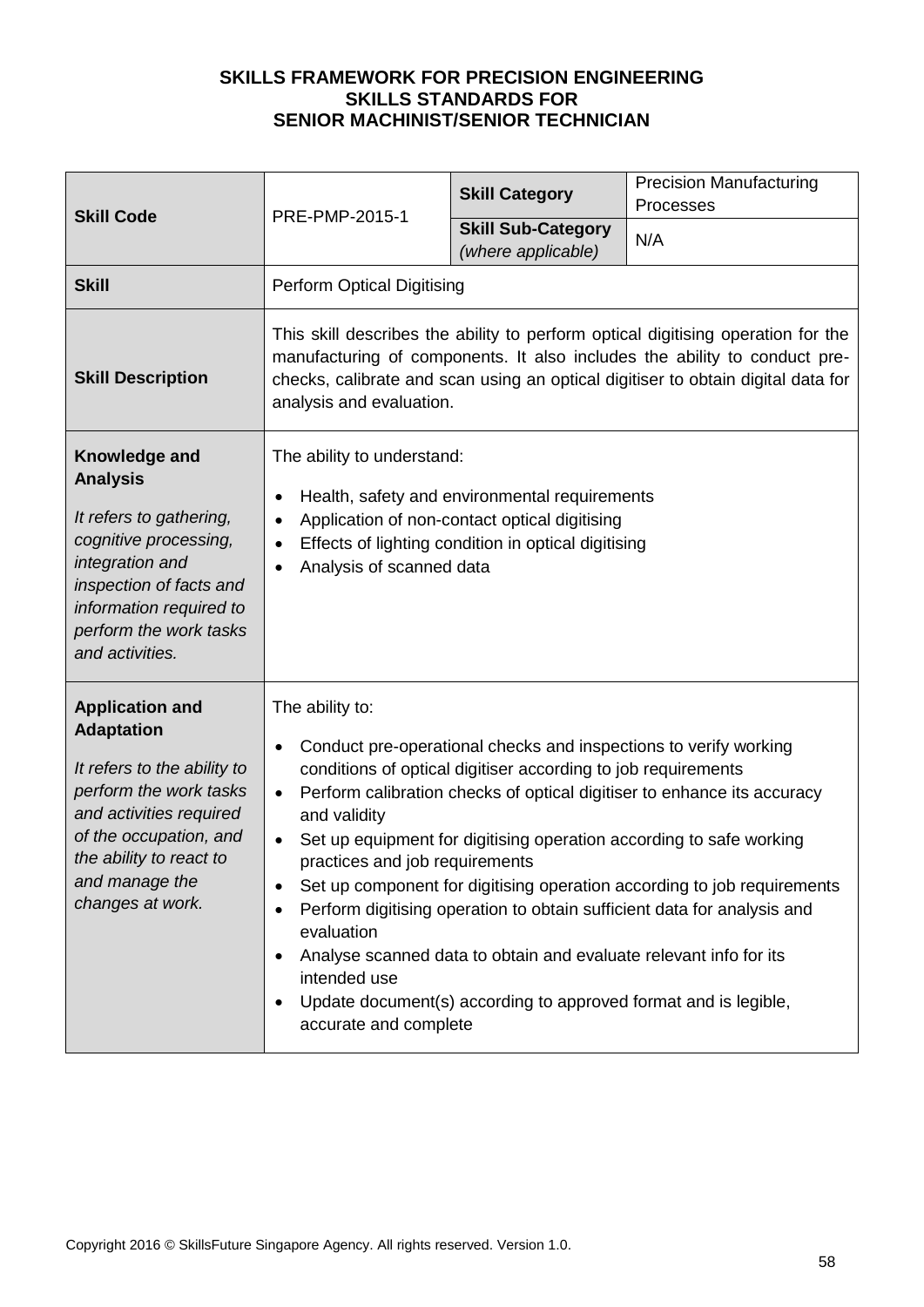| <b>Innovation and Value</b><br><b>Creation</b><br>It refers to the ability to<br>generate purposive<br>ideas to improve work<br>performance and/or<br>enhance business<br>values that are aligned<br>to organisational goals. | The ability to:<br>Improve work performance by improving work holding devices/fixtures<br>for digitising<br>Analyse work procedures to enhance productivity and quality                                                                                                                     |
|-------------------------------------------------------------------------------------------------------------------------------------------------------------------------------------------------------------------------------|---------------------------------------------------------------------------------------------------------------------------------------------------------------------------------------------------------------------------------------------------------------------------------------------|
| <b>Social Intelligence</b><br>and Ethics<br>It refers to the ability to<br>use affective factors in<br>leadership, relationship<br>and diversity<br>management guided by<br>professional codes of<br>ethics.                  | The ability to:<br>Report incidences of equipment abnormalities to be rectified<br>Seek clarifications where applicable                                                                                                                                                                     |
| <b>Learning to Learn</b>                                                                                                                                                                                                      | The ability to:                                                                                                                                                                                                                                                                             |
| It refers to the ability to<br>develop and improve<br>one's self within and<br>outside of one's area of<br>work.                                                                                                              | Participate in information sharing with colleagues to improve own skills<br>and knowledge<br>Find ways to improve/simplify processes to enhance productivity                                                                                                                                |
| <b>Range of Application</b>                                                                                                                                                                                                   | Tool and equipment must include:                                                                                                                                                                                                                                                            |
| (where applicable)<br>It refers to the critical<br>circumstances and<br>contexts that the skill<br>may be demonstrated.                                                                                                       | <b>Optical digitiser</b><br>$\bullet$<br>Suitable work area with appropriate lighting<br>Procedures and supporting documents must include:<br>Company organisational procedures<br>Apply work procedures which may be required by the digitiser<br>manufacturer<br>Scanned reports and data |
|                                                                                                                                                                                                                               | Rules and regulations must include:                                                                                                                                                                                                                                                         |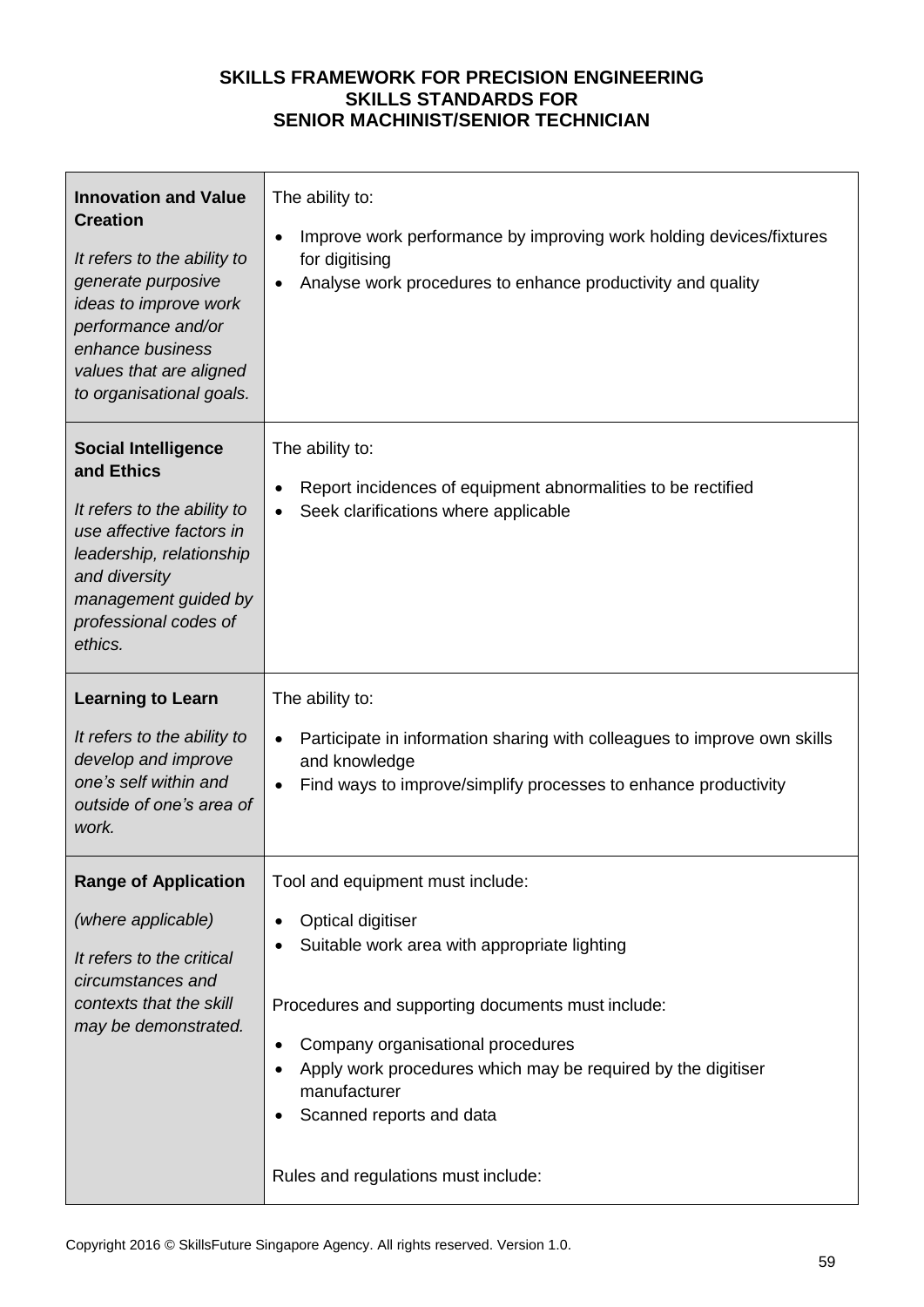| $\bullet$ | Workplace Safety and Health Act |
|-----------|---------------------------------|
|           |                                 |
|           |                                 |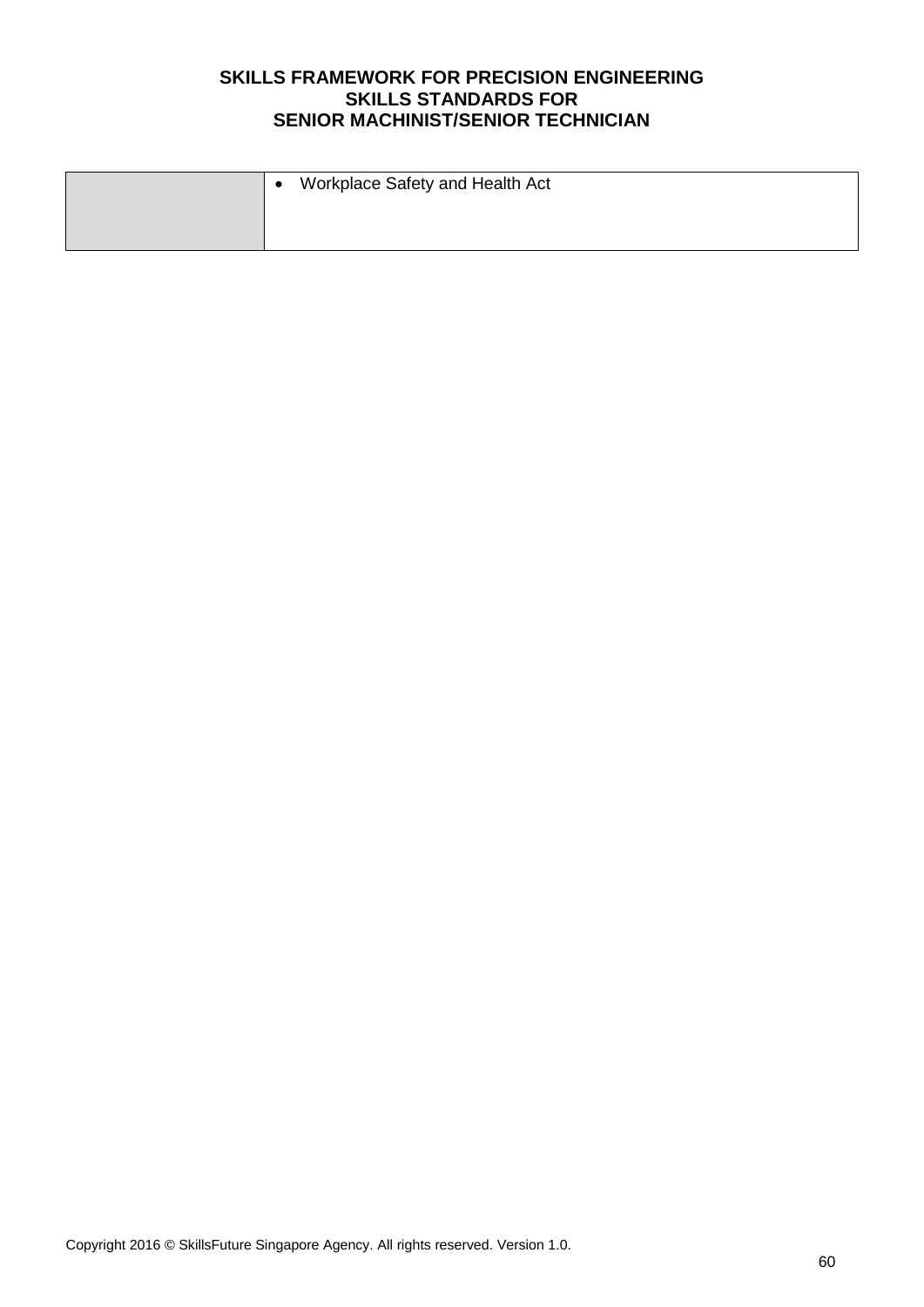| <b>Skill Code</b>                                                                                                                                                                                                          | PRE-PMP-2016-1                                                                                                                                                                                                                                                                                                                                                                                                                            | <b>Skill Category</b>                                                                                                                                                                                | <b>Precision Manufacturing</b><br>Processes                                                                                                                                                                                                                                                                                                                                             |
|----------------------------------------------------------------------------------------------------------------------------------------------------------------------------------------------------------------------------|-------------------------------------------------------------------------------------------------------------------------------------------------------------------------------------------------------------------------------------------------------------------------------------------------------------------------------------------------------------------------------------------------------------------------------------------|------------------------------------------------------------------------------------------------------------------------------------------------------------------------------------------------------|-----------------------------------------------------------------------------------------------------------------------------------------------------------------------------------------------------------------------------------------------------------------------------------------------------------------------------------------------------------------------------------------|
|                                                                                                                                                                                                                            |                                                                                                                                                                                                                                                                                                                                                                                                                                           | <b>Skill Sub-Category</b><br>(where applicable)                                                                                                                                                      | N/A                                                                                                                                                                                                                                                                                                                                                                                     |
| <b>Skill</b>                                                                                                                                                                                                               | <b>Perform Surface Coating</b>                                                                                                                                                                                                                                                                                                                                                                                                            |                                                                                                                                                                                                      |                                                                                                                                                                                                                                                                                                                                                                                         |
| <b>Skill Description</b>                                                                                                                                                                                                   | This skill describes the ability to perform surface coating process for the<br>manufacturing of aerospace components. It also includes the ability to<br>interpret various types of engineering drawings, adopt safe and healthy<br>working practices, select and use tools and equipment for hand and thermal<br>spray coating operations, operate and monitor the operations and conduct<br>final conformance checks.                   |                                                                                                                                                                                                      |                                                                                                                                                                                                                                                                                                                                                                                         |
| Knowledge and<br><b>Analysis</b><br>It refers to gathering,<br>cognitive processing,<br>integration and<br>inspection of facts and<br>information required to<br>perform the work tasks<br>and activities.                 | The ability to understand:<br>Workplace Safety and Health requirements<br>Types and applications of fixtures<br>$\bullet$<br>Types and applications of masking<br>Types and operation of hand spray coating process<br>$\bullet$<br>Types and operation of thermal spray coating process<br>$\bullet$<br>Application and limitations of surface coating process<br>$\bullet$<br>Application of proper Personal Protective Equipment (PPE) |                                                                                                                                                                                                      |                                                                                                                                                                                                                                                                                                                                                                                         |
| <b>Application and</b><br><b>Adaptation</b><br>It refers to the ability to<br>perform the work tasks<br>and activities required<br>of the occupation, and<br>the ability to react to<br>and manage the<br>changes at work. | The ability to:<br>job requirements<br>equipment<br>$\bullet$<br>requirements<br>practices<br>achieve desired quality<br>and free from defects                                                                                                                                                                                                                                                                                            | Conduct pre-operational checks and inspections to verify working<br>conditions of tools and equipment according to job requirements<br>Set up component for spray coating operation according to job | Select and use suitable personal protective equipment appropriate to the<br>Interpret engineering drawings to extract relevant information to set up<br>Set up equipment for spray coating operation according to safe working<br>Perform and monitor spray coating operation and adjust appropriately to<br>Carry out visual inspection of coatings for compliance with specifications |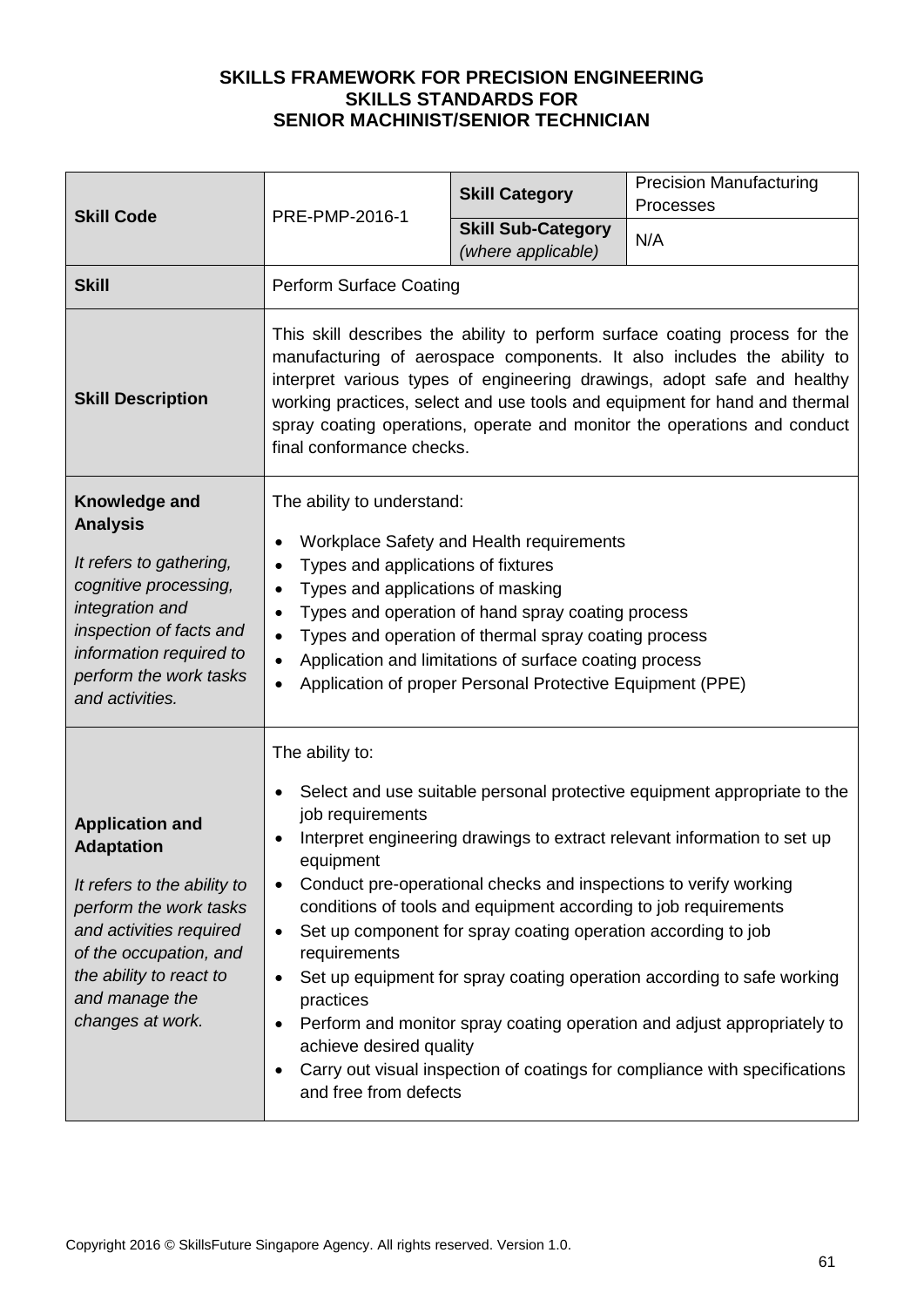| <b>Innovation and Value</b><br><b>Creation</b><br>It refers to the ability to<br>generate purposive<br>ideas to improve work<br>performance and/or<br>enhance business<br>values that are aligned<br>to organisational goals. | The ability to:<br>Anticipate possible failure of equipment and measures to take<br>Analyse work procedures to enhance productivity and quality                                                                          |
|-------------------------------------------------------------------------------------------------------------------------------------------------------------------------------------------------------------------------------|--------------------------------------------------------------------------------------------------------------------------------------------------------------------------------------------------------------------------|
| <b>Social Intelligence</b><br>and Ethics<br>It refers to the ability to<br>use affective factors in<br>leadership, relationship<br>and diversity<br>management guided by<br>professional codes of<br>ethics.                  | The ability to:<br>Interpret and report abnormalities and effect on the material in<br>$\bullet$<br>accordance with organisational procedures<br>Seek clarifications on doubts and challenges where applicable           |
| <b>Learning to Learn</b><br>It refers to the ability to<br>develop and improve<br>one's self within and<br>outside of one's area of<br>work.                                                                                  | The ability to:<br>Participate in information sharing with colleagues to improve own skills<br>and knowledge<br>Find ways to improve/simplify surface coating process to enhance<br>productivity                         |
|                                                                                                                                                                                                                               | Tool and equipment                                                                                                                                                                                                       |
| <b>Range of Application</b><br>(where applicable)<br>It refers to the critical<br>circumstances and<br>contexts that the skill<br>may be demonstrated.                                                                        | Procedures and supporting documents<br>Rules and regulations must include:<br>CP 55 : 1991 Code of Practice for use in Fire Extinguisher<br>Workplace Safety and Health Act<br>Environmental legislation and regulations |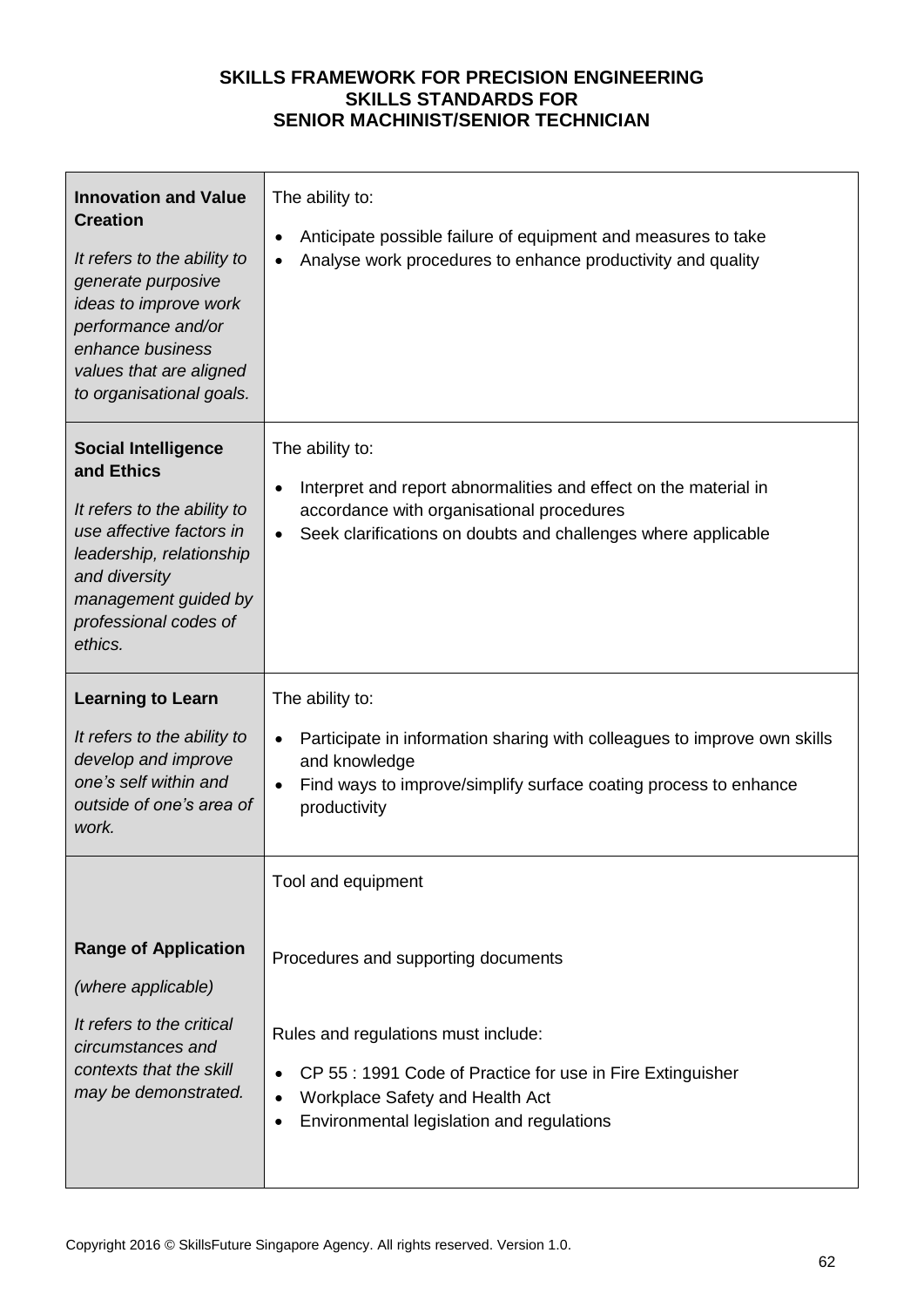| <b>Skill Code</b>                                                                                                                                                                                          | PRE-PMP-2017-1                                                                                                                                                                                                                                                                                                                                                                                                                                                                                                                                                                                                                                  | <b>Skill Category</b> | <b>Precision Manufacturing</b><br>Processes                                                                                                                                                                                                                                                                                                                                              |
|------------------------------------------------------------------------------------------------------------------------------------------------------------------------------------------------------------|-------------------------------------------------------------------------------------------------------------------------------------------------------------------------------------------------------------------------------------------------------------------------------------------------------------------------------------------------------------------------------------------------------------------------------------------------------------------------------------------------------------------------------------------------------------------------------------------------------------------------------------------------|-----------------------|------------------------------------------------------------------------------------------------------------------------------------------------------------------------------------------------------------------------------------------------------------------------------------------------------------------------------------------------------------------------------------------|
|                                                                                                                                                                                                            | <b>Skill Sub-Category</b><br>(where applicable)                                                                                                                                                                                                                                                                                                                                                                                                                                                                                                                                                                                                 | N/A                   |                                                                                                                                                                                                                                                                                                                                                                                          |
| <b>Skill</b>                                                                                                                                                                                               | Perform Surface Preparation and Finishing                                                                                                                                                                                                                                                                                                                                                                                                                                                                                                                                                                                                       |                       |                                                                                                                                                                                                                                                                                                                                                                                          |
| <b>Skill Description</b>                                                                                                                                                                                   | conformity.                                                                                                                                                                                                                                                                                                                                                                                                                                                                                                                                                                                                                                     |                       | This skill describes the ability to prepare component surface and finishing<br>process of components. It also includes the ability to adopt safe and healthy<br>working practices, select and use tools and equipment according to the<br>various types of surface preparation and finishing processes, operate,<br>monitor and control the processes, and check finished components for |
| Knowledge and<br><b>Analysis</b><br>It refers to gathering,<br>cognitive processing,<br>integration and<br>inspection of facts and<br>information required to<br>perform the work tasks<br>and activities. | The ability to understand:<br>Health, safety and environmental requirements<br>Machine pre-operational checks requirement<br>$\bullet$<br>Types of machines and applications<br>$\bullet$<br>Principles and applications of finishing process, shot peening process,<br>super polishing process, acid etching process, hand polishing process<br>and grit blasting process<br>Handling of hazardous materials<br>$\bullet$<br>Methods of waste material disposal (hazardous and non-hazardous)<br>$\bullet$<br>Operation of equipment<br>Types of machine tools and accessories<br>Types of processing media<br>Types of finishing requirements |                       |                                                                                                                                                                                                                                                                                                                                                                                          |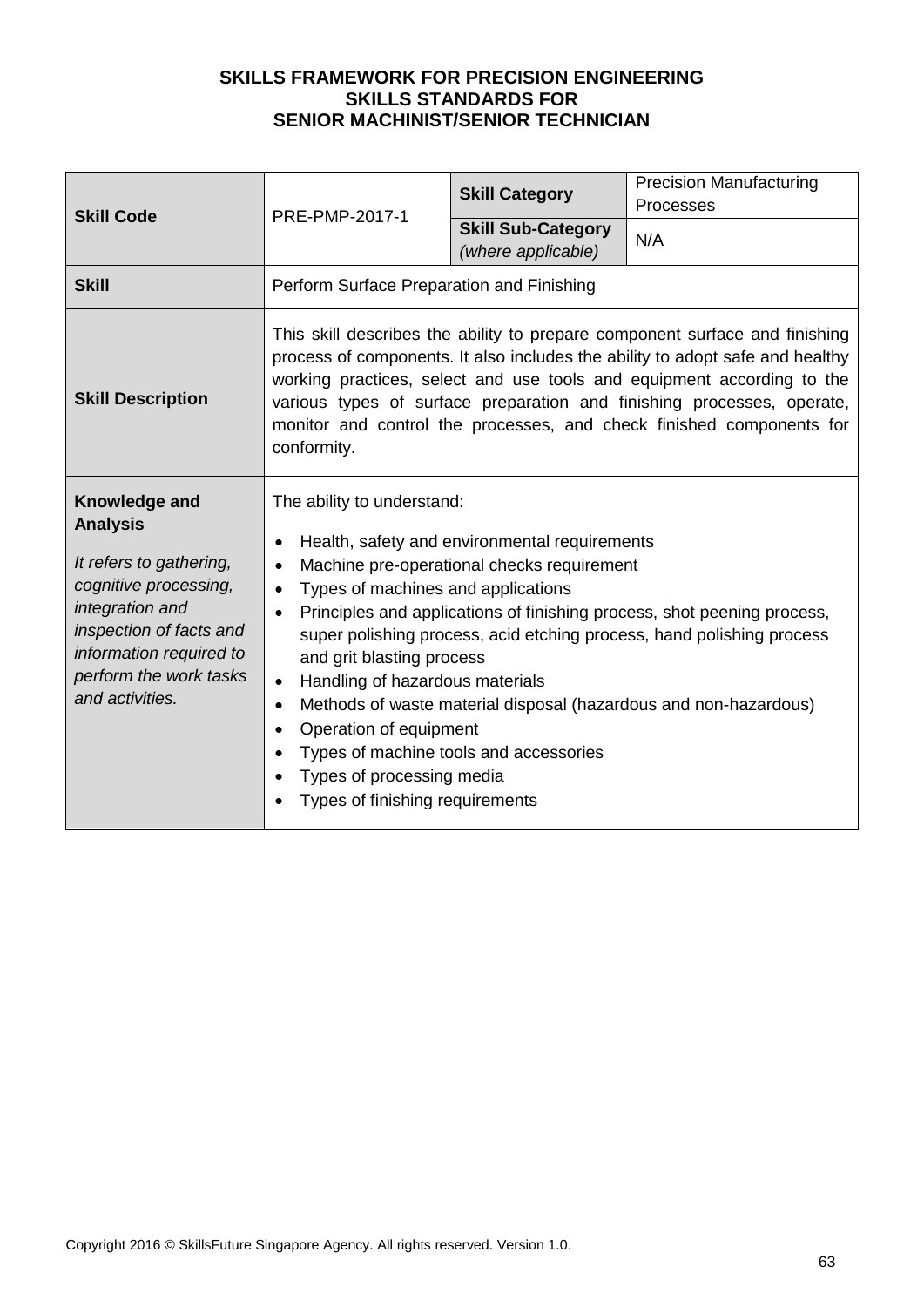| <b>Application and</b><br><b>Adaptation</b><br>It refers to the ability to<br>perform the work tasks<br>and activities required<br>of the occupation, and<br>the ability to react to<br>and manage the<br>changes at work.    | The ability to:<br>Select and use suitable personal protective equipment appropriate to the<br>٠<br>job requirements<br>Conduct pre-operational checks and inspections to verify working<br>$\bullet$<br>conditions of tools and equipment according to job requirements<br>Set up machine for surface preparation and finishing operations<br>$\bullet$<br>according to safe working practices<br>Set up component for surface preparation and finishing operations<br>$\bullet$<br>according to job requirements<br>Perform and monitor surface preparation and finishing operations, and<br>$\bullet$<br>adjust appropriately to achieve desired quality<br>Check finished components for compliance with required specifications<br>$\bullet$<br>and free from defects<br>Update document(s) according to approved format and is legible,<br>$\bullet$<br>accurate and complete<br>Dispose of wastes in accordance with safe working practices and<br>$\bullet$<br>approved procedures |
|-------------------------------------------------------------------------------------------------------------------------------------------------------------------------------------------------------------------------------|--------------------------------------------------------------------------------------------------------------------------------------------------------------------------------------------------------------------------------------------------------------------------------------------------------------------------------------------------------------------------------------------------------------------------------------------------------------------------------------------------------------------------------------------------------------------------------------------------------------------------------------------------------------------------------------------------------------------------------------------------------------------------------------------------------------------------------------------------------------------------------------------------------------------------------------------------------------------------------------------|
| <b>Innovation and Value</b><br><b>Creation</b><br>It refers to the ability to<br>generate purposive<br>ideas to improve work<br>performance and/or<br>enhance business<br>values that are aligned<br>to organisational goals. | The ability to:<br>Anticipate possible failure of equipment and measures to take<br>٠<br>Analyse work procedures to enhance productivity and quality                                                                                                                                                                                                                                                                                                                                                                                                                                                                                                                                                                                                                                                                                                                                                                                                                                       |
| <b>Social Intelligence</b><br>and Ethics<br>It refers to the ability to<br>use affective factors in<br>leadership, relationship<br>and diversity<br>management guided by<br>professional codes of<br>ethics.                  | The ability to:<br>Report incidences of equipment abnormalities to be rectified<br>Seek clarifications on doubts and challenges where applicable                                                                                                                                                                                                                                                                                                                                                                                                                                                                                                                                                                                                                                                                                                                                                                                                                                           |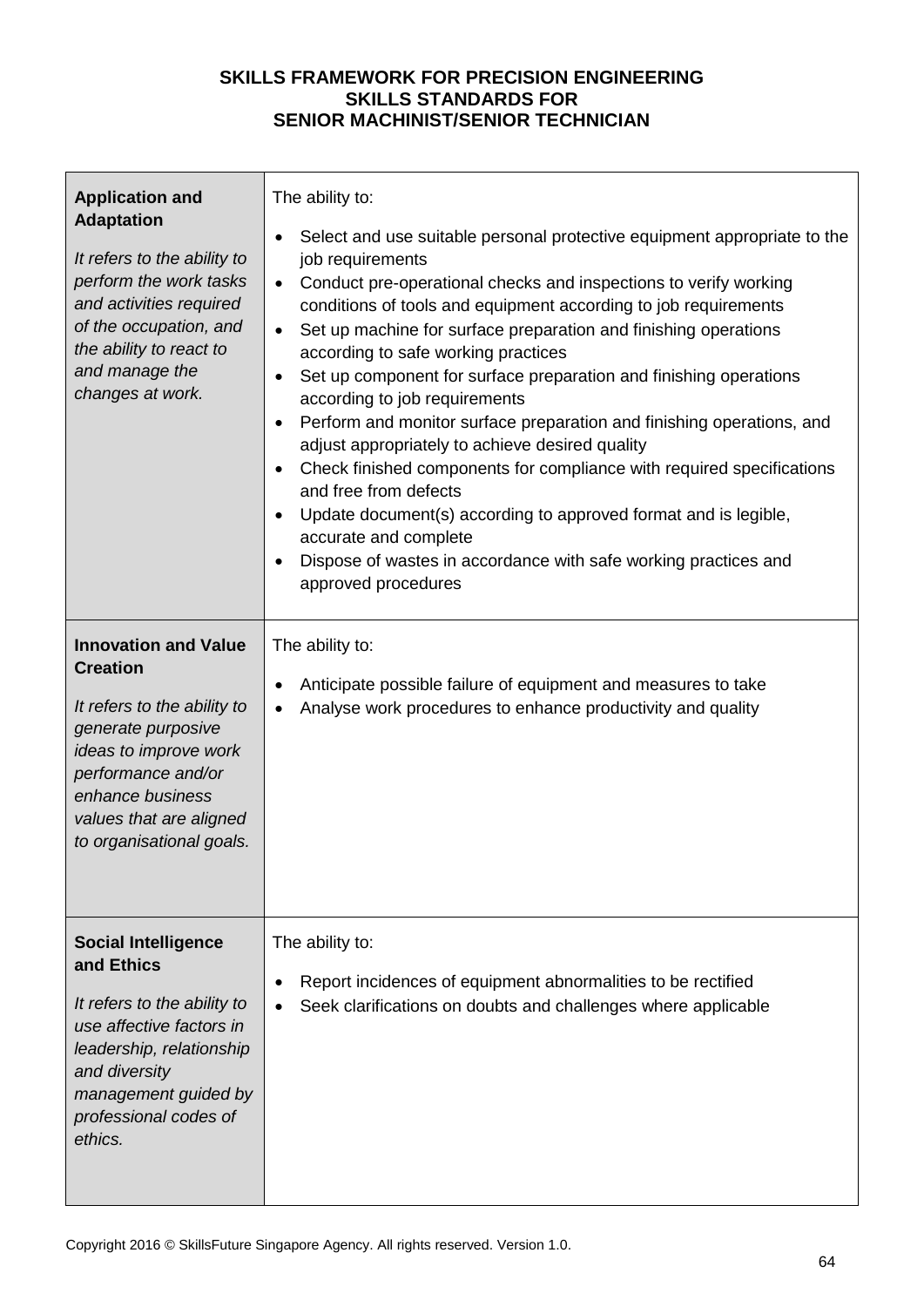| <b>Learning to Learn</b><br>It refers to the ability to<br>develop and improve<br>one's self within and<br>outside of one's area of<br>work. | The ability to:<br>Participate in information sharing with colleagues to improve own skills<br>$\bullet$<br>and knowledge<br>Find ways to improve/simplify surface preparation process to enhance<br>$\bullet$<br>productivity |
|----------------------------------------------------------------------------------------------------------------------------------------------|--------------------------------------------------------------------------------------------------------------------------------------------------------------------------------------------------------------------------------|
| <b>Range of Application</b>                                                                                                                  | Tools and equipment                                                                                                                                                                                                            |
| (where applicable)                                                                                                                           |                                                                                                                                                                                                                                |
| It refers to the critical<br>circumstances and<br>contexts that the skill<br>may be demonstrated.                                            | Procedures and supporting documents<br>Rules and regulations must include:                                                                                                                                                     |
|                                                                                                                                              |                                                                                                                                                                                                                                |
|                                                                                                                                              | CP 55 : 1991 Code of Practice for use in Fire Extinguisher<br>Workplace Safety and Health Act                                                                                                                                  |
|                                                                                                                                              | Environmental legislation and regulations                                                                                                                                                                                      |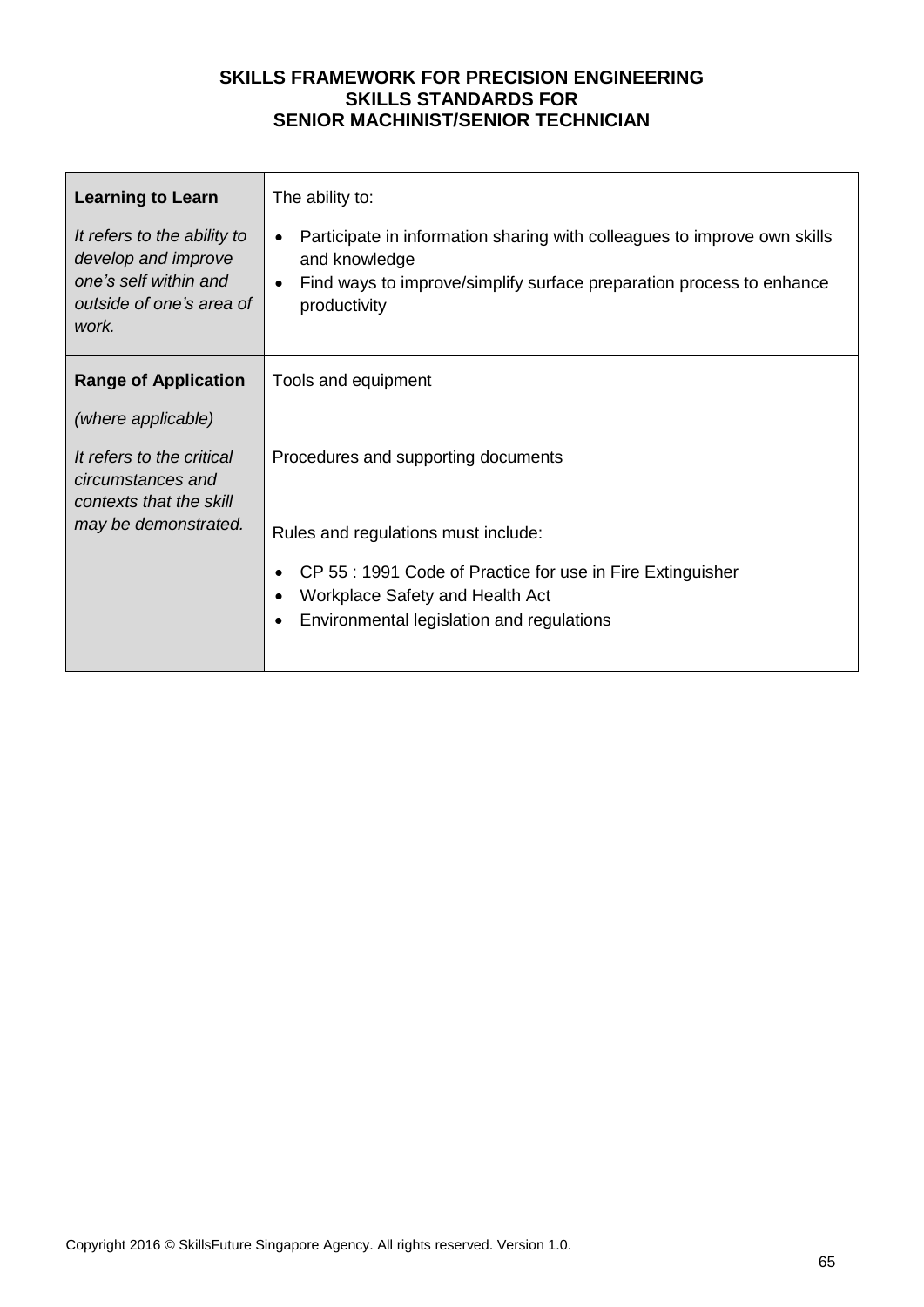| <b>Skill Code</b>                                                                                                                                                                                          | PRE-MAI-2001-1                                                                                                                                                                                                                                                                                                                                       | <b>Skill Category</b>                                                                                                                                                                                         | Maintenance                                                                                                                                                                                                                                       |
|------------------------------------------------------------------------------------------------------------------------------------------------------------------------------------------------------------|------------------------------------------------------------------------------------------------------------------------------------------------------------------------------------------------------------------------------------------------------------------------------------------------------------------------------------------------------|---------------------------------------------------------------------------------------------------------------------------------------------------------------------------------------------------------------|---------------------------------------------------------------------------------------------------------------------------------------------------------------------------------------------------------------------------------------------------|
|                                                                                                                                                                                                            |                                                                                                                                                                                                                                                                                                                                                      | <b>Skill Sub-Category</b><br>(where applicable)                                                                                                                                                               | N/A                                                                                                                                                                                                                                               |
| <b>Skill</b>                                                                                                                                                                                               | Diagnose and Rectify Faults in Equipment and Circuits                                                                                                                                                                                                                                                                                                |                                                                                                                                                                                                               |                                                                                                                                                                                                                                                   |
| <b>Skill Description</b>                                                                                                                                                                                   | and test the equipment to ascertain its operational condition.                                                                                                                                                                                                                                                                                       |                                                                                                                                                                                                               | This skill describes the ability to diagnose and rectify electrical faults in<br>equipment. It also includes the ability to interpret electrical circuit diagram,<br>select and use tools, equipment and techniques to locate and rectify faults, |
| Knowledge and<br><b>Analysis</b><br>It refers to gathering,<br>cognitive processing,<br>integration and<br>inspection of facts and<br>information required to<br>perform the work tasks<br>and activities. | The ability to understand:<br>Lock-out tag-out (LOTO) procedures<br>$\bullet$<br>Types of safety signs and applications<br>$\bullet$<br><b>Electrical principles</b><br>$\bullet$<br>$\bullet$<br>$\bullet$<br>Electrical circuits and symbols<br>$\bullet$<br>Fault diagnostic procedures<br><b>Testing procedures</b><br>Documentation and reports | Workplace health, safety and environmental requirements<br>Types of electrical controls and warning devices<br>Equipment functions and operating principles<br>Types and purposes of test tools and equipment |                                                                                                                                                                                                                                                   |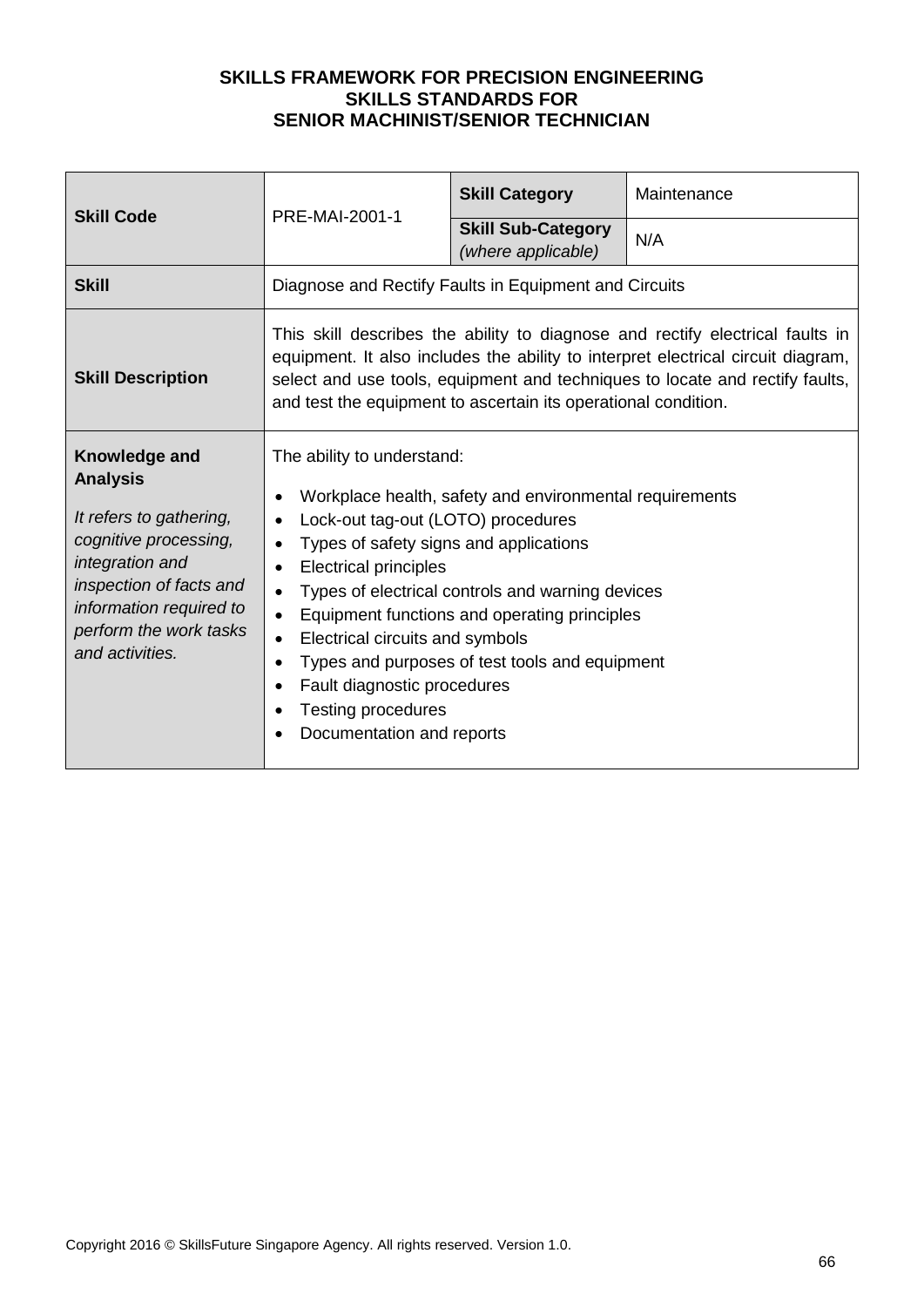| <b>Application and</b>                                                                                                                                                                                                        | The ability to:                                                                                                                                                                                                                                                                                                                                                                                                                                                                                                                                                                                                                                                                                                                                                                                                                                                                                                                                                                                                                                                                                                                                                                                                                                                                                                                                              |
|-------------------------------------------------------------------------------------------------------------------------------------------------------------------------------------------------------------------------------|--------------------------------------------------------------------------------------------------------------------------------------------------------------------------------------------------------------------------------------------------------------------------------------------------------------------------------------------------------------------------------------------------------------------------------------------------------------------------------------------------------------------------------------------------------------------------------------------------------------------------------------------------------------------------------------------------------------------------------------------------------------------------------------------------------------------------------------------------------------------------------------------------------------------------------------------------------------------------------------------------------------------------------------------------------------------------------------------------------------------------------------------------------------------------------------------------------------------------------------------------------------------------------------------------------------------------------------------------------------|
| <b>Adaptation</b><br>It refers to the ability to<br>perform the work tasks<br>and activities required<br>of the occupation, and<br>the ability to react to<br>and manage the<br>changes at work.                              | Select and use suitable personal protective equipment appropriate to the<br>job requirements<br>Conduct pre-operational checks and inspections to verify working<br>$\bullet$<br>conditions of test tools and equipment according to job requirements<br>Set up test tools and equipment according to safe working practices<br>$\bullet$<br>Establish safety parameters to be applied prior to and during the fault<br>$\bullet$<br>diagnosis<br>Perform LOTO procedures to secure and isolate all energy sources<br>$\bullet$<br>before conducting fault diagnosis<br>Apply appropriate technique(s) to determine the faults in accordance<br>$\bullet$<br>with safe working practices<br>Determine fault codes from test equipment to isolate the faults<br>systematically<br>Compare and verify test results against design parameters to ascertain<br>fault(s) has been corrected<br>Rectify fault(s) using correct techniques, procedures, tools and<br>$\bullet$<br>equipment according to safe working practices<br>Conduct trial runs for the repaired and corrected equipment to verify its<br>operational condition<br>Update document(s) according to approved format and is legible,<br>accurate and complete<br>Conduct briefing on any changes to the applicable procedure for the<br>operation of the equipment to prevent future recurrence |
| <b>Innovation and Value</b><br><b>Creation</b><br>It refers to the ability to<br>generate purposive<br>ideas to improve work<br>performance and/or<br>enhance business<br>values that are aligned<br>to organisational goals. | The ability to:<br>Create ideas to improve/simplify carrying out of electrical testing tools<br>٠<br>Establish orderly storage and differentiation of "similar" tools that result<br>$\bullet$<br>in ease of retrieving and operating them                                                                                                                                                                                                                                                                                                                                                                                                                                                                                                                                                                                                                                                                                                                                                                                                                                                                                                                                                                                                                                                                                                                   |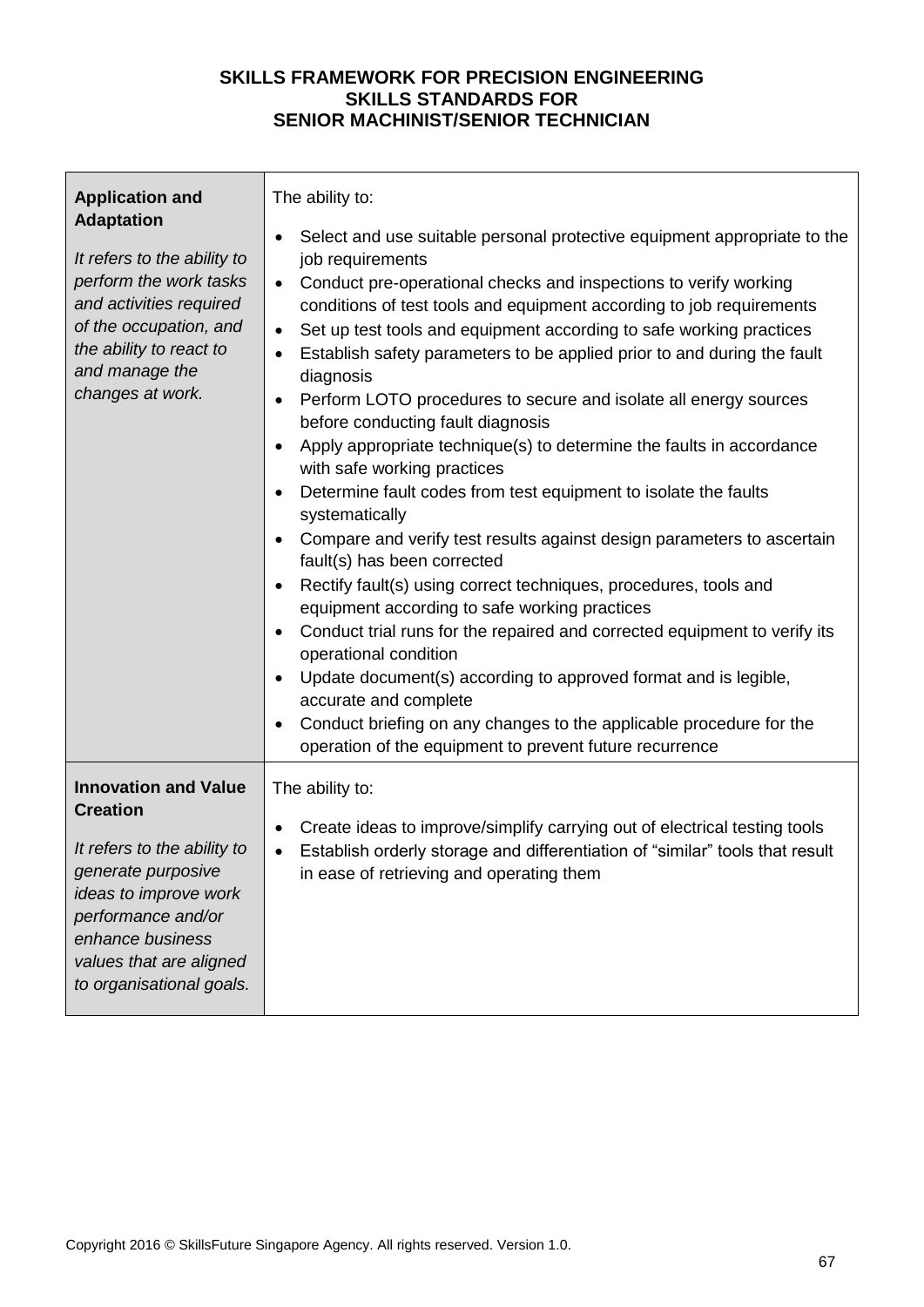| <b>Social Intelligence</b>                                                                                                                   | The ability to:                                                                                                                                                                       |
|----------------------------------------------------------------------------------------------------------------------------------------------|---------------------------------------------------------------------------------------------------------------------------------------------------------------------------------------|
| and Ethics                                                                                                                                   | Check and report damaged or dysfunctional tools and equipment to                                                                                                                      |
| It refers to the ability to                                                                                                                  | $\bullet$                                                                                                                                                                             |
| use affective factors in                                                                                                                     | rectify, repair or replace                                                                                                                                                            |
| leadership, relationship                                                                                                                     | Report any faulty electric faults according to organisational procedures                                                                                                              |
| and diversity                                                                                                                                | $\bullet$                                                                                                                                                                             |
| management guided by                                                                                                                         | Share best practices with co-workers in Workplace Safety and Health                                                                                                                   |
| professional codes of                                                                                                                        | $\bullet$                                                                                                                                                                             |
| ethics.                                                                                                                                      | requirements                                                                                                                                                                          |
| <b>Learning to Learn</b><br>It refers to the ability to<br>develop and improve<br>one's self within and<br>outside of one's area of<br>work. | The ability to:<br>Learn and share on approaches to use hand tools that may<br>enhance/ease the job and minimise errors<br>Keep up-to-date on electrical controls and warning devices |
| <b>Range of Application</b>                                                                                                                  | Tool and equipment                                                                                                                                                                    |
| (where applicable)                                                                                                                           | Procedures and supporting documents                                                                                                                                                   |
| It refers to the critical<br>circumstances and<br>contexts that the skill<br>may be demonstrated.                                            | Rules and regulations must include:<br>Workplace Safety and Health Act<br>CP 55 : 1991 Code of Practise for use in Fire Extinguisher                                                  |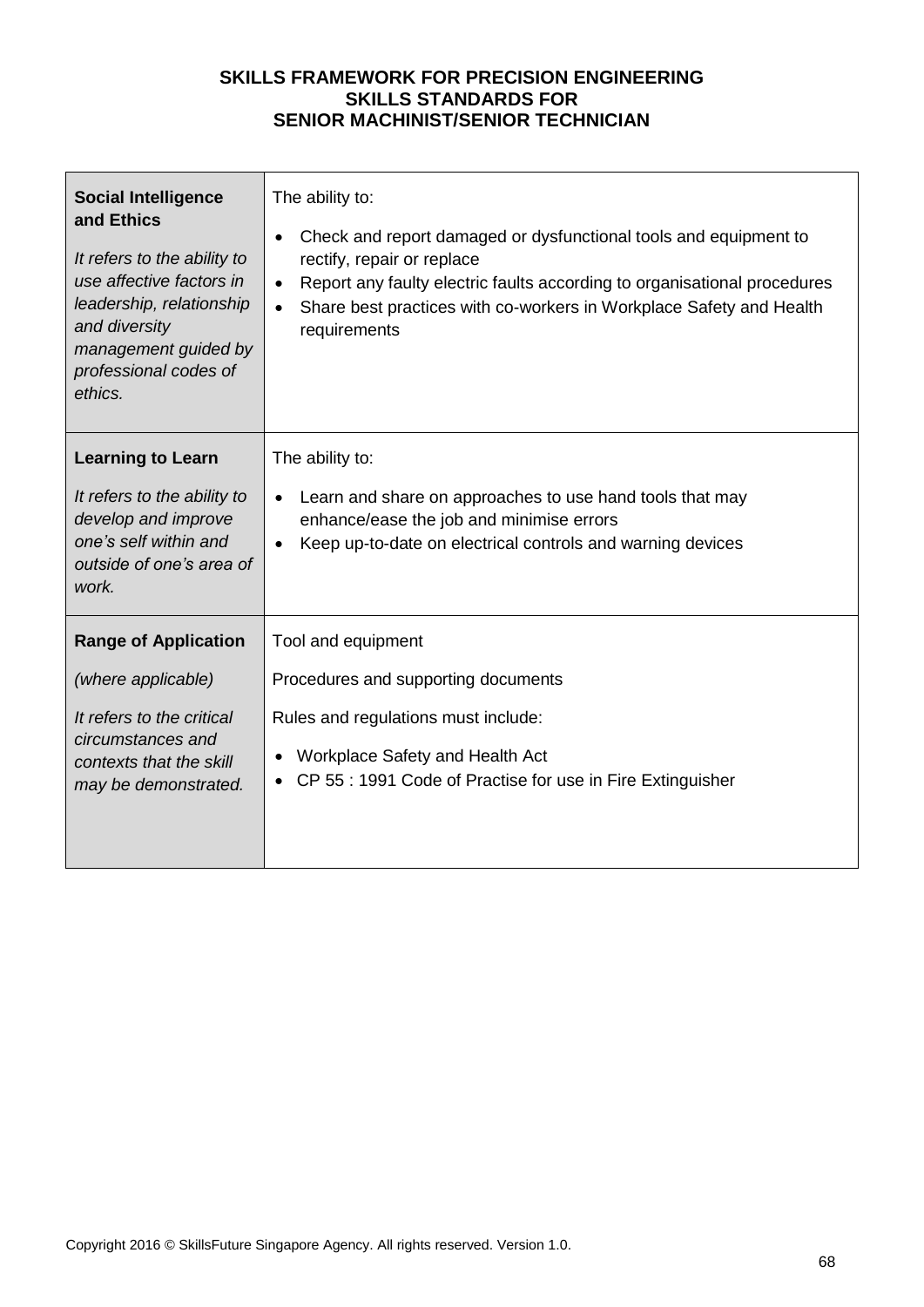| <b>Skill Code</b><br>PRE-MAI-2002-1                                                                                                                                                                        | <b>Skill Category</b>                                                                                                                                                                                                                                                                                                                                  | Maintenance                                                                                                                                                                                                                                                                                                                                           |                                                                                                                                                                                                                                                                                                                                                                                                                                                                                                                                                                                         |
|------------------------------------------------------------------------------------------------------------------------------------------------------------------------------------------------------------|--------------------------------------------------------------------------------------------------------------------------------------------------------------------------------------------------------------------------------------------------------------------------------------------------------------------------------------------------------|-------------------------------------------------------------------------------------------------------------------------------------------------------------------------------------------------------------------------------------------------------------------------------------------------------------------------------------------------------|-----------------------------------------------------------------------------------------------------------------------------------------------------------------------------------------------------------------------------------------------------------------------------------------------------------------------------------------------------------------------------------------------------------------------------------------------------------------------------------------------------------------------------------------------------------------------------------------|
|                                                                                                                                                                                                            |                                                                                                                                                                                                                                                                                                                                                        | <b>Skill Sub-Category</b><br>(where applicable)                                                                                                                                                                                                                                                                                                       | N/A                                                                                                                                                                                                                                                                                                                                                                                                                                                                                                                                                                                     |
| <b>Skill</b>                                                                                                                                                                                               | Maintain and Repair Hydraulic Systems                                                                                                                                                                                                                                                                                                                  |                                                                                                                                                                                                                                                                                                                                                       |                                                                                                                                                                                                                                                                                                                                                                                                                                                                                                                                                                                         |
| <b>Skill Description</b>                                                                                                                                                                                   | This skill describes the ability to repair hydraulic systems at the workplace.<br>It also includes the ability to assess task requirements, plan task execution,<br>prepare system and perform inspection, maintenance and repair, restore<br>system and test to confirm correct operation, and prepare inspection,<br>maintenance and repair reports. |                                                                                                                                                                                                                                                                                                                                                       |                                                                                                                                                                                                                                                                                                                                                                                                                                                                                                                                                                                         |
| Knowledge and<br><b>Analysis</b><br>It refers to gathering,<br>cognitive processing,<br>integration and<br>inspection of facts and<br>information required to<br>perform the work tasks<br>and activities. | The ability to understand:<br>isolation requirements<br>$\bullet$<br>environmental factors<br>$\bullet$<br>documentation<br>$\bullet$<br>$\bullet$<br>$\bullet$<br>removal<br>inspection/maintenance/repair<br>maintenance                                                                                                                             | Steps in conducting pre-maintenance tests<br>Hydraulic hygiene principles for the opening up<br>inspection/maintenance/repair and closing up of system<br>vessels, recharging and de-isolating system pressure vessels<br>Approved parts, and support and test equipment for repairs and<br>including relevant reports when handing over to operators | Knowledge on task scope, including task boundaries and equipment<br>Knowledge on Workplace Safety & Health (WSH), production facility and<br>Knowledge on test and support equipment requirements and support<br>Scheduling of tasks in enterprise Maintenance Management System<br>Enterprise instructions for system shut-down, service isolation with the<br>use of isolation tags, system services restoration, and isolation tags<br>Specified instructions for depressurising or isolating system pressure<br>Approved procedures for operating and testing system and shut-down, |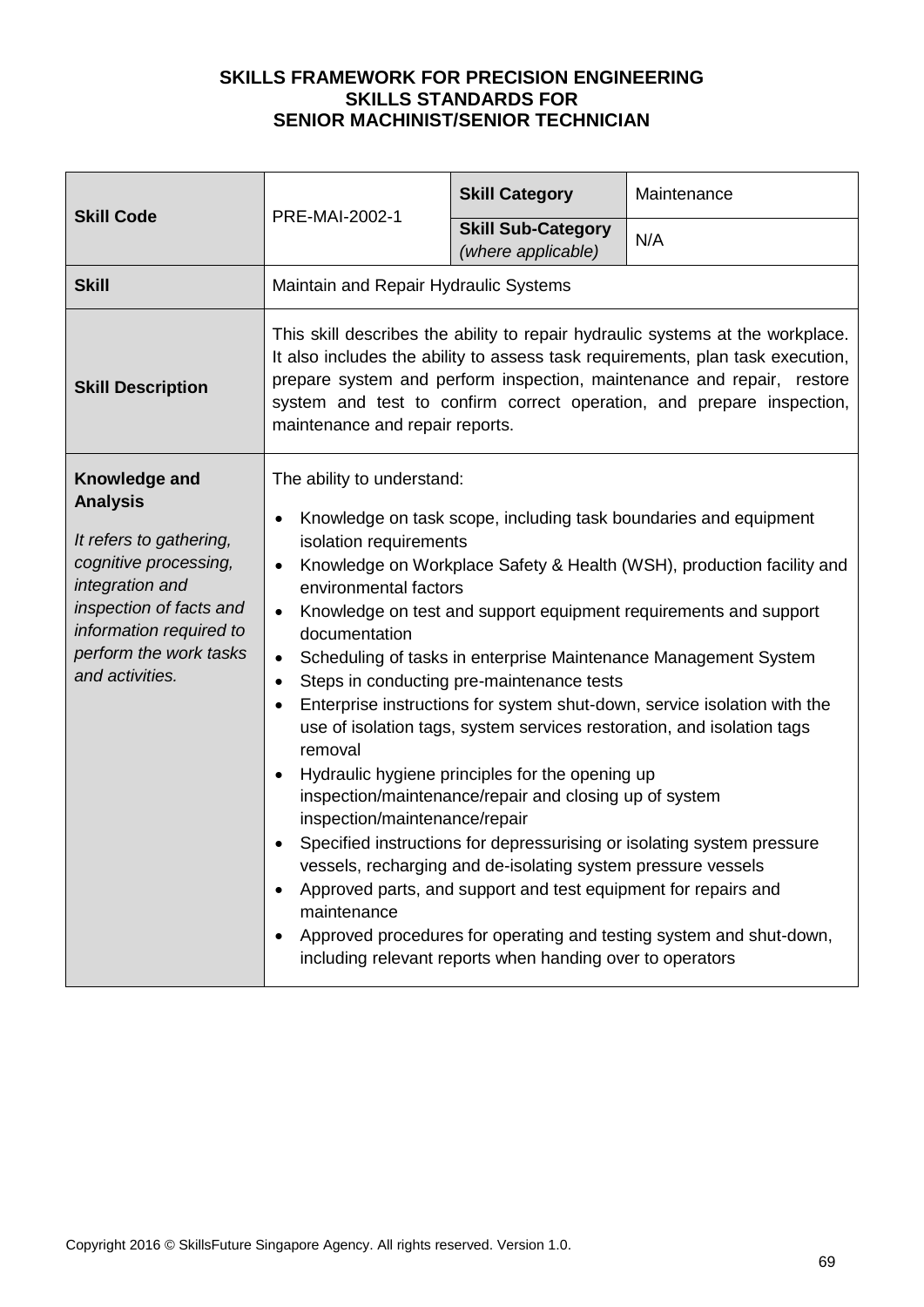| <b>Application and</b>                                                                                                                                                                           | The ability to:                                                                                                                                                                                                                                                                                                                                                                                                                                                                                                                                                                                                                                                                                                                                                                                                                                                                                                                                                                                                                                                                                                                                                                                                                                                                                                                                                                                                                                                                                                                                                                                                                                                                                                                                                  |
|--------------------------------------------------------------------------------------------------------------------------------------------------------------------------------------------------|------------------------------------------------------------------------------------------------------------------------------------------------------------------------------------------------------------------------------------------------------------------------------------------------------------------------------------------------------------------------------------------------------------------------------------------------------------------------------------------------------------------------------------------------------------------------------------------------------------------------------------------------------------------------------------------------------------------------------------------------------------------------------------------------------------------------------------------------------------------------------------------------------------------------------------------------------------------------------------------------------------------------------------------------------------------------------------------------------------------------------------------------------------------------------------------------------------------------------------------------------------------------------------------------------------------------------------------------------------------------------------------------------------------------------------------------------------------------------------------------------------------------------------------------------------------------------------------------------------------------------------------------------------------------------------------------------------------------------------------------------------------|
| <b>Adaptation</b><br>It refers to the ability to<br>perform the work tasks<br>and activities required<br>of the occupation, and<br>the ability to react to<br>and manage the<br>changes at work. | Select and identify task scope including task boundaries and equipment<br>isolation requirements<br>Identify WSH, production facility and environmental safety factors<br>$\bullet$<br>associated with the task in accordance with organisational procedures<br>Identify test and support equipment and support documentation required<br>$\bullet$<br>for the task<br>Determine equipment maintenance shut-down period(s) and promulgate<br>schedules with users in accordance with enterprise procedures<br>Determine and schedule available human resource in accordance with<br>enterprise procedures<br>Assess test and support equipment, and support documentation to<br>ensure availability in accordance with enterprise procedures<br>Conduct pre-maintenance tests as specified in system documentation to<br>determine the state of the system<br>Record results in accordance with enterprise procedures<br>Conduct and record pre-maintenance tests as specified in system<br>$\bullet$<br>documentation<br>Isolate system and shut-down for safety of the system, including<br>$\bullet$<br>isolation of the system from supply services<br>Conduct and lock in place isolation/maintenance in accordance with<br>enterprise instructions<br>Depressurise or isolate system pressure vessels in accordance with<br>$\bullet$<br>applicable instructions<br>Apply hydraulic hygiene principles during the opening up inspection/<br>maintenance/repair and closing up of systems<br>Select and employ approved support and test equipment to effect<br>inspection maintenance and repair<br>Inspect system components in accordance with approved procedures<br>Conduct maintenance of system components in accordance with<br>approved procedures |
|                                                                                                                                                                                                  |                                                                                                                                                                                                                                                                                                                                                                                                                                                                                                                                                                                                                                                                                                                                                                                                                                                                                                                                                                                                                                                                                                                                                                                                                                                                                                                                                                                                                                                                                                                                                                                                                                                                                                                                                                  |
|                                                                                                                                                                                                  | Conduct repair of system components in accordance with approved<br>procedures<br>Recharge and reconnect system pressure vessels in accordance with<br>instructions                                                                                                                                                                                                                                                                                                                                                                                                                                                                                                                                                                                                                                                                                                                                                                                                                                                                                                                                                                                                                                                                                                                                                                                                                                                                                                                                                                                                                                                                                                                                                                                               |
|                                                                                                                                                                                                  | Restore system services and remove isolation tags in accordance with<br>enterprise instructions, including the removal of WSH warning signs and<br>barriers placed as required by enterprise procedures<br>Operate and test system performance after post maintenance or repair<br>in accordance with approved procedures, and in conjunction with users<br>and operators<br>Identify and investigate defects and anomalous operations, and record<br>$\bullet$<br>causes to rectify all anomalies and defects                                                                                                                                                                                                                                                                                                                                                                                                                                                                                                                                                                                                                                                                                                                                                                                                                                                                                                                                                                                                                                                                                                                                                                                                                                                   |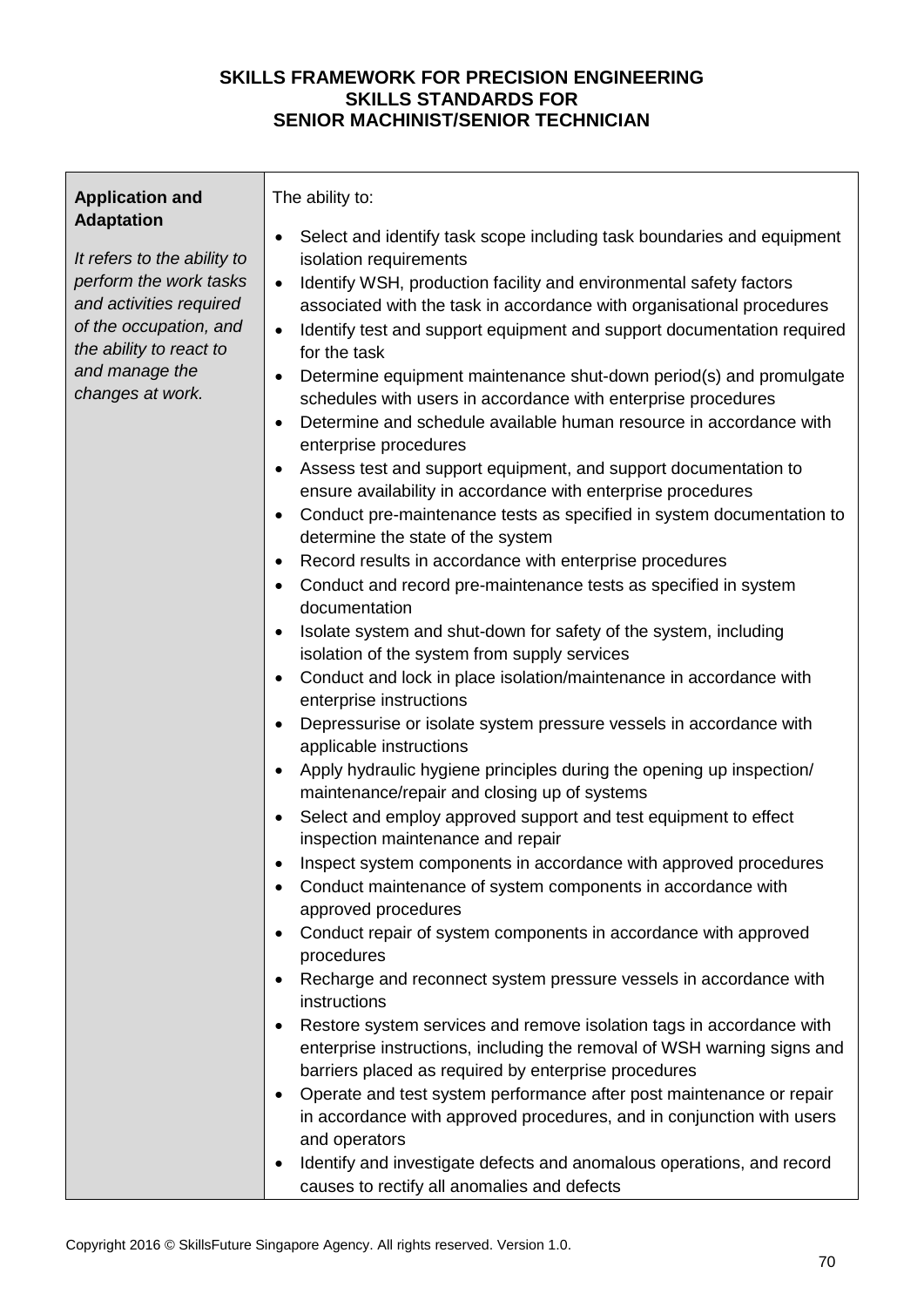|                                                                                                                                                                                                                               | Compile relevant reports in accordance with approved procedures                                                                                                                                                                                                                         |
|-------------------------------------------------------------------------------------------------------------------------------------------------------------------------------------------------------------------------------|-----------------------------------------------------------------------------------------------------------------------------------------------------------------------------------------------------------------------------------------------------------------------------------------|
| <b>Innovation and Value</b><br><b>Creation</b><br>It refers to the ability to<br>generate purposive<br>ideas to improve work<br>performance and/or<br>enhance business<br>values that are aligned<br>to organisational goals. | The ability to:<br>Recommend possible troubleshooting solution for faulty hydraulic circuit<br>$\bullet$<br>Generate ideas to prolong the life span of hand tools<br>Organise work approach and review methods to reduce operational time                                               |
| <b>Social Intelligence</b><br>and Ethics<br>It refers to the ability to<br>use affective factors in<br>leadership, relationship<br>and diversity<br>management guided by<br>professional codes of<br>ethics.                  | The ability to:<br>Report any faulty hydraulic circuit in accordance with established<br>organisational procedures<br>Share best practices with co-workers in Workplace Safety and Health<br>requirements                                                                               |
| <b>Learning to Learn</b><br>It refers to the ability to<br>develop and improve<br>one's self within and<br>outside of one's area of<br>work.                                                                                  | The ability to:<br>Able to reflect on likely causes of hydraulic circuit failure and the<br>remedies<br>Learn and share on approaches to use hand tools that may<br>enhance/ease the job and minimise errors                                                                            |
| <b>Range of Application</b><br>(where applicable)<br>It refers to the critical<br>circumstances and<br>contexts that the skill<br>may be demonstrated.                                                                        | Tool and equipment must include:<br>Personal protective equipment<br>Hydraulic systems, machines and accessories<br>Measuring tools<br>Setting tools and devices<br>Hand tools<br>Lifting equipment<br>Material movement equipment<br>Procedures and supporting documents must include: |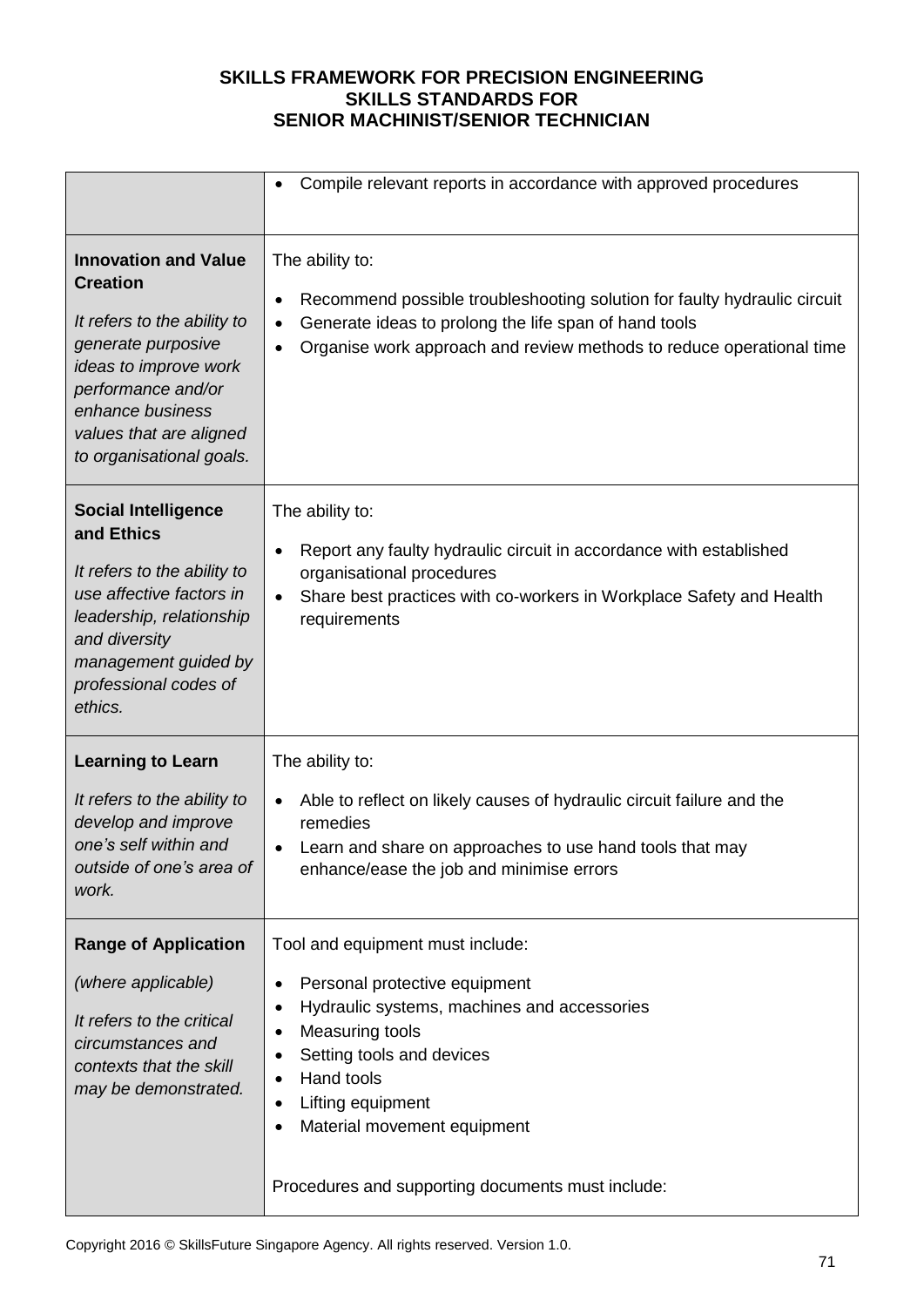| Organisational procedures<br>$\bullet$<br>Workflow procedures<br>٠<br><b>Engineering drawings</b><br>$\bullet$<br>Job specifications<br>٠<br>Job planning sheets<br>٠ |
|-----------------------------------------------------------------------------------------------------------------------------------------------------------------------|
| Rules and regulations must include:<br>Workplace Safety and Health Act<br>٠                                                                                           |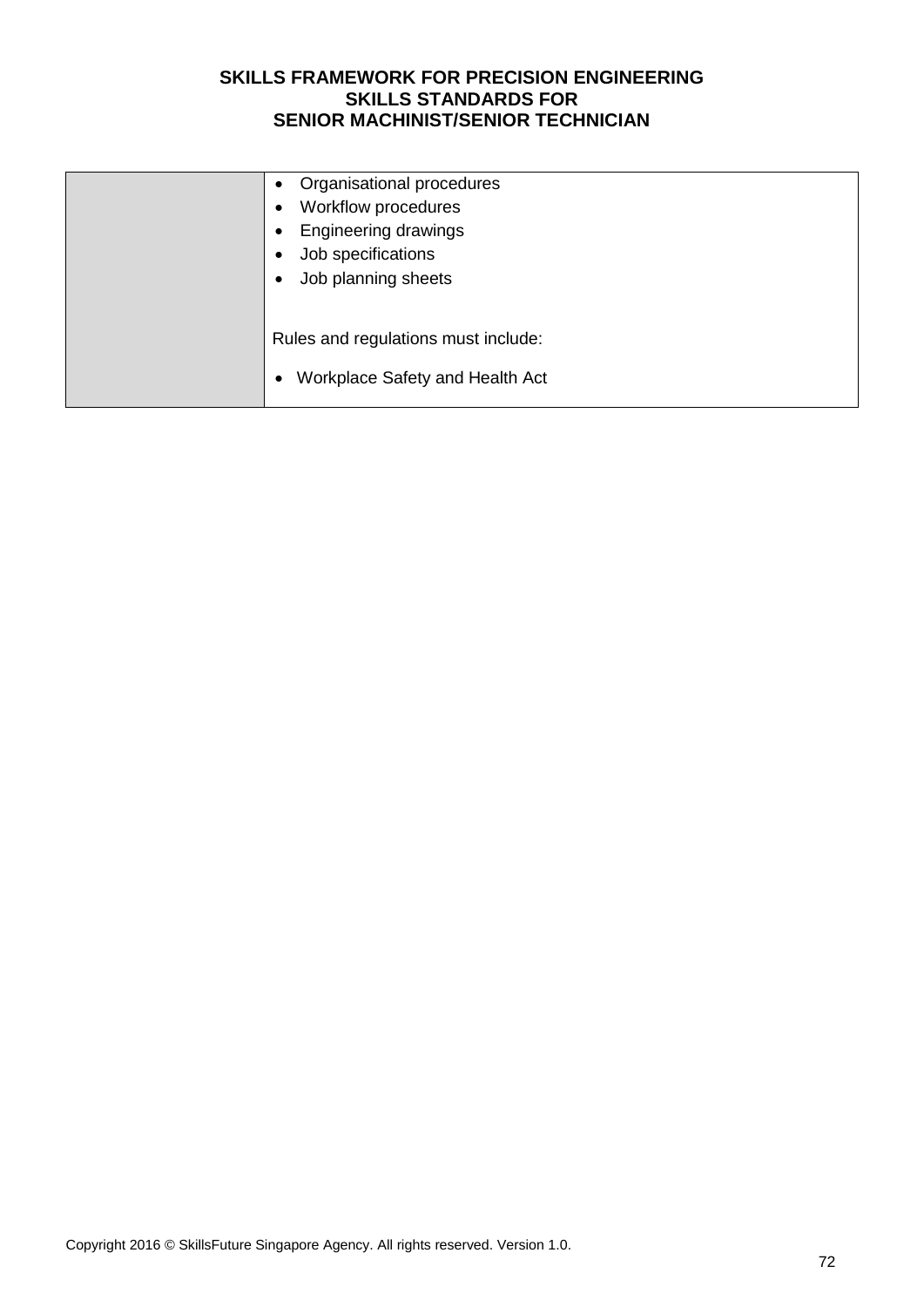| <b>Skill Code</b>                                                                                                                                                                                          | PRE-MAI-2003-1                                                                                                                                                                                                                                                                                                                                                                                                                                                                                                                                                                                                                                                                                                                                                                                                                                                                                                                                                                                                                                                                                                     | <b>Skill Category</b>                           | Maintenance |
|------------------------------------------------------------------------------------------------------------------------------------------------------------------------------------------------------------|--------------------------------------------------------------------------------------------------------------------------------------------------------------------------------------------------------------------------------------------------------------------------------------------------------------------------------------------------------------------------------------------------------------------------------------------------------------------------------------------------------------------------------------------------------------------------------------------------------------------------------------------------------------------------------------------------------------------------------------------------------------------------------------------------------------------------------------------------------------------------------------------------------------------------------------------------------------------------------------------------------------------------------------------------------------------------------------------------------------------|-------------------------------------------------|-------------|
|                                                                                                                                                                                                            |                                                                                                                                                                                                                                                                                                                                                                                                                                                                                                                                                                                                                                                                                                                                                                                                                                                                                                                                                                                                                                                                                                                    | <b>Skill Sub-Category</b><br>(where applicable) | N/A         |
| <b>Skill</b>                                                                                                                                                                                               | Maintain and Repair Pneumatic Systems                                                                                                                                                                                                                                                                                                                                                                                                                                                                                                                                                                                                                                                                                                                                                                                                                                                                                                                                                                                                                                                                              |                                                 |             |
| <b>Skill Description</b>                                                                                                                                                                                   | This skill describes the ability to maintain and repair pneumatic systems at<br>the workplace. It also includes the ability to assess task requirements, plan<br>task execution, prepare system and perform inspection, maintenance and<br>repair, restore system and test to confirm correct operation, and prepare<br>inspection, maintenance and repair reports.                                                                                                                                                                                                                                                                                                                                                                                                                                                                                                                                                                                                                                                                                                                                                |                                                 |             |
| Knowledge and<br><b>Analysis</b><br>It refers to gathering,<br>cognitive processing,<br>integration and<br>inspection of facts and<br>information required to<br>perform the work tasks<br>and activities. | The ability to understand:<br>Knowledge on task scope, including task boundaries and equipment<br>isolation requirements<br>Knowledge on Workplace Safety & Health (WSH), production facility and<br>$\bullet$<br>environmental factors<br>Knowledge on test and support equipment requirements and support<br>$\bullet$<br>documentation<br>Scheduling of tasks in enterprise Maintenance Management System<br>$\bullet$<br>Steps in conducting pre-maintenance tests<br>$\bullet$<br>Enterprise instructions for system shut-down, service isolation with the<br>$\bullet$<br>use of isolation tags, system services restoration, and isolation tags<br>removal<br>Pneumatic hygiene principles for the opening up inspection<br>/maintenance/repair and closing up of system<br>inspection/maintenance/repair<br>Specified instructions for depressurising or isolating system pressure<br>vessels, recharging and de-isolating system pressure vessels<br>Approved parts, and support and test equipment for repairs and<br>maintenance<br>Approved procedures for operating and testing system and shut-down, |                                                 |             |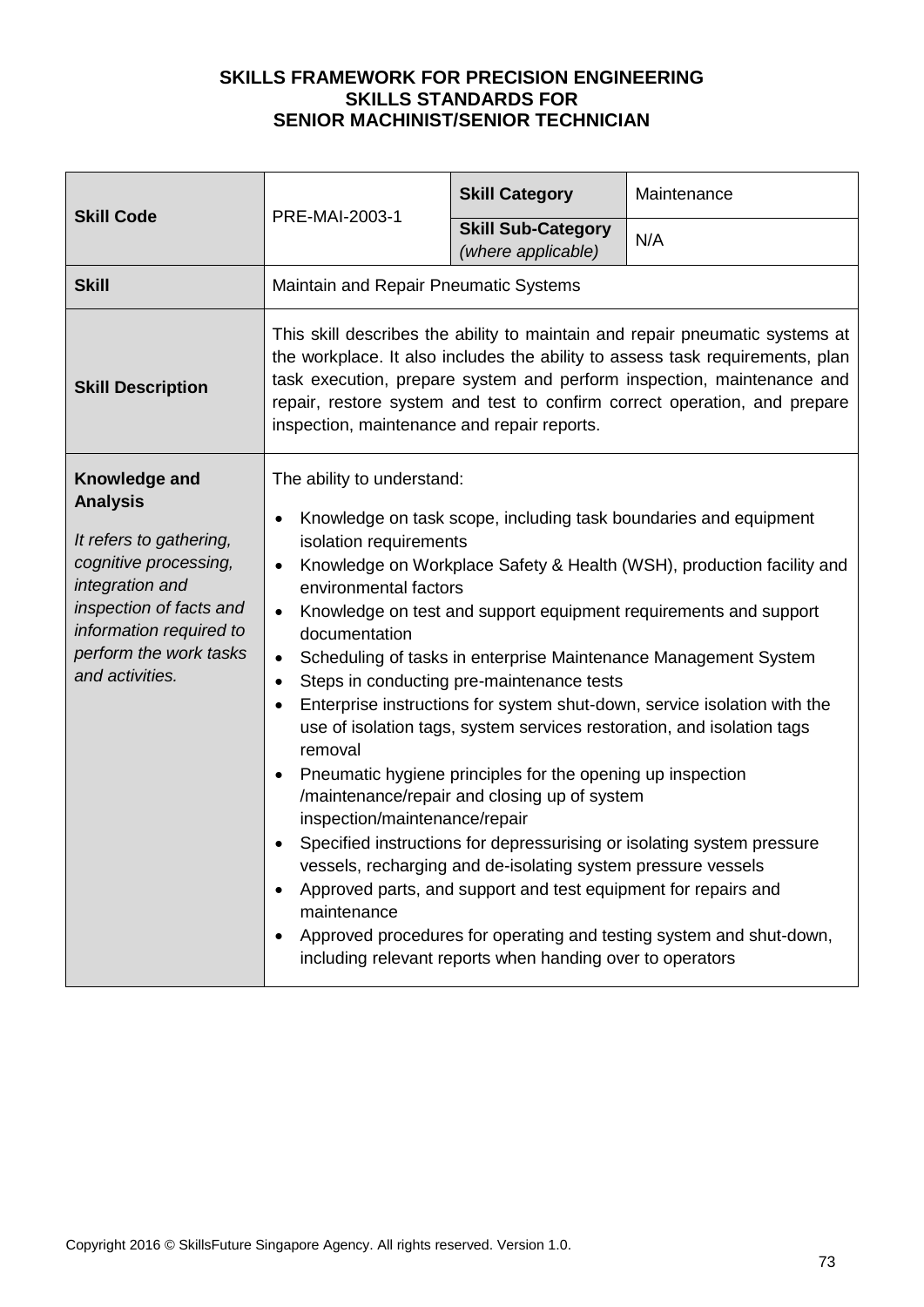| <b>Application and</b>                                                                                                                                                                           | The ability to:                                                                                                                                                                                                                                                                                                                                                                                                                                                                                                                                                                                                                                                                                                                                                                                                                                                                                                                                                                                                                                                                                                                                                                                                                                                                                                                                                                                                                                                                                                                                                                                                                                                                                                                                                                                                                                                                                                                                                                                                                                                                                                                                                            |
|--------------------------------------------------------------------------------------------------------------------------------------------------------------------------------------------------|----------------------------------------------------------------------------------------------------------------------------------------------------------------------------------------------------------------------------------------------------------------------------------------------------------------------------------------------------------------------------------------------------------------------------------------------------------------------------------------------------------------------------------------------------------------------------------------------------------------------------------------------------------------------------------------------------------------------------------------------------------------------------------------------------------------------------------------------------------------------------------------------------------------------------------------------------------------------------------------------------------------------------------------------------------------------------------------------------------------------------------------------------------------------------------------------------------------------------------------------------------------------------------------------------------------------------------------------------------------------------------------------------------------------------------------------------------------------------------------------------------------------------------------------------------------------------------------------------------------------------------------------------------------------------------------------------------------------------------------------------------------------------------------------------------------------------------------------------------------------------------------------------------------------------------------------------------------------------------------------------------------------------------------------------------------------------------------------------------------------------------------------------------------------------|
| <b>Adaptation</b><br>It refers to the ability to<br>perform the work tasks<br>and activities required<br>of the occupation, and<br>the ability to react to<br>and manage the<br>changes at work. | Select and identify task scope including task boundaries and equipment<br>isolation requirements<br>Identify WSH, production facility and environmental safety factors<br>$\bullet$<br>associated with the task in accordance with organisational procedures<br>Identify test and support equipment and support documentation required<br>$\bullet$<br>for the task<br>Determine equipment maintenance shut-down period(s) and promulgate<br>schedules with users in accordance with enterprise procedures<br>Determine and schedule available human resource in accordance with<br>enterprise procedures<br>Assess test and support equipment, and support documentation to<br>ensure availability in accordance with enterprise procedures<br>Conduct pre-maintenance tests as specified in system documentation to<br>determine the state of the system<br>Record results in accordance with enterprise procedures<br>$\bullet$<br>Conduct and record pre-maintenance tests as specified in system<br>$\bullet$<br>documentation<br>Isolate system and shut-down for safety of the system, including<br>$\bullet$<br>isolation of the system from supply services<br>Conduct and lock in place isolation/maintenance in accordance with<br>enterprise instructions<br>Depressurise or isolate system pressure vessels in accordance with<br>$\bullet$<br>applicable instructions<br>Apply pneumatic hygiene principles during the opening up<br>$\bullet$<br>inspection/maintenance/repair and closing up of systems<br>Select and employ approved support and test equipment to effect<br>inspection maintenance and repair<br>Inspect system components in accordance with approved procedures<br>Conduct maintenance of system components in accordance with<br>approved procedures<br>Conduct repair of system components in accordance with approved<br>procedures<br>Recharge and reconnect system pressure vessels in accordance with<br>instructions<br>Restore system services and remove isolation tags in accordance with<br>enterprise instructions, including the removal of WSH warning signs and<br>barriers placed as required by enterprise procedures |
|                                                                                                                                                                                                  | Operate and test system performance after post maintenance or repair<br>in accordance with approved procedures, and in conjunction with users<br>and operators<br>Identify and investigate defects and anomalous operations, and record<br>٠                                                                                                                                                                                                                                                                                                                                                                                                                                                                                                                                                                                                                                                                                                                                                                                                                                                                                                                                                                                                                                                                                                                                                                                                                                                                                                                                                                                                                                                                                                                                                                                                                                                                                                                                                                                                                                                                                                                               |
|                                                                                                                                                                                                  | causes to rectify all anomalies and defects                                                                                                                                                                                                                                                                                                                                                                                                                                                                                                                                                                                                                                                                                                                                                                                                                                                                                                                                                                                                                                                                                                                                                                                                                                                                                                                                                                                                                                                                                                                                                                                                                                                                                                                                                                                                                                                                                                                                                                                                                                                                                                                                |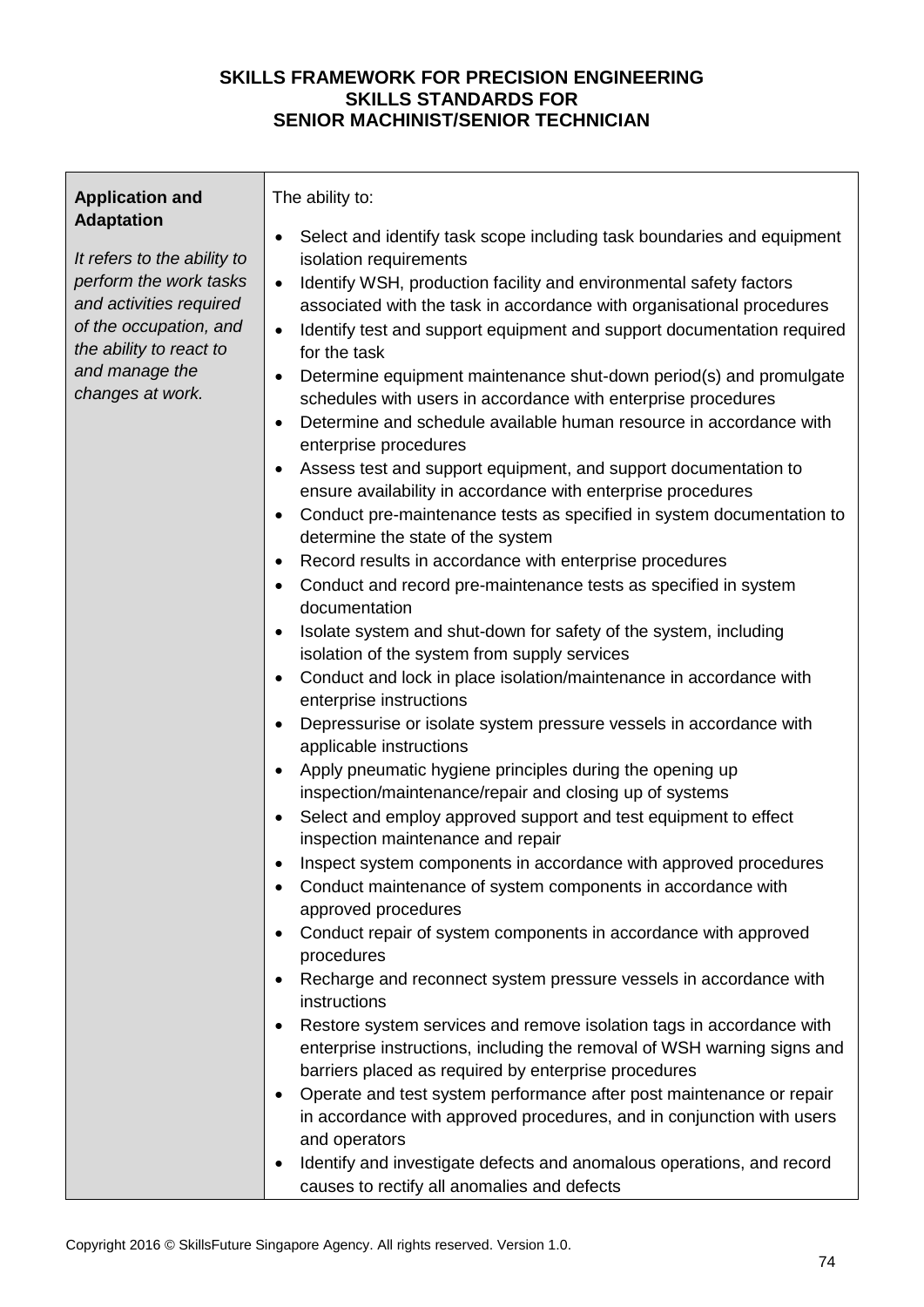|                                                                                                                                                                                                                               | Compile relevant reports in accordance with approved procedures                                                                                                                                                                                                                                        |  |
|-------------------------------------------------------------------------------------------------------------------------------------------------------------------------------------------------------------------------------|--------------------------------------------------------------------------------------------------------------------------------------------------------------------------------------------------------------------------------------------------------------------------------------------------------|--|
| <b>Innovation and Value</b><br><b>Creation</b><br>It refers to the ability to<br>generate purposive<br>ideas to improve work<br>performance and/or<br>enhance business<br>values that are aligned<br>to organisational goals. | The ability to:<br>Recommend possible troubleshooting solution for faulty hydraulic circuit<br>٠<br>Generate ideas to prolong the life span of hand tools<br>Organise work approach and review methods to reduce operational time<br>$\bullet$                                                         |  |
| <b>Social Intelligence</b><br>and Ethics<br>It refers to the ability to<br>use affective factors in<br>leadership, relationship<br>and diversity<br>management guided by<br>professional codes of<br>ethics.                  | The ability to:<br>Report any faulty pneumatic circuit in accordance with established<br>$\bullet$<br>organisational procedures<br>Report any incomplete work to designated personnel<br>$\bullet$<br>Share best practices with co-workers in Workplace Safety and Health<br>$\bullet$<br>requirements |  |
| <b>Learning to Learn</b><br>It refers to the ability to<br>develop and improve<br>one's self within and<br>outside of one's area of<br>work.                                                                                  | The ability to:<br>Able to reflect on likely causes of pneumatic circuit failure and the<br>$\bullet$<br>remedies<br>Learn and share on approaches to use hand tools that may<br>enhance/ease the job and minimise errors                                                                              |  |
| <b>Range of Application</b><br>(where applicable)<br>It refers to the critical<br>circumstances and<br>contexts that the skill<br>may be demonstrated.                                                                        | Tool and equipment must include:<br>Personal protective equipment<br>Hydraulic systems, machines and accessories<br>Measuring tools<br>Setting tools and devices<br>Hand tools<br>Lifting equipment<br>Material movement equipment<br>Procedures and supporting documents must include:                |  |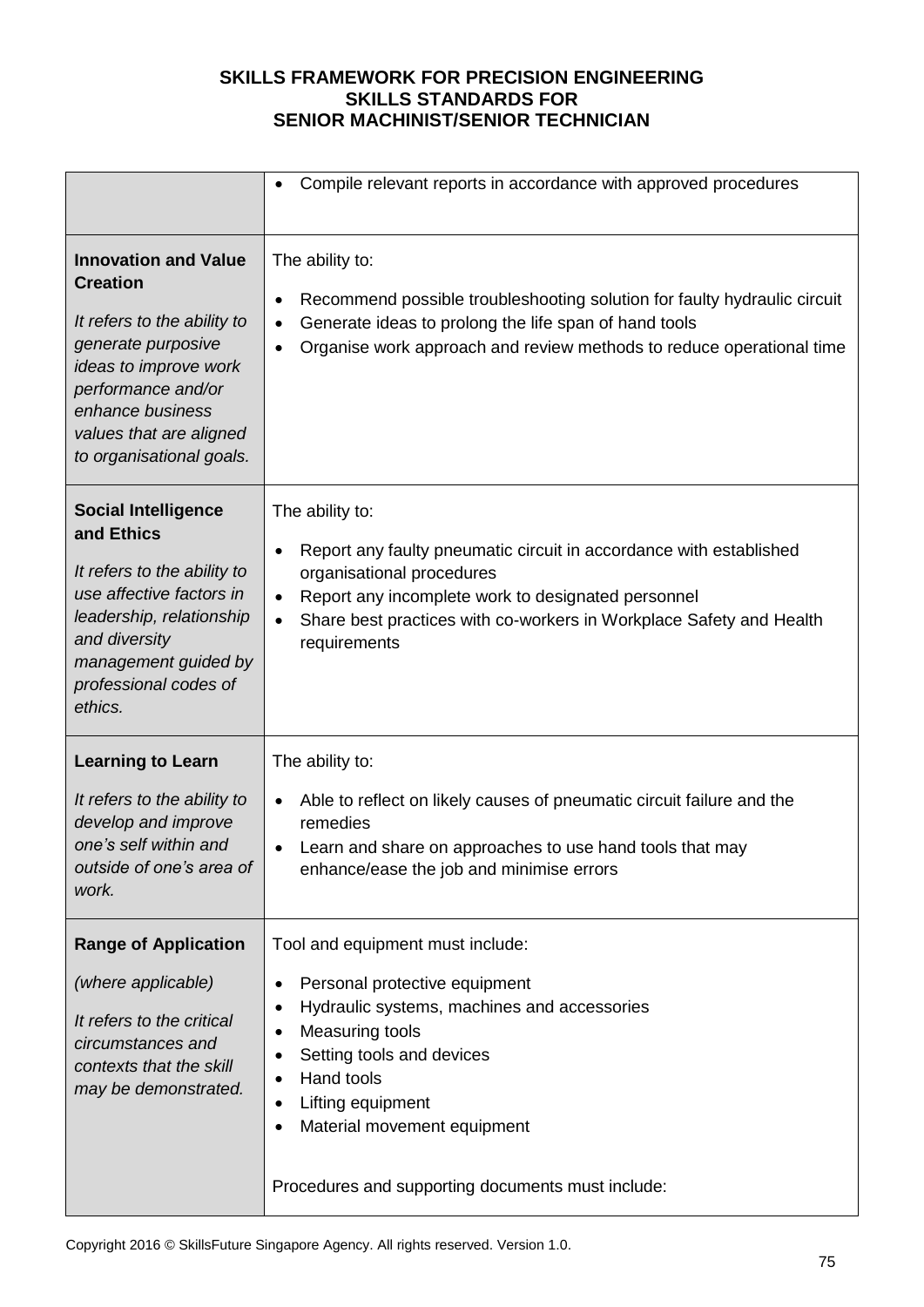| Organisational procedures<br>$\bullet$<br>Workflow procedures<br><b>Engineering drawings</b><br>Job specifications<br>Job planning sheets |
|-------------------------------------------------------------------------------------------------------------------------------------------|
| Rules and regulations must include:<br>Workplace Safety and Health Act                                                                    |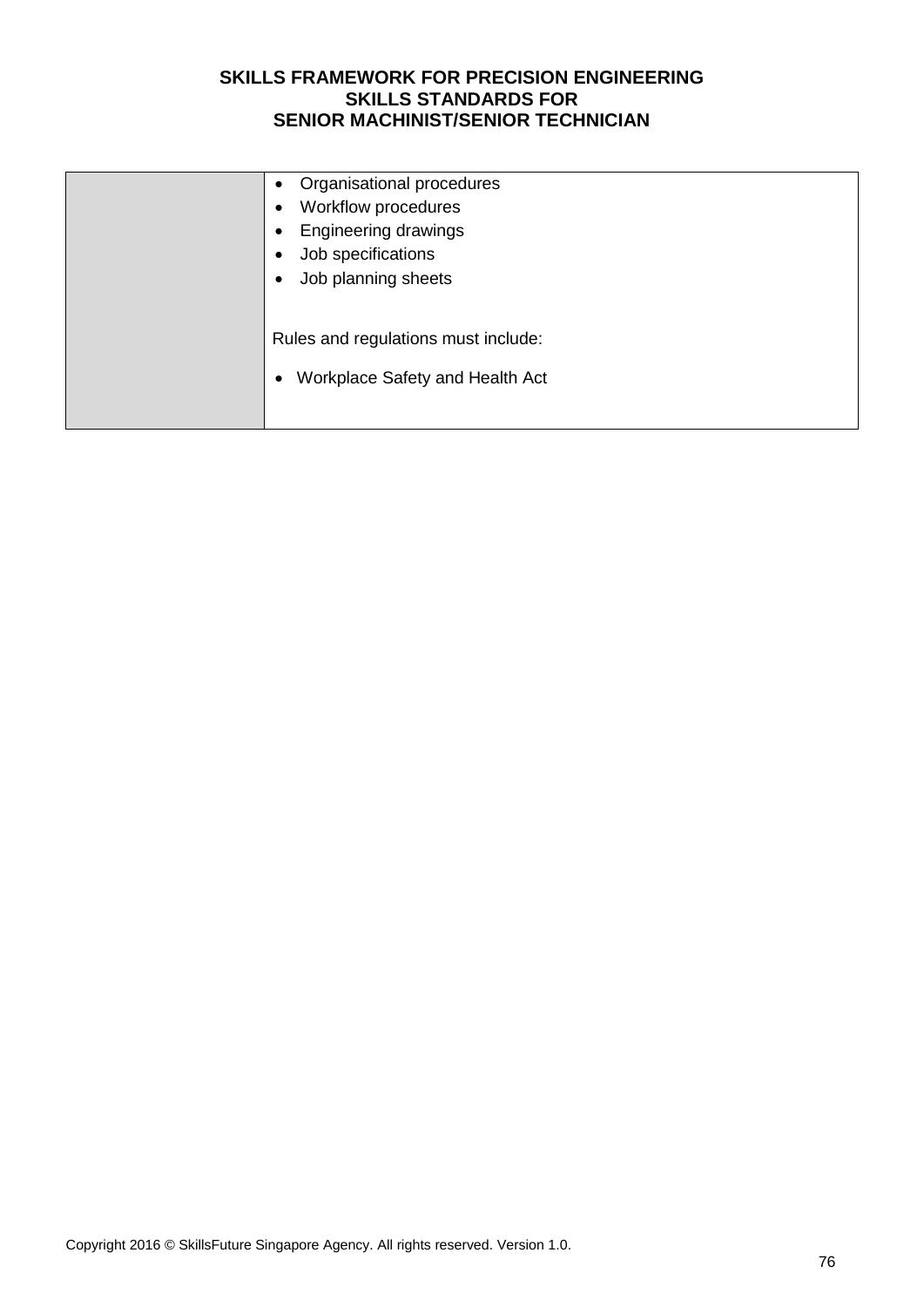|                                                                                                                                                                                                                               | PRE-MAI-2004-1                                                                                                                                                                                                                                                                                                                                                                                                                                                                                             | <b>Skill Category</b>                                                                                    | Maintenance                                                                  |
|-------------------------------------------------------------------------------------------------------------------------------------------------------------------------------------------------------------------------------|------------------------------------------------------------------------------------------------------------------------------------------------------------------------------------------------------------------------------------------------------------------------------------------------------------------------------------------------------------------------------------------------------------------------------------------------------------------------------------------------------------|----------------------------------------------------------------------------------------------------------|------------------------------------------------------------------------------|
| <b>Skill Code</b>                                                                                                                                                                                                             |                                                                                                                                                                                                                                                                                                                                                                                                                                                                                                            | <b>Skill Sub-Category</b><br>(where applicable)                                                          | N/A                                                                          |
| <b>Skill</b>                                                                                                                                                                                                                  |                                                                                                                                                                                                                                                                                                                                                                                                                                                                                                            | Maintain Common Tools and Workshop Equipment                                                             |                                                                              |
| <b>Skill Description</b>                                                                                                                                                                                                      | This skill describes the ability to maintain and upkeep common tools and<br>workshop equipment. It also includes the operation of common tools/various<br>tools and workshop equipment.                                                                                                                                                                                                                                                                                                                    |                                                                                                          |                                                                              |
| Knowledge and<br><b>Analysis</b><br>It refers to gathering,<br>cognitive processing,<br>integration and<br>inspection of facts and<br>information required to<br>perform the work tasks<br>and activities.                    | The ability to understand:<br>Awareness of work safety and possible danger<br>Types and function of common tools and workshop equipment<br>$\bullet$<br>Proper method of handling the common tools and workshop equipment<br>$\bullet$<br>Tools and equipment for the correct job<br>$\bullet$<br>Correct posture and handling of the tools and equipment<br>$\bullet$<br>Possible causes of tools, components and equipment damage<br>$\bullet$<br>Proper maintenance of tools and equipment<br>$\bullet$ |                                                                                                          |                                                                              |
| <b>Application and</b><br><b>Adaptation</b><br>It refers to the ability to<br>perform the work tasks<br>and activities required<br>of the occupation, and<br>the ability to react to<br>and manage the<br>changes at work.    | The ability to:<br>Plan the maintenance of common tools and workshop equipment<br>$\bullet$<br>Operate the various tools and equipment to check for functionality<br>$\bullet$<br>Check common tools and workshop equipment for non-conformance<br>$\bullet$<br>Repair or replace faulty tools and equipment<br>$\bullet$<br>Refill/replenish oil/lubricants<br>$\bullet$                                                                                                                                  |                                                                                                          |                                                                              |
| <b>Innovation and Value</b><br><b>Creation</b><br>It refers to the ability to<br>generate purposive<br>ideas to improve work<br>performance and/or<br>enhance business<br>values that are aligned<br>to organisational goals. | The ability to:                                                                                                                                                                                                                                                                                                                                                                                                                                                                                            | Create ideas to fool-proof possible selection of wrong tools<br>in ease of retrieving and operating them | Establish orderly storage and differentiation of "similar" tools that result |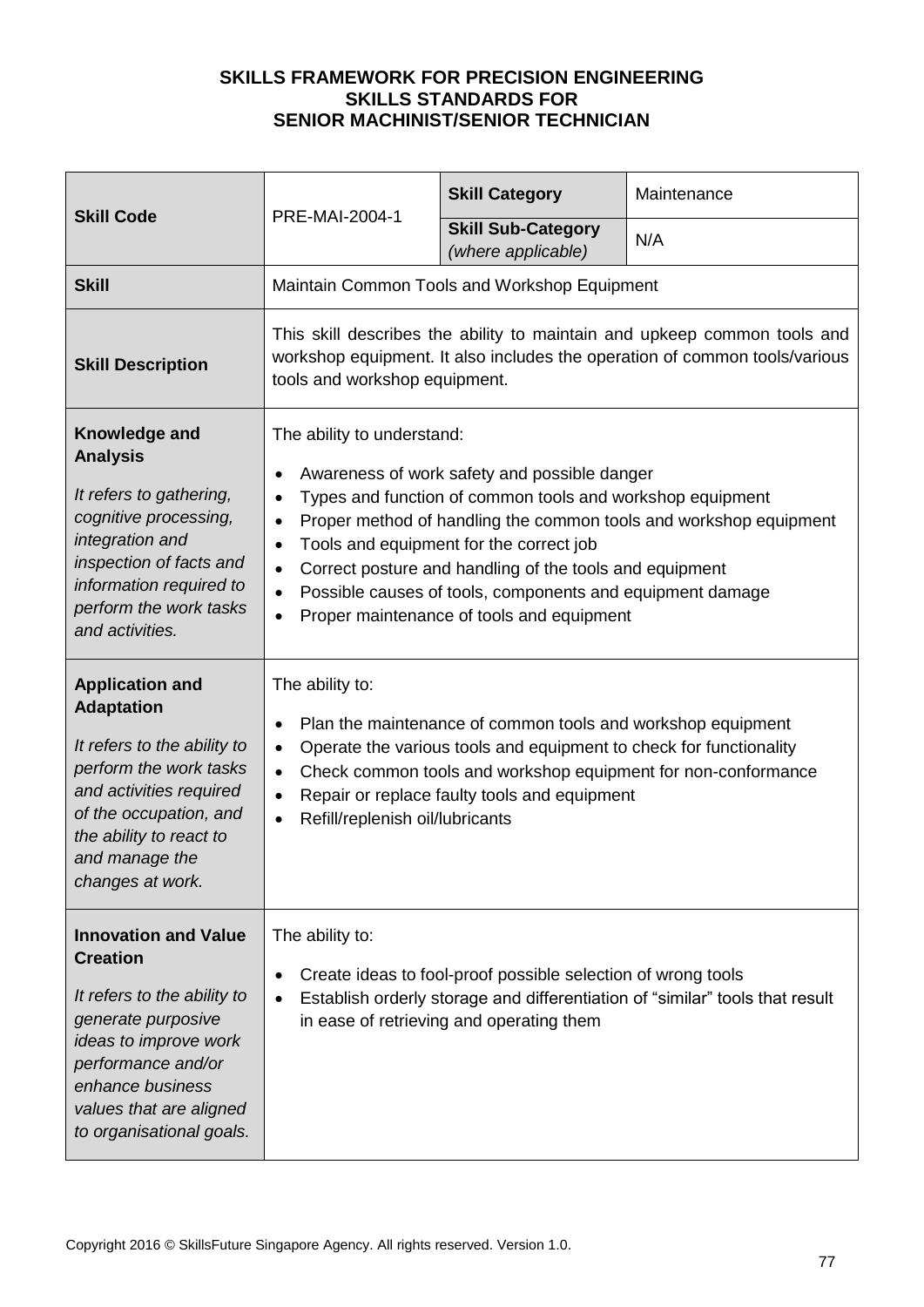| <b>Social Intelligence</b><br>and Ethics<br>It refers to the ability to<br>use affective factors in<br>leadership, relationship<br>and diversity<br>management guided by<br>professional codes of<br>ethics. | The ability to:<br>Check and report damaged or dysfunctional tools and equipment to<br>$\bullet$<br>rectify, repair or replace<br>Observe safe practices and communicate/discuss possible danger<br>$\bullet$<br>immediately<br>Share best practices with co-workers in Workplace Safety and Health<br>$\bullet$<br>requirements                                                                                                                                                                  |
|--------------------------------------------------------------------------------------------------------------------------------------------------------------------------------------------------------------|---------------------------------------------------------------------------------------------------------------------------------------------------------------------------------------------------------------------------------------------------------------------------------------------------------------------------------------------------------------------------------------------------------------------------------------------------------------------------------------------------|
| <b>Learning to Learn</b><br>It refers to the ability to<br>develop and improve<br>one's self within and<br>outside of one's area of<br>work.                                                                 | The ability to:<br>Keep updated on advancement in prolonging the life span of common<br>$\bullet$<br>tools and workshop equipment<br>Learn and share on approaches to use hand tools that may<br>enhance/ease the job and minimise errors                                                                                                                                                                                                                                                         |
| <b>Range of Application</b><br>(where applicable)<br>It refers to the critical<br>circumstances and<br>contexts that the skill<br>may be demonstrated.                                                       | Tool and equipment must include:<br>Measuring/checking instruments<br>$\bullet$<br>Common tools e.g. Allen key set; screwdrivers set; pumps; lifters; hand<br>drill; hammers and mallets<br>Lubricants<br>Procedures and supporting documents must include:<br>For carrying out dimensional and geometric measurement<br>Standard workplace/organisational operating procedures<br>Relevant workplace safety procedures<br>Rules and regulations must include:<br>Workplace Safety and Health Act |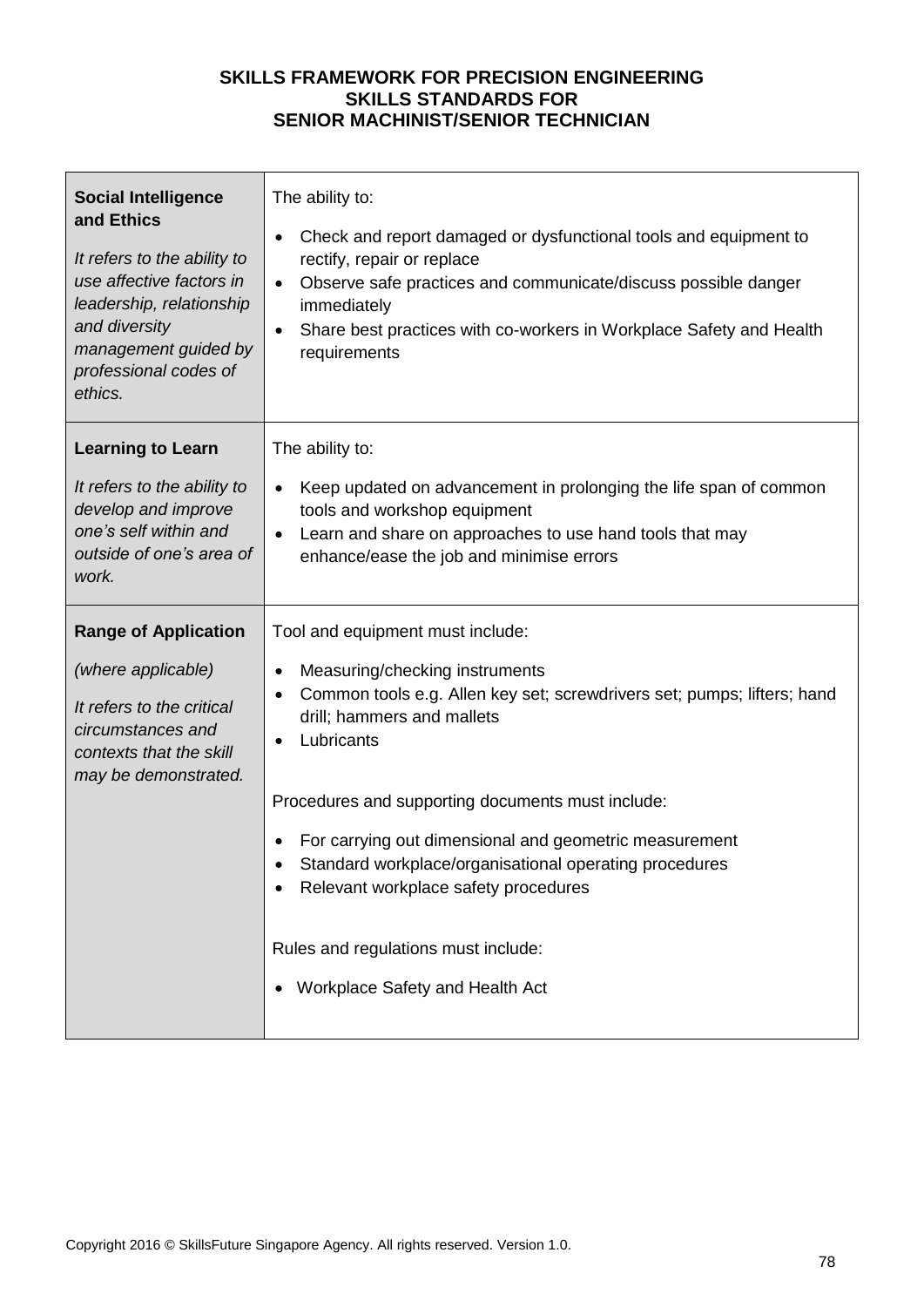| <b>Skill Code</b><br>PRE-QUA-1001-1                                                                                                                                                                                        |                                                                                                                                                                                                                                                                                                                                                                                                                                                                                                                                                                                                                                                                                                                                             | <b>Skill Category</b> | Quality |
|----------------------------------------------------------------------------------------------------------------------------------------------------------------------------------------------------------------------------|---------------------------------------------------------------------------------------------------------------------------------------------------------------------------------------------------------------------------------------------------------------------------------------------------------------------------------------------------------------------------------------------------------------------------------------------------------------------------------------------------------------------------------------------------------------------------------------------------------------------------------------------------------------------------------------------------------------------------------------------|-----------------------|---------|
|                                                                                                                                                                                                                            | <b>Skill Sub-Category</b><br>(where applicable)                                                                                                                                                                                                                                                                                                                                                                                                                                                                                                                                                                                                                                                                                             | N/A                   |         |
| <b>Skill</b>                                                                                                                                                                                                               | <b>Apply Quality Systems</b>                                                                                                                                                                                                                                                                                                                                                                                                                                                                                                                                                                                                                                                                                                                |                       |         |
| <b>Skill Description</b>                                                                                                                                                                                                   | This skill describes the ability to apply skills and knowledge related to quality<br>improvement in the workplace. It also includes planning and carrying out<br>daily work to meet organisational quality system requirements as well as<br>maintaining and improving work quality.                                                                                                                                                                                                                                                                                                                                                                                                                                                        |                       |         |
| Knowledge and<br><b>Analysis</b><br>It refers to gathering,<br>cognitive processing,<br>integration and<br>inspection of facts and<br>information required to<br>perform the work tasks<br>and activities.                 | The ability to understand:<br>Organisational quality systems, procedures and policies<br>Interpretation of work instructions<br>$\bullet$<br>Applicable product, process and quality specifications<br>$\bullet$<br>Types and usage of quality system tools and equipment<br>Types and interpretation of quality records<br>$\bullet$<br>Legislative and industrial framework for quality<br>$\bullet$<br>Organisational procedures for detecting and reporting non-conformities<br>$\bullet$<br>Organisational procedures for detecting, reporting and resolving non-<br>compliances<br>Organisational procedures for providing feedback for quality<br>improvement                                                                        |                       |         |
| <b>Application and</b><br><b>Adaptation</b><br>It refers to the ability to<br>perform the work tasks<br>and activities required<br>of the occupation, and<br>the ability to react to<br>and manage the<br>changes at work. | The ability to:<br>Plan work activities to meet quality systems requirements<br>$\bullet$<br>Carry out work activities according to work instructions and<br>$\bullet$<br>organisational quality procedures<br>Monitor quality outcomes against established job and quality objectives<br>$\bullet$<br>to achieve consistency and quality<br>Take appropriate corrective action(s) to rectify non-conformities promptly<br>$\bullet$<br>Monitor resolution of non-compliances via quality records<br>Assess effectiveness of the corrective action(s) to rectify non-<br>$\bullet$<br>conformities<br>Report any abnormalities and problems encountered in encountered in<br>planning, carrying out, maintaining and improving work quality |                       |         |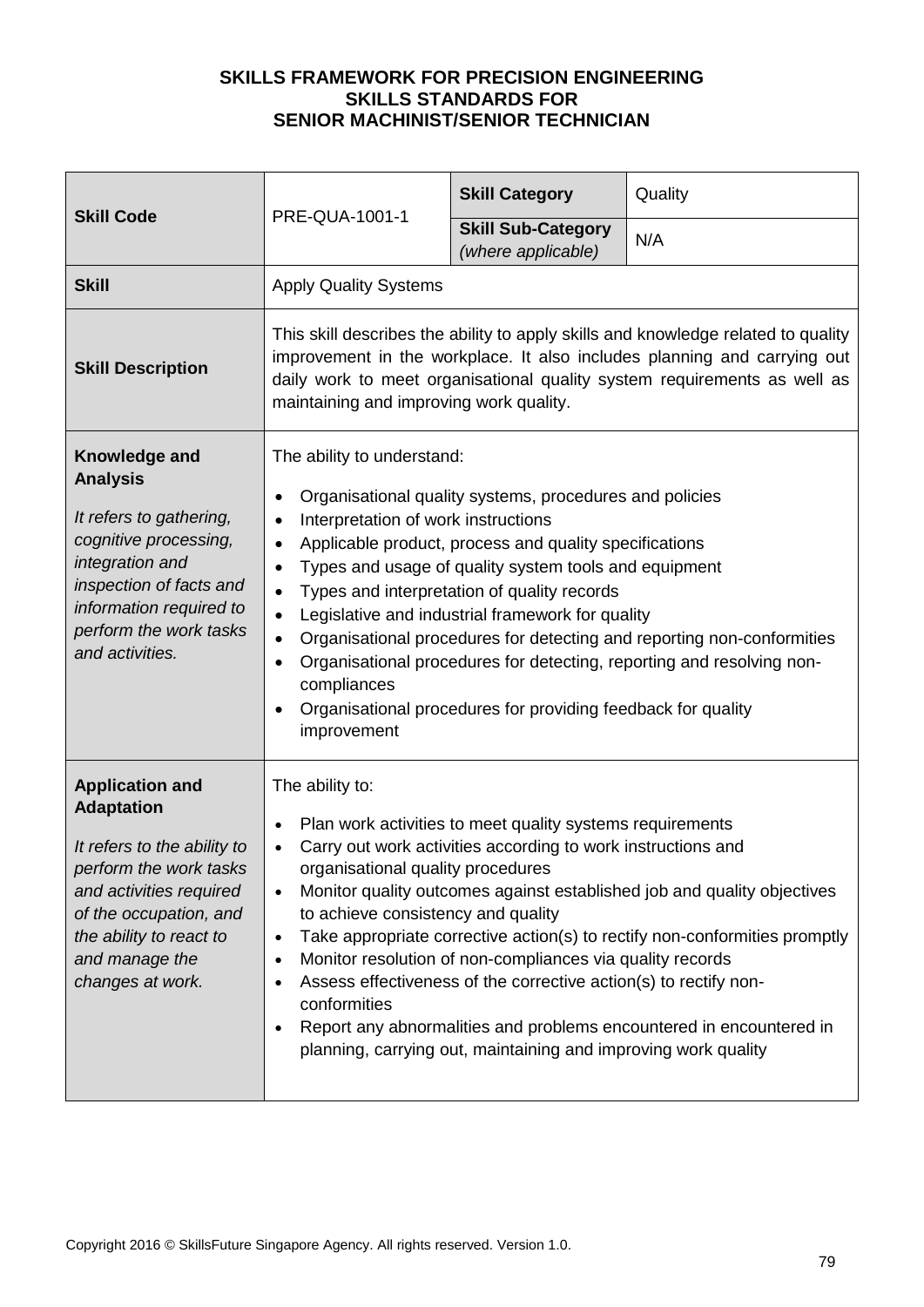| <b>Innovation and Value</b><br><b>Creation</b><br>It refers to the ability to<br>generate purposive<br>ideas to improve work<br>performance and/or<br>enhance business<br>values that are aligned<br>to organisational goals. | The ability to:<br>Improvise techniques to simplify processes/operations leading to shorter<br>$\bullet$<br>duration to complete the work<br>Provide constructive suggestions to improve on quality system and work<br>$\bullet$<br>processes according to organisational procedures                                                                                                                               |
|-------------------------------------------------------------------------------------------------------------------------------------------------------------------------------------------------------------------------------|--------------------------------------------------------------------------------------------------------------------------------------------------------------------------------------------------------------------------------------------------------------------------------------------------------------------------------------------------------------------------------------------------------------------|
| <b>Social Intelligence</b><br>and Ethics<br>It refers to the ability to<br>use affective factors in<br>leadership, relationship<br>and diversity<br>management guided by<br>professional codes of<br>ethics.                  | The ability to:<br>Establish networks and working relationships with others to enhance<br>$\bullet$<br>team effectiveness<br>Seek appropriate advice for own work improvement from relevant<br>$\bullet$<br>personnel<br>Carry out improvement of own work and quality performance according<br>$\bullet$<br>to feedback received                                                                                  |
| <b>Learning to Learn</b><br>It refers to the ability to<br>develop and improve<br>one's self within and<br>outside of one's area of<br>work.                                                                                  | The ability to:<br>Undertake appropriate opportunities to learn and develop required work<br>$\bullet$<br>competencies and quality skills for continuous improvement                                                                                                                                                                                                                                               |
| <b>Range of Application</b><br>(where applicable)<br>It refers to the critical<br>circumstances and<br>contexts that the skill<br>may be demonstrated.                                                                        | Organisational quality systems, procedures and policies must include:<br>Quality Management System (QMS)<br>$\bullet$<br>Quality objectives<br><b>Quality policies</b><br>Quality procedures<br>Tools and equipment must include:<br>Measuring equipment<br>Comparative equipment<br>Statistical analysis equipment and processes<br>Quality control tools<br><b>Charts</b><br>$\circ$<br><b>Tables</b><br>$\circ$ |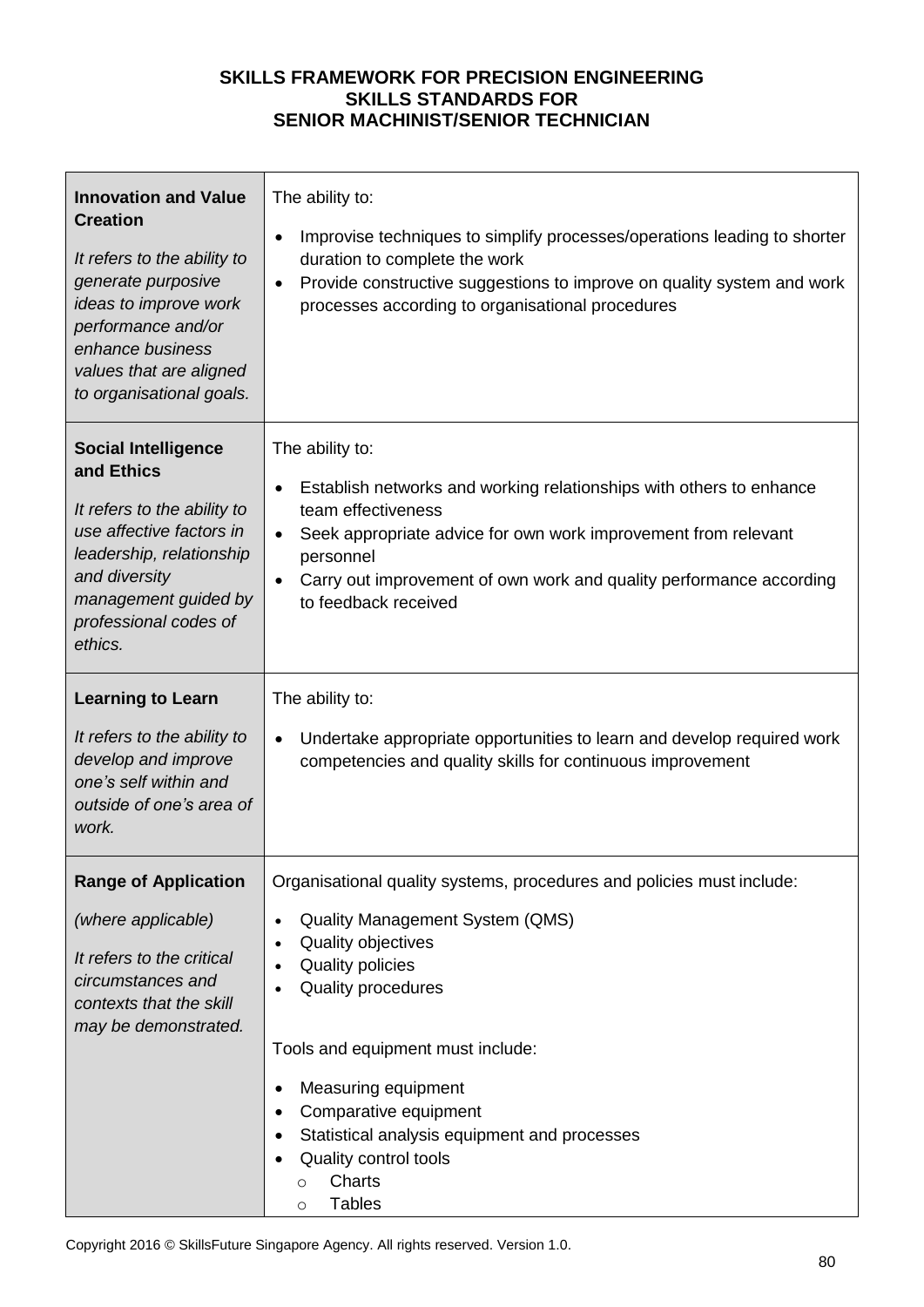| Spreadsheets<br>$\circ$                                         |
|-----------------------------------------------------------------|
| QC 7 Tools<br>$\Omega$                                          |
| Acceptance Sampling Plan<br>$\circ$                             |
|                                                                 |
| Quality records must include:                                   |
| Quality control records                                         |
| Non-conformity records<br>٠                                     |
| Non-compliance records<br>٠                                     |
| <b>Customer satisfaction records</b>                            |
|                                                                 |
|                                                                 |
| Legislative and industrial framework for quality must include:  |
| Relevant industry codes of practice<br>٠                        |
| International/National Quality Standards/Framework<br>$\bullet$ |
| <b>ISO 9001</b><br>$\Omega$                                     |
| Singapore Quality Class (SQC)                                   |
| $\circ$                                                         |
|                                                                 |
|                                                                 |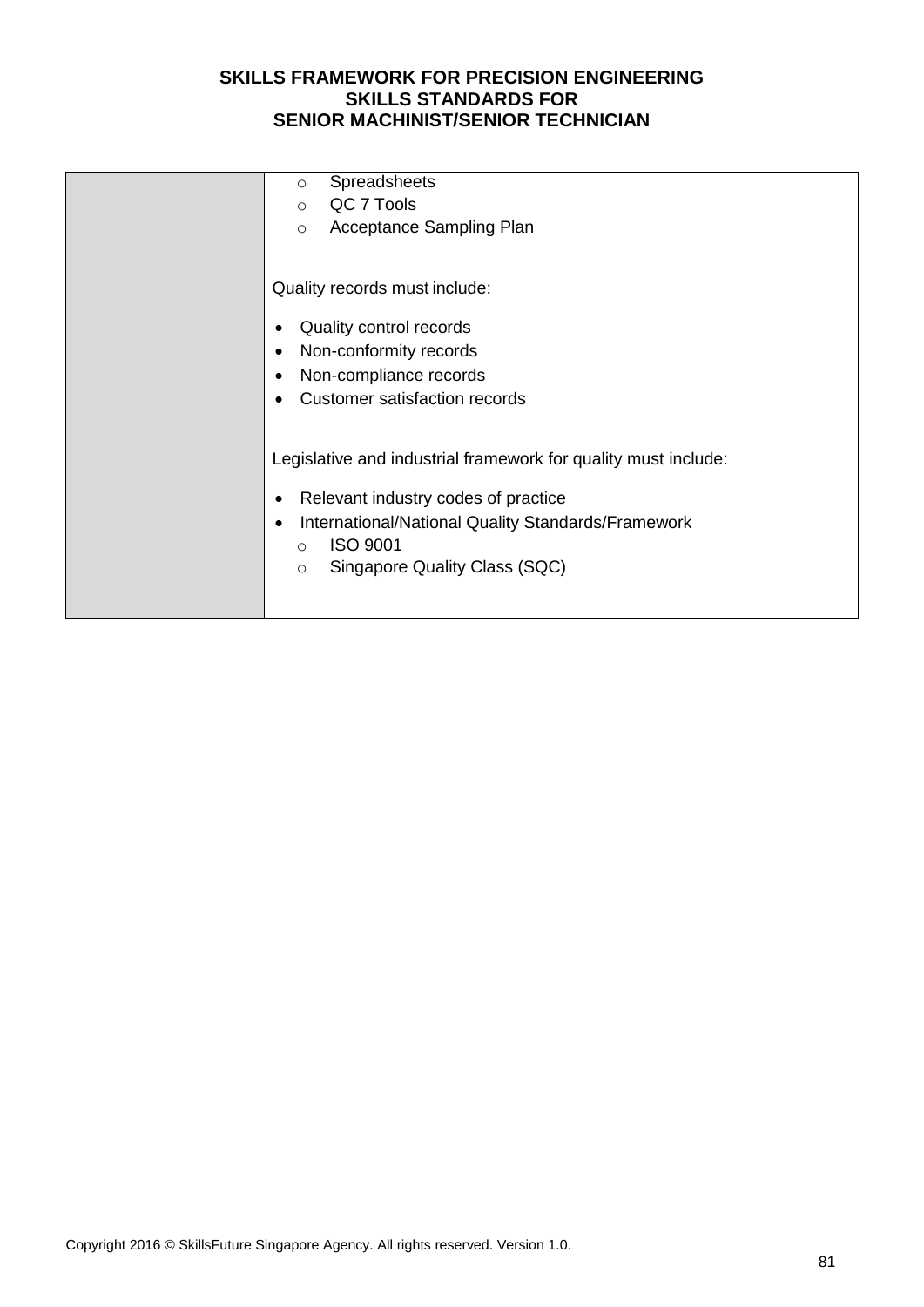| <b>Skill Code</b>                                                                                                                                                                                          |                                                                                                                                                                                                                                                                                                                                                                                                                                                                                                                                                                                                                                                                                                                                                                               | <b>Skill Category</b>                           | Quality |
|------------------------------------------------------------------------------------------------------------------------------------------------------------------------------------------------------------|-------------------------------------------------------------------------------------------------------------------------------------------------------------------------------------------------------------------------------------------------------------------------------------------------------------------------------------------------------------------------------------------------------------------------------------------------------------------------------------------------------------------------------------------------------------------------------------------------------------------------------------------------------------------------------------------------------------------------------------------------------------------------------|-------------------------------------------------|---------|
|                                                                                                                                                                                                            | PRE-QUA-2002-1                                                                                                                                                                                                                                                                                                                                                                                                                                                                                                                                                                                                                                                                                                                                                                | <b>Skill Sub-Category</b><br>(where applicable) | N/A     |
| <b>Skill</b>                                                                                                                                                                                               | Perform Dye/Liquid Penetrant Testing                                                                                                                                                                                                                                                                                                                                                                                                                                                                                                                                                                                                                                                                                                                                          |                                                 |         |
| <b>Skill Description</b>                                                                                                                                                                                   | This skill describes the ability to perform dye/liquid penetrant testing in a<br>range of industrial applications. It also includes the ability to interpret job<br>requirements, prepare parts for penetrant testing, select penetrant testing<br>techniques and interpret the results obtained.                                                                                                                                                                                                                                                                                                                                                                                                                                                                             |                                                 |         |
| Knowledge and<br><b>Analysis</b><br>It refers to gathering,<br>cognitive processing,<br>integration and<br>inspection of facts and<br>information required to<br>perform the work tasks<br>and activities. | The ability to understand:<br>Workplace Safety and Health practices<br>Overview of non-destructive testing processes<br>$\bullet$<br>Principles and applications of liquid penetrant process<br>Principles and applications of dye penetrant test<br>Types of equipment and materials used<br>$\bullet$<br>Types and characteristics of penetrant, developer and method of<br>application<br>Types of liquid penetrant test units and methods of measurement<br>$\bullet$<br>Types and purpose of lighting for liquid penetrant testing<br>Importance of penetrant removal process<br>Critical factors that affect indications<br>$\bullet$<br>Types of relevant and non-relevant indications<br>Types of personal protective equipment<br>Methods of used materials disposal |                                                 |         |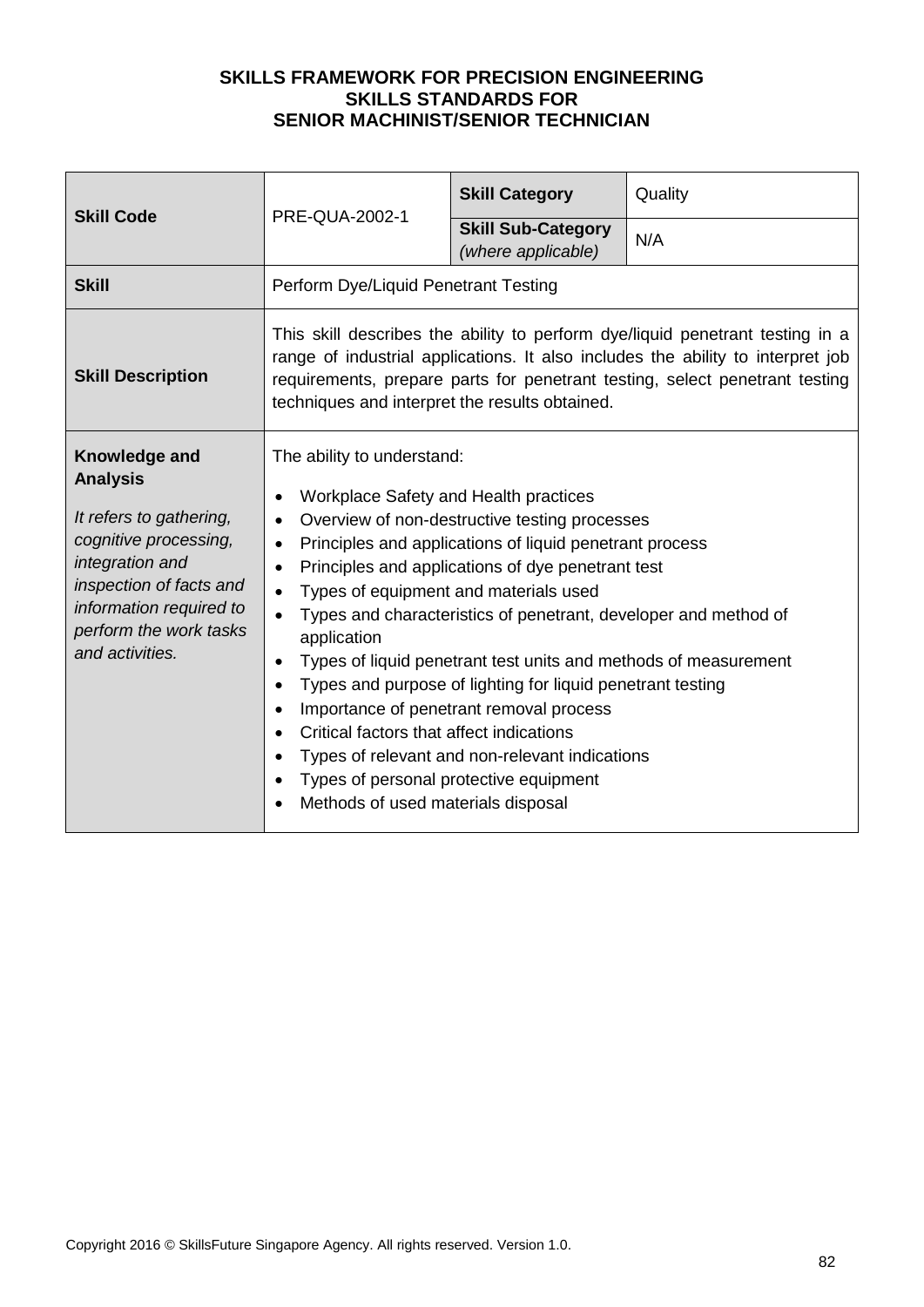| <b>Application and</b><br><b>Adaptation</b><br>It refers to the ability to<br>perform the work tasks<br>and activities required<br>of the occupation, and<br>the ability to react to<br>and manage the<br>changes at work.    | The ability to:<br>Select and use personal protective equipment according to job<br>$\bullet$<br>requirements<br>Interpret and extract relevant information to determine work scope<br>$\bullet$<br>accurately<br>Select appropriate penetrant technique to suit the material of the part to<br>$\bullet$<br>be tested<br>Prepare and clean thoroughly the part to be tested<br>$\bullet$<br>Perform penetrant test in accordance with manufacturer instructions<br>$\bullet$<br>Set up appropriate UV lighting to locate indications accurately for visual<br>$\bullet$<br>inspection and evaluation<br>Identify and evaluate the results for compliance with specifications<br>$\bullet$<br>Dispose of used materials in accordance with Workplace Safety and<br>$\bullet$<br>Health requirements<br>Update document(s) according to approved format and is legible,<br>$\bullet$<br>accurate and complete |
|-------------------------------------------------------------------------------------------------------------------------------------------------------------------------------------------------------------------------------|--------------------------------------------------------------------------------------------------------------------------------------------------------------------------------------------------------------------------------------------------------------------------------------------------------------------------------------------------------------------------------------------------------------------------------------------------------------------------------------------------------------------------------------------------------------------------------------------------------------------------------------------------------------------------------------------------------------------------------------------------------------------------------------------------------------------------------------------------------------------------------------------------------------|
| <b>Innovation and Value</b><br><b>Creation</b><br>It refers to the ability to<br>generate purposive<br>ideas to improve work<br>performance and/or<br>enhance business<br>values that are aligned<br>to organisational goals. | The ability to:<br>Compare and contrast liquid penetrant inspection method against other<br>$\bullet$<br>form of NDT for its economic viability                                                                                                                                                                                                                                                                                                                                                                                                                                                                                                                                                                                                                                                                                                                                                              |
| <b>Social Intelligence</b><br>and Ethics<br>It refers to the ability to<br>use affective factors in<br>leadership, relationship<br>and diversity<br>management guided by<br>professional codes of<br>ethics.                  | The ability to:<br>Interpret and report abnormalities and effect on the material in<br>$\bullet$<br>accordance with organisational procedures<br>Seek clarification on doubts and challenges with team members<br>$\bullet$                                                                                                                                                                                                                                                                                                                                                                                                                                                                                                                                                                                                                                                                                  |
| <b>Learning to Learn</b><br>It refers to the ability to<br>develop and improve<br>one's self within and                                                                                                                       | The ability to:<br>Participate in information sharing with colleagues to improve own skills<br>and knowledge                                                                                                                                                                                                                                                                                                                                                                                                                                                                                                                                                                                                                                                                                                                                                                                                 |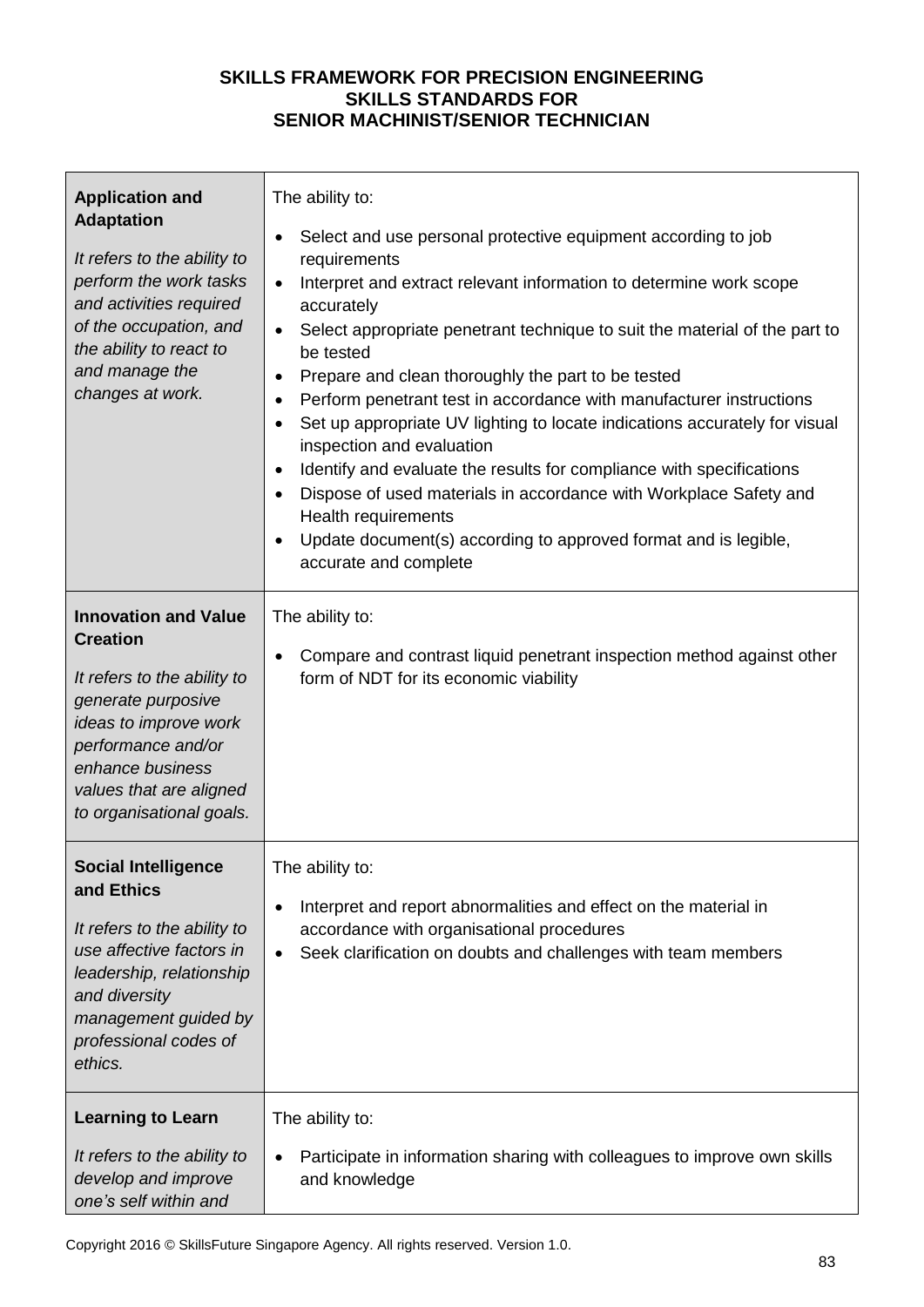| outside of one's area of<br>work.                                                                                       | Keep up-to-date on trends in development of dye and liquid penetrants<br>$\bullet$                                                                                                                                                                                                                                                                |
|-------------------------------------------------------------------------------------------------------------------------|---------------------------------------------------------------------------------------------------------------------------------------------------------------------------------------------------------------------------------------------------------------------------------------------------------------------------------------------------|
| <b>Range of Application</b>                                                                                             | Tool and equipment must include:                                                                                                                                                                                                                                                                                                                  |
| (where applicable)<br>It refers to the critical<br>circumstances and<br>contexts that the skill<br>may be demonstrated. | Suitable work area with good lighting<br>Visual inspection tools<br>Hand tools<br><b>Cleaning materials</b>                                                                                                                                                                                                                                       |
|                                                                                                                         | Procedures and supporting documents must include:<br>Work instructions<br>Manufacturers specifications and instructions<br>Organisation work procedures and specifications<br>Rules and regulations must include:<br>Workplace Safety and Health Act<br>Quality procedures and applicable procedures<br>Environmental legislation and regulations |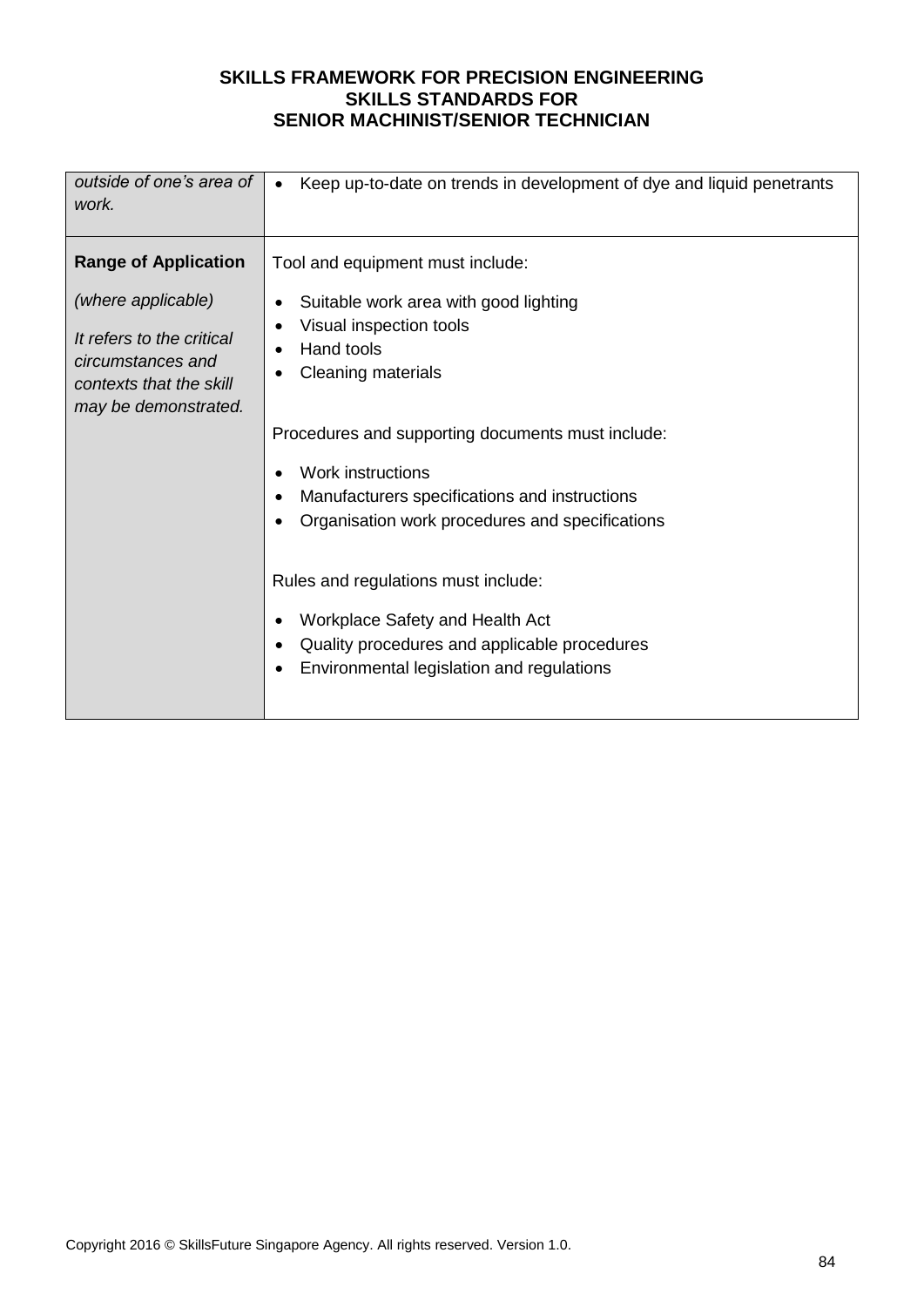| <b>Skill Code</b>                                                                                                                                                                                          | PRE-QUA-2003-1                                                                                                                                 | <b>Skill Category</b>                                                                                                                                                                                                                                                                                                                                                                                                                                                                                                                                                                        | Quality                                                                                                                                                                                                                                   |
|------------------------------------------------------------------------------------------------------------------------------------------------------------------------------------------------------------|------------------------------------------------------------------------------------------------------------------------------------------------|----------------------------------------------------------------------------------------------------------------------------------------------------------------------------------------------------------------------------------------------------------------------------------------------------------------------------------------------------------------------------------------------------------------------------------------------------------------------------------------------------------------------------------------------------------------------------------------------|-------------------------------------------------------------------------------------------------------------------------------------------------------------------------------------------------------------------------------------------|
|                                                                                                                                                                                                            |                                                                                                                                                | <b>Skill Sub-Category</b><br>(where applicable)                                                                                                                                                                                                                                                                                                                                                                                                                                                                                                                                              | N/A                                                                                                                                                                                                                                       |
| <b>Skill</b>                                                                                                                                                                                               | Perform Eddy Current Testing                                                                                                                   |                                                                                                                                                                                                                                                                                                                                                                                                                                                                                                                                                                                              |                                                                                                                                                                                                                                           |
| <b>Skill Description</b>                                                                                                                                                                                   | results and carry out post-inspection activities.                                                                                              |                                                                                                                                                                                                                                                                                                                                                                                                                                                                                                                                                                                              | This skill describes the ability to perform electromagnetic testing of welds<br>using eddy current techniques. It also includes the ability to prepare and<br>carry out eddy current inspection of welds, interpret and report inspection |
| Knowledge and<br><b>Analysis</b><br>It refers to gathering,<br>cognitive processing,<br>integration and<br>inspection of facts and<br>information required to<br>perform the work tasks<br>and activities. | The ability to understand:<br>$\bullet$<br>$\bullet$<br>Types of materials and its conductivity<br>$\bullet$<br>process<br>$\bullet$<br>checks | Overview of non-destructive testing processes<br>Principles of Lenz's Law and magnetic field created by a current<br>Basic principles of electricity, magnetism and electromagnetism<br>Purposes of cleaning and preparation processes<br>Procedures and safety requirements in relation to the preparation<br>Assessment procedures and techniques<br>Types of discontinuities and their consequences<br>Procedures for carrying out eddy current testing<br>Purposes of tools, equipment, techniques and system verification<br>Factors to be considered which affect eddy current testing | Working principle of the eddy current test process and its application                                                                                                                                                                    |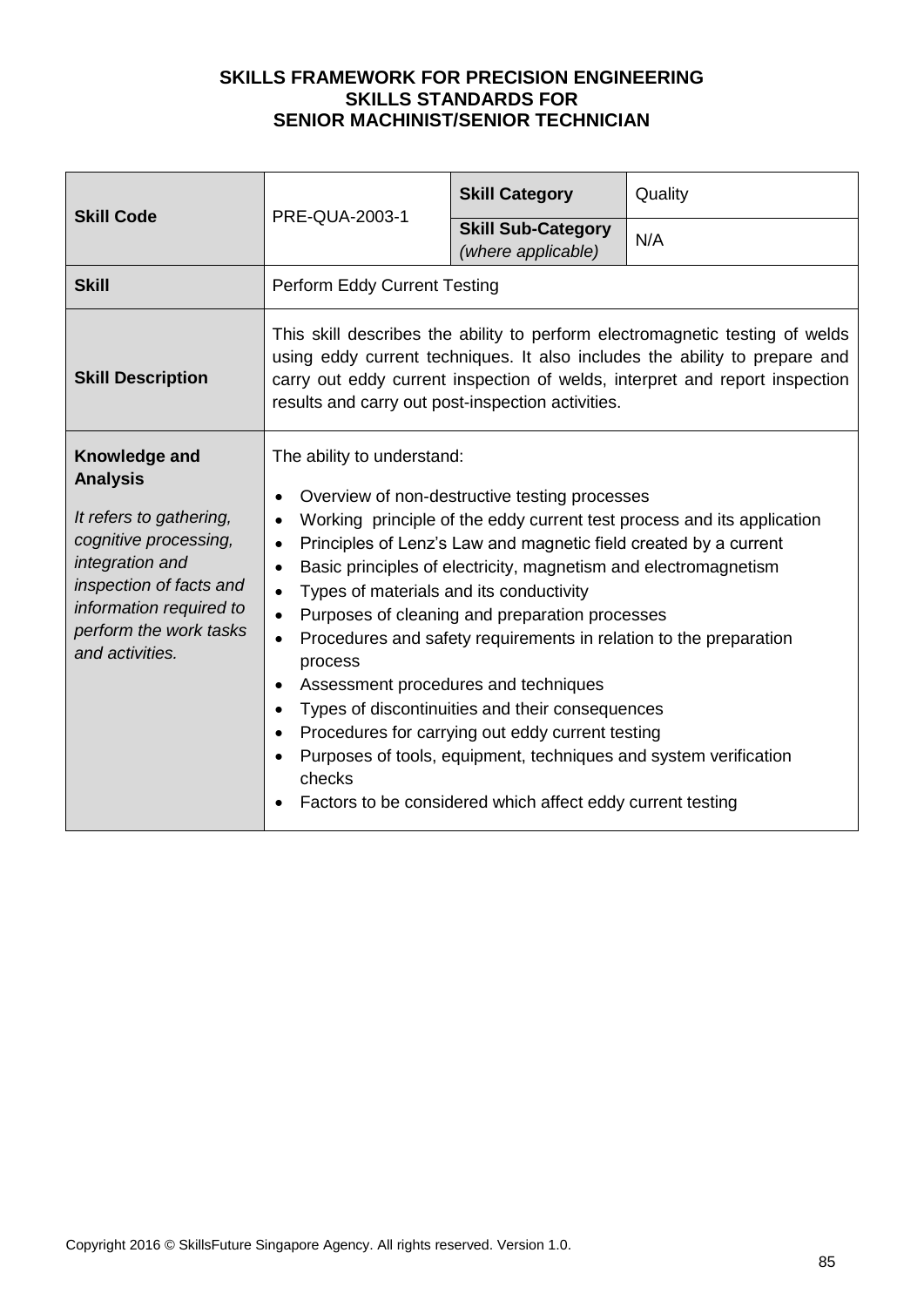| <b>Application and</b><br><b>Adaptation</b><br>It refers to the ability to<br>perform the work tasks<br>and activities required<br>of the occupation, and<br>the ability to react to<br>and manage the<br>changes at work.    | The ability to:<br>Select and use appropriate personal protective equipment according to<br>$\bullet$<br>job requirement<br>Conduct pre-operational check of test instruments and equipment to<br>$\bullet$<br>verify safe and useable condition<br>Check calibration label/certificate to verify the currency and validity of<br>$\bullet$<br>the test instruments and equipment<br>Set up test instruments and equipment in accordance with manufacturer<br>$\bullet$<br>instructions<br>Prepare and clean test piece thoroughly<br>$\bullet$<br>Set up test piece securely to achieve optimum and accurate test results<br>٠<br>Perform eddy current testing in accordance with safe working practices<br>and organisational procedures<br>Identify and evaluate the results for compliance with specifications<br>$\bullet$<br>Use calculations relating to eddy current testing for optimum probe<br>$\bullet$<br>frequency<br>Maintain test/inspection equipment in accordance with organisational<br>procedures |
|-------------------------------------------------------------------------------------------------------------------------------------------------------------------------------------------------------------------------------|------------------------------------------------------------------------------------------------------------------------------------------------------------------------------------------------------------------------------------------------------------------------------------------------------------------------------------------------------------------------------------------------------------------------------------------------------------------------------------------------------------------------------------------------------------------------------------------------------------------------------------------------------------------------------------------------------------------------------------------------------------------------------------------------------------------------------------------------------------------------------------------------------------------------------------------------------------------------------------------------------------------------|
| <b>Innovation and Value</b><br><b>Creation</b><br>It refers to the ability to<br>generate purposive<br>ideas to improve work<br>performance and/or<br>enhance business<br>values that are aligned<br>to organisational goals. | The ability to:<br>Reorganise essential tools and equipment to reduce searching time                                                                                                                                                                                                                                                                                                                                                                                                                                                                                                                                                                                                                                                                                                                                                                                                                                                                                                                                   |
| <b>Social Intelligence</b><br>and Ethics<br>It refers to the ability to<br>use affective factors in<br>leadership, relationship<br>and diversity<br>management guided by<br>professional codes of<br>ethics.                  | The ability to:<br>Interpret and report abnormalities and effect on the material in<br>$\bullet$<br>accordance with organisational procedures<br>Seek clarification on doubts and challenges with team members                                                                                                                                                                                                                                                                                                                                                                                                                                                                                                                                                                                                                                                                                                                                                                                                         |
| <b>Learning to Learn</b>                                                                                                                                                                                                      | The ability to:                                                                                                                                                                                                                                                                                                                                                                                                                                                                                                                                                                                                                                                                                                                                                                                                                                                                                                                                                                                                        |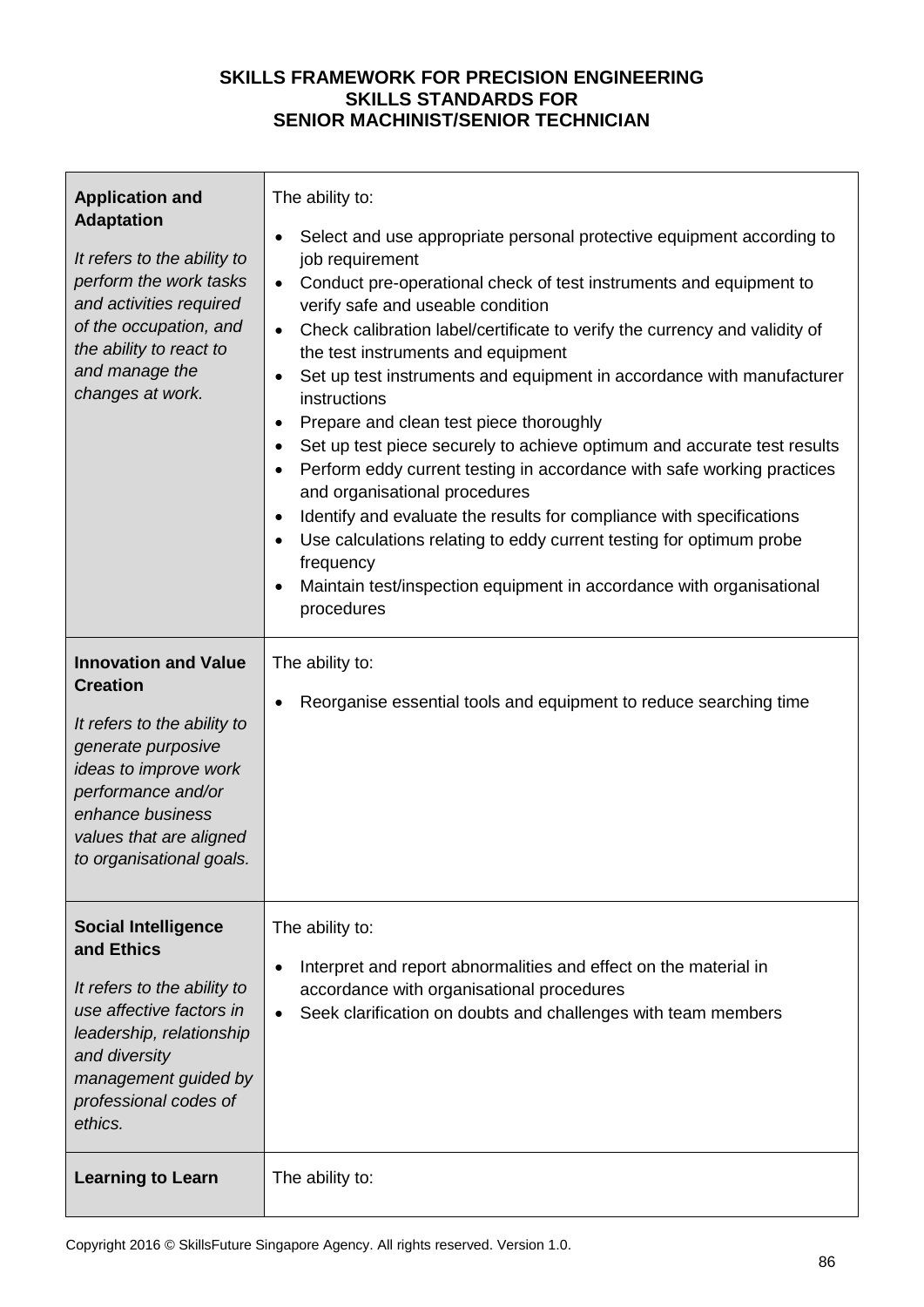| It refers to the ability to<br>develop and improve<br>one's self within and<br>outside of one's area of<br>work.        | Participate in information sharing with colleagues to improve own skills<br>$\bullet$<br>and knowledge<br>Keep up-to-date on trends in development of eddy current testing<br>$\bullet$                                                                                                                                                                                              |
|-------------------------------------------------------------------------------------------------------------------------|--------------------------------------------------------------------------------------------------------------------------------------------------------------------------------------------------------------------------------------------------------------------------------------------------------------------------------------------------------------------------------------|
| <b>Range of Application</b>                                                                                             | Tool and equipment must include:                                                                                                                                                                                                                                                                                                                                                     |
| (where applicable)<br>It refers to the critical<br>circumstances and<br>contexts that the skill<br>may be demonstrated. | Suitable work area with good lighting<br>٠<br>Visual inspection tools<br>$\bullet$<br>Hand tools<br>Cleaning materials<br>Procedures and supporting documents must include:<br>Company organisational non-destructive test procedures<br>$\bullet$                                                                                                                                   |
|                                                                                                                         | Eddy current testing reference codes and standards used in industry<br>Technical manuals of eddy current testing equipment environment<br>Maintaining environment, including 5S practices<br>Rules and regulations must include:<br>Workplace Safety and Health Act<br>$\bullet$<br>Quality procedures and applicable procedures<br><b>Environmental Legislation and Regulations</b> |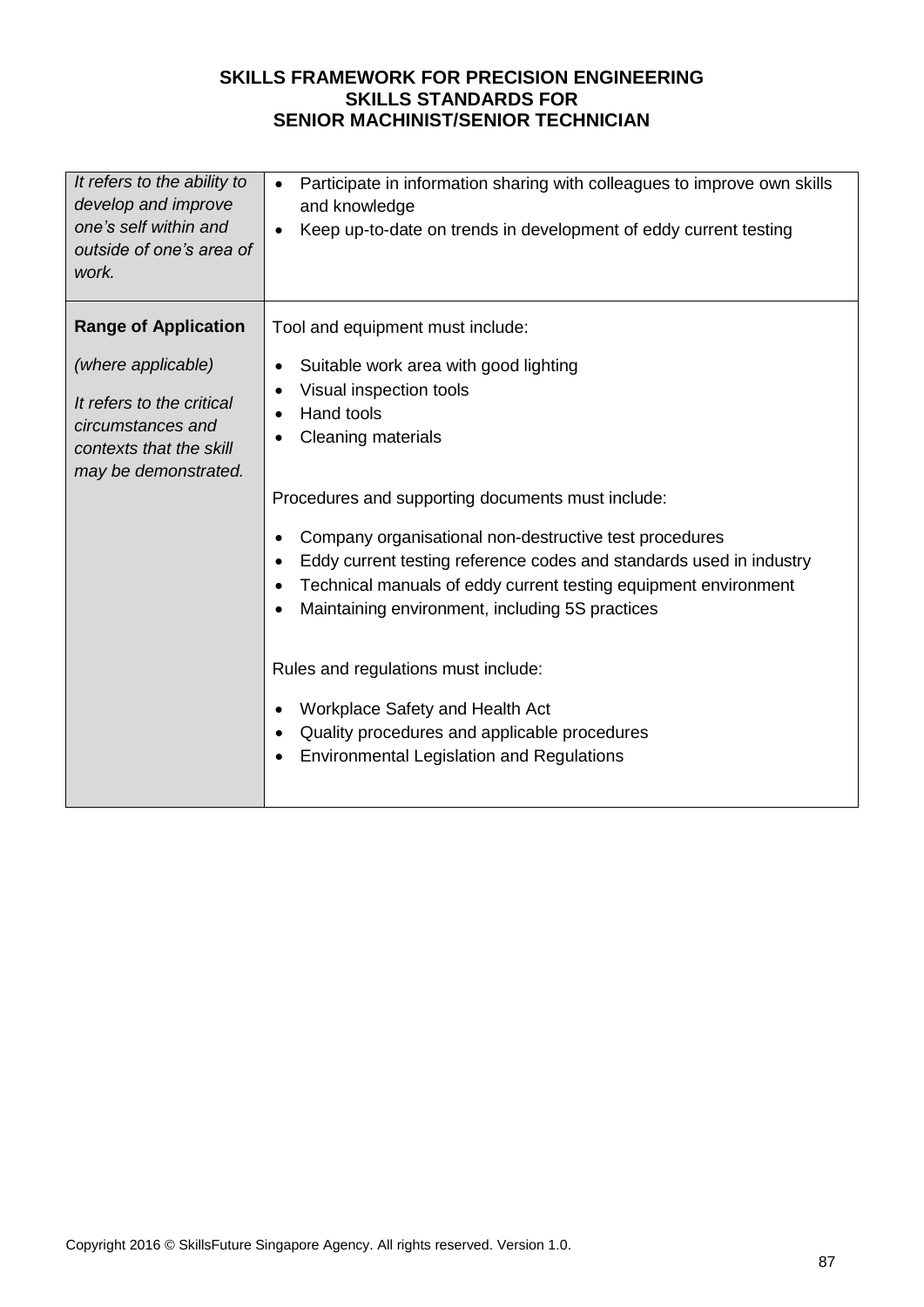| <b>Skill Code</b>                                                                                                                                                                                          | PRE-QUA-2004-1                                                                                                                                                                                                                                                                                                                                                                          | <b>Skill Category</b>                                                                                                                                                                                                                                                                                                                                                                                                                                                                                                                                                                                      | Quality                                                                                                                                                                                                                                                                                                                                                                                        |
|------------------------------------------------------------------------------------------------------------------------------------------------------------------------------------------------------------|-----------------------------------------------------------------------------------------------------------------------------------------------------------------------------------------------------------------------------------------------------------------------------------------------------------------------------------------------------------------------------------------|------------------------------------------------------------------------------------------------------------------------------------------------------------------------------------------------------------------------------------------------------------------------------------------------------------------------------------------------------------------------------------------------------------------------------------------------------------------------------------------------------------------------------------------------------------------------------------------------------------|------------------------------------------------------------------------------------------------------------------------------------------------------------------------------------------------------------------------------------------------------------------------------------------------------------------------------------------------------------------------------------------------|
|                                                                                                                                                                                                            |                                                                                                                                                                                                                                                                                                                                                                                         | <b>Skill Sub-Category</b><br>(where applicable)                                                                                                                                                                                                                                                                                                                                                                                                                                                                                                                                                            | N/A                                                                                                                                                                                                                                                                                                                                                                                            |
| <b>Skill</b>                                                                                                                                                                                               | Perform Magnetic Particle Testing                                                                                                                                                                                                                                                                                                                                                       |                                                                                                                                                                                                                                                                                                                                                                                                                                                                                                                                                                                                            |                                                                                                                                                                                                                                                                                                                                                                                                |
| <b>Skill Description</b>                                                                                                                                                                                   | indications in accordance with standard operating procedures.                                                                                                                                                                                                                                                                                                                           |                                                                                                                                                                                                                                                                                                                                                                                                                                                                                                                                                                                                            | This skill describes the ability to perform magnetic particle testing at the<br>workplace safely based on workplace requirements. It also includes the<br>ability to adopt safe working practices, set up and operate test equipment,<br>set up test component, perform magnetic particle testing, apply appropriate<br>evaluation techniques to identify and interpret magnetic particle test |
| Knowledge and<br><b>Analysis</b><br>It refers to gathering,<br>cognitive processing,<br>integration and<br>inspection of facts and<br>information required to<br>perform the work tasks<br>and activities. | The ability to understand:<br>$\bullet$<br>Characteristics of magnetic field<br>Types of electric current<br>$\bullet$<br>Effects of current on flux fields<br>$\bullet$<br>$\bullet$<br>$\bullet$<br>$\bullet$<br>$\bullet$<br>Types of inspection materials<br>$\bullet$<br>$\bullet$<br><b>Evaluation techniques</b><br>$\bullet$<br>Types of equipment and accessories<br>$\bullet$ | Principles of magnetism and electromagnetism<br>Detection and effect of discontinuities on materials<br>Techniques of magnetisation by means of electric current<br>Selection of proper method for magnetisation<br>Principles and methods of de-magnetisation<br>Types of magnetic particle testing equipment<br>Types of discontinuity detected by magnetic particle testing<br>Magnetic particle test indications and interpretations<br>Quality control of equipment and processes<br>Advantages and limitation of magnetic particle testing<br>Safe practices in performing magnetic particle testing | Standard operating procedures for performing magnetic particle testing                                                                                                                                                                                                                                                                                                                         |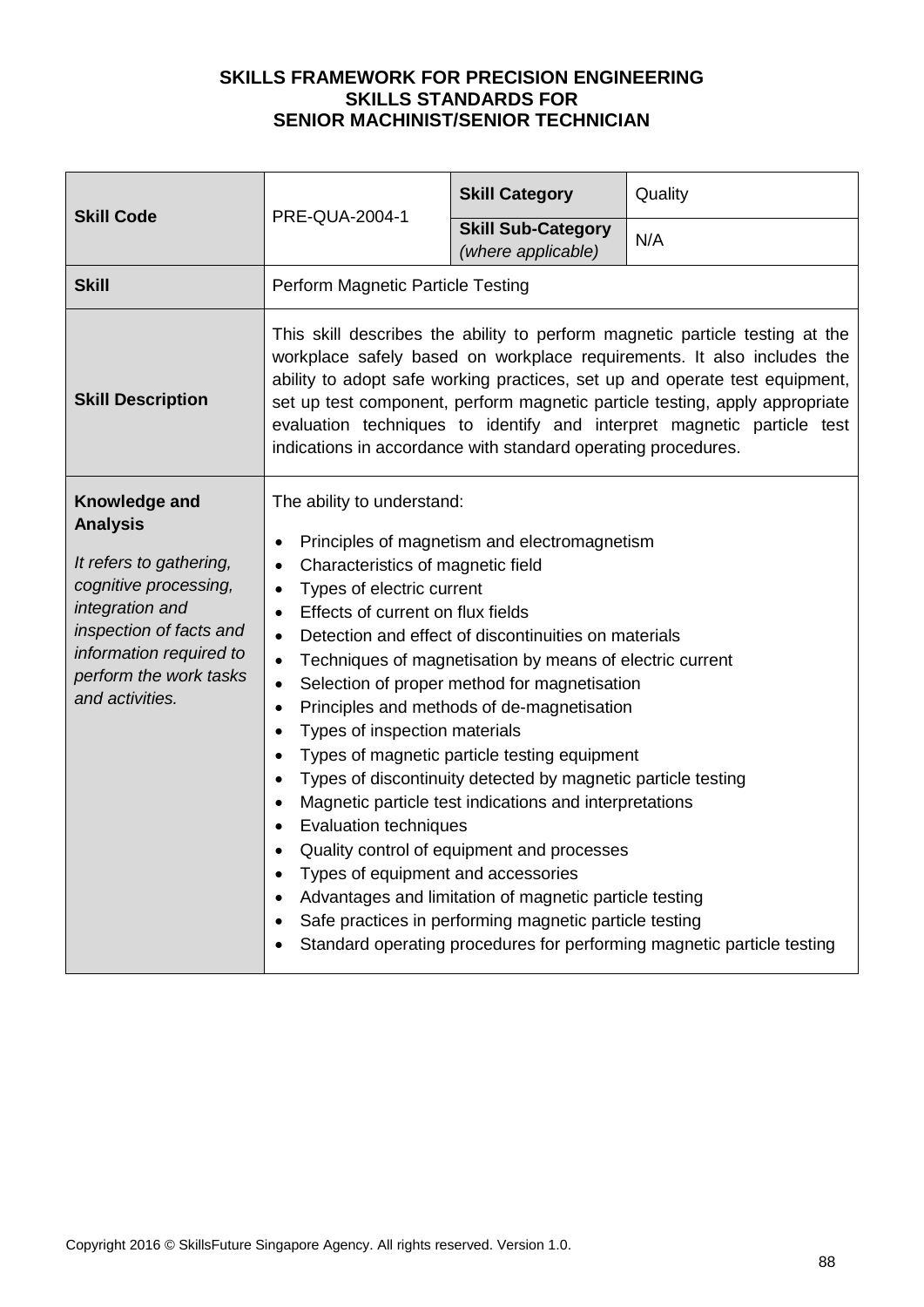| <b>Application and</b><br><b>Adaptation</b><br>It refers to the ability to<br>perform the work tasks<br>and activities required<br>of the occupation, and<br>the ability to react to<br>and manage the<br>changes at work.    | The ability to:<br>Select and use personal protective equipment according to job<br>requirements<br>Plan work activities and requirements in accordance with organisational<br>$\bullet$<br>procedures<br>Conduct pre-operational checks of test equipment for safe and usable<br>condition prior to performing the test<br>Check calibration label/certificate to verify the currency and validity of<br>$\bullet$<br>the test equipment<br>Set up test equipment in accordance with manufacturer instructions<br>$\bullet$<br>Prepare and set up test component securely to achieve optimum and<br>accurate test result<br>Perform magnetic particle testing in accordance with safe working<br>$\bullet$<br>practices<br>Identify and evaluate the discontinuity for compliance with specifications<br>$\bullet$<br>Maintain records and documentation of the work in accordance with<br>organisational procedures<br>Maintain good housekeeping in accordance with Workplace Safety and<br>Health practices |
|-------------------------------------------------------------------------------------------------------------------------------------------------------------------------------------------------------------------------------|-----------------------------------------------------------------------------------------------------------------------------------------------------------------------------------------------------------------------------------------------------------------------------------------------------------------------------------------------------------------------------------------------------------------------------------------------------------------------------------------------------------------------------------------------------------------------------------------------------------------------------------------------------------------------------------------------------------------------------------------------------------------------------------------------------------------------------------------------------------------------------------------------------------------------------------------------------------------------------------------------------------------|
| <b>Innovation and Value</b><br><b>Creation</b><br>It refers to the ability to<br>generate purposive<br>ideas to improve work<br>performance and/or<br>enhance business<br>values that are aligned<br>to organisational goals. | The ability to:<br>Reorganise essential tools and equipment to reduce searching time                                                                                                                                                                                                                                                                                                                                                                                                                                                                                                                                                                                                                                                                                                                                                                                                                                                                                                                            |
| <b>Social Intelligence</b><br>and Ethics<br>It refers to the ability to<br>use affective factors in<br>leadership, relationship<br>and diversity<br>management guided by<br>professional codes of<br>ethics.                  | The ability to:<br>Interpret and report abnormalities and effect on the material in<br>accordance with organisational procedures<br>Seek clarification on doubts and challenges with team members<br>Share best practices with co-workers in Workplace Safety and Health<br>$\bullet$<br>requirements                                                                                                                                                                                                                                                                                                                                                                                                                                                                                                                                                                                                                                                                                                           |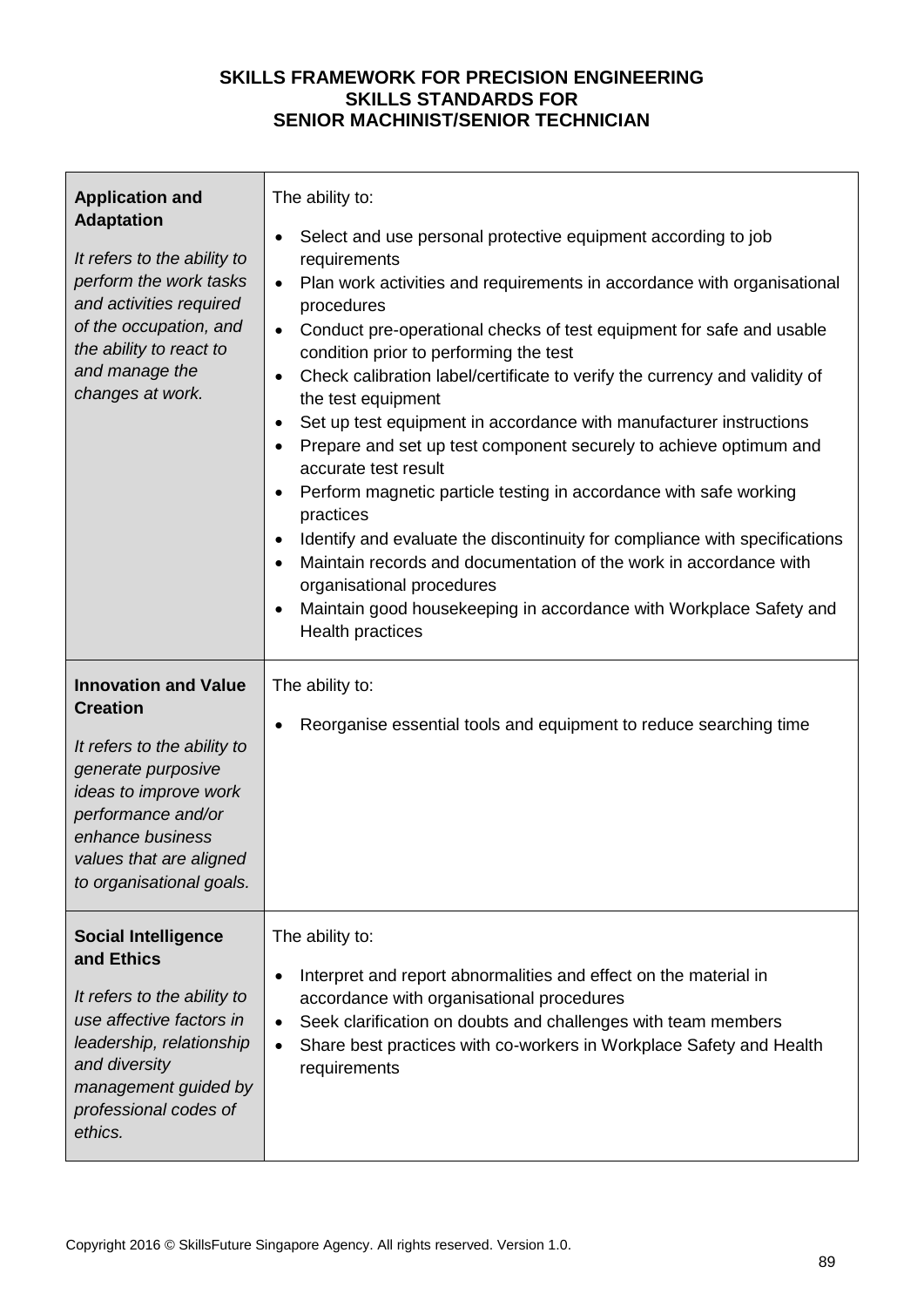| <b>Learning to Learn</b>                                                                                                                               | The ability to:                                                                                                                                                                                                                                                                                                                                                                                                                                                                                                                                                                                                                                                                                                                                                                                                         |
|--------------------------------------------------------------------------------------------------------------------------------------------------------|-------------------------------------------------------------------------------------------------------------------------------------------------------------------------------------------------------------------------------------------------------------------------------------------------------------------------------------------------------------------------------------------------------------------------------------------------------------------------------------------------------------------------------------------------------------------------------------------------------------------------------------------------------------------------------------------------------------------------------------------------------------------------------------------------------------------------|
| It refers to the ability to                                                                                                                            | Participate in information sharing with colleagues to improve own skills                                                                                                                                                                                                                                                                                                                                                                                                                                                                                                                                                                                                                                                                                                                                                |
| develop and improve                                                                                                                                    | $\bullet$                                                                                                                                                                                                                                                                                                                                                                                                                                                                                                                                                                                                                                                                                                                                                                                                               |
| one's self within and                                                                                                                                  | and knowledge                                                                                                                                                                                                                                                                                                                                                                                                                                                                                                                                                                                                                                                                                                                                                                                                           |
| outside of one's area of                                                                                                                               | Reflect on set-up and work approach for possible improvement or ease                                                                                                                                                                                                                                                                                                                                                                                                                                                                                                                                                                                                                                                                                                                                                    |
| work.                                                                                                                                                  | of work                                                                                                                                                                                                                                                                                                                                                                                                                                                                                                                                                                                                                                                                                                                                                                                                                 |
| <b>Range of Application</b><br>(where applicable)<br>It refers to the critical<br>circumstances and<br>contexts that the skill<br>may be demonstrated. | Tool and equipment must include:<br>Mechanised inspection equipment<br>$\bullet$<br>Stationary unit<br>$\bullet$<br>Medium and heavy duty equipment<br>$\bullet$<br>Mobile and portable units<br>$\bullet$<br>Visual inspection tools<br>Hand tools<br>$\bullet$<br>Cleaning materials<br>$\bullet$<br>Suitable work area with good lighting<br>Procedures and supporting documents must include:<br>Company organisational non-destructive test procedures<br>$\bullet$<br>Testing reference codes and standards used in industry<br>Technical manuals of eddy current testing equipment environment<br>Maintaining environment, including 5S practices<br>Rules and regulations must include:<br>Workplace Safety and Health Act<br>$\bullet$<br>International standards and procedures for magnetic particle testing |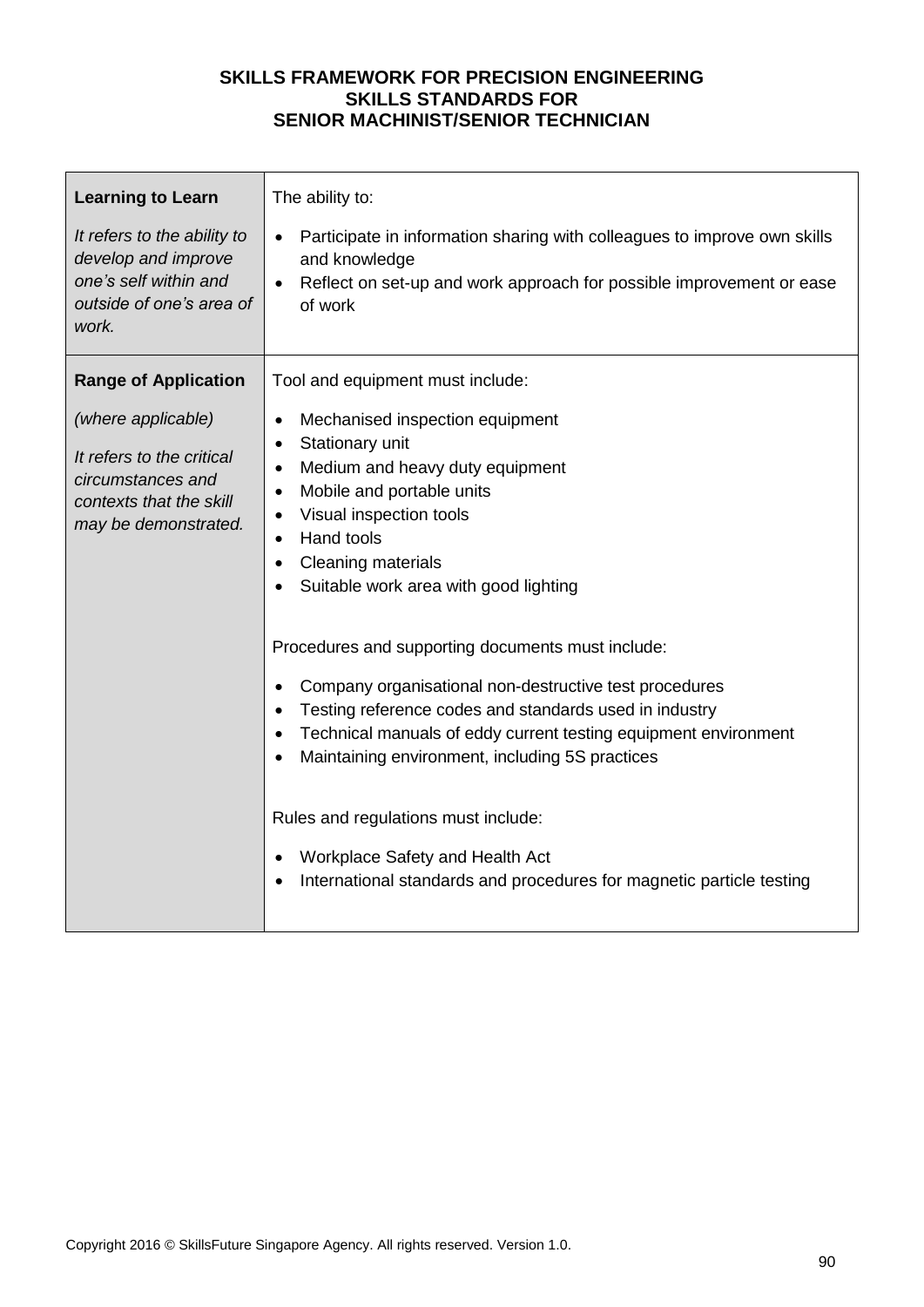| <b>Skill Code</b>                                                                                                                                                                                                          | PRE-WSH-2003-1                                                                                                                                                                                                                                                                                                                                                                                                                                                                                                                                                                                                                                                                         | <b>Skill Category</b>                                                                                                                                                                                           | Workplace Safety and<br>Health                                                                                                                                                                                                                                                       |
|----------------------------------------------------------------------------------------------------------------------------------------------------------------------------------------------------------------------------|----------------------------------------------------------------------------------------------------------------------------------------------------------------------------------------------------------------------------------------------------------------------------------------------------------------------------------------------------------------------------------------------------------------------------------------------------------------------------------------------------------------------------------------------------------------------------------------------------------------------------------------------------------------------------------------|-----------------------------------------------------------------------------------------------------------------------------------------------------------------------------------------------------------------|--------------------------------------------------------------------------------------------------------------------------------------------------------------------------------------------------------------------------------------------------------------------------------------|
|                                                                                                                                                                                                                            |                                                                                                                                                                                                                                                                                                                                                                                                                                                                                                                                                                                                                                                                                        | <b>Skill Sub-Category</b><br>(where applicable)                                                                                                                                                                 | N/A                                                                                                                                                                                                                                                                                  |
| <b>Skill</b>                                                                                                                                                                                                               | Apply Workplace Safety and Health Policies                                                                                                                                                                                                                                                                                                                                                                                                                                                                                                                                                                                                                                             |                                                                                                                                                                                                                 |                                                                                                                                                                                                                                                                                      |
| <b>Skill Description</b>                                                                                                                                                                                                   | This skill describes the ability to apply Workplace Safety and Health (WSH)<br>policies to maintain health and safety in the workplace. It also includes the<br>ability to apply basic knowledge and application skills of WSH policies,<br>schedule daily work, identify hazards in accordance to WSH requirements<br>and implement risk controls.                                                                                                                                                                                                                                                                                                                                    |                                                                                                                                                                                                                 |                                                                                                                                                                                                                                                                                      |
| Knowledge and<br><b>Analysis</b><br>It refers to gathering,<br>cognitive processing,<br>integration and<br>inspection of facts and<br>information required to<br>perform the work tasks<br>and activities.                 | The ability to understand:<br>Types and interpretation of relevant WSH legislations and relevant<br>$\bullet$<br>industry codes of practice (CP)<br>Types and usage of Personal Protective Equipment (PPE), safety<br>$\bullet$<br>devices and equipment<br>Types and interpretation of safety signage<br>$\bullet$<br>Organisational WSH procedures and Risk Assessment (RA)<br>$\bullet$<br>Common manufacturing hazards and risk controls<br>$\bullet$<br>Types of hazards on work area, safety signage, safety devices and<br>$\bullet$<br>equipment<br>Types of risk control measures<br>$\bullet$<br>Organisational WSH procedures and WSH legislative requirements<br>$\bullet$ |                                                                                                                                                                                                                 |                                                                                                                                                                                                                                                                                      |
| <b>Application and</b><br><b>Adaptation</b><br>It refers to the ability to<br>perform the work tasks<br>and activities required<br>of the occupation, and<br>the ability to react to<br>and manage the<br>changes at work. | The ability to:<br>$\bullet$<br>$\bullet$<br>procedures<br>$\bullet$<br>Carry out risk controls<br>$\bullet$<br>event of emergencies or drills<br>$\bullet$<br>WSH requirements                                                                                                                                                                                                                                                                                                                                                                                                                                                                                                        | Establish job and WSH objectives according to work instructions,<br>organisational WSH procedures and policies<br>Plan work activities to meet WSH requirements<br>safety signage, safety devices and equipment | Schedule daily work activities in accordance to organisational WSH<br>Identify and monitor hazards by conducting WSH checks on work area,<br>Follow organisational emergency and evacuation procedures in the<br>Report any abnormalities and problems encountered in complying with |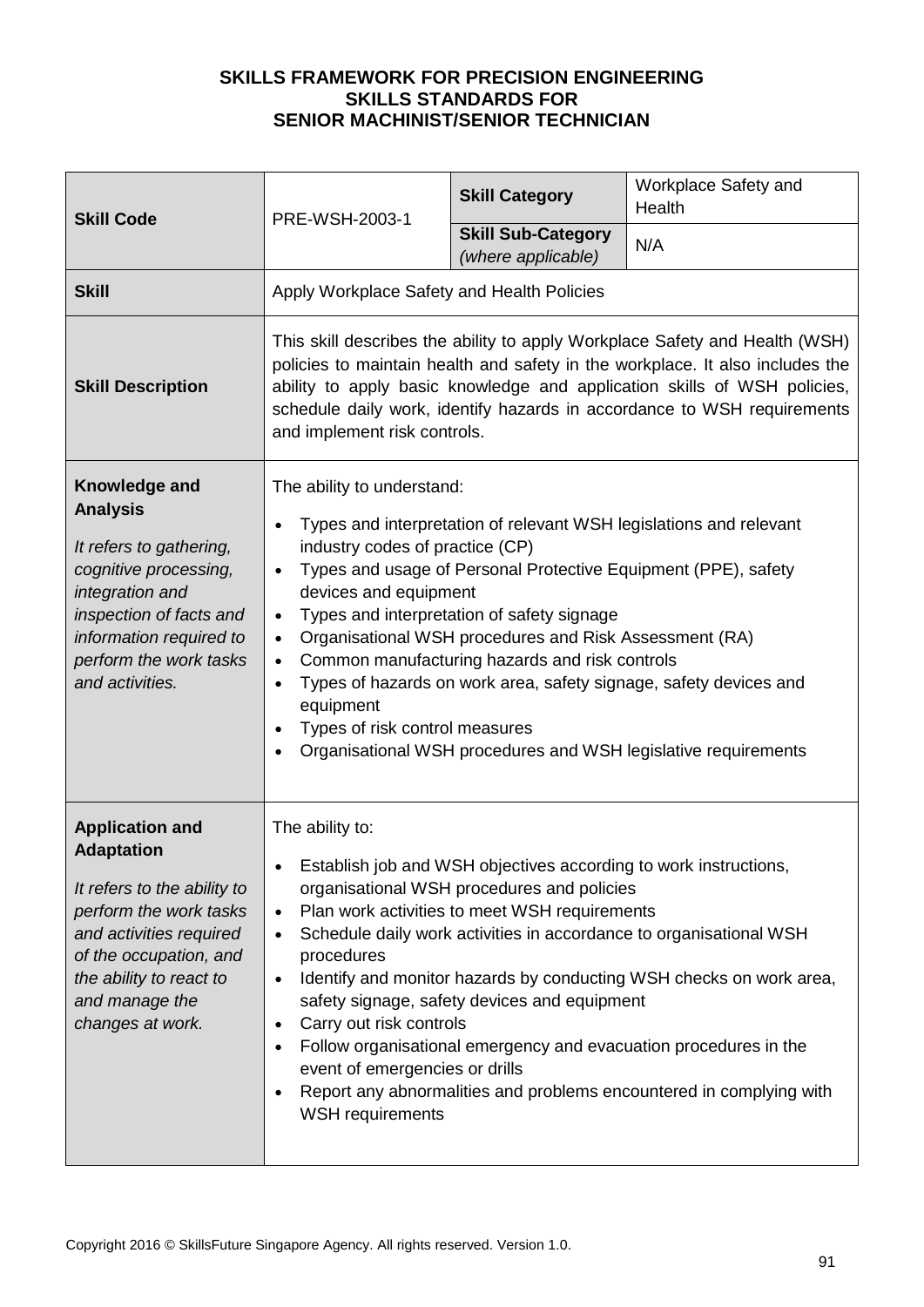| <b>Innovation and Value</b><br><b>Creation</b><br>It refers to the ability to<br>generate purposive<br>ideas to improve work<br>performance and/or<br>enhance business<br>values that are aligned<br>to organisational goals. | The ability to:<br>Contribute ideas to enhance WSH programs<br>Provide constructive suggestions to apply WSH practices                                                                                     |
|-------------------------------------------------------------------------------------------------------------------------------------------------------------------------------------------------------------------------------|------------------------------------------------------------------------------------------------------------------------------------------------------------------------------------------------------------|
| <b>Social Intelligence</b><br>and Ethics<br>It refers to the ability to<br>use affective factors in<br>leadership, relationship<br>and diversity<br>management guided by<br>professional codes of<br>ethics.                  | The ability to:<br>Check with designated personnel on risk control measures<br>Seek appropriate advice for monitoring hazard checks<br>Cooperate with peers to implement WSH policies                      |
| <b>Learning to Learn</b>                                                                                                                                                                                                      | The ability to:                                                                                                                                                                                            |
| It refers to the ability to<br>develop and improve<br>one's self within and<br>outside of one's area of<br>work.                                                                                                              | Undertake appropriate opportunities to learn and develop required work<br>competencies and skills for implementing WSH in workplace<br>Keep up-to-date on changes to WSH policies                          |
| <b>Range of Application</b>                                                                                                                                                                                                   | Legislative and industrial framework for WSH                                                                                                                                                               |
| (where applicable)                                                                                                                                                                                                            |                                                                                                                                                                                                            |
| It refers to the critical<br>circumstances and<br>contexts that the skill<br>may be demonstrated.                                                                                                                             | WSH checks must include:<br>Workplace<br>Safety tools and equipment<br>٠<br>Safety signage<br>Personal Protective Equipment (PPE)<br>Type of hazards must include:<br>Physical hazards<br>Chemical hazards |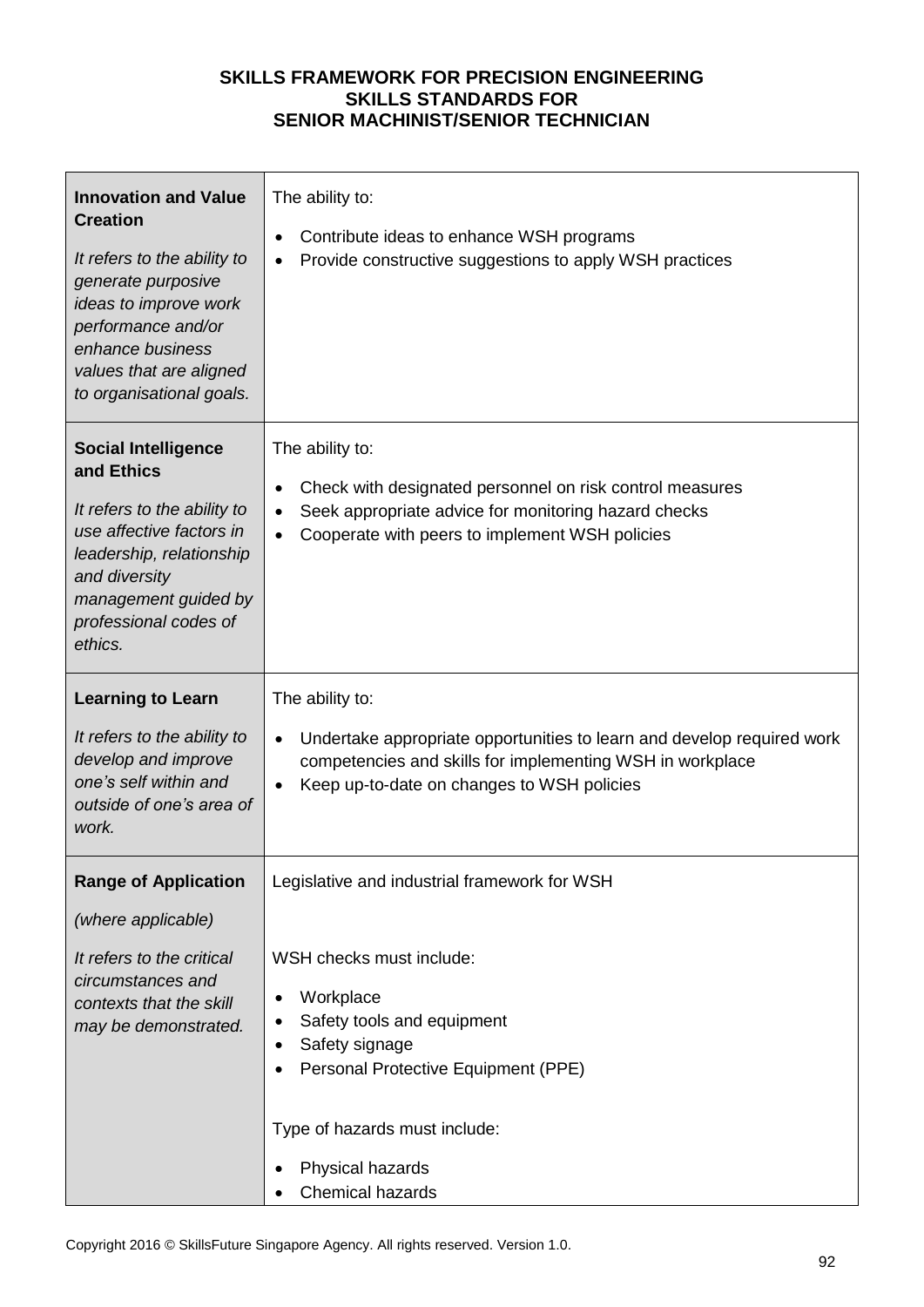| Ergonomics hazards<br>$\bullet$                                                                                                                                      |
|----------------------------------------------------------------------------------------------------------------------------------------------------------------------|
| Risk control must include:                                                                                                                                           |
| Elimination<br>$\bullet$<br>Substitution<br>$\bullet$<br><b>Engineering controls</b><br>$\bullet$<br>Administrative controls<br>$\bullet$<br>Use of PPE<br>$\bullet$ |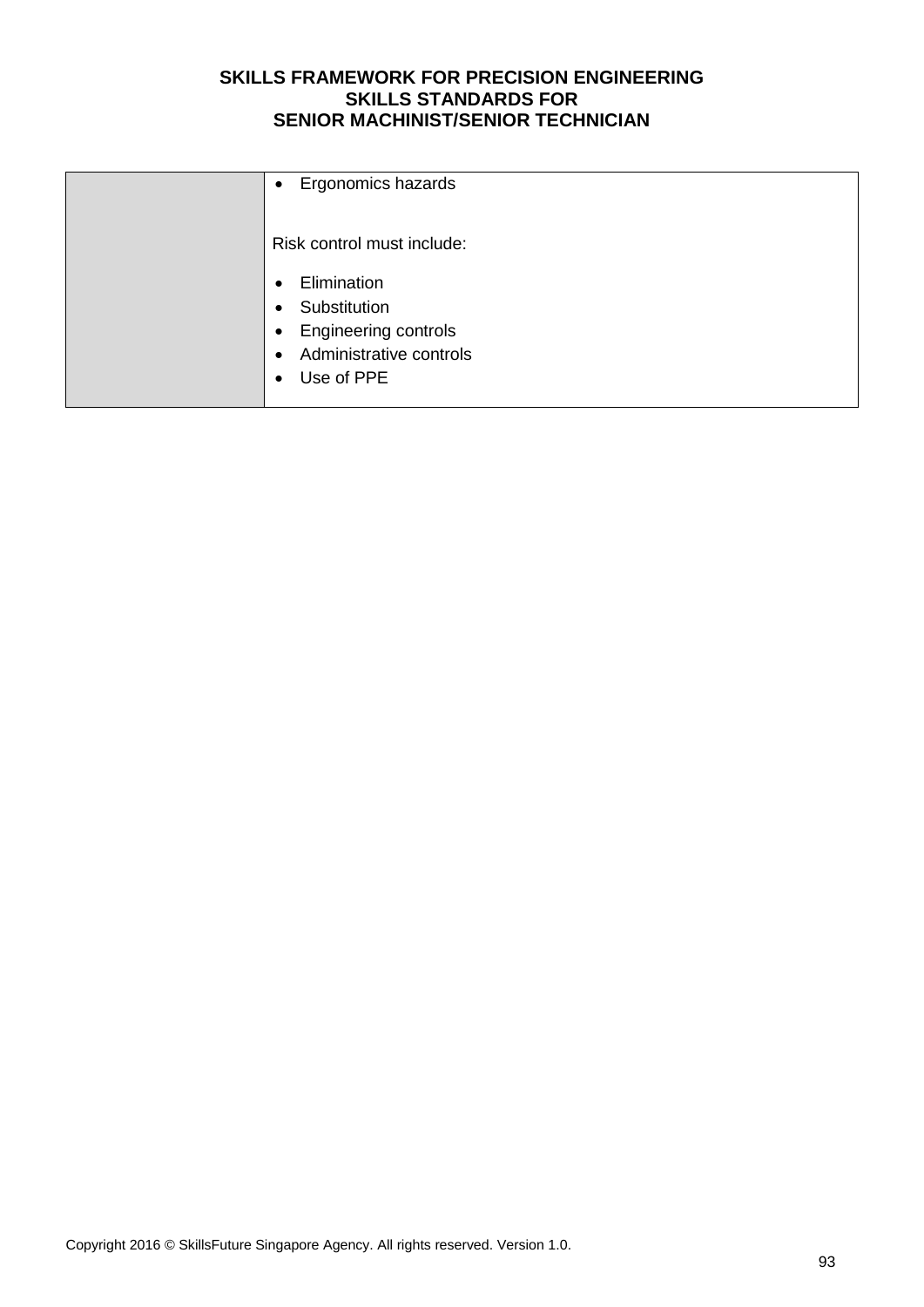| <b>Skill Code</b>                                                                                                                                                                                                          | PRE-WSH-1001-1                                                                                                                                                                                                                                                                                                                                                                                                                                                                                                                                                                                                                                                                      | <b>Skill Category</b>                                                                                                                                                                                                                                                             | Workplace Safety and<br>Health                                                                                                                                                                                                                                                                                                                                       |
|----------------------------------------------------------------------------------------------------------------------------------------------------------------------------------------------------------------------------|-------------------------------------------------------------------------------------------------------------------------------------------------------------------------------------------------------------------------------------------------------------------------------------------------------------------------------------------------------------------------------------------------------------------------------------------------------------------------------------------------------------------------------------------------------------------------------------------------------------------------------------------------------------------------------------|-----------------------------------------------------------------------------------------------------------------------------------------------------------------------------------------------------------------------------------------------------------------------------------|----------------------------------------------------------------------------------------------------------------------------------------------------------------------------------------------------------------------------------------------------------------------------------------------------------------------------------------------------------------------|
|                                                                                                                                                                                                                            |                                                                                                                                                                                                                                                                                                                                                                                                                                                                                                                                                                                                                                                                                     | <b>Skill Sub-Category</b><br>(where applicable)                                                                                                                                                                                                                                   | N/A                                                                                                                                                                                                                                                                                                                                                                  |
| <b>Skill</b>                                                                                                                                                                                                               | Apply Workplace Safety and Health in Metal Work                                                                                                                                                                                                                                                                                                                                                                                                                                                                                                                                                                                                                                     |                                                                                                                                                                                                                                                                                   |                                                                                                                                                                                                                                                                                                                                                                      |
| <b>Skill Description</b>                                                                                                                                                                                                   | The ability to apply Workplace Safety and Health practices to ensure the<br>safety of oneself and others at work in metal work. It also includes<br>identifying own roles and responsibilities in a metal work job by following<br>safe work procedures and adopting relevant risk control measures when<br>conducting metal works and responding to fire emergencies.                                                                                                                                                                                                                                                                                                              |                                                                                                                                                                                                                                                                                   |                                                                                                                                                                                                                                                                                                                                                                      |
| Knowledge and<br><b>Analysis</b><br>It refers to gathering,<br>cognitive processing,<br>integration and<br>inspection of facts and<br>information required to<br>perform the work tasks<br>and activities.                 | The ability to understand:<br>Workplace Safety and Health legal obligations and other organisational<br>requirements<br>Rights and responsibilities of a worker stipulated by the Workplace<br>$\bullet$<br>Safety and Health (WSH) Act<br>Rights and responsibilities of a worker stipulated by the Employment Act<br>$\bullet$<br>and Work Injury Compensation Act<br>Common safety signs in a factory<br>$\bullet$<br>Common workplace hazards in a factory<br>$\bullet$<br>Types of risk control measures<br>$\bullet$<br>Components of "Permit-to-Work" (PTW)<br>$\bullet$<br>Types of Personal Protective Equipment (PPE)<br>Proper usage and maintenance of PPE<br>$\bullet$ |                                                                                                                                                                                                                                                                                   |                                                                                                                                                                                                                                                                                                                                                                      |
| <b>Application and</b><br><b>Adaptation</b><br>It refers to the ability to<br>perform the work tasks<br>and activities required<br>of the occupation, and<br>the ability to react to<br>and manage the<br>changes at work. | The ability to:<br>$\bullet$<br>Safety signs in a factory<br>O<br>O<br>$\bullet$<br>safe work procedures<br>$\bullet$<br>procedures<br>safe work procedures<br>Respond to fire emergencies following:<br>$\bullet$<br>$\circ$                                                                                                                                                                                                                                                                                                                                                                                                                                                       | obligations in Workplace Safety and Health (WSH) and its legal<br>Follow safe work procedures in metal working noting:<br>Common workplace hazards in a factory<br>Follow "Permit-to-Work" (PTW) procedures according to safe work<br>with organisational firefighting procedures | Identify own roles and responsibilities in metal working considering legal<br>requirements, the Employment Act and Work Injury Compensation Act<br>Identify relevant risk control measures to be implemented according to<br>Wear appropriate Personal Protective Equipment (PPE) according to<br>Fire evacuation procedures based on incident at site in accordance |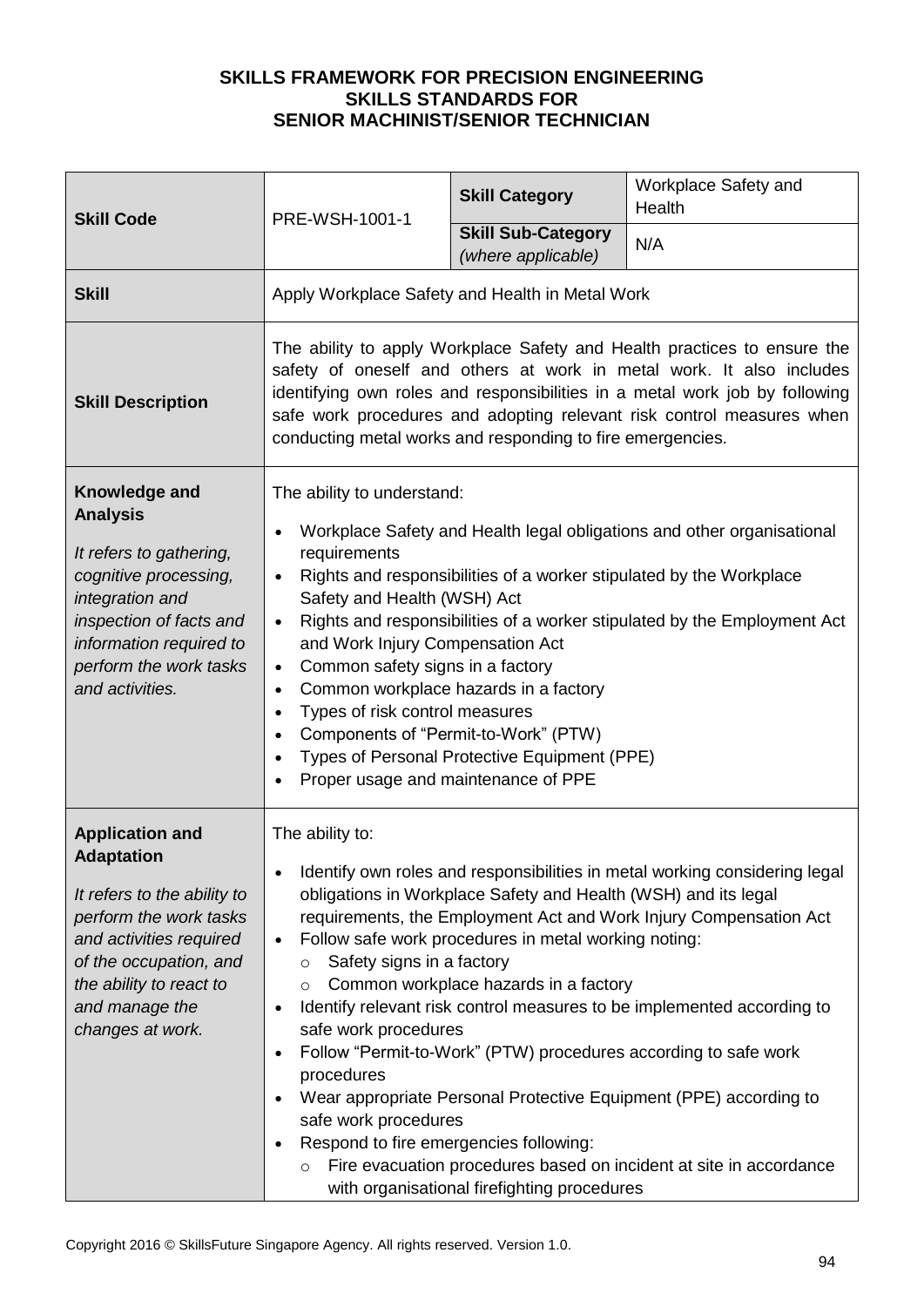|                                                                                                                                                                                                                               | Using correct types of fire extinguishers in the event of a fire<br>$\circ$<br>Applying the correct techniques to extinguish a fire according to<br>$\circ$<br>established organisational firefighting procedures                                                                                                                                  |
|-------------------------------------------------------------------------------------------------------------------------------------------------------------------------------------------------------------------------------|----------------------------------------------------------------------------------------------------------------------------------------------------------------------------------------------------------------------------------------------------------------------------------------------------------------------------------------------------|
| <b>Innovation and Value</b><br><b>Creation</b><br>It refers to the ability to<br>generate purposive<br>ideas to improve work<br>performance and/or<br>enhance business<br>values that are aligned<br>to organisational goals. | The ability to:<br>Contribute ideas to enhance WSH programs<br>Provide constructive suggestions to apply WSH practices                                                                                                                                                                                                                             |
| <b>Social Intelligence</b><br>and Ethics<br>It refers to the ability to<br>use affective factors in<br>leadership, relationship<br>and diversity<br>management guided by<br>professional codes of<br>ethics.                  | The ability to:<br>Report unsafe working conditions, work practices and any irregularities<br>in firefighting or related activities to relevant stakeholders in accordance<br>with organisational procedures<br>Cooperate with peers to implement WSH policies                                                                                     |
| <b>Learning to Learn</b><br>It refers to the ability to<br>develop and improve<br>one's self within and<br>outside of one's area of<br>work.                                                                                  | The ability to:<br>Practise and take part in drills to be ready for emergencies.<br>$\bullet$<br>Stay abreast of developments in equipment and personal protective<br>gears<br>Stay updated on latest legislative requirements<br>$\bullet$<br>Familiarising with safety practices at workplace relating to health and<br>٠<br>safety at workplace |
| <b>Range of Application</b><br>(where applicable)<br>It refers to the critical<br>circumstances and<br>contexts that the skill<br>may be demonstrated.                                                                        | Rules and regulations must include:<br>Workplace Safety and Health (WSH) Act and subsidiary legislations<br><b>WSH (General Provisions) Regulations</b><br>$\circ$<br><b>Employment Act</b><br>Work Injury Compensation Act<br>Penalties for non-compliance<br><b>WAH Regulation</b><br>WSH (Risk Management) Regulations<br>٠                     |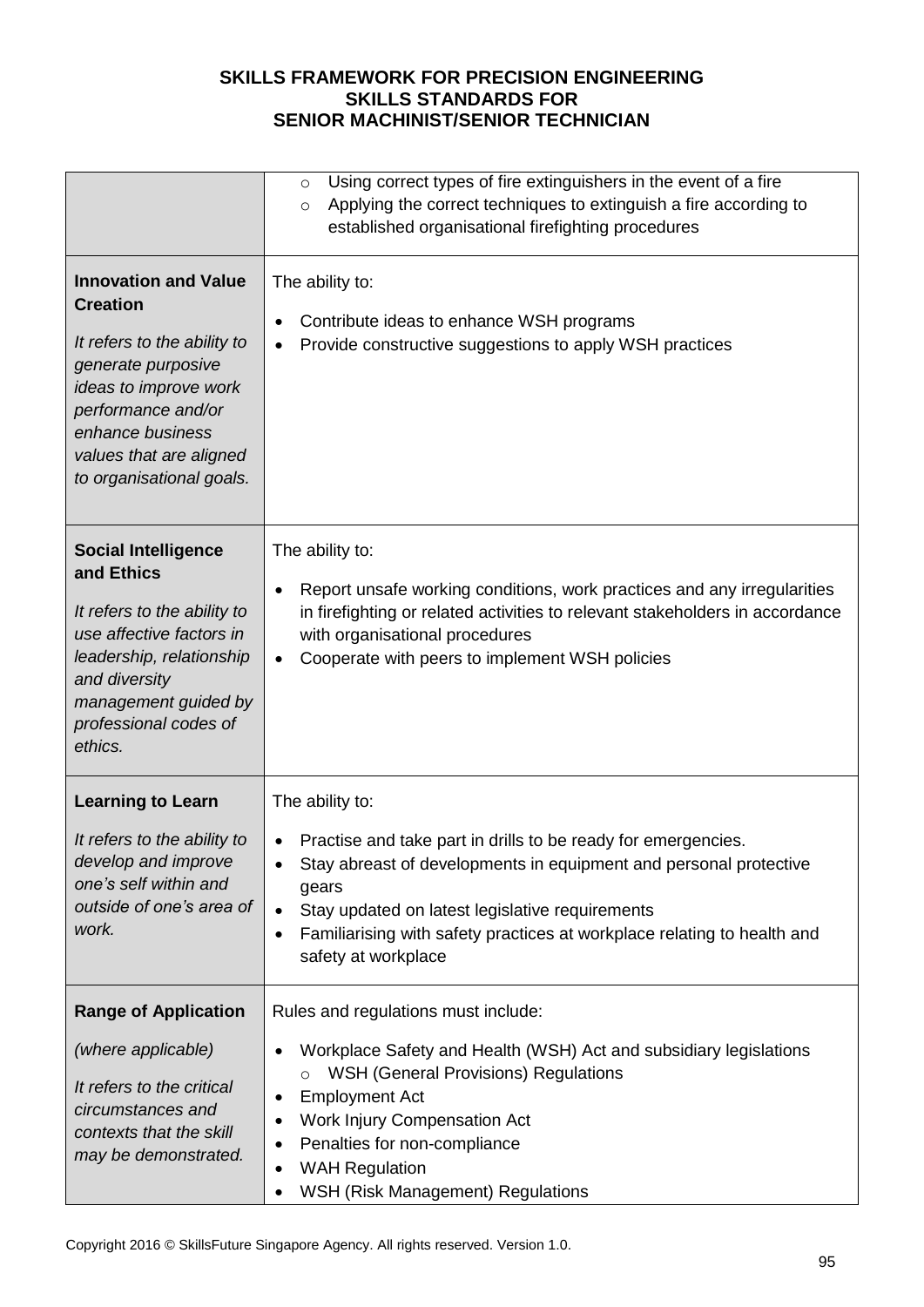| Code of Practice on WSH Risk Management<br>Statutory Medical Examinations as required under the WSH (Medical<br><b>Examinations) Regulations</b>                                                                             |
|------------------------------------------------------------------------------------------------------------------------------------------------------------------------------------------------------------------------------|
| Organisational and other requirements must include:                                                                                                                                                                          |
| Company in-house rules and regulations<br>Equipment manufacturer's guidelines (instructions, specifications,<br>operators manual or checklists)<br>Safety signs on site<br>Workplace hazards<br><b>Risk control measures</b> |
| Tools and equipment must include:<br>Personal Protective Equipment (PPE)<br>Fire extinguishers                                                                                                                               |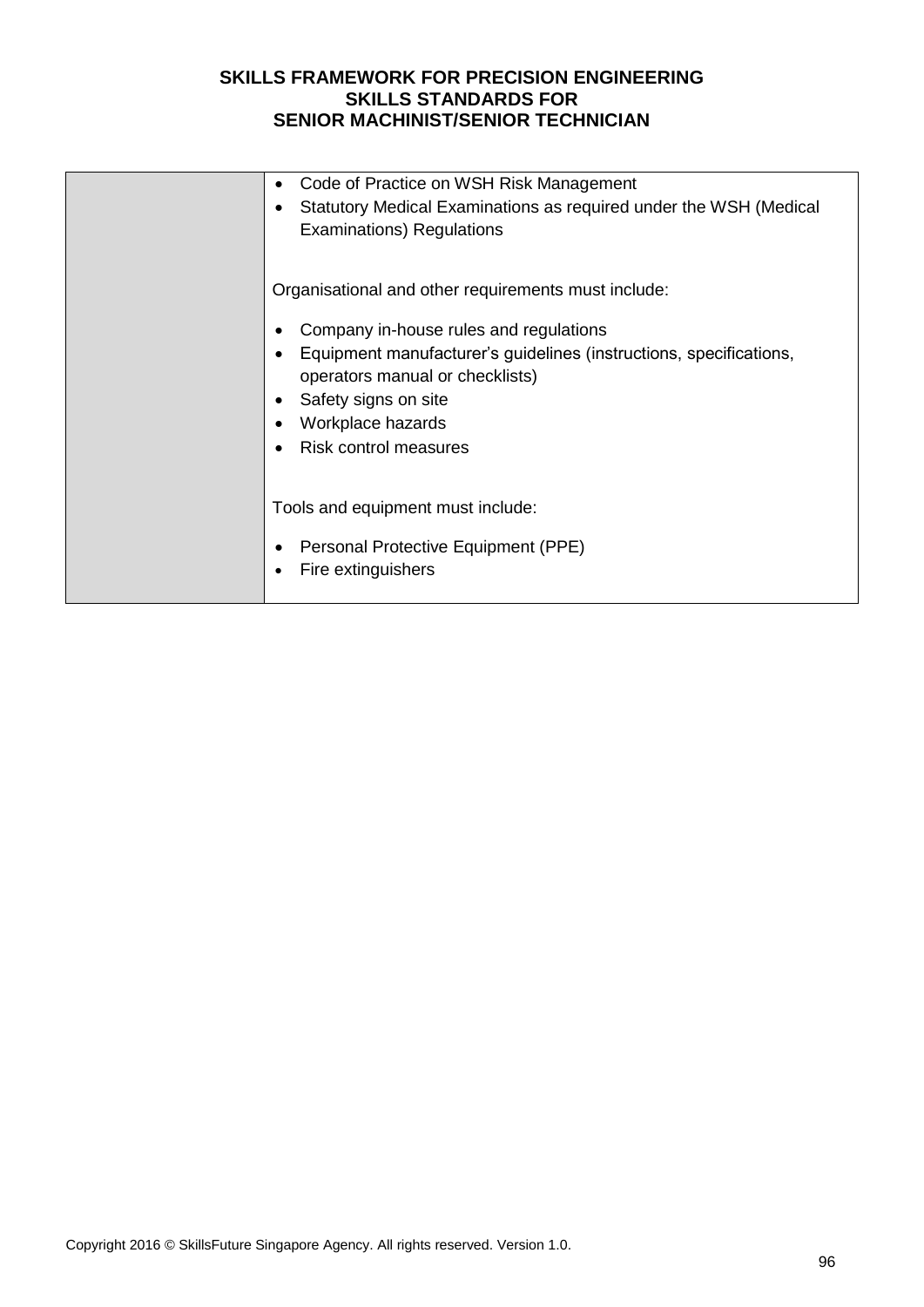| <b>Skill Code</b>                                                                                                                                                                                                             | PRE-WSH-1002-1                                                                                                                                                                                                                                                                                                                                                                                                                                               | <b>Skill Category</b>                                          | Workplace Safety and<br>Health                                                                                                                 |
|-------------------------------------------------------------------------------------------------------------------------------------------------------------------------------------------------------------------------------|--------------------------------------------------------------------------------------------------------------------------------------------------------------------------------------------------------------------------------------------------------------------------------------------------------------------------------------------------------------------------------------------------------------------------------------------------------------|----------------------------------------------------------------|------------------------------------------------------------------------------------------------------------------------------------------------|
|                                                                                                                                                                                                                               |                                                                                                                                                                                                                                                                                                                                                                                                                                                              | <b>Skill Sub-Category</b><br>(where applicable)                | N/A                                                                                                                                            |
| <b>Skill</b>                                                                                                                                                                                                                  | <b>Identify Hazards and Maintain Risk Control Measures</b>                                                                                                                                                                                                                                                                                                                                                                                                   |                                                                |                                                                                                                                                |
| <b>Skill Description</b>                                                                                                                                                                                                      | The skill describes the ability to identify hazards and maintain risk control<br>measures at workplace.                                                                                                                                                                                                                                                                                                                                                      |                                                                |                                                                                                                                                |
| Knowledge and<br><b>Analysis</b><br>It refers to gathering,<br>cognitive processing,<br>integration and<br>inspection of facts and<br>information required to<br>perform the work tasks<br>and activities.                    | The ability to understand:<br>Types of hazards associated with the use of tools and operation of<br>equipment and machine at workplace<br>Types of hazards associated with materials and chemicals used at<br>$\bullet$<br>workplace<br>Principles and methodology of risk assessment<br>$\bullet$<br>Importance and types of risk control measures at workplace<br>$\bullet$<br>Organisational WSH procedures and WSH legislative requirements<br>$\bullet$ |                                                                |                                                                                                                                                |
| <b>Application and</b><br><b>Adaptation</b><br>It refers to the ability to<br>perform the work tasks<br>and activities required<br>of the occupation, and<br>the ability to react to<br>and manage the<br>changes at work.    | The ability to:<br>$\bullet$<br>used at workplace<br>$\bullet$<br>and legislative requirements                                                                                                                                                                                                                                                                                                                                                               | Identify hazards by conducting WSH checks on work area, safety | signage, safety devices, equipment, machine, materials and chemicals<br>Carry out risk controls in accordance to WSH organisational procedures |
| <b>Innovation and Value</b><br><b>Creation</b><br>It refers to the ability to<br>generate purposive<br>ideas to improve work<br>performance and/or<br>enhance business<br>values that are aligned<br>to organisational goals. | The ability to:<br>Contribute ideas to improve control of WSH risks in accordance to the<br>hierarchy of control<br>Identify inadequacies in the existing control measures in accordance<br>$\bullet$<br>with organisational procedures<br>Provide constructive suggestions to carry out risk controls measures                                                                                                                                              |                                                                |                                                                                                                                                |
| <b>Social Intelligence</b>                                                                                                                                                                                                    | The ability to:                                                                                                                                                                                                                                                                                                                                                                                                                                              |                                                                |                                                                                                                                                |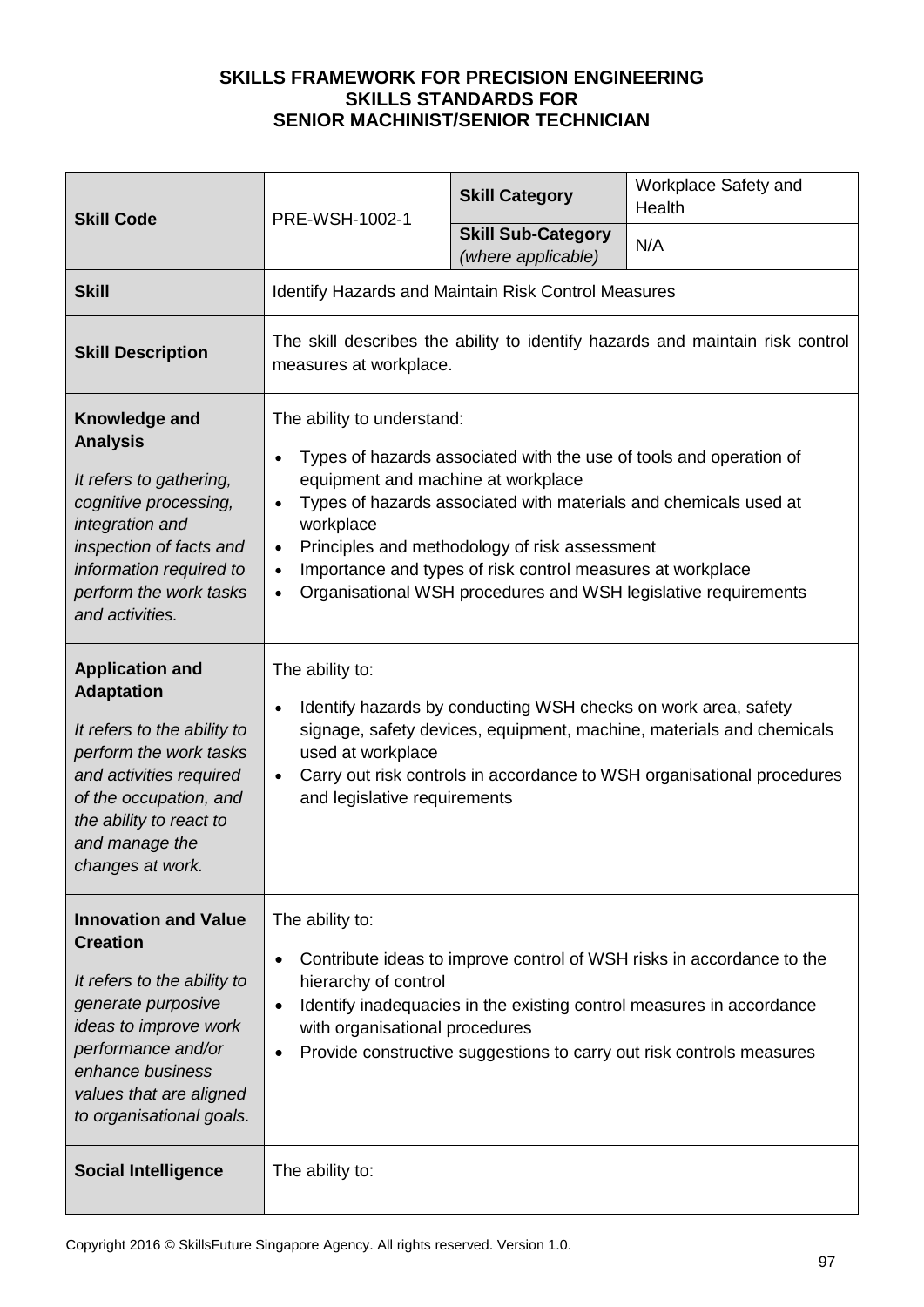| and Ethics<br>It refers to the ability to<br>use affective factors in<br>leadership, relationship<br>and diversity<br>management guided by<br>professional codes of<br>ethics. | Report any abnormalities and problems encountered in identifying and<br>٠<br>monitoring hazards<br>Check with designated personnel on risk control                                                                                            |
|--------------------------------------------------------------------------------------------------------------------------------------------------------------------------------|-----------------------------------------------------------------------------------------------------------------------------------------------------------------------------------------------------------------------------------------------|
| <b>Learning to Learn</b><br>It refers to the ability to<br>develop and improve                                                                                                 | The ability to:<br>Provide input to risk assessment team at workplace in accordance to<br>$\bullet$<br>WSH organisational procedures and legislative requirements                                                                             |
| one's self within and<br>outside of one's area of<br>work.                                                                                                                     |                                                                                                                                                                                                                                               |
| <b>Range of Application</b>                                                                                                                                                    | Legislative and industrial framework for WSH                                                                                                                                                                                                  |
| (where applicable)                                                                                                                                                             |                                                                                                                                                                                                                                               |
| It refers to the critical<br>circumstances and<br>contexts that the skill<br>may be demonstrated.                                                                              | Hazards associated with tools, equipment and machines must include:<br>Electrical<br>$\bullet$<br>Mechanical<br>Fire and explosion<br>$\bullet$<br>Radiation<br><b>Noise</b>                                                                  |
|                                                                                                                                                                                | Hazards associated with materials and chemicals must include:                                                                                                                                                                                 |
|                                                                                                                                                                                | Fire and explosion<br>$\bullet$<br>Burn and scald<br>Sudden release of pressure<br>٠<br>Corrosion<br>Irritation<br>$\bullet$<br>Asphyxiation<br>Toxicity<br>Carcinogens<br>$\bullet$<br>Acute effects<br>Chronic effects<br>Chemical products |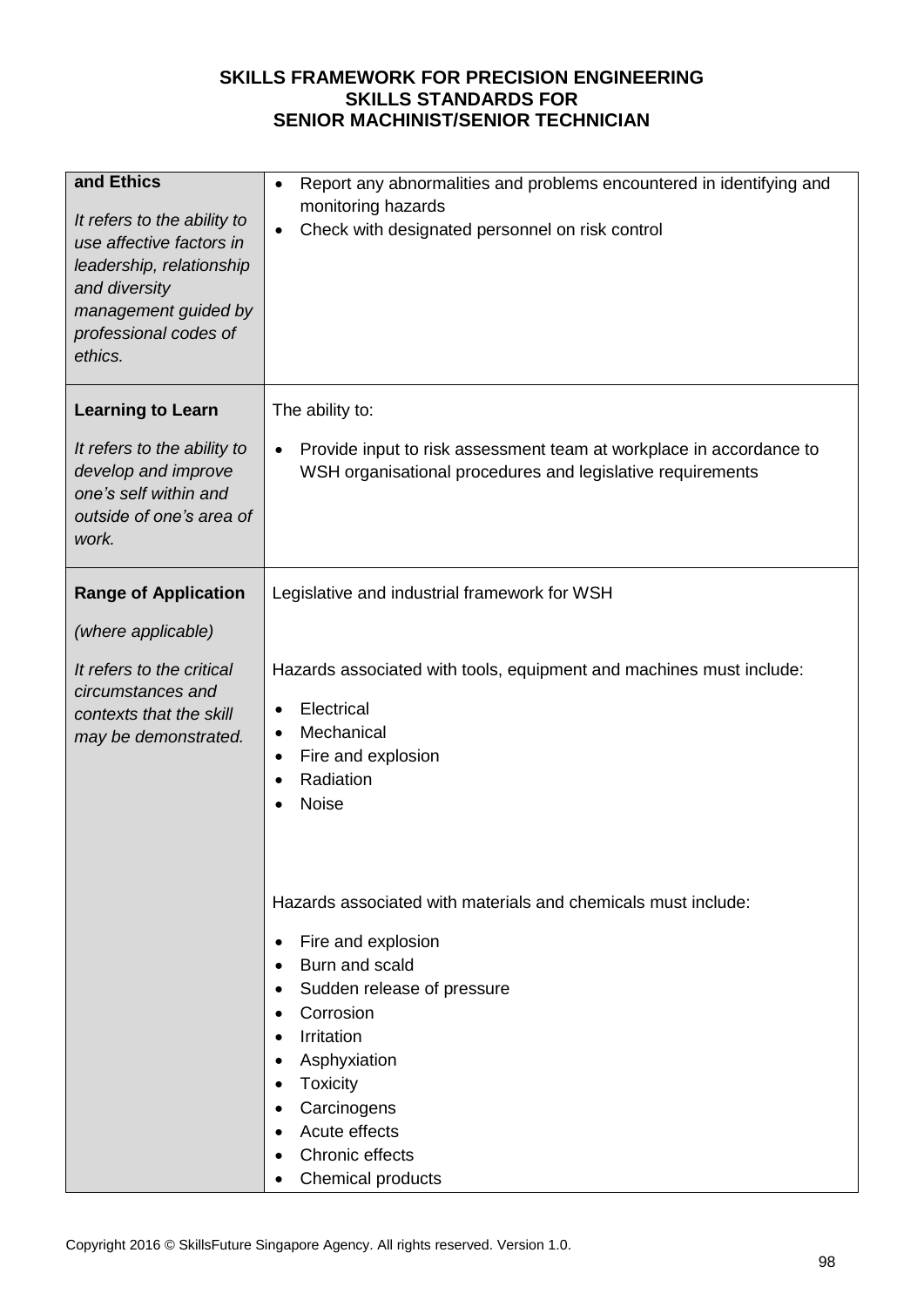| Hazards associated with environment must include:<br>Poor housekeeping<br>$\bullet$<br>Unstable stacking of materials<br>٠<br>Storage of incompatible materials<br>$\bullet$<br>Incompatible works<br>$\bullet$<br>Unguarded machines<br>$\bullet$<br>Hazardous atmosphere<br>$\bullet$<br>Conditions that expose a person to hazards:<br>Struck by or struck against objects<br>$\circ$<br>Trip and fall on same level<br>$\circ$<br>Falling from height<br>$\circ$<br>Drowning<br>$\circ$<br>Scalds and burns<br>$\circ$<br>Lightning strikes<br>$\circ$ |
|------------------------------------------------------------------------------------------------------------------------------------------------------------------------------------------------------------------------------------------------------------------------------------------------------------------------------------------------------------------------------------------------------------------------------------------------------------------------------------------------------------------------------------------------------------|
| At-risk behaviours must include:<br>Violating procedures<br>$\bullet$<br>Taking short-cuts<br>$\bullet$<br>By-passing safety procedures<br>$\bullet$<br>Disabling machine safety features<br>$\bullet$<br>Not using or misuse of Personal Protective Equipment (PPE)<br>$\bullet$<br>Unauthorised use of equipment<br>$\bullet$<br>Misuse of equipment<br>$\bullet$<br><b>Reckless acts</b><br>$\bullet$<br>Horseplay<br>$\bullet$                                                                                                                         |
| Health hazards must include:<br><b>Noise</b><br>$\bullet$<br>Chemical<br>Haze<br>$\bullet$<br>Ergonomic<br>$\bullet$<br>Poor posture<br>$\bullet$<br>Duration<br>$\bullet$<br>Frequency<br>٠<br>Area layout<br>$\bullet$<br>Manual handling                                                                                                                                                                                                                                                                                                                |
| Hierarchy of risk control must include:                                                                                                                                                                                                                                                                                                                                                                                                                                                                                                                    |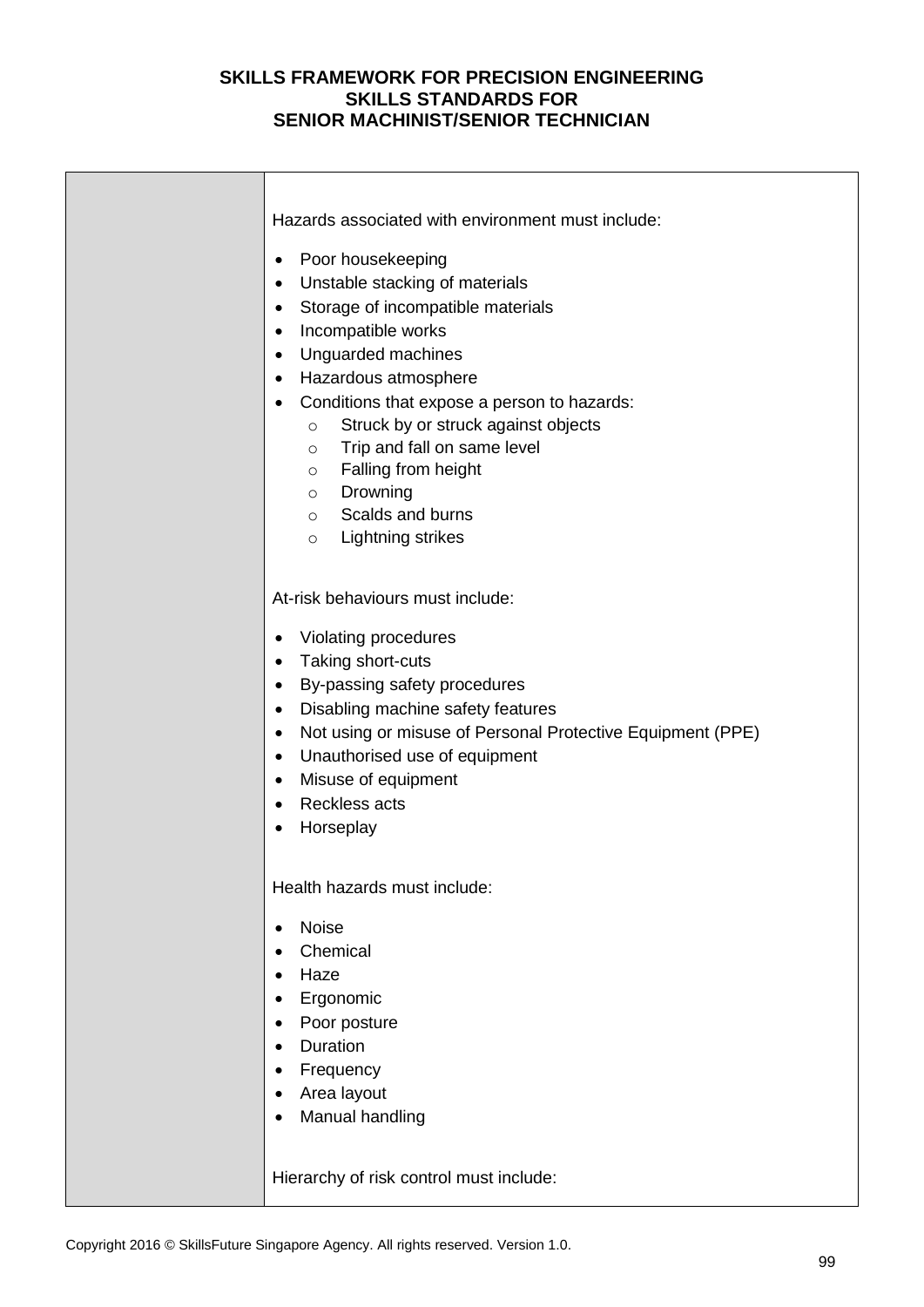| Elimination<br>$\bullet$<br>Substitution<br>$\bullet$<br><b>Engineering controls</b><br>٠<br>Administrative controls<br>$\bullet$<br>Personal Protective Equipment (PPE)<br>٠                                                                                                              |
|--------------------------------------------------------------------------------------------------------------------------------------------------------------------------------------------------------------------------------------------------------------------------------------------|
| Common risk assessment approaches must include:<br><b>Activity-Based</b><br><b>Trade-Based</b>                                                                                                                                                                                             |
| Simple risk assessment methods must include:<br><b>Review Material Safety Data Sheets</b><br>$\bullet$<br>Job Safety Analysis (Task Analysis)<br>$\bullet$<br><b>Workplace Audits and Inspections</b><br>$\bullet$<br><b>Risk Analysis Form</b><br>$\bullet$<br>Matrix method<br>$\bullet$ |
| Risk quantification must include:<br>Severity of hazard<br>$\bullet$<br>Likelihood of the occurrence<br>$\bullet$<br>Risk Level = Severity x Likelihood<br>$\bullet$                                                                                                                       |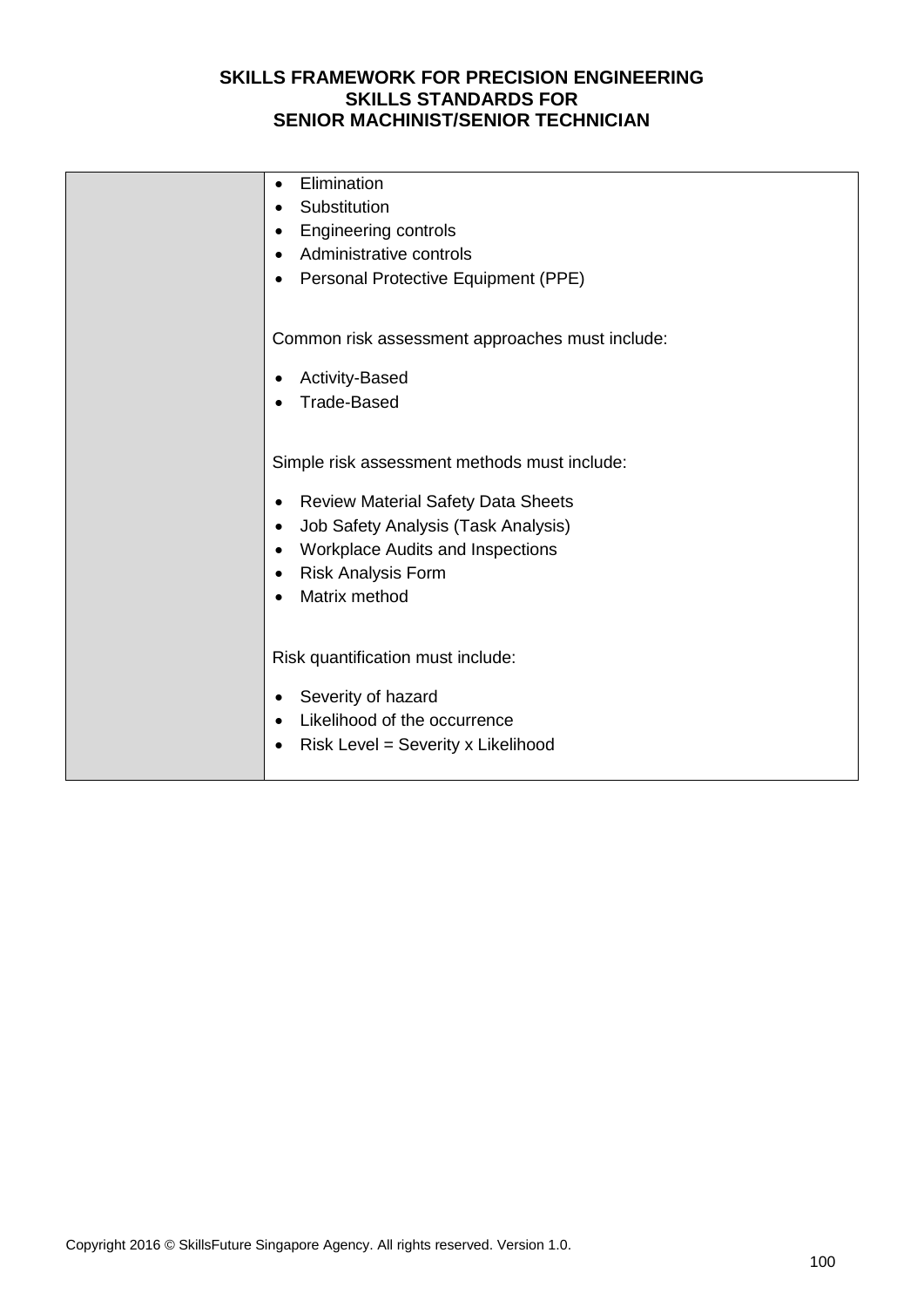| <b>Skill Code</b>                                                                                                                                                                                                             | PRE-MPI-2004-1                                                                                                                                                                                                                                                                                                                                                                                                                                                    | <b>Skill Category</b>                             | <b>Manufacturing Productivity</b><br>and Innovation |
|-------------------------------------------------------------------------------------------------------------------------------------------------------------------------------------------------------------------------------|-------------------------------------------------------------------------------------------------------------------------------------------------------------------------------------------------------------------------------------------------------------------------------------------------------------------------------------------------------------------------------------------------------------------------------------------------------------------|---------------------------------------------------|-----------------------------------------------------|
|                                                                                                                                                                                                                               |                                                                                                                                                                                                                                                                                                                                                                                                                                                                   | <b>Skill Sub-Category</b><br>(where applicable)   | N/A                                                 |
| <b>Skill</b>                                                                                                                                                                                                                  | Apply Basic Lean Techniques in the Workplace                                                                                                                                                                                                                                                                                                                                                                                                                      |                                                   |                                                     |
| <b>Skill Description</b>                                                                                                                                                                                                      | This skill describes the ability to apply the methods and tools used for<br>identifying and assessing the actual and potential failures in product and<br>process designs in the workplace.                                                                                                                                                                                                                                                                       |                                                   |                                                     |
| Knowledge and<br><b>Analysis</b><br>It refers to gathering,<br>cognitive processing,<br>integration and<br>inspection of facts and<br>information required to<br>perform the work tasks<br>and activities.                    | The ability to understand:<br>Cycle-time in the workplace<br>$\bullet$<br>Importance and types of layout design in the workplace<br>$\bullet$<br>Concept of Poka-Yoke in the workplace<br>$\bullet$<br>Steps of creating value stream mapping in the workplace<br>$\bullet$<br>Benefits of Process Mapping in the workplace<br>$\bullet$<br>Strategy to implement the Business Improvement Project<br>$\bullet$                                                   |                                                   |                                                     |
| <b>Application and</b><br><b>Adaptation</b><br>It refers to the ability to<br>perform the work tasks<br>and activities required<br>of the occupation, and<br>the ability to react to<br>and manage the<br>changes at work.    | The ability to:<br>Apply cycle time measurement techniques according to simulation guide<br>$\bullet$<br>Simulate types of Layout Design for activities improvement<br>$\bullet$<br>Apply Poka-Yoke technique in the workplace according to simulation<br>guide<br>Apply Value Stream Mapping in the workplace according to simulation<br>guide<br>Apply Process Mapping for understanding activities flow<br>Identify and implement Business Improvement Project |                                                   |                                                     |
| <b>Innovation and Value</b><br><b>Creation</b><br>It refers to the ability to<br>generate purposive<br>ideas to improve work<br>performance and/or<br>enhance business<br>values that are aligned<br>to organisational goals. | The ability to:                                                                                                                                                                                                                                                                                                                                                                                                                                                   | Contribute ideas for business improvement project |                                                     |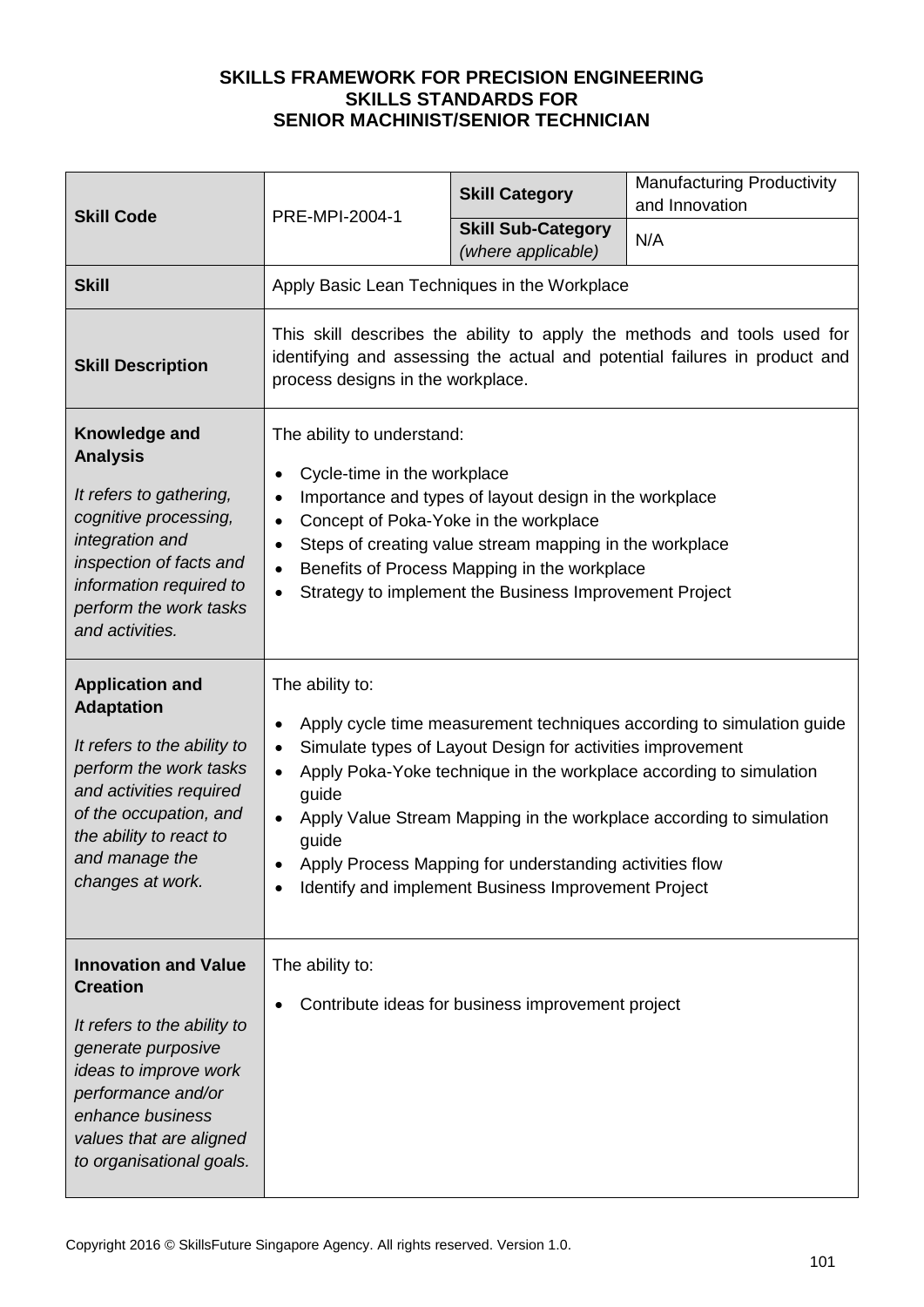| <b>Social Intelligence</b><br>and Ethics<br>It refers to the ability to<br>use affective factors in<br>leadership, relationship<br>and diversity<br>management guided by<br>professional codes of<br>ethics. | The ability to:<br>Report any abnormalities encountered in cycle time measurement<br>٠<br>Report any problems encountered during simulation of layout design<br>$\bullet$<br>Report any difficulties encountered in process mapping<br>Check with designated personnel on business improvement project<br>$\bullet$                                                                                      |
|--------------------------------------------------------------------------------------------------------------------------------------------------------------------------------------------------------------|----------------------------------------------------------------------------------------------------------------------------------------------------------------------------------------------------------------------------------------------------------------------------------------------------------------------------------------------------------------------------------------------------------|
| <b>Learning to Learn</b><br>It refers to the ability to<br>develop and improve<br>one's self within and<br>outside of one's area of<br>work.                                                                 | The ability to:<br>Able to recommend continuous improvement in the workplace<br>Reflect on problems encountered during simulation of layout design and<br>$\bullet$<br>seek ways to improve<br>Reflect on difficulties encountered in process mapping and seek ways to<br>$\bullet$<br>improve                                                                                                           |
| <b>Range of Application</b><br>(where applicable)<br>It refers to the critical<br>circumstances and<br>contexts that the skill<br>may be demonstrated.                                                       | Cycle time measurement must include:<br>Cycle time<br>Capacity calculation<br>Layout design must include:<br>Types of layout<br>Batch versus continuous flow<br>Business improvement project must include:<br>Project charter<br>٠<br>Project tracking<br>Performance measurement<br>Project presentation<br>Tool and equipment must include:<br>Lego<br>Jigsaw<br>Video<br>Flip chart<br>Digital camera |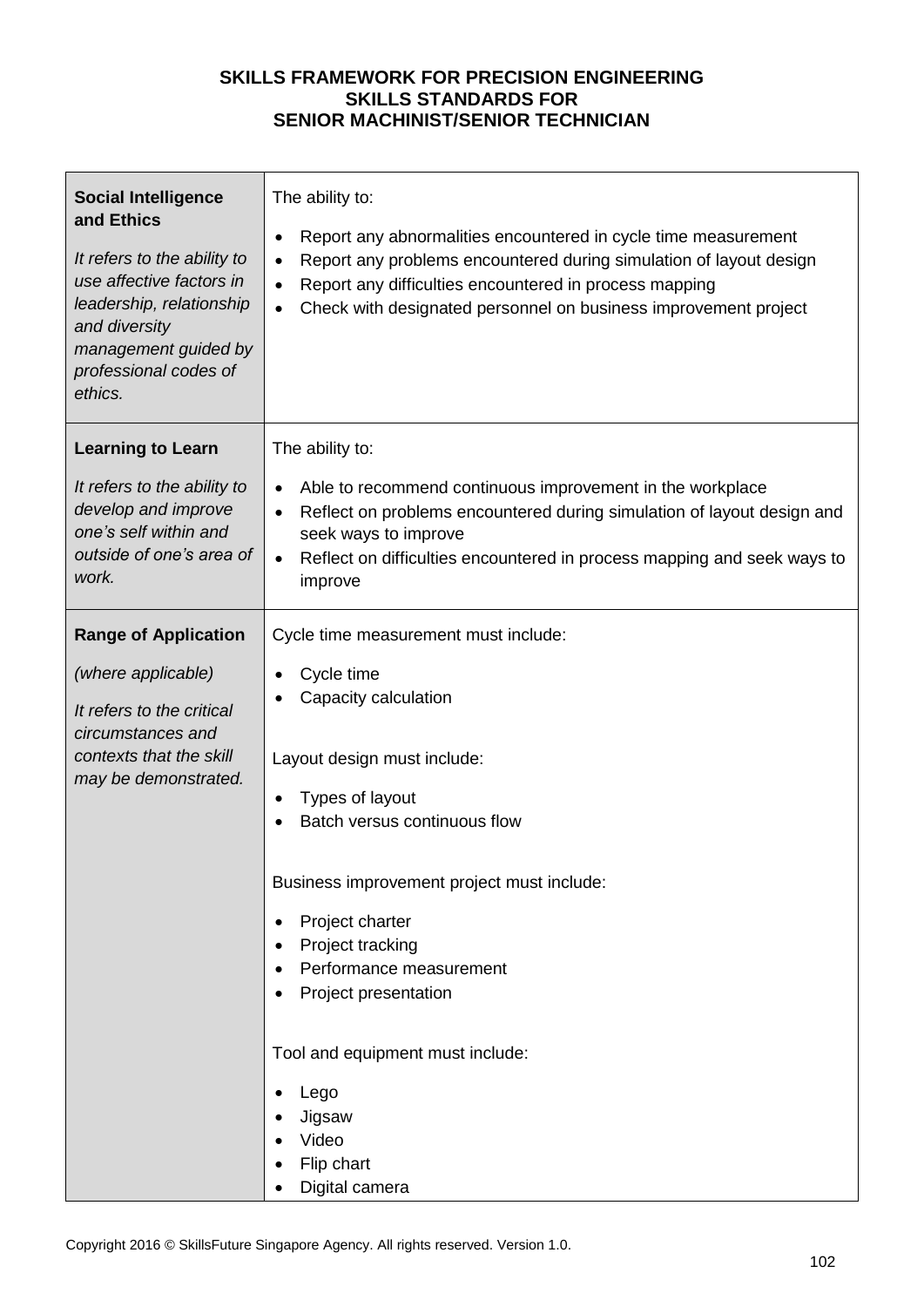| Procedures and supporting documents must include:<br>Organisational procedures<br>Specifications<br>Work instructions<br><b>Technical manual</b><br>Simulation guide for cycle time<br>Simulation guide for Poka-Yoke<br>Simulation guide for Value Stream Mapping |
|--------------------------------------------------------------------------------------------------------------------------------------------------------------------------------------------------------------------------------------------------------------------|
| Rules and regulations must include:<br>Workplace Safety and Health Act                                                                                                                                                                                             |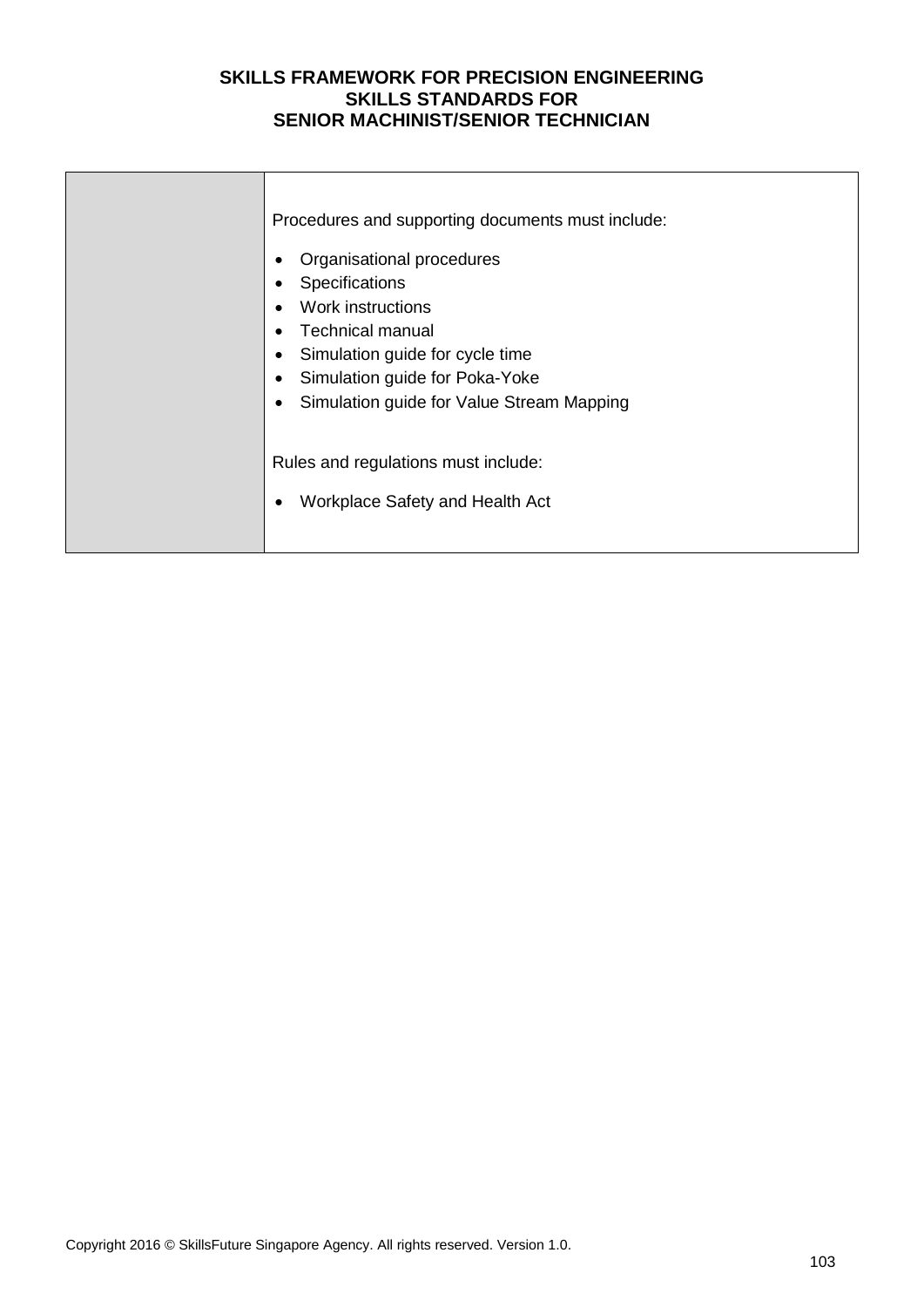| <b>Skill Code</b>                                                                                                                                                                                                          | PRE-MPI-2005-1                                                                                                                                                                                                                                                                                                                                                                                                                                                                                              | <b>Skill Category</b>                           | <b>Manufacturing Productivity</b><br>and Innovation |
|----------------------------------------------------------------------------------------------------------------------------------------------------------------------------------------------------------------------------|-------------------------------------------------------------------------------------------------------------------------------------------------------------------------------------------------------------------------------------------------------------------------------------------------------------------------------------------------------------------------------------------------------------------------------------------------------------------------------------------------------------|-------------------------------------------------|-----------------------------------------------------|
|                                                                                                                                                                                                                            |                                                                                                                                                                                                                                                                                                                                                                                                                                                                                                             | <b>Skill Sub-Category</b><br>(where applicable) | N/A                                                 |
| <b>Skill</b>                                                                                                                                                                                                               | Apply Lean Thinking in the Workplace                                                                                                                                                                                                                                                                                                                                                                                                                                                                        |                                                 |                                                     |
| <b>Skill Description</b>                                                                                                                                                                                                   | This skill describes the ability to apply LEAN thinking in the workplace. It<br>also includes the ability to interpret LEAN thinking, apply the principles of<br>LEAN, identify types of wastes in the workplace, carry out Standardised<br>Work in the workplace and apply thinking and problem-solving skills.                                                                                                                                                                                            |                                                 |                                                     |
| Knowledge and<br><b>Analysis</b><br>It refers to gathering,<br>cognitive processing,<br>integration and<br>inspection of facts and<br>information required to<br>perform the work tasks<br>and activities.                 | The ability to understand:<br>LEAN history from Toyota Production System (TPS)<br>Importance of practicing 3M's in the workplace<br>$\bullet$<br>Link between LEAN Thinking with Productivity<br>$\bullet$<br>LEAN Metric to measure performance<br>$\bullet$<br>Culture of continuous improvement in the organisation<br>$\bullet$<br>Role and responsibility of member in a LEAN project                                                                                                                  |                                                 |                                                     |
| <b>Application and</b><br><b>Adaptation</b><br>It refers to the ability to<br>perform the work tasks<br>and activities required<br>of the occupation, and<br>the ability to react to<br>and manage the<br>changes at work. | The ability to:<br>Interpret LEAN thinking to eliminate wastes and increase value-added<br>$\bullet$<br>activities according to simulation guide<br>Apply the 5 principles of LEAN as a framework for improvement<br>activities<br>Identify 8 Types of Wastes in the workplace according to simulation<br>guide<br>Carry out Standardised Work in the workplace according to simulation<br>guide<br>Carry out waste elimination activities in the workplace<br>Apply A3 Thinking for problem-solving skills |                                                 |                                                     |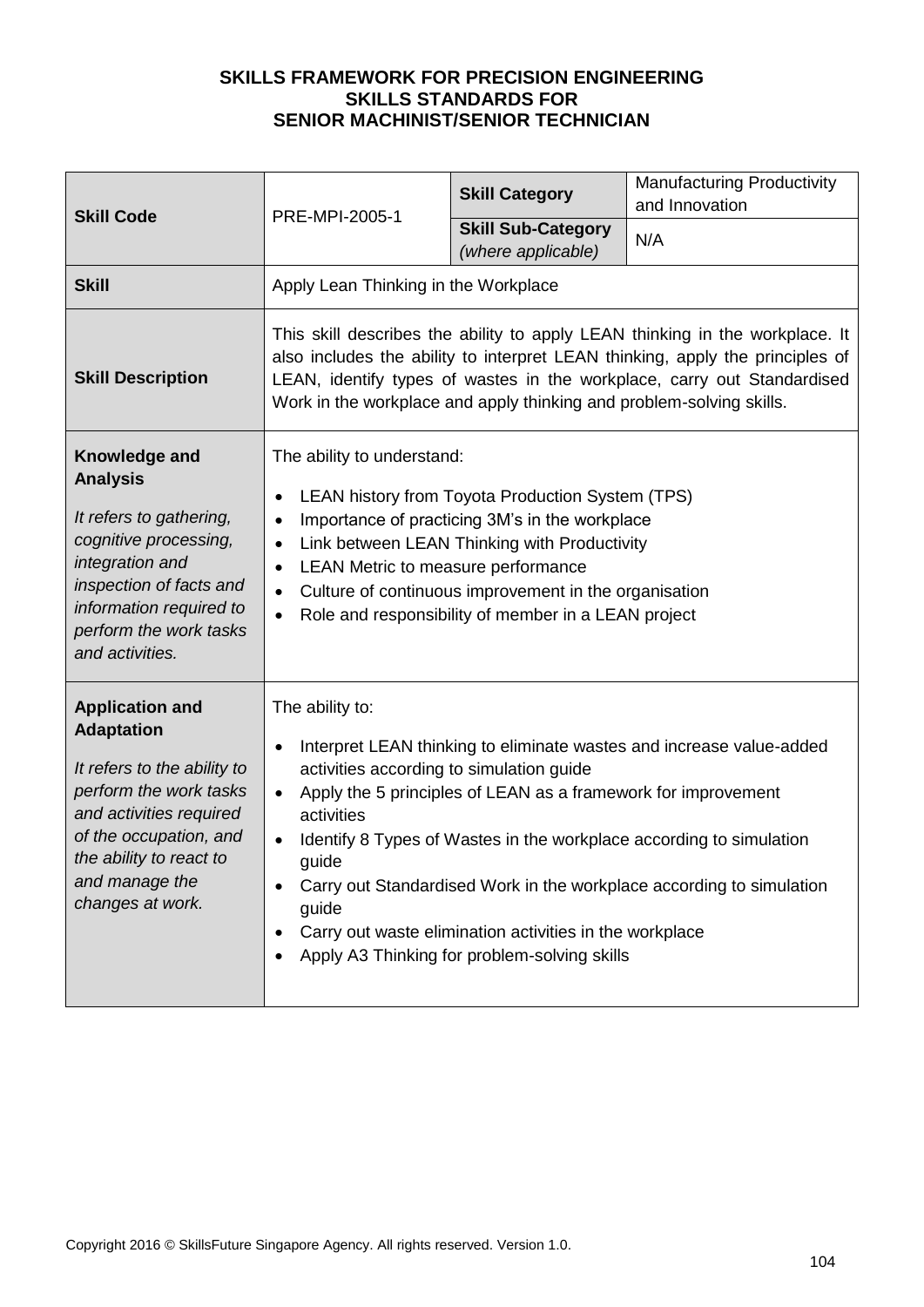| <b>Innovation and Value</b><br><b>Creation</b><br>It refers to the ability to<br>generate purposive<br>ideas to improve work<br>performance and/or<br>enhance business<br>values that are aligned<br>to organisational goals. | The ability to:<br>Carry out improvement activities based on the 5 Principles of LEAN<br>Apply LEAN quality tools in the workplace                                                                                                                                                                                                                                          |  |
|-------------------------------------------------------------------------------------------------------------------------------------------------------------------------------------------------------------------------------|-----------------------------------------------------------------------------------------------------------------------------------------------------------------------------------------------------------------------------------------------------------------------------------------------------------------------------------------------------------------------------|--|
| <b>Social Intelligence</b><br>and Ethics<br>It refers to the ability to<br>use affective factors in<br>leadership, relationship<br>and diversity<br>management guided by<br>professional codes of<br>ethics.                  | The ability to:<br>Contribute ideas for work improvement activities<br>$\bullet$<br>Check with designated personnel on work improvement activities<br>٠<br>Report any problems encountered during waste elimination activities<br>$\bullet$<br>Report any difficulties encountered applying the 5 principles of LEAN in<br>$\bullet$<br>the workplace                       |  |
| <b>Learning to Learn</b><br>It refers to the ability to<br>develop and improve<br>one's self within and<br>outside of one's area of<br>work.                                                                                  | The ability to:<br>Reflect on problems encountered during waste elimination activities<br>$\bullet$<br>Reflect on difficulties encountered applying the 5 principles of LEAN in<br>$\bullet$<br>the workplace                                                                                                                                                               |  |
| <b>Range of Application</b><br>(where applicable)<br>It refers to the critical<br>circumstances and<br>contexts that the skill<br>may be demonstrated.                                                                        | LEAN thinking overview must include:<br><b>LEAN</b> definition<br>Benefits & results of LEAN<br>LEAN history - from Toyota Production System (TPS)<br>٠<br>Developing a LEAN House/System<br><b>LEAN</b> metric<br>Introduction to LEAN tools and techniques<br>٠<br>LEAN 5 key principles & tools<br>٠<br>LEAN versus productivity versus innovation<br>Importance of 3M's |  |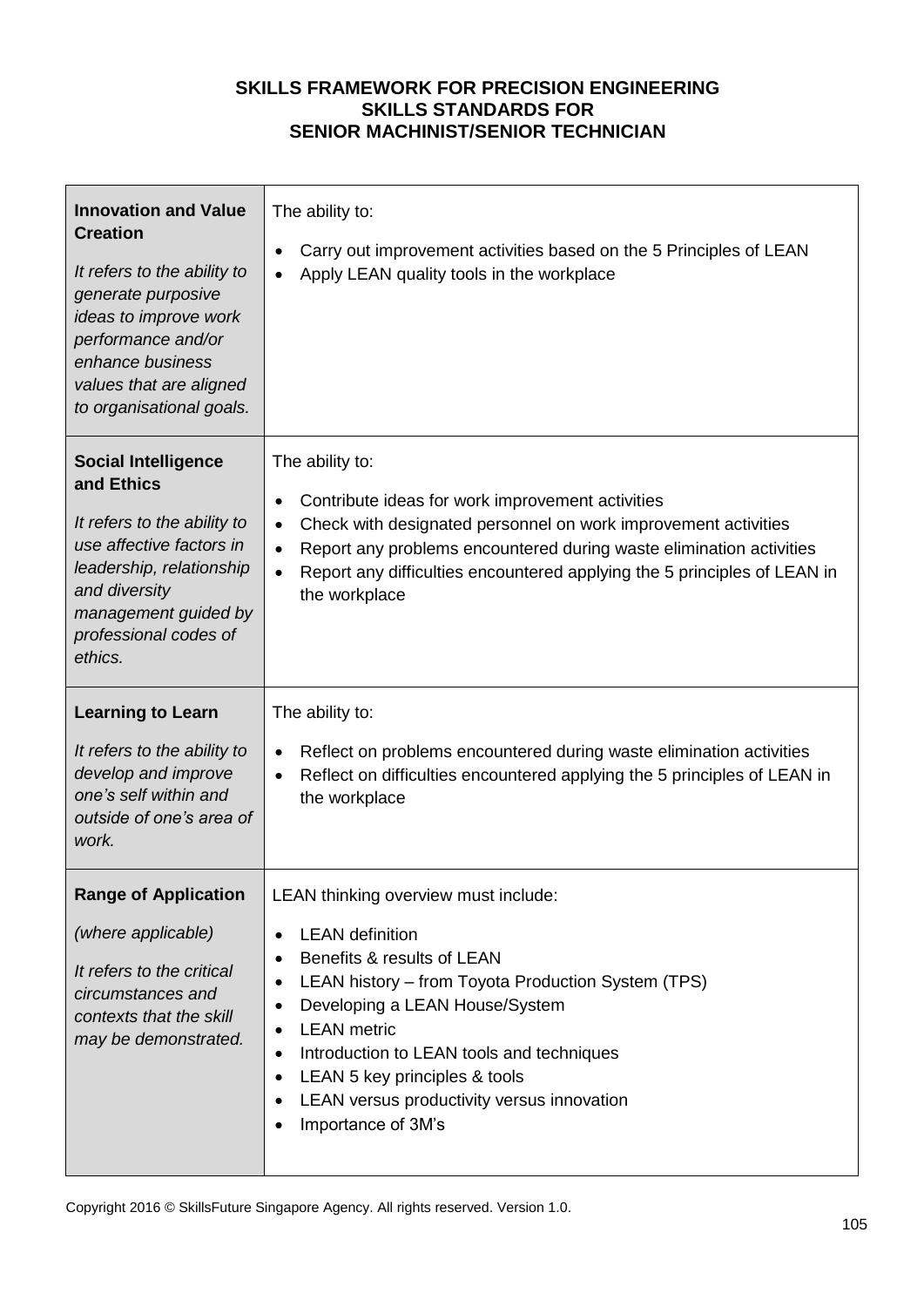| LEAN culture in the organisation must include:                             |
|----------------------------------------------------------------------------|
| The need for a cultural of continuous improvement in the organisation<br>٠ |
| Business improvement is a journey<br>٠                                     |
| Mindset change                                                             |
| <b>Build LEAN culture</b><br>٠                                             |
| The role and responsibility of member in a LEAN project<br>٠               |
|                                                                            |
| 8 Types of Waste must include:                                             |
| Work cycle with Type 1 and 2 wastes                                        |
| Zero waste                                                                 |
| Definition of each waste & examples<br>٠                                   |
| "Learning to see waste" group exercise                                     |
| Understand Standardisation in the workplace                                |
|                                                                            |
| A3 thinking must include:                                                  |
| Definition of A3                                                           |
| Definition of problem<br>٠                                                 |
| Step-by-step of using A3                                                   |
| 7 quality tools                                                            |
| 5 why method                                                               |
| A3 worksheet                                                               |
| Standard work                                                              |
|                                                                            |
| Tool and equipment must include:                                           |
| Lego                                                                       |
| Jigsaw<br>$\bullet$                                                        |
| Video                                                                      |
| Flip chart                                                                 |
| Digital camera                                                             |
| Procedures and supporting documents must include:                          |
| Organisational procedures<br>٠                                             |
| Specifications                                                             |
| Work instructions                                                          |
| <b>Technical manual</b>                                                    |
| Simulation guide for 8-Wastes<br>٠                                         |
| Simulation guide for standard work<br>٠                                    |
| A3 worksheet                                                               |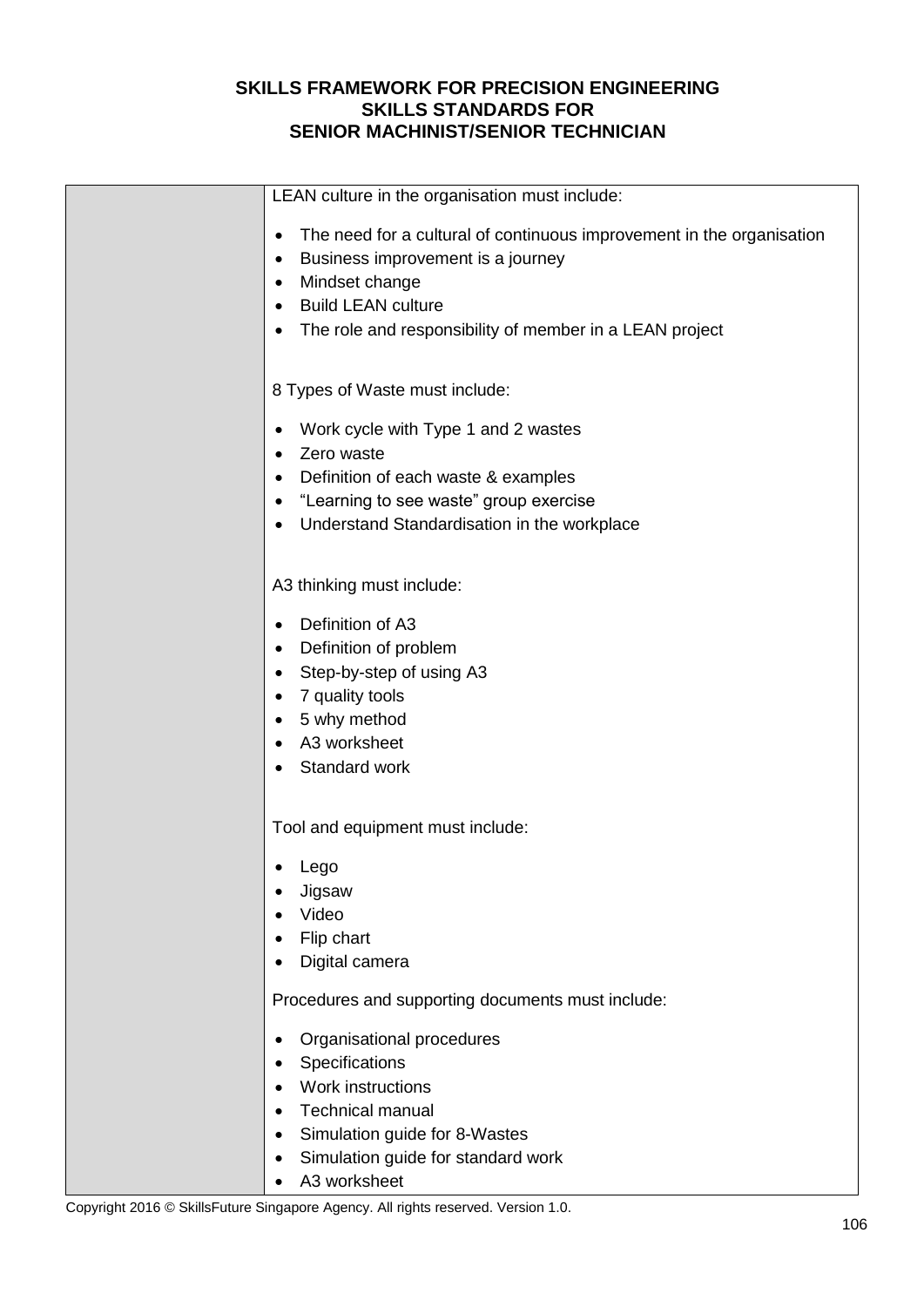| Rules and regulations must include:          |
|----------------------------------------------|
| Workplace Safety and Health Act<br>$\bullet$ |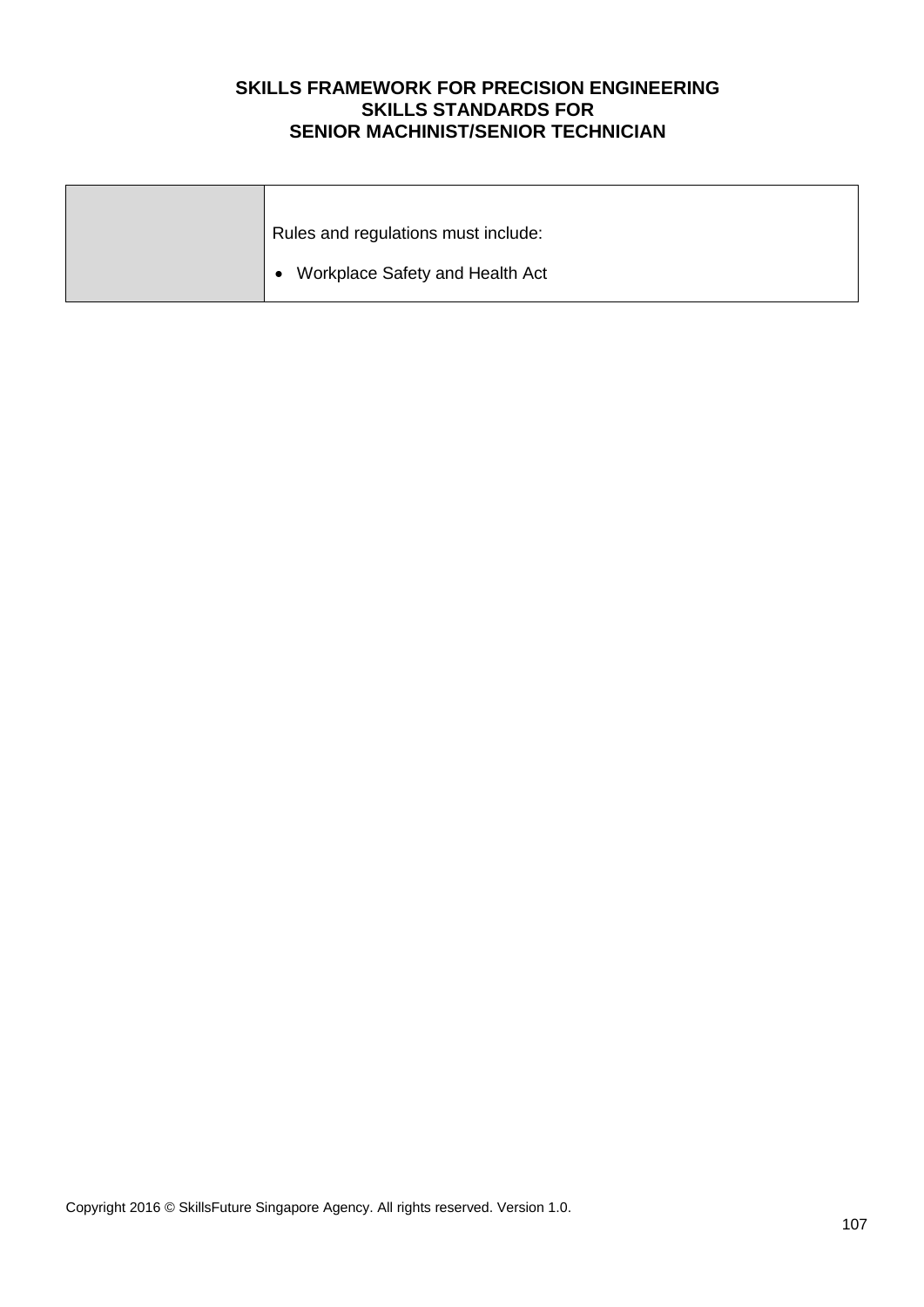| <b>Skill Code</b>                                                                                                                                                                                                          | <b>SVCF-CS-101C-1</b>                                                                                                                                                                                                                                                                                                                                                                                                                                                            | <b>Skill Category</b>                           | <b>Customer Experience</b> |
|----------------------------------------------------------------------------------------------------------------------------------------------------------------------------------------------------------------------------|----------------------------------------------------------------------------------------------------------------------------------------------------------------------------------------------------------------------------------------------------------------------------------------------------------------------------------------------------------------------------------------------------------------------------------------------------------------------------------|-------------------------------------------------|----------------------------|
|                                                                                                                                                                                                                            |                                                                                                                                                                                                                                                                                                                                                                                                                                                                                  | <b>Skill Sub-Category</b><br>(where applicable) | N/A                        |
| <b>Skill</b>                                                                                                                                                                                                               | Provide Go-the-Extra-Mile Service                                                                                                                                                                                                                                                                                                                                                                                                                                                |                                                 |                            |
| <b>Skill Description</b>                                                                                                                                                                                                   | This skill describes the ability to provide go-the-extra-mile service to exceed<br>customer expectations and create a positive customer experience. It also<br>includes demonstrating the qualities and characteristics of a service<br>professional and escalating feedback on areas of improvement to enhance<br>the customer experience.                                                                                                                                      |                                                 |                            |
| Knowledge and<br><b>Analysis</b><br>It refers to gathering,<br>cognitive processing,<br>integration and<br>inspection of facts and<br>information required to<br>perform the work tasks<br>and activities.                 | The ability to understand:<br>Types of customers<br>Customer needs and expectations<br>$\bullet$<br>Qualities and characteristics of a service professional<br>$\bullet$<br>Importance of go-the-extra-mile for service to oneself and the<br>$\bullet$<br>organisation<br>$\bullet$<br>Methods to exceed customer expectations<br>$\bullet$<br>Principles of effective communication<br>$\bullet$<br>Methods to escalate areas of improvement to enhance customer<br>experience |                                                 |                            |
| <b>Application and</b><br><b>Adaptation</b><br>It refers to the ability to<br>perform the work tasks<br>and activities required<br>of the occupation, and<br>the ability to react to<br>and manage the<br>changes at work. | The ability to:<br>Recognise the diverse range of customers and their needs and<br>$\bullet$<br>expectations<br>Demonstrate the qualities and characteristics of a service professional<br>when delivering go-the-extra-mile service to exceed customer<br>expectations<br>Create a positive customer experience by offering customized and<br>$\bullet$<br>personalized service in accordance with organisation guidelines                                                      |                                                 |                            |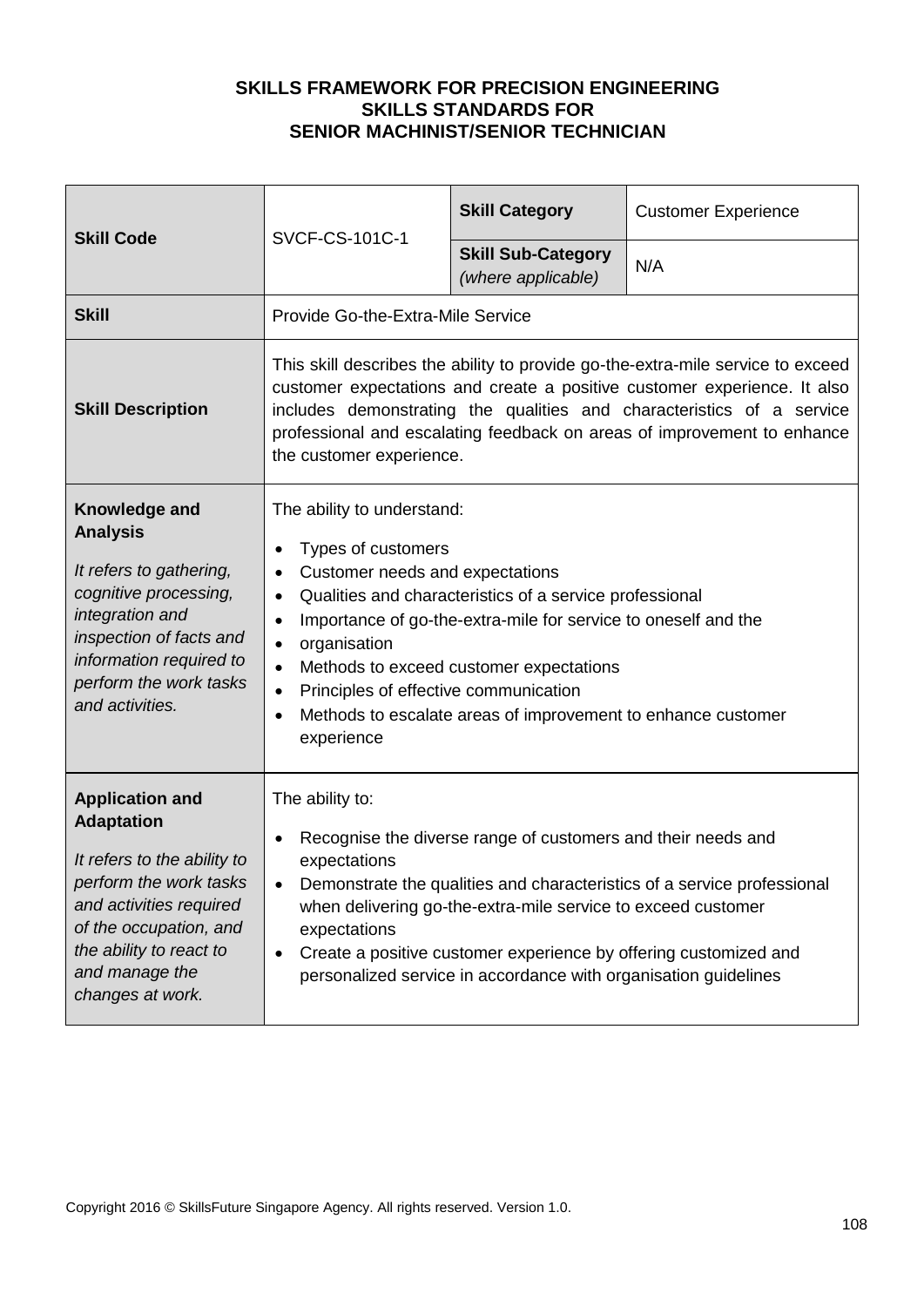| <b>Innovation and Value</b><br><b>Creation</b><br>It refers to the ability to<br>generate purposive<br>ideas to improve work<br>performance and/or<br>enhance business<br>values that are aligned<br>to organisational goals. | The ability to:<br>Escalate feedback through appropriate channels on areas of<br>$\bullet$<br>improvement to enhance the customer experience                                                                                                                              |
|-------------------------------------------------------------------------------------------------------------------------------------------------------------------------------------------------------------------------------|---------------------------------------------------------------------------------------------------------------------------------------------------------------------------------------------------------------------------------------------------------------------------|
| <b>Social Intelligence</b><br>and Ethics<br>It refers to the ability to<br>use affective factors in<br>leadership, relationship<br>and diversity<br>management guided by<br>professional codes of<br>ethics.                  | The ability to:<br>Empathise with customers' needs to exceed customers' expectations to<br>$\bullet$<br>create a positive customer experience<br>Demonstrate customer-friendly communication principles in go-the-<br>$\bullet$<br>extra-mile interactions with customers |
| <b>Learning to Learn</b><br>It refers to the ability to<br>develop and improve<br>one's self within and<br>outside of one's area of                                                                                           | The ability to:<br>Seek customer's feedback on service delivery to improve own<br>$\bullet$<br>performance in providing go-the-extra-mile service                                                                                                                         |
| work.                                                                                                                                                                                                                         |                                                                                                                                                                                                                                                                           |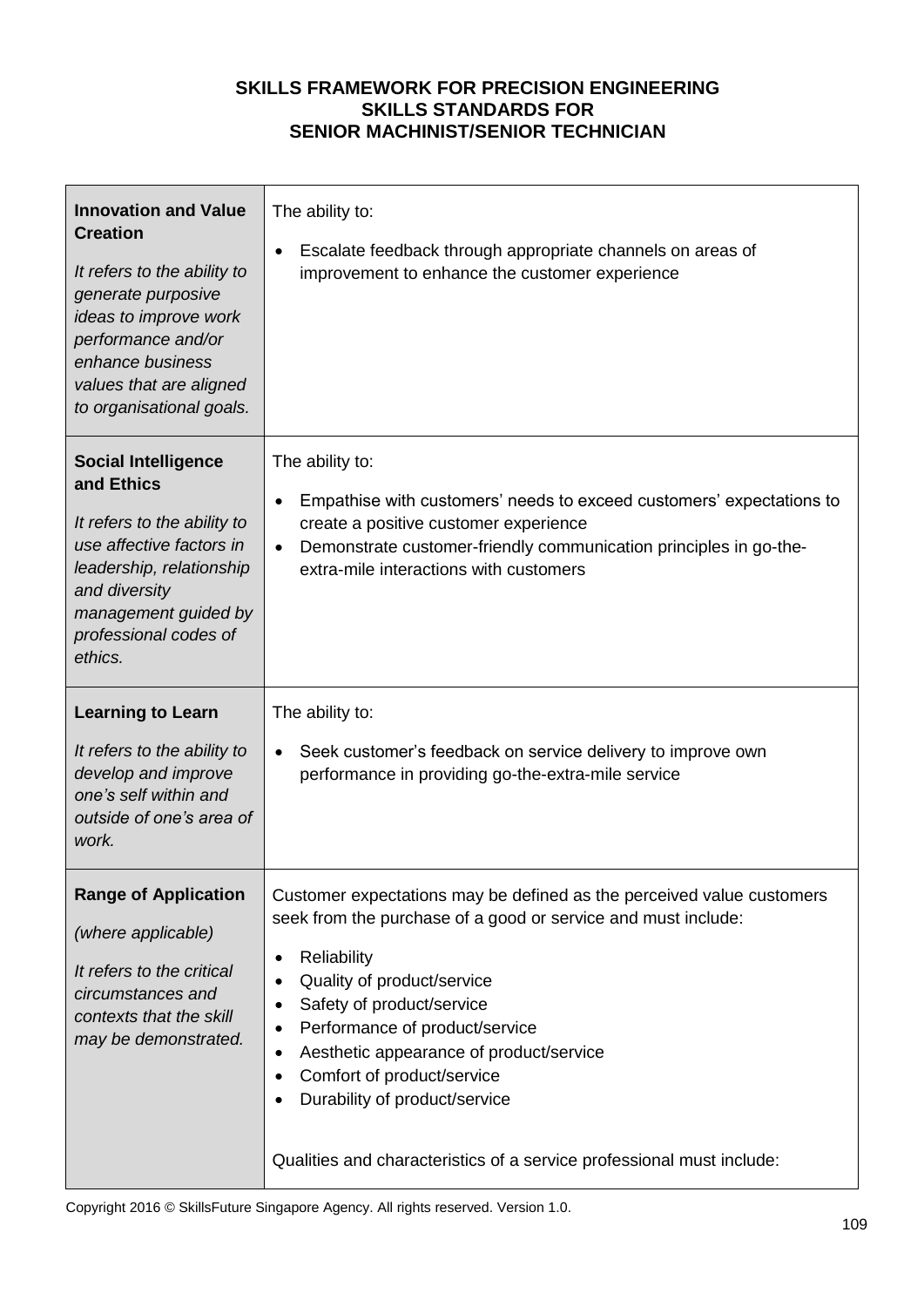| Ability to work with diverse team members<br>$\bullet$                                                                                                                                                                                                                                                                                                                                                |
|-------------------------------------------------------------------------------------------------------------------------------------------------------------------------------------------------------------------------------------------------------------------------------------------------------------------------------------------------------------------------------------------------------|
| Good communication skills                                                                                                                                                                                                                                                                                                                                                                             |
| Integrity Positive attitude                                                                                                                                                                                                                                                                                                                                                                           |
| Flexible and ability to adapt to provide service to a diverse range of<br>customers                                                                                                                                                                                                                                                                                                                   |
| Proactive in seeking out unmet needs of customer<br>$\bullet$                                                                                                                                                                                                                                                                                                                                         |
| <b>Consistent service</b>                                                                                                                                                                                                                                                                                                                                                                             |
| Initiative                                                                                                                                                                                                                                                                                                                                                                                            |
|                                                                                                                                                                                                                                                                                                                                                                                                       |
| <b>Customer-first mindset</b>                                                                                                                                                                                                                                                                                                                                                                         |
|                                                                                                                                                                                                                                                                                                                                                                                                       |
| Go-the-extra-mile service is defined as service that exceeds both internal<br>and external customer expectations and must include:                                                                                                                                                                                                                                                                    |
| Being aware of the different customer's needs before approaching<br>customers                                                                                                                                                                                                                                                                                                                         |
| Offering alternate solutions to customers                                                                                                                                                                                                                                                                                                                                                             |
| Providing value-add services to customers (e.g. calling another store                                                                                                                                                                                                                                                                                                                                 |
| inm the area to see if that product is available)                                                                                                                                                                                                                                                                                                                                                     |
| Suggesting alternate choices to customers when preferred choices are<br>$\bullet$                                                                                                                                                                                                                                                                                                                     |
| not available                                                                                                                                                                                                                                                                                                                                                                                         |
| Establishing rapport with customers to build relationships with customers                                                                                                                                                                                                                                                                                                                             |
| who frequent the establishment                                                                                                                                                                                                                                                                                                                                                                        |
| Following up with customers on unanswered questions<br>٠                                                                                                                                                                                                                                                                                                                                              |
|                                                                                                                                                                                                                                                                                                                                                                                                       |
| Customer experience is the sum of all experiences a customer has with an<br>organisation and its product or service. A positive customer experience<br>makes the customer feel happy, satisfied, justified, valued, served and<br>cared for throughout their relationship with the organisation. The ability to<br>deliver a positive customer experience enhances customer loyalty and<br>retention. |
| Methods to offer customised and personalised service must include:                                                                                                                                                                                                                                                                                                                                    |
| Balancing time spent with one customer against the needs of other<br>customers                                                                                                                                                                                                                                                                                                                        |
| Treating customers as individuals                                                                                                                                                                                                                                                                                                                                                                     |
| Varying personal approaches in response to customer attributes such as                                                                                                                                                                                                                                                                                                                                |
| being patient with older customers and being sensitive when handling                                                                                                                                                                                                                                                                                                                                  |
| customers from different cultural backgrounds                                                                                                                                                                                                                                                                                                                                                         |
| Acceding to customer's special requests according to organisational<br>$\bullet$                                                                                                                                                                                                                                                                                                                      |
| guidelines such as extending warranty period                                                                                                                                                                                                                                                                                                                                                          |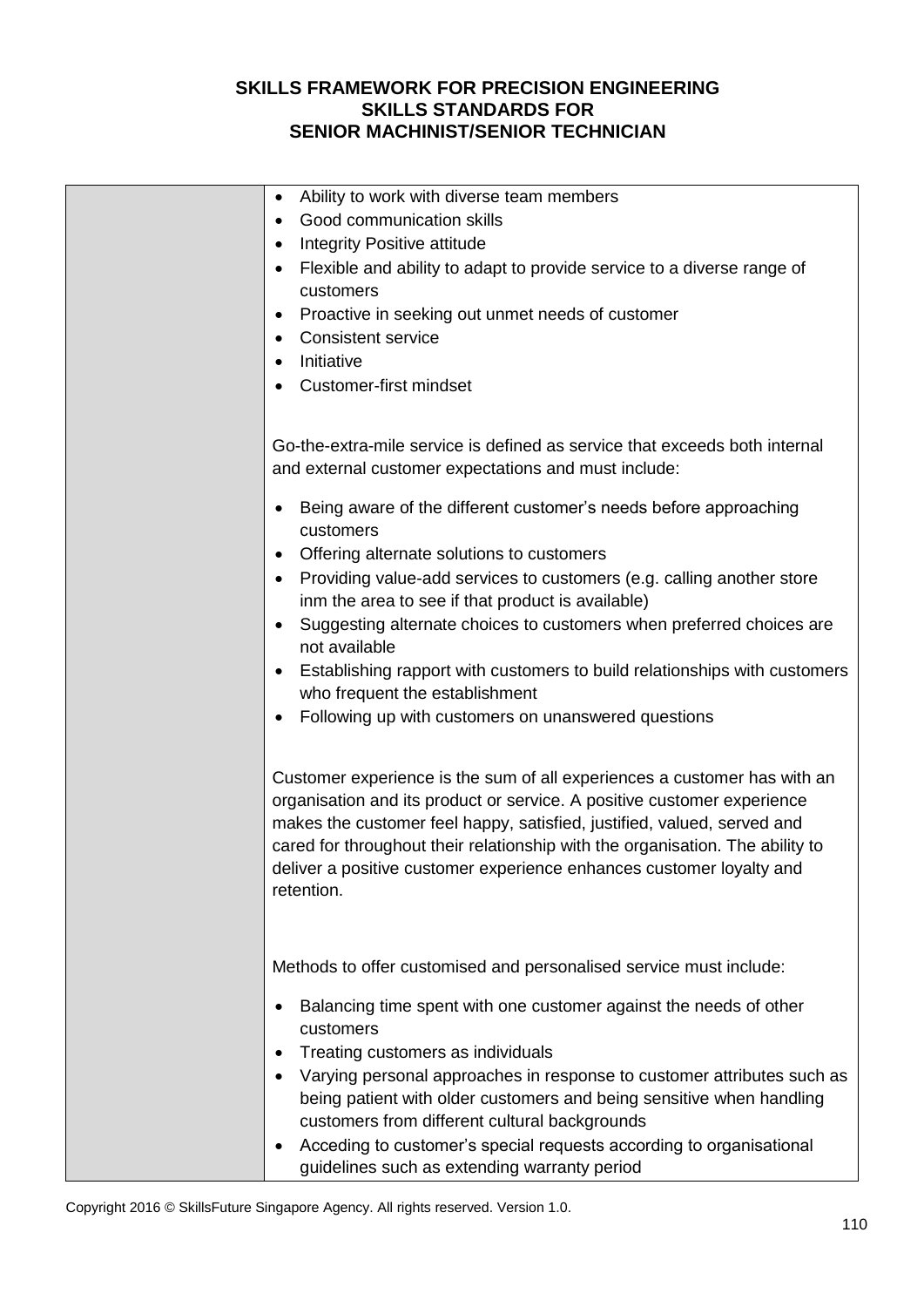|  | Up-selling products or services by offering the customer the opportunity<br>to purchase additional item<br>Cross-selling products or services by offering the customer additional<br>options to complement their purchase |
|--|---------------------------------------------------------------------------------------------------------------------------------------------------------------------------------------------------------------------------|
|--|---------------------------------------------------------------------------------------------------------------------------------------------------------------------------------------------------------------------------|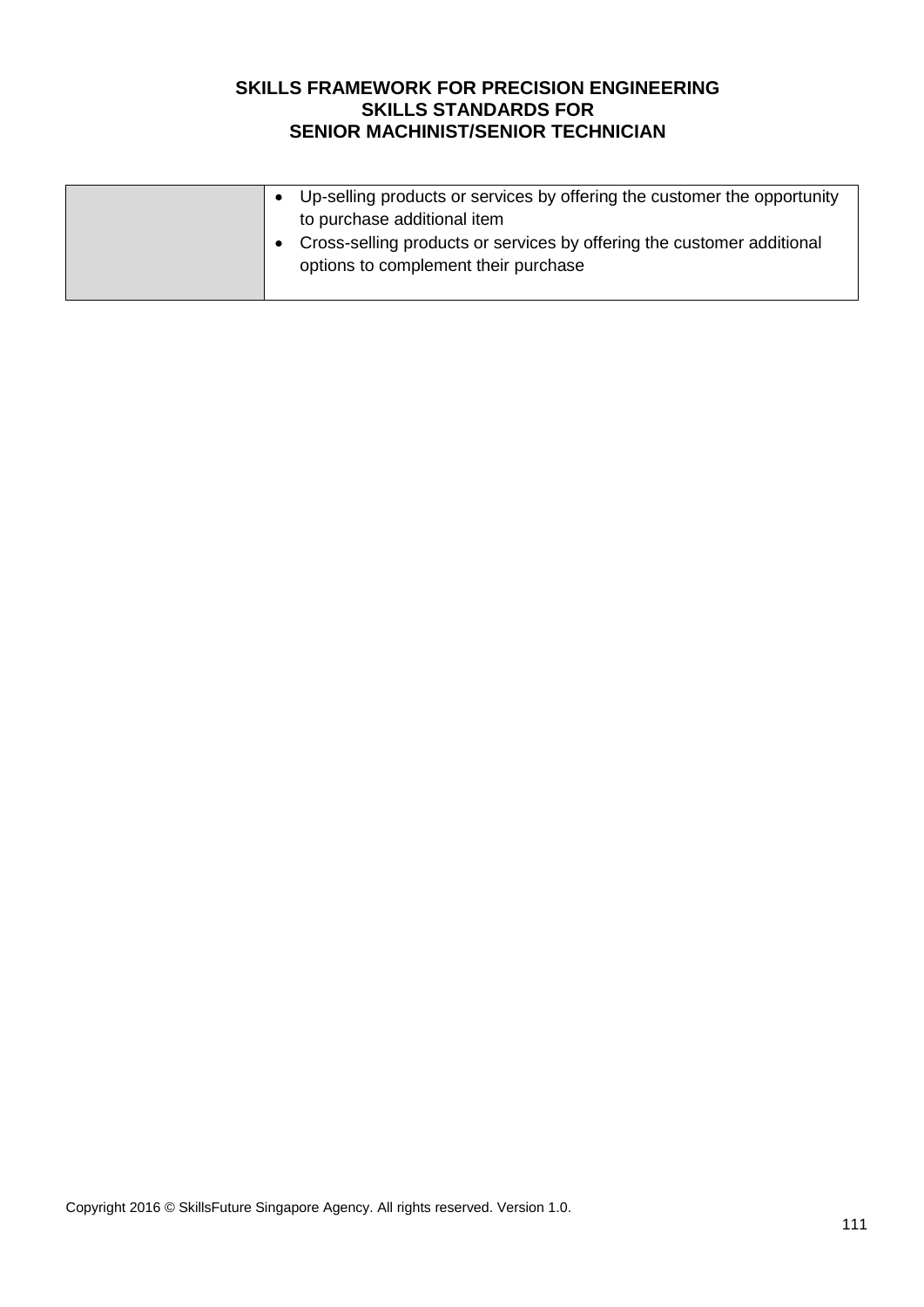| <b>Skill Code</b>                                                                                                                                                                                                          | SVCF-CS-103C-1                                                                                                                                                                                                                                                                                                                                                     | <b>Skill Category</b>                           | <b>Customer Experience</b> |  |
|----------------------------------------------------------------------------------------------------------------------------------------------------------------------------------------------------------------------------|--------------------------------------------------------------------------------------------------------------------------------------------------------------------------------------------------------------------------------------------------------------------------------------------------------------------------------------------------------------------|-------------------------------------------------|----------------------------|--|
|                                                                                                                                                                                                                            |                                                                                                                                                                                                                                                                                                                                                                    | <b>Skill Sub-Category</b><br>(where applicable) | N/A                        |  |
| <b>Skill</b>                                                                                                                                                                                                               | <b>Respond to Service Challenges</b>                                                                                                                                                                                                                                                                                                                               |                                                 |                            |  |
| <b>Skill Description</b>                                                                                                                                                                                                   | This skill describes the ability to respond to challenging service situations<br>through the use of appropriate verbal and non-verbal communication<br>techniques. It also includes recognising triggers which may lead to service<br>challenges, use of service recovery procedures to respond to the challenges<br>and escalating unresolved service challenges. |                                                 |                            |  |
| Knowledge and<br><b>Analysis</b><br>It refers to gathering,<br>cognitive processing,<br>integration and<br>inspection of facts and<br>information required to<br>perform the work tasks<br>and activities.                 | The ability to understand:<br>Types of triggers in the service environment<br>Types of service challenges<br>Importance of responding to service challenges<br>Principles of effective communication<br>$\bullet$<br>Method to escalate service challenges<br>Service escalation channels<br>$\bullet$<br>Resilience and methods to demonstrate resilience         |                                                 |                            |  |
| <b>Application and</b><br><b>Adaptation</b><br>It refers to the ability to<br>perform the work tasks<br>and activities required<br>of the occupation, and<br>the ability to react to<br>and manage the<br>changes at work. | The ability to:<br>Use service recovery procedures to respond to service challenges in<br>accordance with organisation guidelines<br>Escalate unresolved service challenges using appropriate channels in<br>accordance with the organisation's guidelines<br>Demonstrate resilience in the handling of service challenges<br>$\bullet$                            |                                                 |                            |  |
| <b>Innovation and Value</b><br><b>Creation</b><br>It refers to the ability to<br>generate purposive<br>ideas to improve work<br>performance and/or                                                                         | The ability to:<br>Strive for win-win outcomes when handling service challenges<br>$\bullet$<br>Identify and suggest areas of improvement that may arise out of service<br>challenges                                                                                                                                                                              |                                                 |                            |  |

Copyright 2016 © SkillsFuture Singapore Agency. All rights reserved. Version 1.0.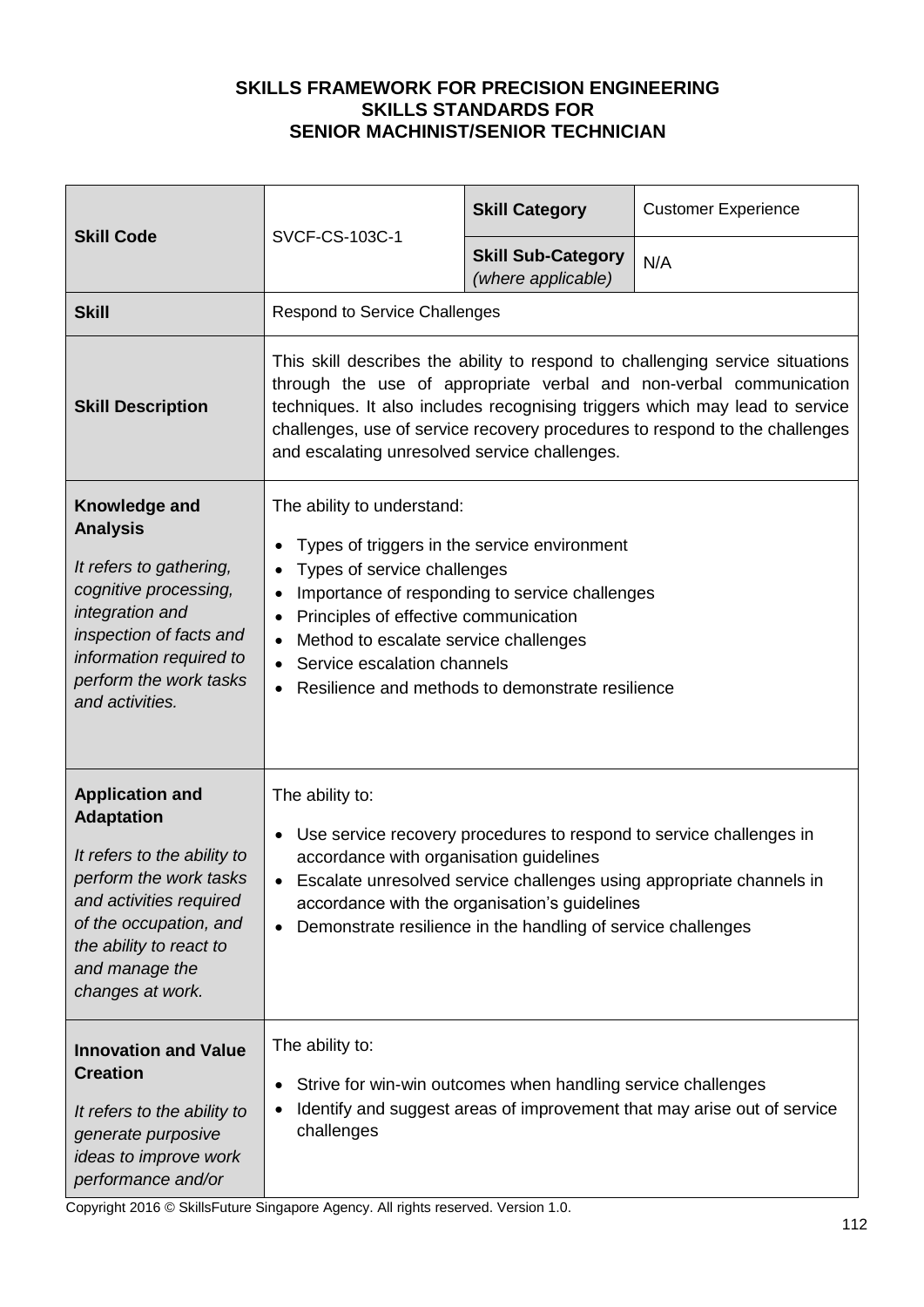| enhance business<br>values that are aligned<br>to organisational goals.                                                                                                                                      |                                                                                                                                                                                                                                                                                                                                                                            |
|--------------------------------------------------------------------------------------------------------------------------------------------------------------------------------------------------------------|----------------------------------------------------------------------------------------------------------------------------------------------------------------------------------------------------------------------------------------------------------------------------------------------------------------------------------------------------------------------------|
| <b>Social Intelligence</b><br>and Ethics<br>It refers to the ability to<br>use affective factors in<br>leadership, relationship<br>and diversity<br>management guided by<br>professional codes of<br>ethics. | The ability to:<br>Empathise with customers while facing service challenges to prevent<br>$\bullet$<br>situation from escalating                                                                                                                                                                                                                                           |
| <b>Learning to Learn</b><br>It refers to the ability to<br>develop and improve<br>one's self within and<br>outside of one's area of<br>work.                                                                 | The ability to:<br>Undertake<br>Keep abreast of latest products and services and service delivery<br>procedures to avoid creating service challenges<br>Reflect on own handling of service challenges to improve performance in<br>future situations<br>Monitor own service delivery to avoid creating situations that may give<br>$\bullet$<br>rise to service challenges |
| <b>Range of Application</b><br>(where applicable)<br>It refers to the critical<br>circumstances and<br>contexts that the skill<br>may be demonstrated.                                                       | Triggers may be defined as causes of an event or situation that may lead to<br>service challenges.<br>The service environment may be defined as the workplace where products<br>or services are sold or delivered. It includes the shop-front, back-room<br>operations or store.                                                                                           |
|                                                                                                                                                                                                              | Triggers in the service environment must include:<br>Un-trained service staff<br>Poor attitude of staff<br>Lack of urgency to resolve complaints and feedback<br>٠<br>Long waiting times and queues<br>٠<br>Unresolved issues or problems<br>Poor response to information requested<br>Un-informed staff                                                                   |

Copyright 2016 © SkillsFuture Singapore Agency. All rights reserved. Version 1.0.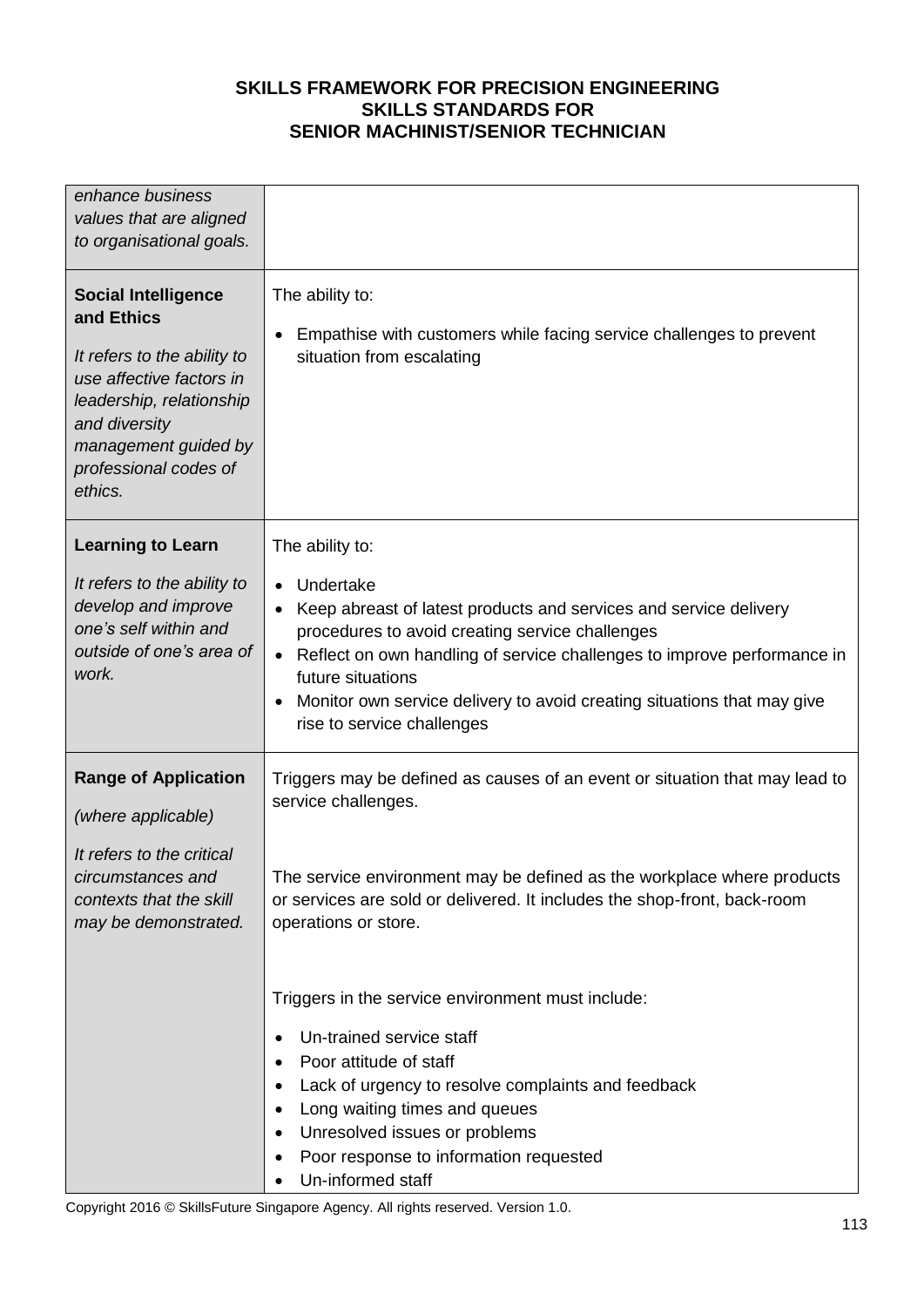| Lack of communication                                                                       |
|---------------------------------------------------------------------------------------------|
| Lack of availability of product                                                             |
| Poor product or service quality                                                             |
|                                                                                             |
|                                                                                             |
| Service challenges must include:                                                            |
| Customer complaints on products or services                                                 |
| Negative feedback from customers on service delivery                                        |
|                                                                                             |
|                                                                                             |
| Service recovery is a procedure for dealing with customers' service                         |
| challenges. It must include:                                                                |
| Listening to the customer to identify the cause of the service challenge                    |
| Using verbal and non-verbal communication to address service challenge<br>$\bullet$         |
| Apologising to the customer immediately<br>$\bullet$                                        |
| Taking immediate action to resolve the situation                                            |
| Showing empathy                                                                             |
| Conducting follow-up with customer                                                          |
| Resilience may be defined as the process and experience of being                            |
| disrupted by change, opportunities, stressors and adversity, and, after                     |
| introspection, accessing strengths to grow stronger through disruption                      |
|                                                                                             |
| Methods to demonstrate resilience must include:                                             |
| Developing coping skills to deal with stress of change, opportunity, stress or<br>$\bullet$ |
| adversity                                                                                   |
| Building on actions and focusing on outcomes                                                |
| Practicing realistic optimism and remaining hopeful under pressure                          |
| Developing strong support systems in or outside the workplace                               |
|                                                                                             |
|                                                                                             |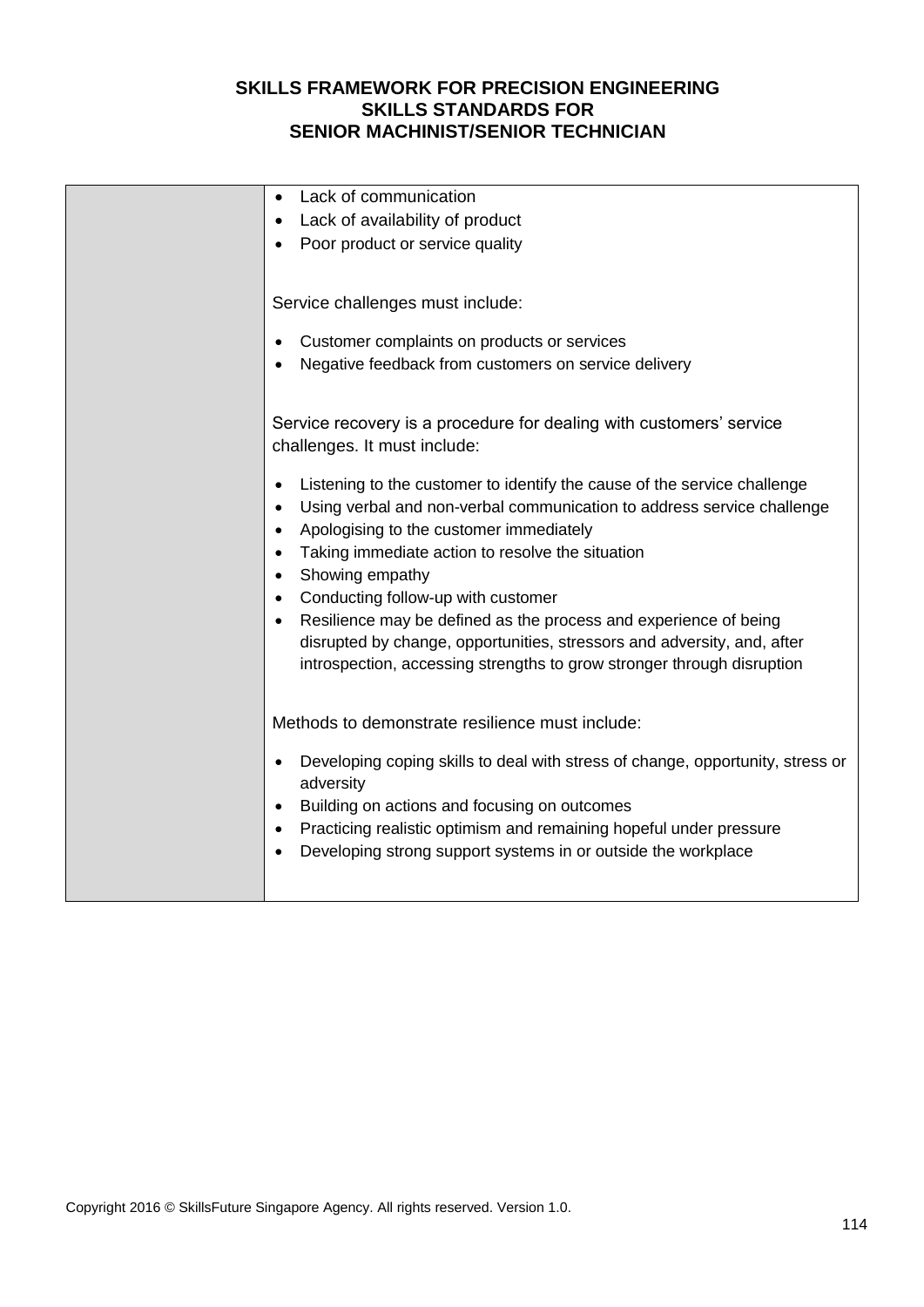| <b>Skill Code</b>                                                                                                                                                                                                          | ES-PMD-104G-1                                                                                                                                                                                                                                                                                                                                                                                                                                                                                                                                                                                                                                                                                                                                                                                                                           | <b>Skill Category</b>                           | Personal Management and<br>Development |
|----------------------------------------------------------------------------------------------------------------------------------------------------------------------------------------------------------------------------|-----------------------------------------------------------------------------------------------------------------------------------------------------------------------------------------------------------------------------------------------------------------------------------------------------------------------------------------------------------------------------------------------------------------------------------------------------------------------------------------------------------------------------------------------------------------------------------------------------------------------------------------------------------------------------------------------------------------------------------------------------------------------------------------------------------------------------------------|-------------------------------------------------|----------------------------------------|
|                                                                                                                                                                                                                            |                                                                                                                                                                                                                                                                                                                                                                                                                                                                                                                                                                                                                                                                                                                                                                                                                                         | <b>Skill Sub-Category</b><br>(where applicable) | N/A                                    |
| <b>Skill</b>                                                                                                                                                                                                               | Adapt to Change                                                                                                                                                                                                                                                                                                                                                                                                                                                                                                                                                                                                                                                                                                                                                                                                                         |                                                 |                                        |
| <b>Skill Description</b>                                                                                                                                                                                                   | This skill describes the ability to identify local and/or global trends and<br>changes impacting the workplace with a view to enhancing productivity and<br>effectiveness in a diverse workplace. It also includes adapting to changes<br>for sustained employability in the new knowledge economy and sharing<br>knowledge and skills.                                                                                                                                                                                                                                                                                                                                                                                                                                                                                                 |                                                 |                                        |
| Knowledge and<br><b>Analysis</b><br>It refers to gathering,<br>cognitive processing,<br>integration and<br>inspection of facts and<br>information required to<br>perform the work tasks<br>and activities.                 | The ability to understand:<br>Ways in which various types of local and global trends impact one's<br>employability and job role<br>Ways to cope with adjustments and expectations required in current and<br>$\bullet$<br>new job situation in a local and global context<br>Causes of gaps in own competencies<br>$\bullet$<br>Types of learning opportunities and their characteristics<br>$\bullet$<br>Types of other resources and opportunities for development<br>$\bullet$<br>Ways to overcome barriers to the transfer of learning<br>$\bullet$<br>Process and strategies of coaching to motivate and help others<br>$\bullet$<br>Factors that hinder and encourage learning<br>Types of diversity at the workplace<br>Sources and stages of change and resistance to change<br>Components of self-esteem and positive attitude |                                                 |                                        |
| <b>Application and</b><br><b>Adaptation</b><br>It refers to the ability to<br>perform the work tasks<br>and activities required<br>of the occupation, and<br>the ability to react to<br>and manage the<br>changes at work. | The ability to:<br>Access available sources of information to identify local and global<br>$\bullet$<br>trends and interpret information that impact one's employability and job<br>role<br>Identify the types of expectations and adjustments required in current<br>$\bullet$<br>and new job situation to stay employable and competitive in the local<br>and global context<br>Identify the types of competencies required in current and new job<br>requirements<br>Identify the implications of diversity at the workplace and participate in                                                                                                                                                                                                                                                                                      |                                                 |                                        |

Copyright 2016 © SkillsFuture Singapore Agency. All rights reserved. Version 1.0.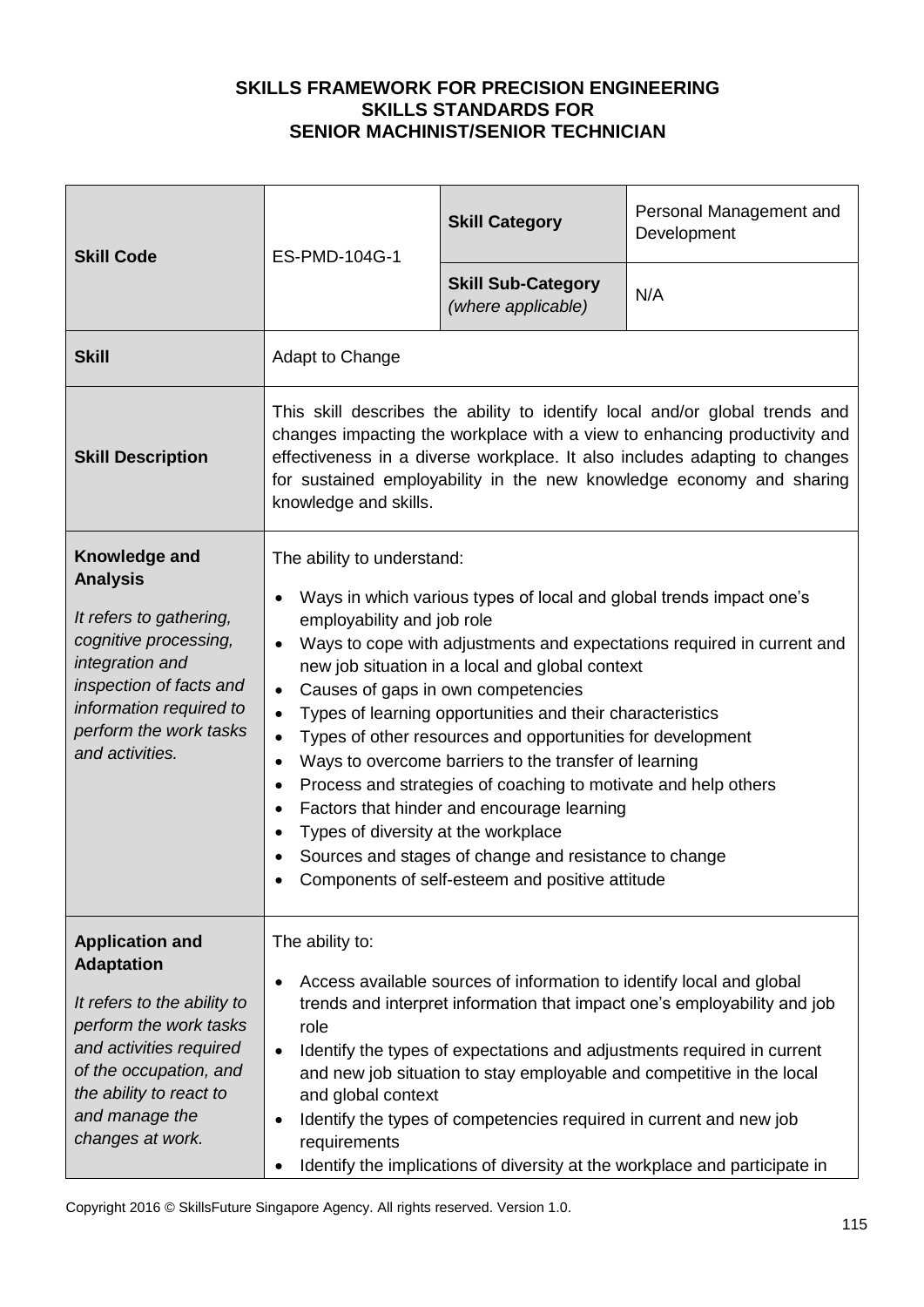|                                                                                                                                                                                                                               | relevant approaches to work within a diverse workforce                                                                                                                                                                                                                                               |
|-------------------------------------------------------------------------------------------------------------------------------------------------------------------------------------------------------------------------------|------------------------------------------------------------------------------------------------------------------------------------------------------------------------------------------------------------------------------------------------------------------------------------------------------|
| <b>Innovation and Value</b><br><b>Creation</b><br>It refers to the ability to<br>generate purposive<br>ideas to improve work<br>performance and/or<br>enhance business<br>values that are aligned<br>to organisational goals. | The ability to:<br>Transfer skills and knowledge acquired from training and development to<br>$\bullet$<br>the workplace and measure performance improvement as a result of<br>training and development                                                                                              |
| <b>Social Intelligence</b><br>and Ethics<br>It refers to the ability to<br>use affective factors in<br>leadership, relationship<br>and diversity<br>management guided by<br>professional codes of<br>ethics.                  | The ability to:<br>Demonstrate the ability to learn from and coach others a given set of<br>skills from one job situation to another                                                                                                                                                                 |
| <b>Learning to Learn</b><br>It refers to the ability to<br>develop and improve<br>one's self within and<br>outside of one's area of<br>work.                                                                                  | The ability to:<br>Identify gaps in own competencies, determine training and development<br>needs and select suitable learning opportunities that match personal<br>learning styles<br>Identify the impact of change on oneself and own job and adopt<br>appropriate techniques to respond to change |
| <b>Range of Application</b><br>(where applicable)<br>It refers to the critical<br>circumstances and<br>contexts that the skill<br>may be demonstrated                                                                         | N/A                                                                                                                                                                                                                                                                                                  |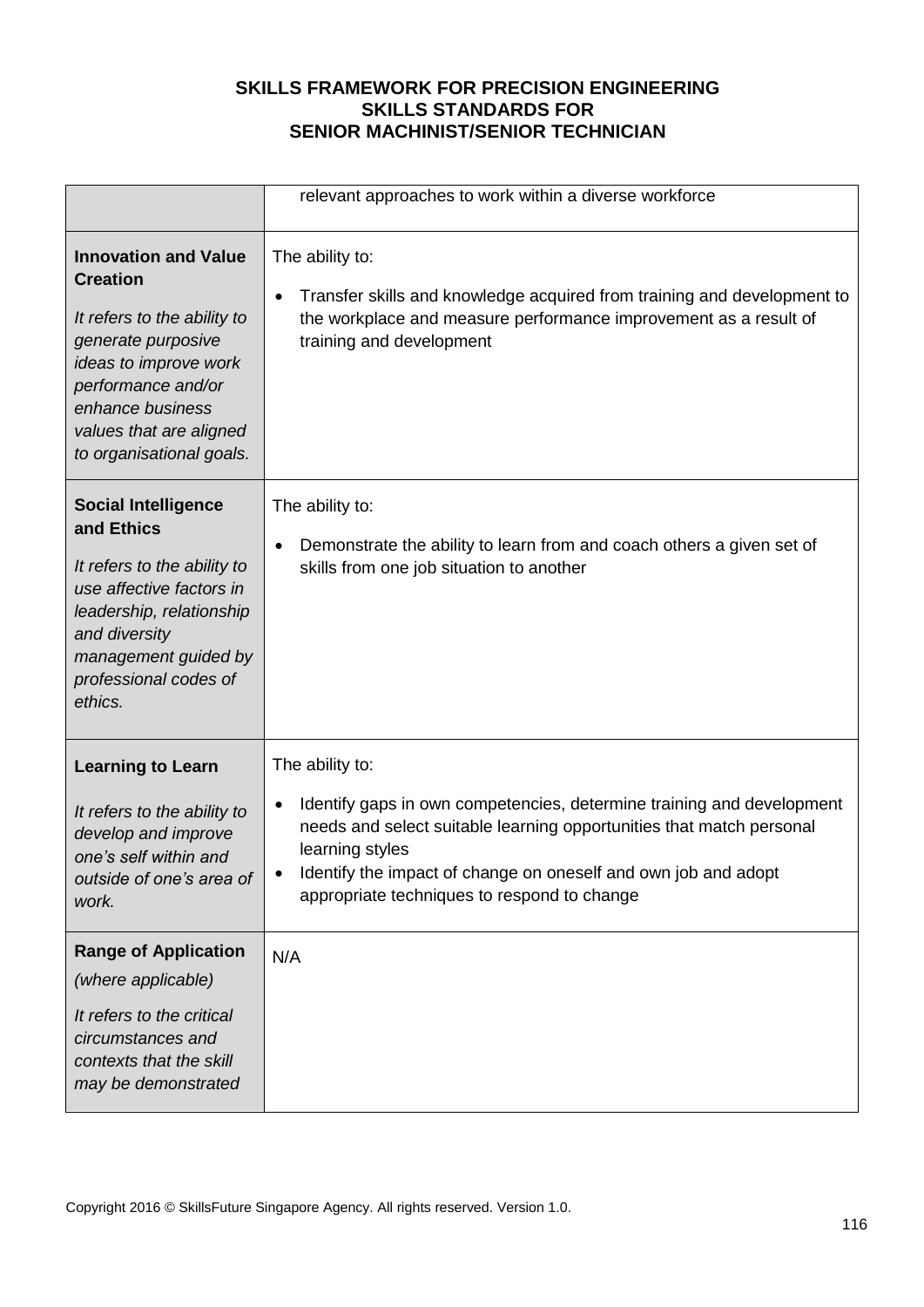| <b>Skill Code</b>                                                                                                                                                                                                          | ES-PMD-103G-1                                                                                                                                                                                                                                                                                                                                                                                                                                                                                                                                                                                                                                                                                                                                          | <b>Skill Category</b>                                      | Personal Management and<br>Development |
|----------------------------------------------------------------------------------------------------------------------------------------------------------------------------------------------------------------------------|--------------------------------------------------------------------------------------------------------------------------------------------------------------------------------------------------------------------------------------------------------------------------------------------------------------------------------------------------------------------------------------------------------------------------------------------------------------------------------------------------------------------------------------------------------------------------------------------------------------------------------------------------------------------------------------------------------------------------------------------------------|------------------------------------------------------------|----------------------------------------|
|                                                                                                                                                                                                                            |                                                                                                                                                                                                                                                                                                                                                                                                                                                                                                                                                                                                                                                                                                                                                        | <b>Skill Sub-Category</b><br>(where applicable)            | N/A                                    |
| <b>Skill</b>                                                                                                                                                                                                               |                                                                                                                                                                                                                                                                                                                                                                                                                                                                                                                                                                                                                                                                                                                                                        | Apply Emotional Competence to Manage Self at the Workplace |                                        |
| <b>Skill Description</b>                                                                                                                                                                                                   | This skill describes the ability to understand and apply self-awareness<br>techniques. It also includes applying emotional intelligence principles to<br>manage oneself at the workplace.                                                                                                                                                                                                                                                                                                                                                                                                                                                                                                                                                              |                                                            |                                        |
| Knowledge and<br><b>Analysis</b><br>It refers to gathering,<br>cognitive processing,<br>integration and<br>inspection of facts and<br>information required to<br>perform the work tasks<br>and activities.                 | The ability to understand:<br>Definitions of emotional intelligence<br>Aspects of emotional intelligence<br>$\bullet$<br>Domains of emotional intelligence and their application<br>$\bullet$<br>Importance of emotional intelligence at work<br>$\bullet$<br>Importance of considering cultural differences in the application of<br>$\bullet$<br>emotional intelligence<br>Factors in recognising the emotional needs of others at the workplace<br>$\bullet$<br>Traits of low personal confidence<br>$\bullet$<br>Characteristics of individuals with high emotional intelligence<br>Importance of demonstrating initiative and optimism at the workplace<br>$\bullet$<br>Methods to develop emotional intelligence and their features<br>$\bullet$ |                                                            |                                        |
| <b>Application and</b><br><b>Adaptation</b><br>It refers to the ability to<br>perform the work tasks<br>and activities required<br>of the occupation, and<br>the ability to react to<br>and manage the<br>changes at work. | The ability to:<br>Demonstrate conscientiousness and trustworthiness to complete given<br>tasks according to organisational standards                                                                                                                                                                                                                                                                                                                                                                                                                                                                                                                                                                                                                  |                                                            |                                        |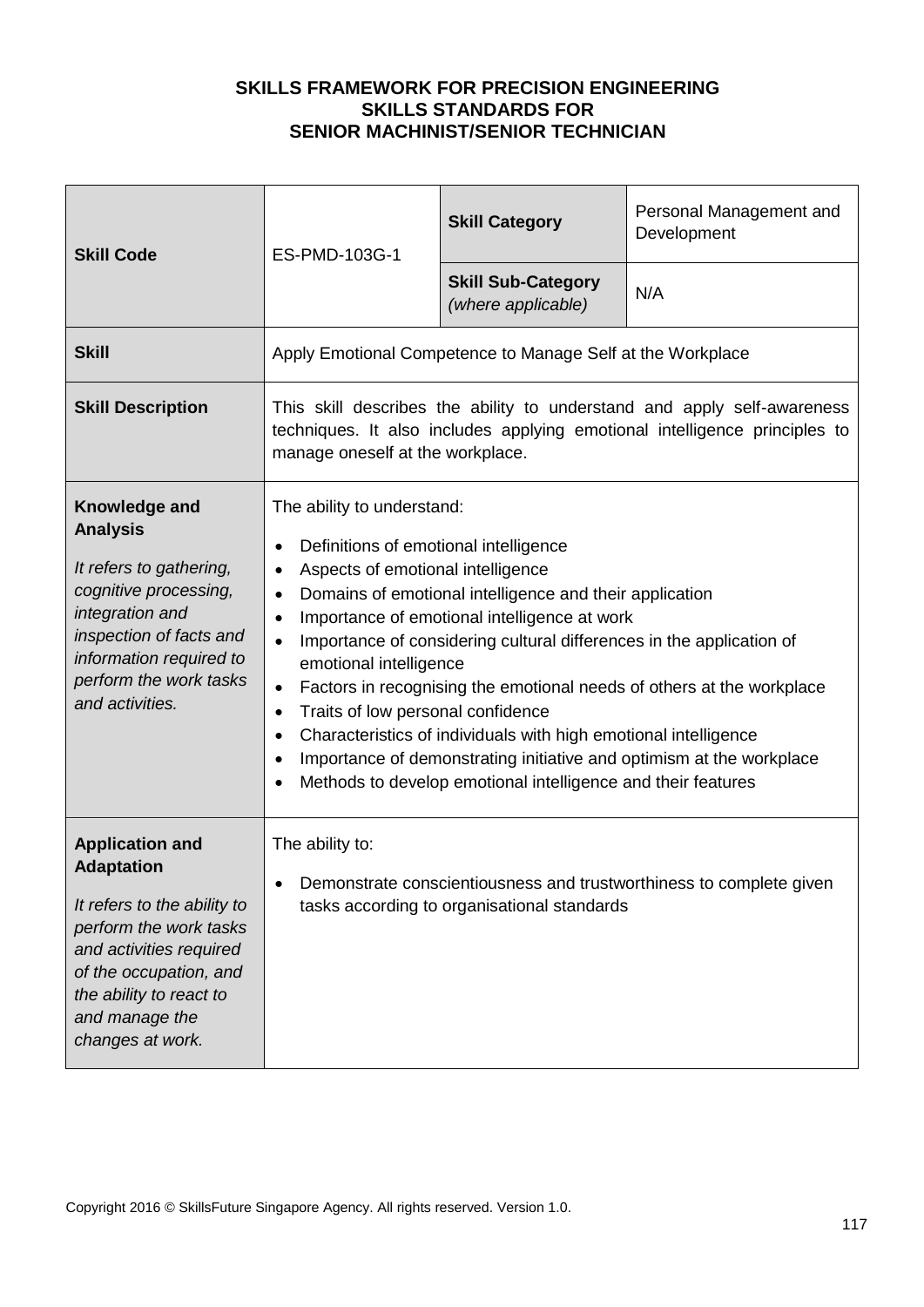| <b>Innovation and Value</b><br><b>Creation</b><br>It refers to the ability to<br>generate purposive<br>ideas to improve work<br>performance and/or<br>enhance business<br>values that are aligned<br>to organisational goals. | The ability to:<br>Present self with confidence and show flexibility in responding to<br>changes at the workplace                                                                                                                                                                                                                                                                                                                                                                                                                                                                                                                                                                                                                                                     |
|-------------------------------------------------------------------------------------------------------------------------------------------------------------------------------------------------------------------------------|-----------------------------------------------------------------------------------------------------------------------------------------------------------------------------------------------------------------------------------------------------------------------------------------------------------------------------------------------------------------------------------------------------------------------------------------------------------------------------------------------------------------------------------------------------------------------------------------------------------------------------------------------------------------------------------------------------------------------------------------------------------------------|
| <b>Social Intelligence</b><br>and Ethics<br>It refers to the ability to<br>use affective factors in<br>leadership, relationship<br>and diversity<br>management guided by<br>professional codes of<br>ethics.                  | The ability to:<br>Manage own emotions and impulses to work effectively with others,<br>$\bullet$<br>taking into consideration the different cultures and background of<br>individuals at the workplace<br>Recognise the emotional needs of others, empathise and respond<br>appropriately to their needs                                                                                                                                                                                                                                                                                                                                                                                                                                                             |
| <b>Learning to Learn</b><br>It refers to the ability to<br>develop and improve<br>one's self within and<br>outside of one's area of<br>work.                                                                                  | The ability to:<br>Recognise own emotional states, the causes of those emotional states<br>$\bullet$<br>and its effects on performance and interpersonal relationships at the<br>workplace<br>Identify personal strengths and weaknesses and make improvements<br>$\bullet$<br>needed to develop emotional intelligence<br>Demonstrate initiative and optimism in pursuing goals beyond what is<br>required and expected of self                                                                                                                                                                                                                                                                                                                                      |
| <b>Range of Application</b><br>(where applicable)<br>It refers to the critical<br>circumstances and<br>contexts that the skill<br>may be demonstrated                                                                         | Definitions of emotional intelligence must include:<br>The innate potential to feel, use, communicate, recognise, remember,<br>describe, identify, learn from, manage, understand and explain emotions<br>The ability, capacity, skill or, in the case of the trait EI model, a self-<br>perceived ability to identify, assess, and control the emotions of oneself,<br>of others, and of groups<br>The capacity to reason about emotions, and of emotions to enhance<br>$\bullet$<br>thinking. It includes the abilities to accurately perceive emotions, to<br>access and generate emotions so as to assist thought, to understand<br>emotions and emotional knowledge, and to reflectively regulate<br>emotions so as to promote emotional and intellectual growth |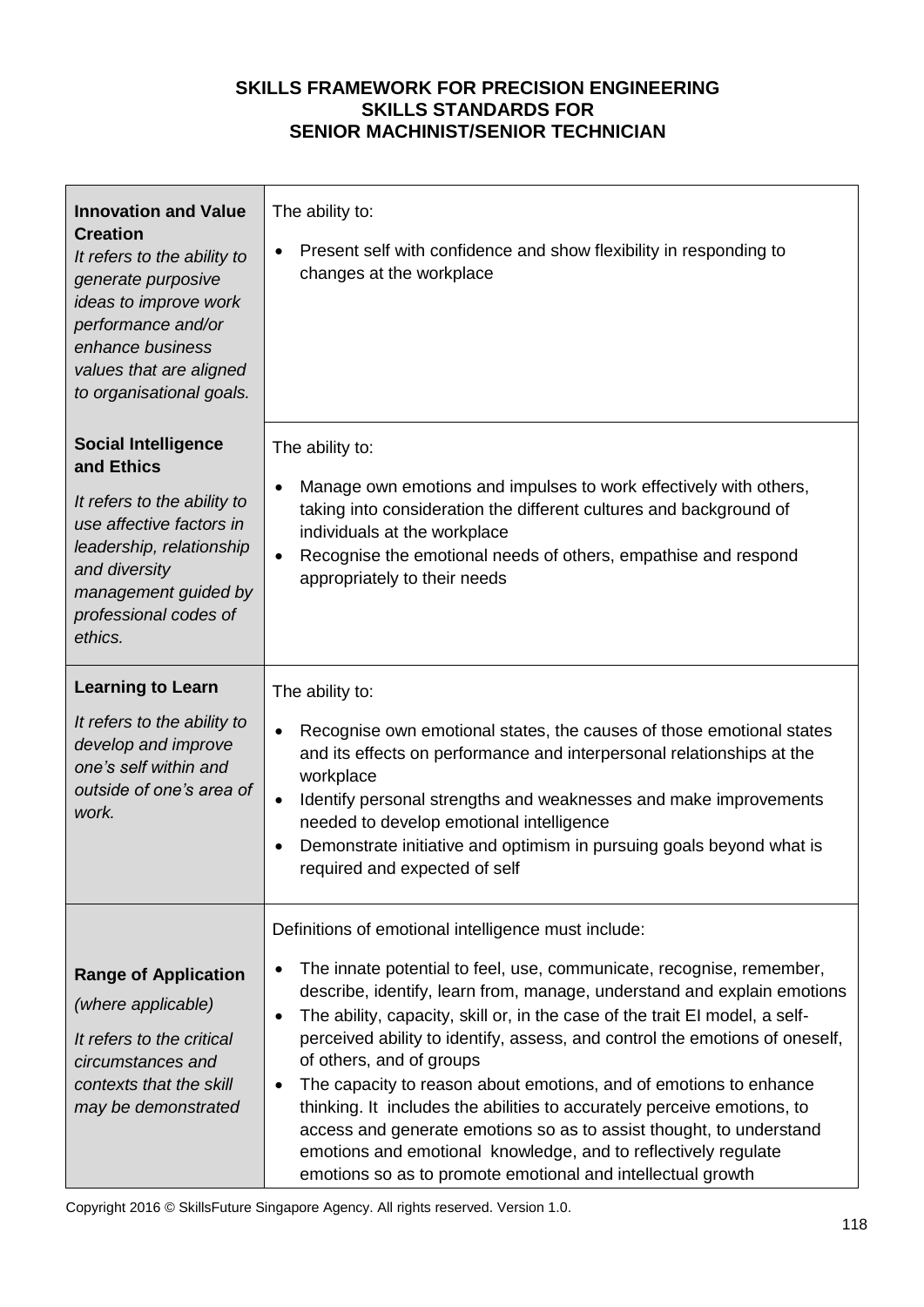| Aspects of emotional intelligence must include:<br>Understanding oneself, personal goals, intentions, responses, behaviour<br>and all<br>Understanding others and their feelings<br>$\bullet$                                               |
|---------------------------------------------------------------------------------------------------------------------------------------------------------------------------------------------------------------------------------------------|
| Domains of emotional intelligence must include:<br>Knowing one's emotions<br>Managing one's emotions<br>Motivating oneself<br>Recognising and understanding others' emotions<br>Managing relationship through use of emotional intelligence |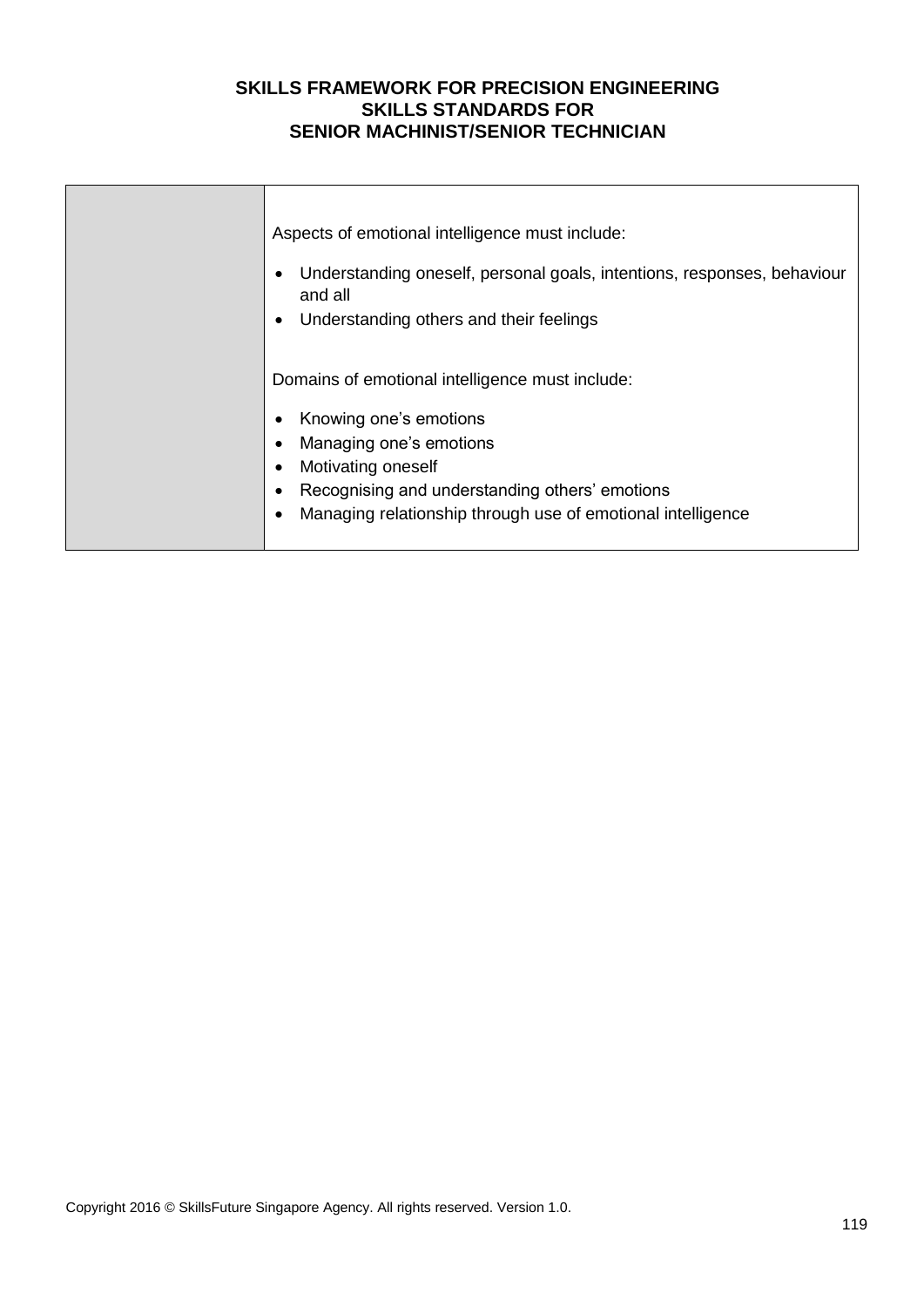| <b>Skill Code</b>                                                                                                                                                                                          | ES-PMD-101G-1                                                                                                                                                                                                                                                                                                                                                                                                                                                                                                                                                                                                                                                                                                                                                                                                                                                                                                                                                                                                                | <b>Skill Category</b>                           | Personal Management and<br>Development |
|------------------------------------------------------------------------------------------------------------------------------------------------------------------------------------------------------------|------------------------------------------------------------------------------------------------------------------------------------------------------------------------------------------------------------------------------------------------------------------------------------------------------------------------------------------------------------------------------------------------------------------------------------------------------------------------------------------------------------------------------------------------------------------------------------------------------------------------------------------------------------------------------------------------------------------------------------------------------------------------------------------------------------------------------------------------------------------------------------------------------------------------------------------------------------------------------------------------------------------------------|-------------------------------------------------|----------------------------------------|
|                                                                                                                                                                                                            |                                                                                                                                                                                                                                                                                                                                                                                                                                                                                                                                                                                                                                                                                                                                                                                                                                                                                                                                                                                                                              | <b>Skill Sub-Category</b><br>(where applicable) | N/A                                    |
| <b>Skill</b>                                                                                                                                                                                               | Develop Personal Effectiveness at Operations Level                                                                                                                                                                                                                                                                                                                                                                                                                                                                                                                                                                                                                                                                                                                                                                                                                                                                                                                                                                           |                                                 |                                        |
| <b>Skill Description</b>                                                                                                                                                                                   | This skill describes the ability to apply knowledge and life skills and relate<br>them to personal and team goals. It also includes managing time effectively,<br>maintaining work-life balance, managing stress as well as personal<br>finances.                                                                                                                                                                                                                                                                                                                                                                                                                                                                                                                                                                                                                                                                                                                                                                            |                                                 |                                        |
| Knowledge and<br><b>Analysis</b><br>It refers to gathering,<br>cognitive processing,<br>integration and<br>inspection of facts and<br>information required to<br>perform the work tasks<br>and activities. | The ability to understand:<br>Types of motivational factors affecting personal goal setting and<br>achievement<br>Strategies to link one's roles and responsibilities to individual and team<br>$\bullet$<br>success<br>Factors that may affect the achievement of team goals<br>$\bullet$<br>Strategies to achieving goals<br>$\bullet$<br>Benefits of prioritising tasks according to team goals<br>$\bullet$<br>Various types of paraphernalia, technology and methods to manage time<br>$\bullet$<br>and work priorities and their features<br>Various barriers to effective time management and their characteristics<br>$\bullet$<br>Various ways to access resources to overcome barriers to effective time<br>$\bullet$<br>management and their characteristics<br>Practices that promote personal well-being and aspects of personal<br>$\bullet$<br>management<br>Issues related to personal and family responsibilities and their impact on<br>work<br>Common sources of assistance available to support personal |                                                 |                                        |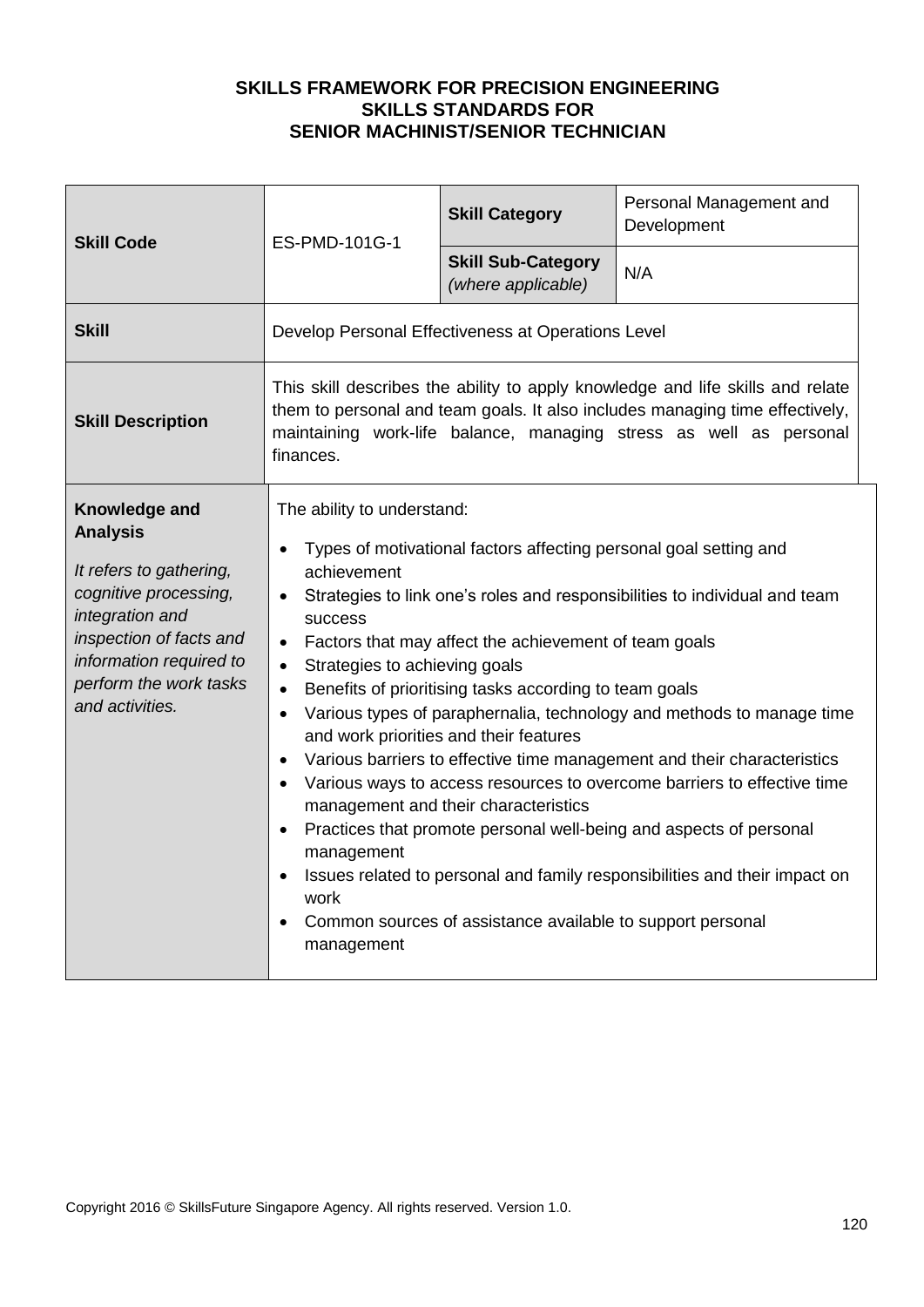| <b>Application and</b><br><b>Adaptation</b><br>It refers to the ability to<br>perform the work tasks<br>and activities required<br>of the occupation, and<br>the ability to react to<br>and manage the<br>changes at work.    | The ability to:<br>Set up personal goals and align them to team goals based on objectives<br>$\bullet$<br>set<br>Plan and complete personal tasks to meet team goals according to<br>timelines set<br>Identify work-life balance programmes to maintain personal work-life<br>$\bullet$<br>balance for the achievement of team goals |
|-------------------------------------------------------------------------------------------------------------------------------------------------------------------------------------------------------------------------------|--------------------------------------------------------------------------------------------------------------------------------------------------------------------------------------------------------------------------------------------------------------------------------------------------------------------------------------|
| <b>Innovation and Value</b><br><b>Creation</b><br>It refers to the ability to<br>generate purposive<br>ideas to improve work<br>performance and/or<br>enhance business<br>values that are aligned<br>to organisational goals. | The ability to:<br>Recognise symptoms of and deal with stress to maintain work<br>effectiveness                                                                                                                                                                                                                                      |
| <b>Social Intelligence</b><br>and Ethics<br>It refers to the ability to<br>use affective factors in<br>leadership, relationship<br>and diversity<br>management guided by<br>professional codes of<br>ethics.                  | The ability to:<br>Seek guidance when setting and achieving personal goals                                                                                                                                                                                                                                                           |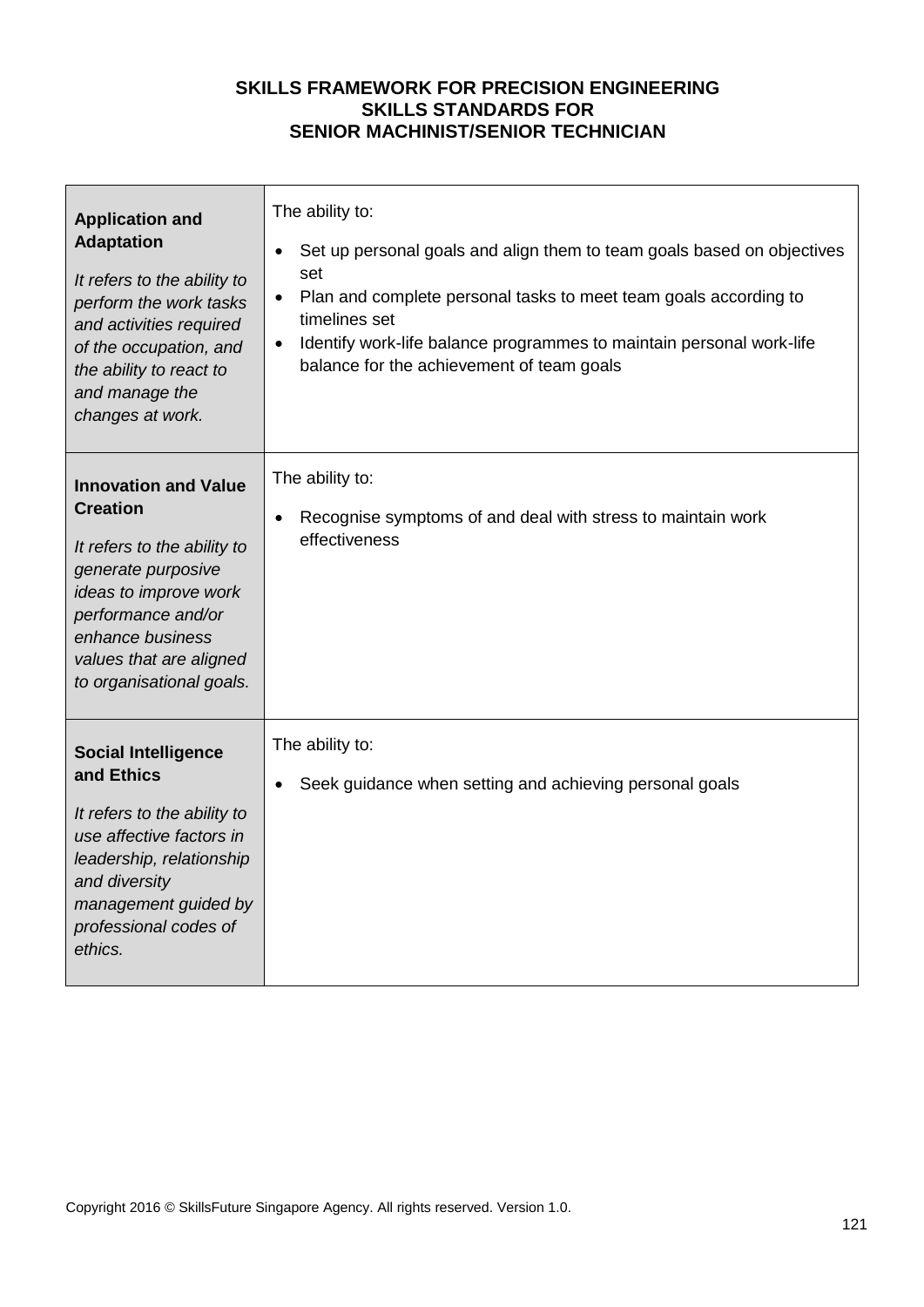| <b>Learning to Learn</b>                                                                                         | The ability to:                                                                                                                                                                                                                                                                                                                                                                                                                      |
|------------------------------------------------------------------------------------------------------------------|--------------------------------------------------------------------------------------------------------------------------------------------------------------------------------------------------------------------------------------------------------------------------------------------------------------------------------------------------------------------------------------------------------------------------------------|
| It refers to the ability to<br>develop and improve<br>one's self within and<br>outside of one's area of<br>work. | Identify own roles and responsibilities and their contribution towards the<br>$\bullet$<br>achievement of team goals<br>Identify personal strengths and weaknesses, list the strategies to<br>overcome weaknesses and describe how personal strengths can<br>contribute towards the achievement of team goals<br>Identify own existing financial position using appropriate tools and<br>٠<br>describe how to manage such a position |
| <b>Range of Application</b>                                                                                      | N/A                                                                                                                                                                                                                                                                                                                                                                                                                                  |
| (where applicable)                                                                                               |                                                                                                                                                                                                                                                                                                                                                                                                                                      |
| It refers to the critical<br>circumstances and<br>contexts that the skill<br>may be demonstrated.                |                                                                                                                                                                                                                                                                                                                                                                                                                                      |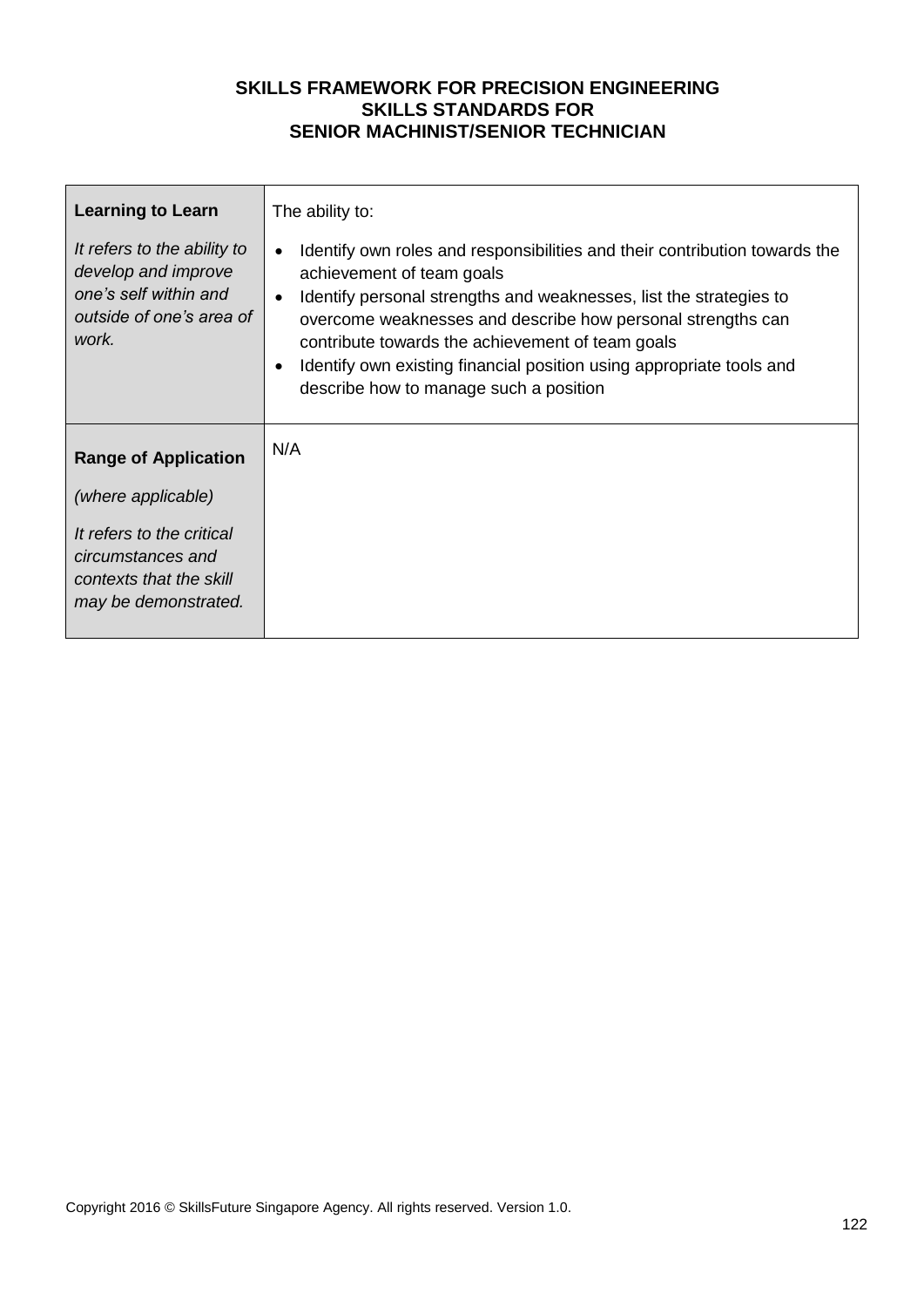| <b>Skill Code</b>                                                                                                                                                                                                          | ES-PMD-102G-1                                                                                                                                                                                                                                                                                                                                                                                                                                                                                                                                                                                                                                                                                                                  | <b>Skill Category</b>                                                | <b>Personal Management</b><br>and Development |
|----------------------------------------------------------------------------------------------------------------------------------------------------------------------------------------------------------------------------|--------------------------------------------------------------------------------------------------------------------------------------------------------------------------------------------------------------------------------------------------------------------------------------------------------------------------------------------------------------------------------------------------------------------------------------------------------------------------------------------------------------------------------------------------------------------------------------------------------------------------------------------------------------------------------------------------------------------------------|----------------------------------------------------------------------|-----------------------------------------------|
|                                                                                                                                                                                                                            |                                                                                                                                                                                                                                                                                                                                                                                                                                                                                                                                                                                                                                                                                                                                | <b>Skill Sub-Category</b><br>(where applicable)                      | N/A                                           |
| <b>Skill</b>                                                                                                                                                                                                               | Maintain Personal Presentation and Employability at Operations Level                                                                                                                                                                                                                                                                                                                                                                                                                                                                                                                                                                                                                                                           |                                                                      |                                               |
| <b>Skill Description</b>                                                                                                                                                                                                   | This skill describes the ability to identify personal career goals and take<br>steps to realise career goals. It also includes determining one's<br>competences and preparing for interviews.                                                                                                                                                                                                                                                                                                                                                                                                                                                                                                                                  |                                                                      |                                               |
| Knowledge and<br><b>Analysis</b><br>It refers to gathering,<br>cognitive processing,<br>integration and<br>inspection of facts and<br>information required to<br>perform the work tasks<br>and activities.                 | The ability to understand:<br>Meaning of competencies<br>$\bullet$<br>Necessity of setting personal career goals<br>$\bullet$<br>Guidelines for setting personal career goals<br>$\bullet$<br>Ways to develop career plan to achieve personal career goals<br>Components of resume and/or application form<br>$\bullet$<br>Purpose of a resume and/or application form for job application<br>$\bullet$<br>Factors to consider in preparing a resume or filling in an application form<br>$\bullet$<br>Different types of job interview and their features<br>Necessity to prepare for job interview<br>$\bullet$<br>Importance of basic social etiquette skills<br>$\bullet$<br>Ways to develop basic social etiquette skills |                                                                      |                                               |
| <b>Application and</b><br><b>Adaptation</b><br>It refers to the ability to<br>perform the work tasks<br>and activities required<br>of the occupation, and<br>the ability to react to<br>and manage the<br>changes at work. | The ability to:<br>Determine personal career goals taking into account personal<br>competences based on guidelines set<br>List personal competencies acquired through learning and experience to<br>$\bullet$<br>meet qualifications and expectations for the job<br>State sources of and interpret information on potential employment<br>$\bullet$<br>opportunities<br>Select jobs that best match personal competencies and career goals<br>$\bullet$<br>and apply for jobs<br>Prepare for and attend job interview by applying basic social etiquette<br>skills                                                                                                                                                            |                                                                      |                                               |
| <b>Innovation and Value</b><br><b>Creation</b>                                                                                                                                                                             | The ability to:<br>$\bullet$                                                                                                                                                                                                                                                                                                                                                                                                                                                                                                                                                                                                                                                                                                   | Elaborate on personal strength, abilities and aptitudes that may add |                                               |

Copyright 2016 © SkillsFuture Singapore Agency. All rights reserved. Version 1.0.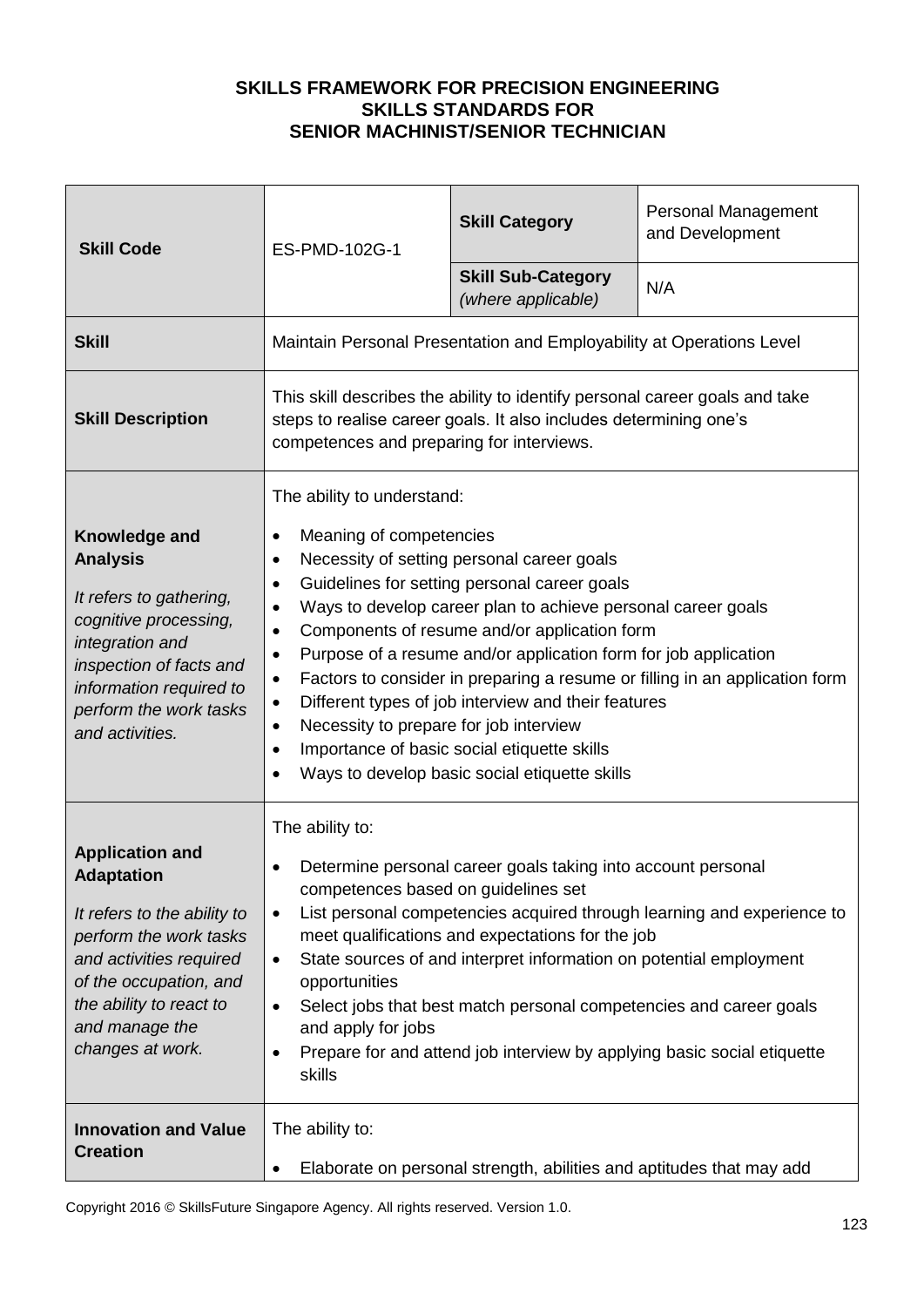| It refers to the ability to<br>generate purposive<br>ideas to improve work<br>performance and/or<br>enhance business<br>values that are aligned<br>to organisational                                         | value to the organisation                                                                                                                         |
|--------------------------------------------------------------------------------------------------------------------------------------------------------------------------------------------------------------|---------------------------------------------------------------------------------------------------------------------------------------------------|
| <b>Social Intelligence</b><br>and Ethics<br>It refers to the ability to<br>use affective factors in<br>leadership, relationship<br>and diversity<br>management guided by<br>professional codes of<br>ethics. | The ability to:<br>Demonstrate basis social etiquette skills and personal hygiene during<br>$\bullet$<br>job interview                            |
| <b>Learning to Learn</b><br>It refers to the ability to<br>develop and improve<br>one's self within and                                                                                                      | The ability to:<br>Reflect on performance and feedback during job interview to address<br>$\bullet$<br>areas of improvement for future interviews |
| outside of one's area of<br>work.                                                                                                                                                                            |                                                                                                                                                   |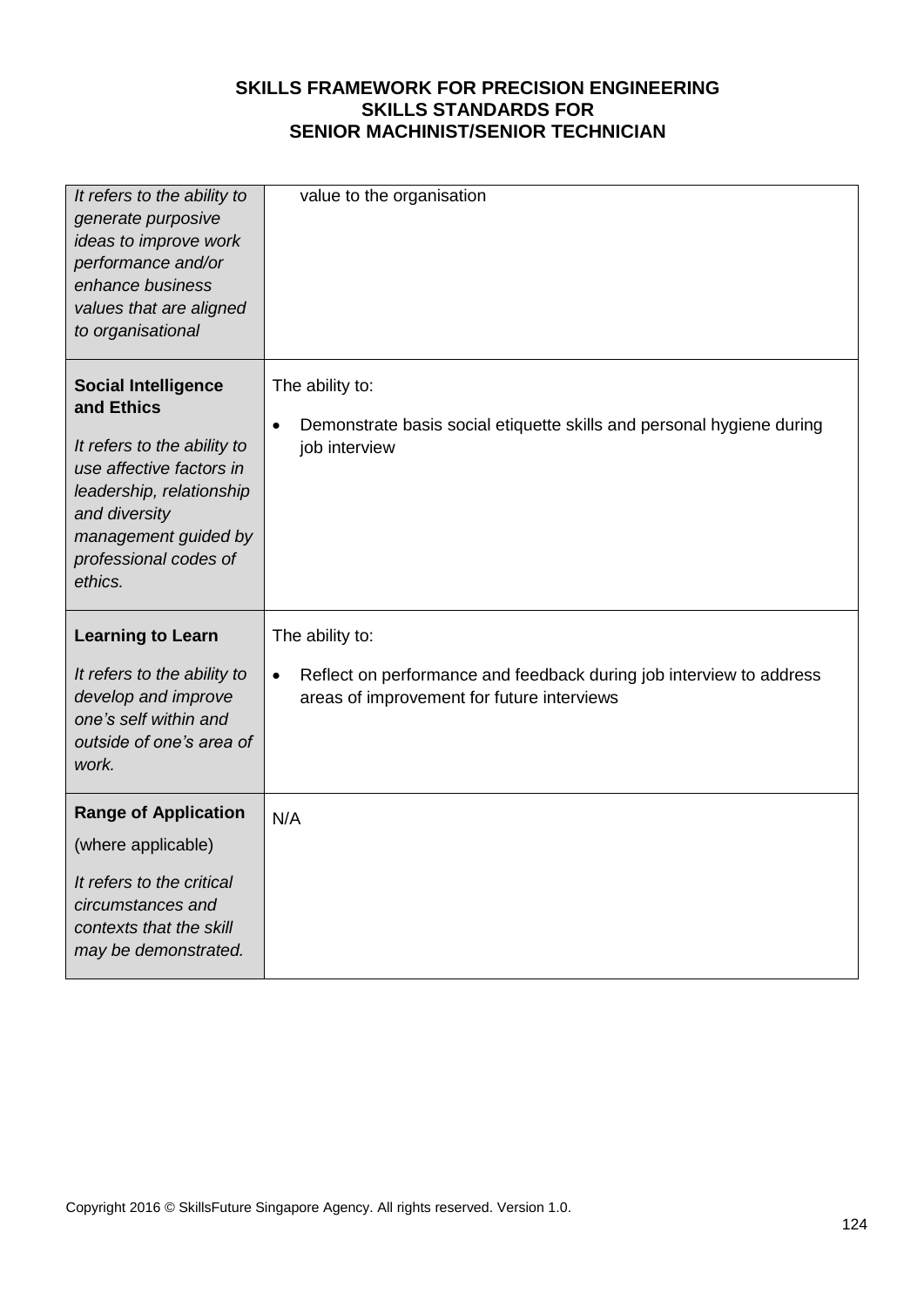| <b>Skill Code</b>                                                                                                                                                                                                          | ES-ACE-101G-1                                                                                                                                                                                                                                                                                                                                                                                                                                                                                                                                                                                                                                                                                                                                                                                                                       | <b>Skill Category</b>                                          | Analytical, Conceptual and<br>Evaluative                                                                                                                                                                       |
|----------------------------------------------------------------------------------------------------------------------------------------------------------------------------------------------------------------------------|-------------------------------------------------------------------------------------------------------------------------------------------------------------------------------------------------------------------------------------------------------------------------------------------------------------------------------------------------------------------------------------------------------------------------------------------------------------------------------------------------------------------------------------------------------------------------------------------------------------------------------------------------------------------------------------------------------------------------------------------------------------------------------------------------------------------------------------|----------------------------------------------------------------|----------------------------------------------------------------------------------------------------------------------------------------------------------------------------------------------------------------|
|                                                                                                                                                                                                                            |                                                                                                                                                                                                                                                                                                                                                                                                                                                                                                                                                                                                                                                                                                                                                                                                                                     | <b>Skill Sub-Category</b><br>(where applicable)                | N/A                                                                                                                                                                                                            |
| <b>Skill</b>                                                                                                                                                                                                               | Demonstrate Initiative and Enterprising Behaviours                                                                                                                                                                                                                                                                                                                                                                                                                                                                                                                                                                                                                                                                                                                                                                                  |                                                                |                                                                                                                                                                                                                |
| <b>Skill Description</b>                                                                                                                                                                                                   | This skill describes the ability to demonstrate innovation and initiative to<br>initiate and sustain continuous improvement at the workplace. It also<br>includes identifying, evaluating and managing risks associated with<br>innovating and taking initiative.                                                                                                                                                                                                                                                                                                                                                                                                                                                                                                                                                                   |                                                                |                                                                                                                                                                                                                |
| Knowledge and<br><b>Analysis</b><br>It refers to gathering,<br>cognitive processing,<br>integration and<br>inspection of facts and<br>information required to<br>perform the work tasks<br>and activities.                 | The ability to understand:<br>Initiative attributes that one should possess and display and their<br>characteristics<br>Thinking skills and process for generating innovative outcomes and<br>$\bullet$<br>identifying related risks and their features<br>Potential obstacles to creativity and innovation and how they can be<br>$\bullet$<br>managed<br>Ethics relating to innovation<br>$\bullet$<br>Types of risks associated with new initiatives and periodic initiatives<br>$\bullet$<br>Ways to identify possible risks for innovation<br>$\bullet$<br>Ways to assign and determine probability of risks identified<br>Corrective actions to deal with risks<br>Factors to consider for selection of the most appropriate mode of<br>communication<br>• Skills required for an effective self-directed individual and team |                                                                |                                                                                                                                                                                                                |
| <b>Application and</b><br><b>Adaptation</b><br>It refers to the ability to<br>perform the work tasks<br>and activities required<br>of the occupation, and<br>the ability to react to<br>and manage the<br>changes at work. | The ability to:<br>communication<br>$\bullet$                                                                                                                                                                                                                                                                                                                                                                                                                                                                                                                                                                                                                                                                                                                                                                                       | consultation with stakeholders using the most suitable mode of | Develop an action plan to implement the selected risk strategy in<br>Monitor the risks identified at individual level to implement action plan<br>and update risk response plan using appropriate measurements |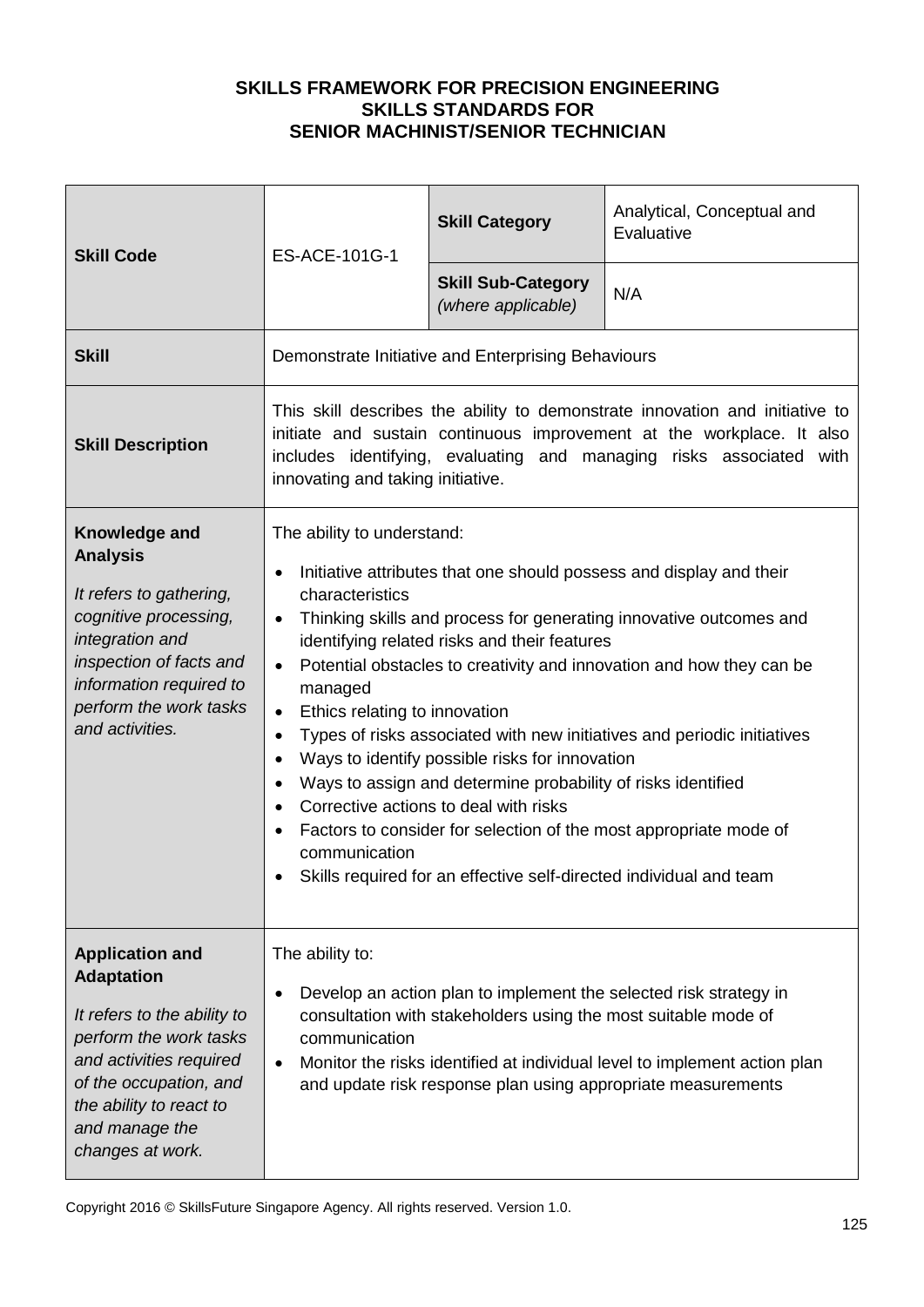| <b>Innovation and Value</b><br><b>Creation</b><br>It refers to the ability to<br>generate purposive<br>ideas to improve work<br>performance and/or<br>enhance business<br>values that are aligned<br>to organisational goals. | The ability to:<br>Show initiative in identifying opportunities and goals for continuous<br>$\bullet$<br>improvement in workplace performance<br>Review new initiatives for possible risks and recommend corrective<br>$\bullet$<br>actions and an appropriate strategy to deal with identified risks                                                                      |
|-------------------------------------------------------------------------------------------------------------------------------------------------------------------------------------------------------------------------------|----------------------------------------------------------------------------------------------------------------------------------------------------------------------------------------------------------------------------------------------------------------------------------------------------------------------------------------------------------------------------|
| <b>Social Intelligence</b><br>and Ethics<br>It refers to the ability to<br>use affective factors in<br>leadership, relationship<br>and diversity<br>management guided by<br>professional codes of<br>ethics.                  | The ability to:<br>Identify stakeholders' interests and concerns and discuss with<br>$\bullet$<br>stakeholders to garner concurrence on potential areas and/or practices<br>for innovation at the workplace<br>Demonstrate innovative and enterprising behaviours to improve<br>$\bullet$<br>business performance in accordance with regulatory requirements and<br>ethics |
| <b>Learning to Learn</b><br>It refers to the ability to<br>develop and improve<br>one's self within and<br>outside of one's area of<br>work.                                                                                  | The ability to:<br>Translate ideas into action with self-direction and sustain efforts for goal<br>$\bullet$<br>attainment in accordance with context requirements, best practices and<br>future needs                                                                                                                                                                     |
| <b>Range of Application</b><br>(where applicable)<br>It refers to the critical<br>circumstances and<br>contexts that the skill<br>may be demonstrated.                                                                        | N/A                                                                                                                                                                                                                                                                                                                                                                        |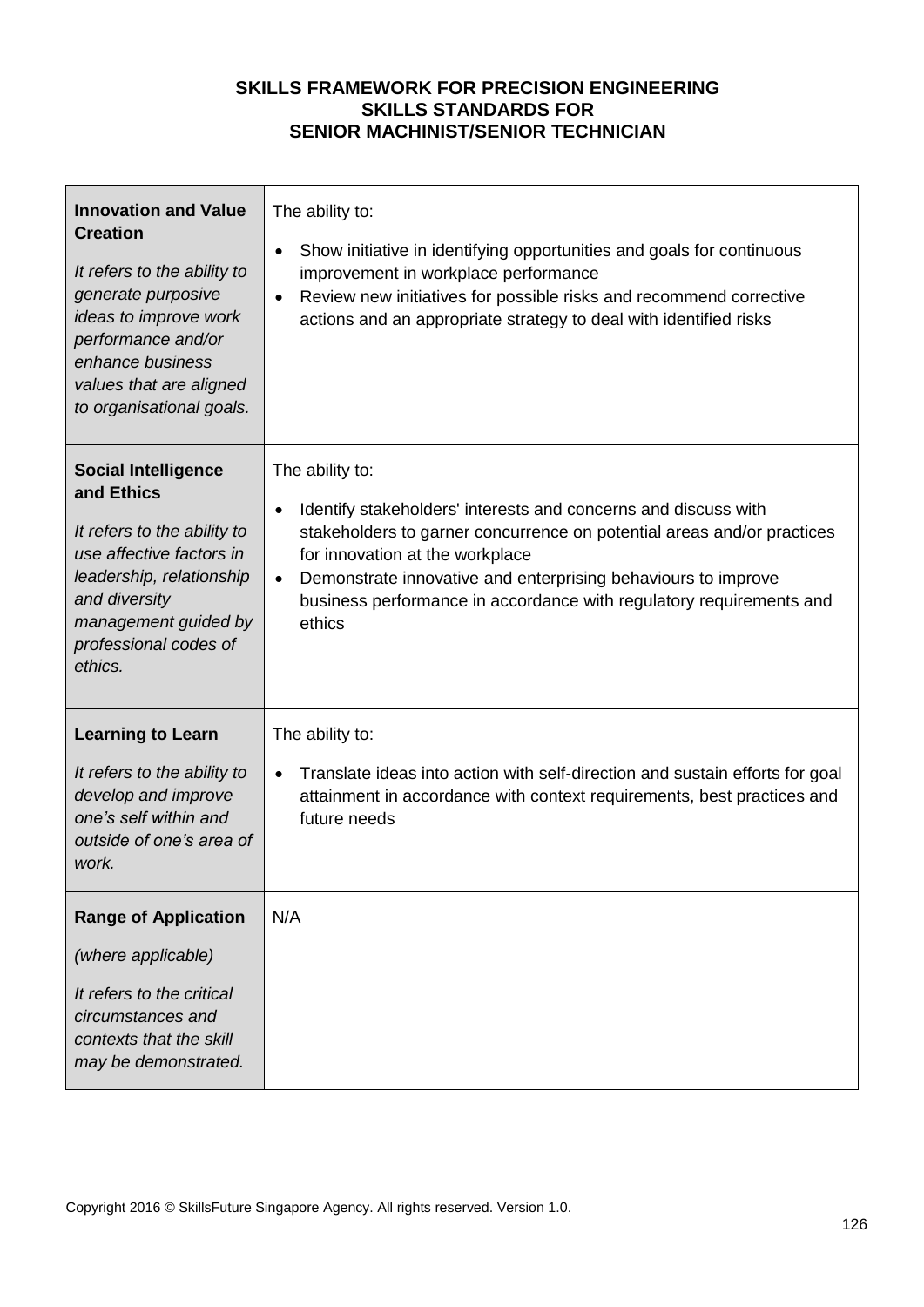| <b>Skill Code</b>                                                                                                                                                                                          | ES-ACE-302G-1                                                                                                                                                                                                                                                                                                                                                                                                                                                                                                                                                                                                                                                                                                                                            | <b>Skill Category</b>                                  | Analytical, Conceptual and<br>Evaluative |
|------------------------------------------------------------------------------------------------------------------------------------------------------------------------------------------------------------|----------------------------------------------------------------------------------------------------------------------------------------------------------------------------------------------------------------------------------------------------------------------------------------------------------------------------------------------------------------------------------------------------------------------------------------------------------------------------------------------------------------------------------------------------------------------------------------------------------------------------------------------------------------------------------------------------------------------------------------------------------|--------------------------------------------------------|------------------------------------------|
|                                                                                                                                                                                                            |                                                                                                                                                                                                                                                                                                                                                                                                                                                                                                                                                                                                                                                                                                                                                          | <b>Skill Sub-Category</b><br>(where applicable)        | N/A                                      |
| <b>Skill</b>                                                                                                                                                                                               |                                                                                                                                                                                                                                                                                                                                                                                                                                                                                                                                                                                                                                                                                                                                                          | Solve Problems and Make Decisions at Supervisory Level |                                          |
| <b>Skill Description</b>                                                                                                                                                                                   | This skill describes the ability to acquire the skills to work with a team of<br>subordinates in practising problem-solving and decision-making. It also<br>includes anticipating and identifying potential problems, facilitating team's<br>effort to resolve the problems, making appropriate decisions and seeing<br>implementation plans through.                                                                                                                                                                                                                                                                                                                                                                                                    |                                                        |                                          |
| Knowledge and<br><b>Analysis</b><br>It refers to gathering,<br>cognitive processing,<br>integration and<br>inspection of facts and<br>information required to<br>perform the work tasks<br>and activities. | The ability to understand:<br>Types of information to be gathered and analysed to identify and confirm<br>a problem<br>Characteristics of appropriate problem-solving tools and techniques<br>$\bullet$<br>Idea generation techniques and their characteristics<br>$\bullet$<br>Types of value and impact to be evaluated for selection of ideas<br>$\bullet$<br>Techniques to manage team conflict in decision-making process<br>$\bullet$<br>Factors affecting the effectiveness of an implementation plan<br>$\bullet$<br>Advantages and disadvantages of the various methods for gathering<br>feedback from relevant sources<br>Methods used to identify deficiency in the implemented solution and<br>implementation plan and their characteristics |                                                        |                                          |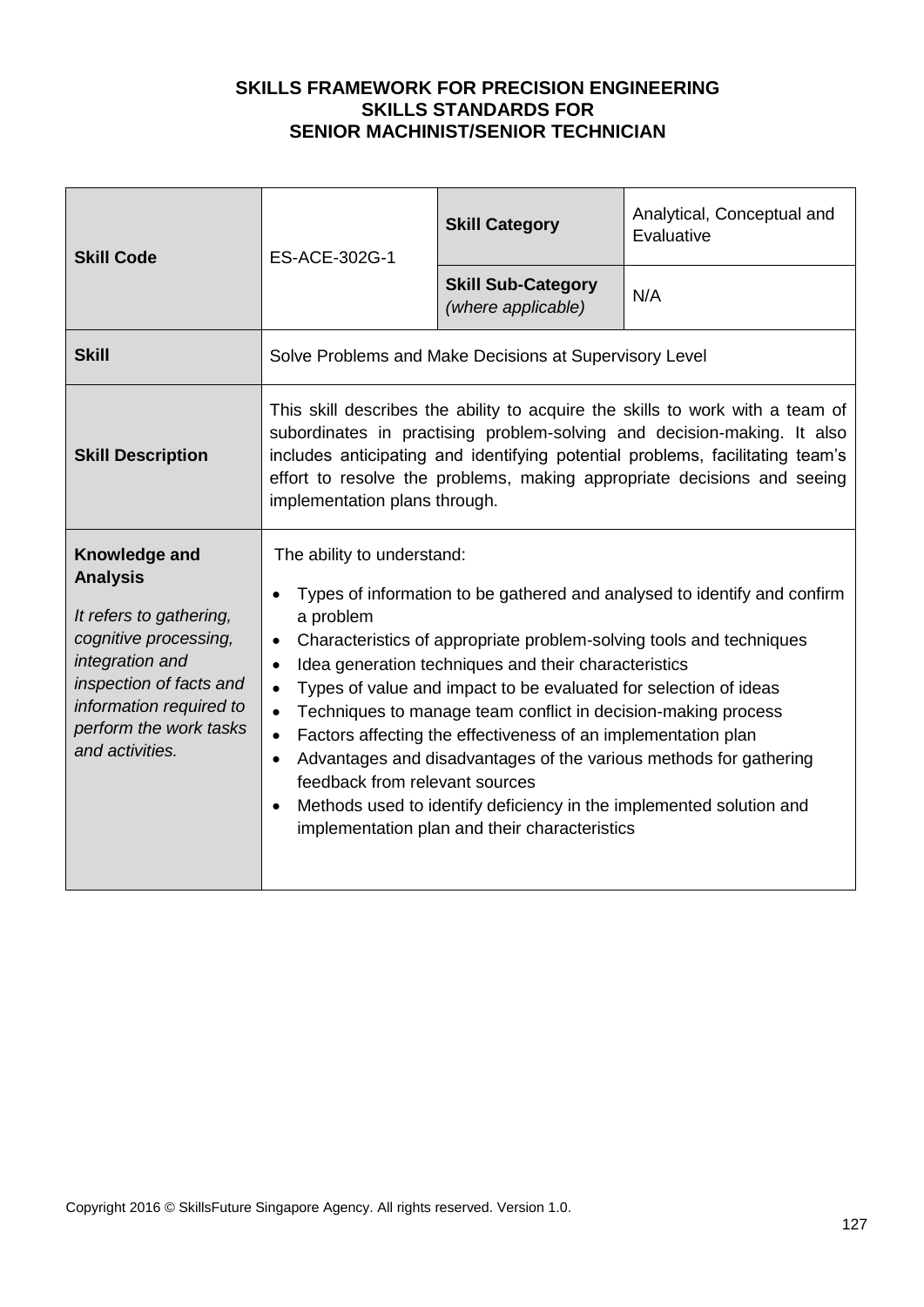| <b>Application and</b><br><b>Adaptation</b><br>It refers to the ability to<br>perform the work tasks<br>and activities required<br>of the occupation, and<br>the ability to react to<br>and manage the<br>changes at work.    | The ability to:<br>Identify symptoms that could lead to potential problems at the workplace<br>using appropriate tools and techniques<br>Apply logical deduction to anticipate and detect problems at the<br>workplace based on symptoms and relevant information gathered<br>Analyse relevant information surrounding the perceived problems and<br>identify the exact problem using elimination process, objective reasoning<br>or process questioning<br>Analyse the root causes of the problems at the workplace using<br>appropriate problem-solving tools and techniques<br>Develop an implementation plan that addresses the root causes of the<br>problems and consider the impact to self and team at the workplace<br>Evaluate the effectiveness of the implemented solution and<br>implementation plan by analysing feedback gathered from relevant<br>sources |
|-------------------------------------------------------------------------------------------------------------------------------------------------------------------------------------------------------------------------------|---------------------------------------------------------------------------------------------------------------------------------------------------------------------------------------------------------------------------------------------------------------------------------------------------------------------------------------------------------------------------------------------------------------------------------------------------------------------------------------------------------------------------------------------------------------------------------------------------------------------------------------------------------------------------------------------------------------------------------------------------------------------------------------------------------------------------------------------------------------------------|
| <b>Innovation and Value</b><br><b>Creation</b><br>It refers to the ability to<br>generate purposive<br>ideas to improve work<br>performance and/or<br>enhance business<br>values that are aligned<br>to organisational goals. | The ability to:<br>Select a solution among the shortlisted ones collectively with team<br>members using appropriate evaluative techniques and criteria<br>Formulate and execute modifications to restore and/or enhance<br>$\bullet$<br>effectiveness of implemented solution and implementation plan                                                                                                                                                                                                                                                                                                                                                                                                                                                                                                                                                                     |
| <b>Social Intelligence</b><br>and Ethics<br>It refers to the ability to<br>use affective factors in<br>leadership, relationship<br>and diversity<br>management guided by<br>professional codes of<br>ethics.                  | The ability to:<br>Facilitate generation of solutions to solve problems by encouraging<br>creativity among team members                                                                                                                                                                                                                                                                                                                                                                                                                                                                                                                                                                                                                                                                                                                                                   |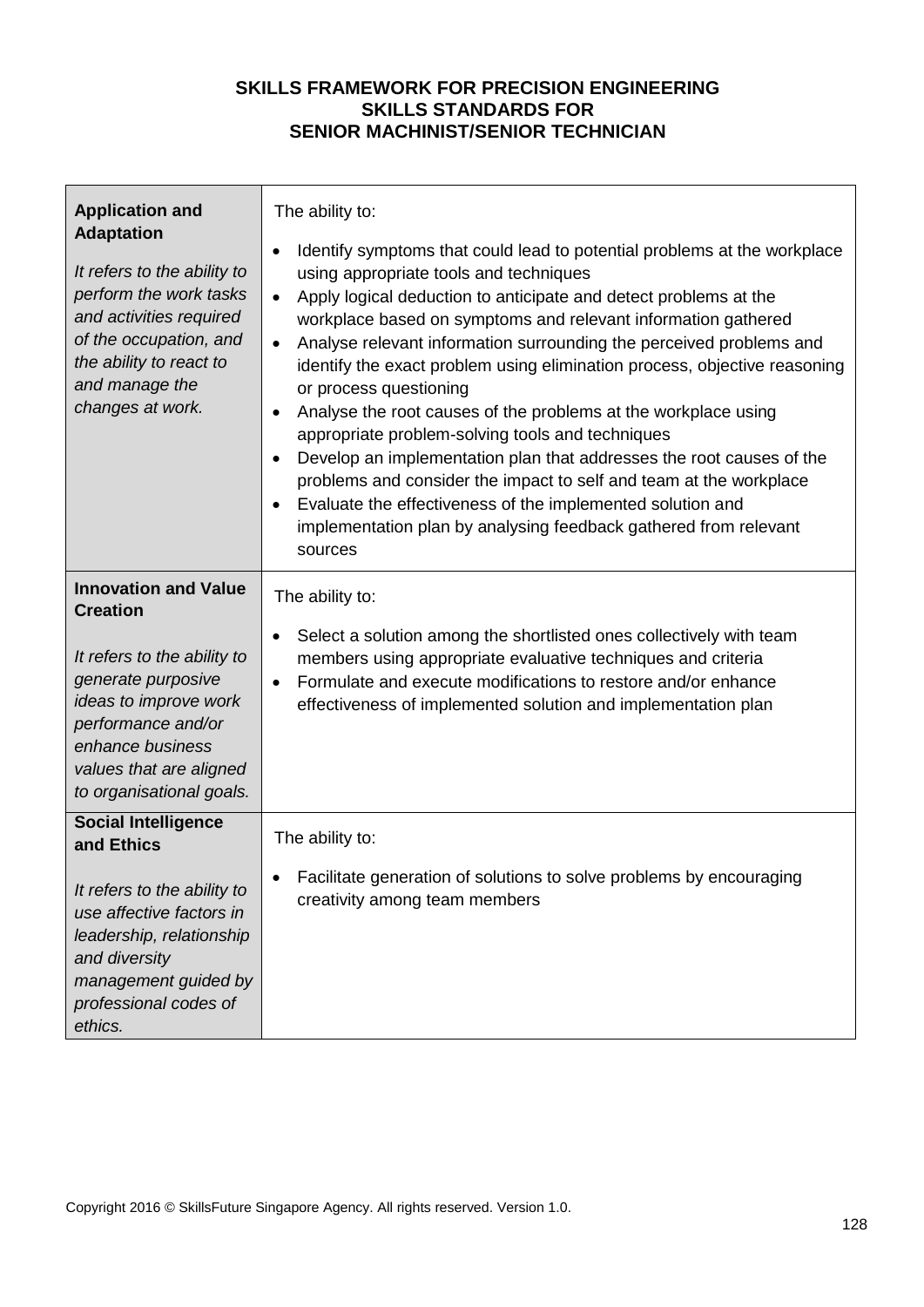| <b>Learning to Learn</b><br>It refers to the ability to<br>develop and improve<br>one's self within and<br>outside of one's area of<br>work. | The ability to:<br>Review the effectiveness of modifications made and analyse learning<br>points and best practices that can be used for future reference |
|----------------------------------------------------------------------------------------------------------------------------------------------|-----------------------------------------------------------------------------------------------------------------------------------------------------------|
| <b>Range of Application</b>                                                                                                                  | N/A                                                                                                                                                       |
| (where applicable)<br>It refers to the critical<br>circumstances and<br>contexts that the skill<br>may be demonstrated.                      |                                                                                                                                                           |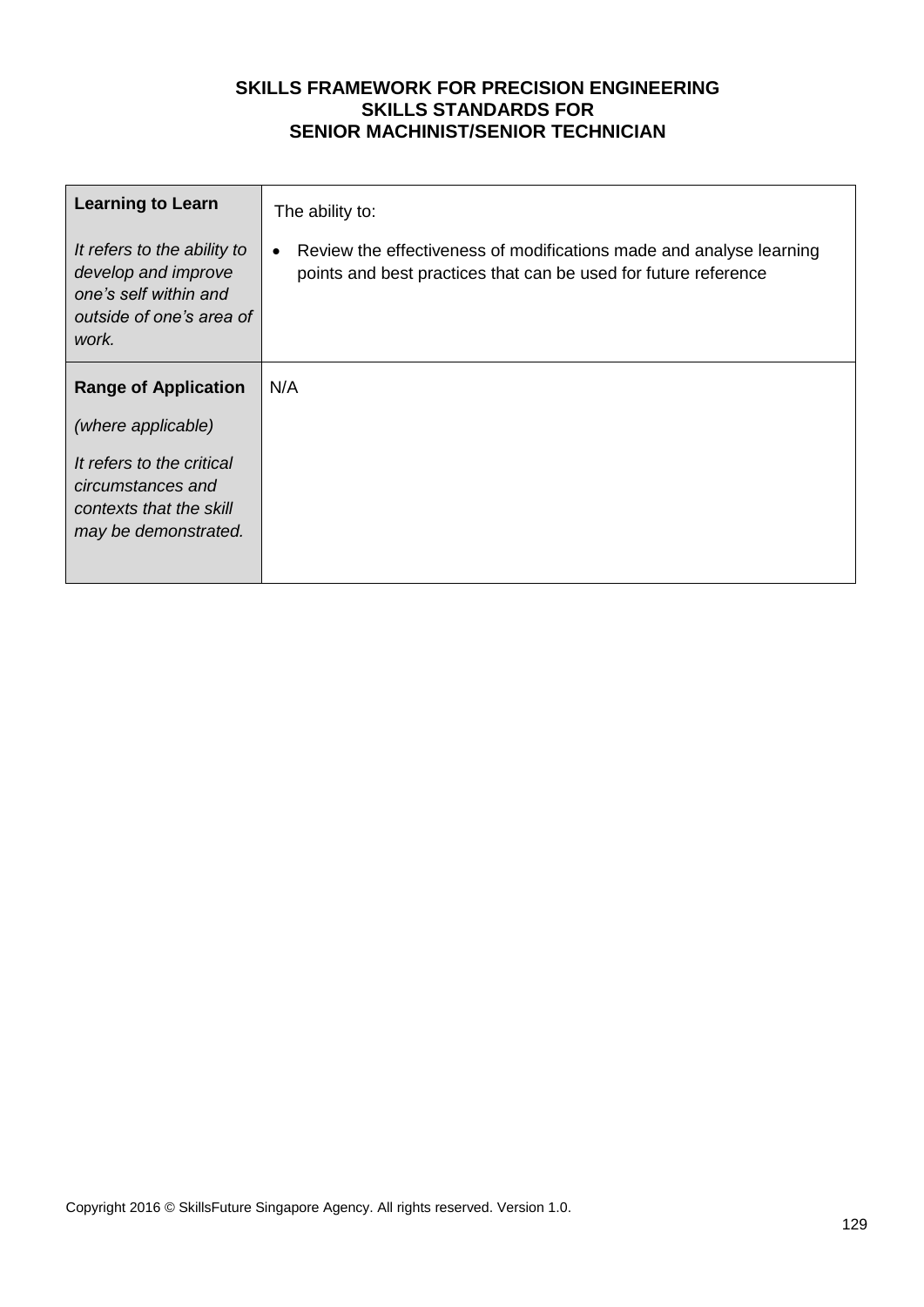| <b>Skill Code</b>                                                                                                                                                                                          | ES-IP-101G-1                                                                                                                                                                                                                                                                                                                                                                                                                                                                                                                                                                                                                                                                                                                                                                                                                                                                                                                                                                                                   | <b>Skill Category</b>                           | People and Relationship<br>Management |
|------------------------------------------------------------------------------------------------------------------------------------------------------------------------------------------------------------|----------------------------------------------------------------------------------------------------------------------------------------------------------------------------------------------------------------------------------------------------------------------------------------------------------------------------------------------------------------------------------------------------------------------------------------------------------------------------------------------------------------------------------------------------------------------------------------------------------------------------------------------------------------------------------------------------------------------------------------------------------------------------------------------------------------------------------------------------------------------------------------------------------------------------------------------------------------------------------------------------------------|-------------------------------------------------|---------------------------------------|
|                                                                                                                                                                                                            |                                                                                                                                                                                                                                                                                                                                                                                                                                                                                                                                                                                                                                                                                                                                                                                                                                                                                                                                                                                                                | <b>Skill Sub-Category</b><br>(where applicable) | N/A                                   |
| <b>Skill</b>                                                                                                                                                                                               | Communicate and Relate Effectively at the Workplace                                                                                                                                                                                                                                                                                                                                                                                                                                                                                                                                                                                                                                                                                                                                                                                                                                                                                                                                                            |                                                 |                                       |
| <b>Skill Description</b>                                                                                                                                                                                   | This skill describes the ability to use effective communication techniques at<br>the workplace, while taking into consideration social and cultural differences.<br>It also includes interpreting, clarifying, analysing and responding to<br>information received, as well as using effective negotiation skills to resolve<br>conflicts for a win-win outcome.                                                                                                                                                                                                                                                                                                                                                                                                                                                                                                                                                                                                                                               |                                                 |                                       |
| Knowledge and<br><b>Analysis</b><br>It refers to gathering,<br>cognitive processing,<br>integration and<br>inspection of facts and<br>information required to<br>perform the work tasks<br>and activities. | The ability to understand:<br>Sources of information within and outside the organisation<br>Types of information to be received, clarified and responded to and their<br>features<br>Different modes of communication and communication tools and their<br>$\bullet$<br>characteristics<br>Principles of effective communication and interpersonal techniques<br>$\bullet$<br>Internal and external barriers to effective communication<br>$\bullet$<br>Strategies for communicating in a courteous and respectful manner that<br>$\bullet$<br>considers social and cultural differences<br>Ways to distinguish between objective facts and subjective interpretation<br>in a conflict<br>Definition of conflict and common types of conflict at the workplace<br>$\bullet$<br>Definition of negotiation and types of negotiation styles and their<br>characteristics<br>Types of reference documents to use during negotiations<br>Types of conflict resolution strategies to achieve outcomes in negotiation |                                                 |                                       |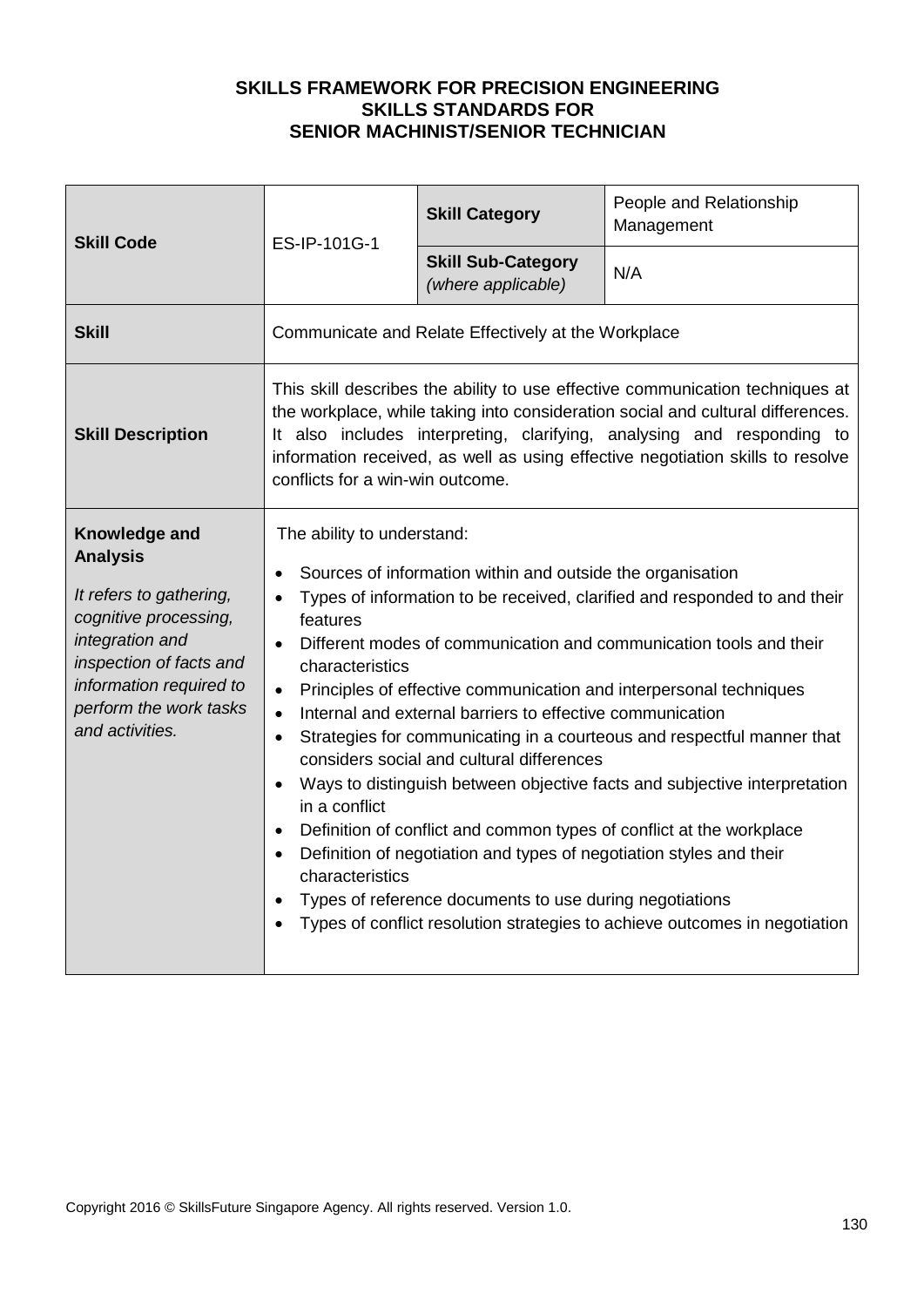г

┓

|                                                                                                                                                                                                                            | The ability to:                                                                                                                                                                                                                                                                                                                                                                                                                                                                                                                                                  |  |  |
|----------------------------------------------------------------------------------------------------------------------------------------------------------------------------------------------------------------------------|------------------------------------------------------------------------------------------------------------------------------------------------------------------------------------------------------------------------------------------------------------------------------------------------------------------------------------------------------------------------------------------------------------------------------------------------------------------------------------------------------------------------------------------------------------------|--|--|
| <b>Application and</b><br><b>Adaptation</b><br>It refers to the ability to<br>perform the work tasks<br>and activities required<br>of the occupation, and<br>the ability to react to<br>and manage the<br>changes at work. | Interpret and analyse information received according to workplace<br>procedures<br>Plan response to information received taking into account the social and<br>cultural background of the recipient of the information<br>Identify signs, stages and causes of conflict with individuals or groups of<br>$\bullet$<br>people based on objective facts and interpretation<br>Define the conflict and highlight points of differences and contention<br>$\bullet$<br>objectively, taking into consideration social and cultural differences of<br>parties involved |  |  |
| <b>Innovation and Value</b><br><b>Creation</b>                                                                                                                                                                             | The ability to:<br>Work towards achieving a win-win outcome in assessing mutually                                                                                                                                                                                                                                                                                                                                                                                                                                                                                |  |  |
| It refers to the ability to<br>generate purposive<br>ideas to improve work<br>performance and/or<br>enhance business<br>values that are aligned<br>to organisational goals.                                                | acceptable solutions                                                                                                                                                                                                                                                                                                                                                                                                                                                                                                                                             |  |  |
| <b>Social Intelligence</b><br>and Ethics                                                                                                                                                                                   | The ability to:                                                                                                                                                                                                                                                                                                                                                                                                                                                                                                                                                  |  |  |
| It refers to the ability to<br>use affective factors in<br>leadership, relationship<br>and diversity<br>management guided by<br>professional codes of<br>ethics.                                                           | Use appropriate communication techniques that consider social and<br>cultural differences to clarify and respond to information received<br>Negotiate for mutually acceptable solutions by all parties using effective<br>$\bullet$<br>communication and negotiation skill<br>Communicate outcome of negotiation and propose relevant<br>$\bullet$<br>recommendations with justifications to supervisor to seek concurrence<br>and endorsement                                                                                                                   |  |  |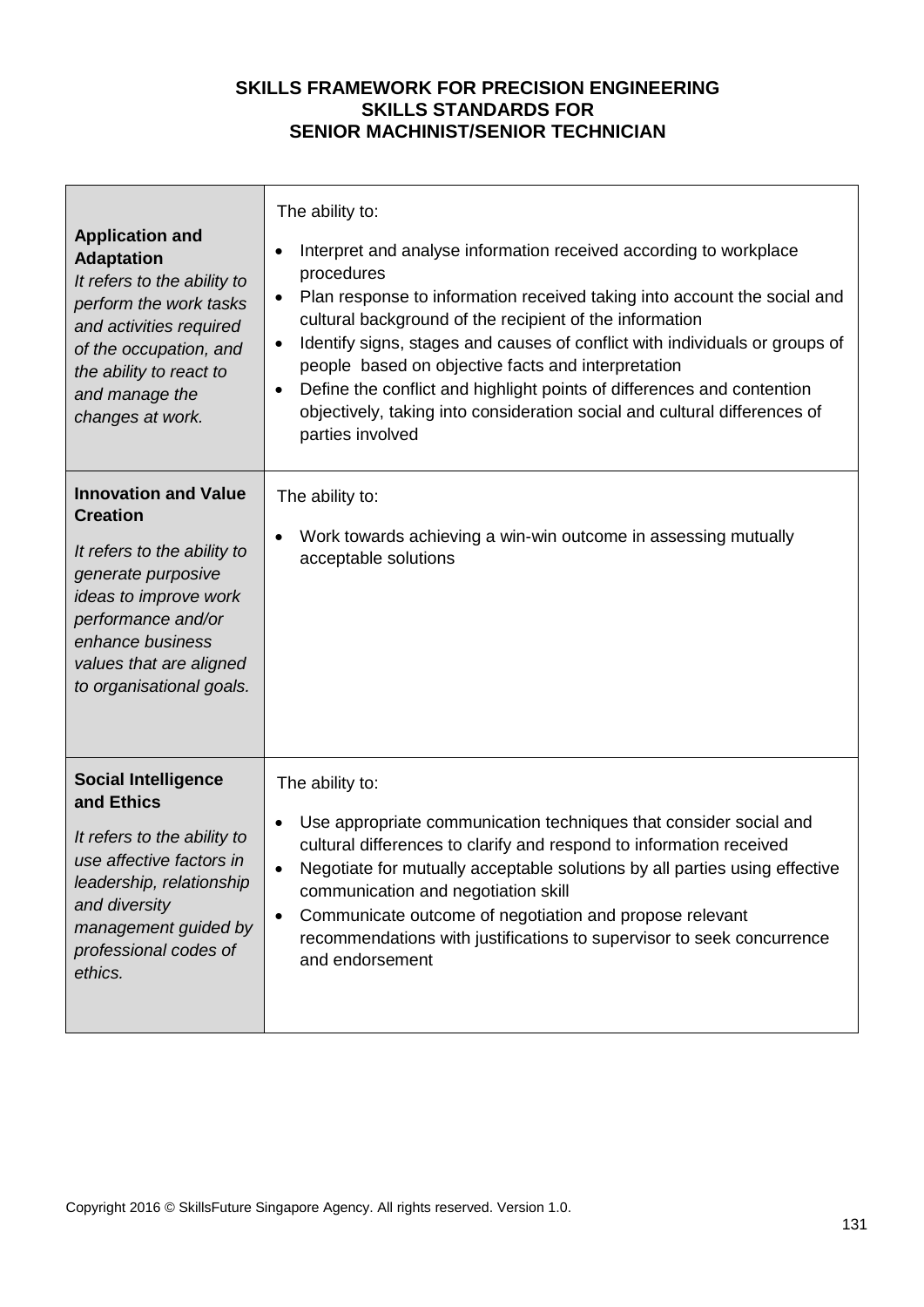| <b>Learning to Learn</b><br>It refers to the ability to<br>develop and improve<br>one's self within and<br>outside of one's area of<br>work.           | The ability to:<br>Reflect on communication techniques to learn from weaknesses                                                                                                                                                                                                                                                                                                                                                                                                                                                                                                                                                                                                                                                                                                                                                                                                                                                                                                                                                                                                                                                                                                                                                                                                                                                                                                                                                                                                                                                                                                                                                                                                                                                                                                                                             |
|--------------------------------------------------------------------------------------------------------------------------------------------------------|-----------------------------------------------------------------------------------------------------------------------------------------------------------------------------------------------------------------------------------------------------------------------------------------------------------------------------------------------------------------------------------------------------------------------------------------------------------------------------------------------------------------------------------------------------------------------------------------------------------------------------------------------------------------------------------------------------------------------------------------------------------------------------------------------------------------------------------------------------------------------------------------------------------------------------------------------------------------------------------------------------------------------------------------------------------------------------------------------------------------------------------------------------------------------------------------------------------------------------------------------------------------------------------------------------------------------------------------------------------------------------------------------------------------------------------------------------------------------------------------------------------------------------------------------------------------------------------------------------------------------------------------------------------------------------------------------------------------------------------------------------------------------------------------------------------------------------|
| <b>Range of Application</b><br>(where applicable)<br>It refers to the critical<br>circumstances and<br>contexts that the skill<br>may be demonstrated. | Principles of effective communication and interpersonal techniques must<br>include:<br>Feedback – to ensure that the receiver was listening, understood the<br>information or message and agrees to the required action. Suggestions<br>and criticisms to be provided when necessary at this stage<br>Clarity - message or information must be clear and concise and should<br>$\bullet$<br>not be ambiguous<br>Objectivity – the purpose of the message or information to be<br>$\bullet$<br>communicated must be clear, so as to decide the best mode of<br>communication and medium for the message and to trigger the<br>emotional and cognitive responses to ensure receivers are engaged<br>e.g.: To gain information, to provide information, initiate action, praise,<br>criticize, inspire, change a person's attitude, etc.<br>Listen and understand - use active listening skills to probe into a<br>situation, repeat what was said to ensure that the information received is<br>accurate. It is important to interpret the information correctly.<br>Understanding include being aware of the receiver's state of mind and<br>being upon receiving the information, emotions, social climate and<br>customs<br>Connectivity - to connect with the receiver(s) and address their needs<br>Consistency – message or information must be consistent to the current<br>plans, policies and procedures, programmes and goals of the<br>organisation<br>Completeness – message or information must be completed and<br>adequate to avoid any misunderstanding and any delay of action if<br>required<br>Time – information should be communicated at the right time<br>Respect - to respect various cultural backgrounds, histories, and<br>experiences, accepting their rights and paying attention to their needs |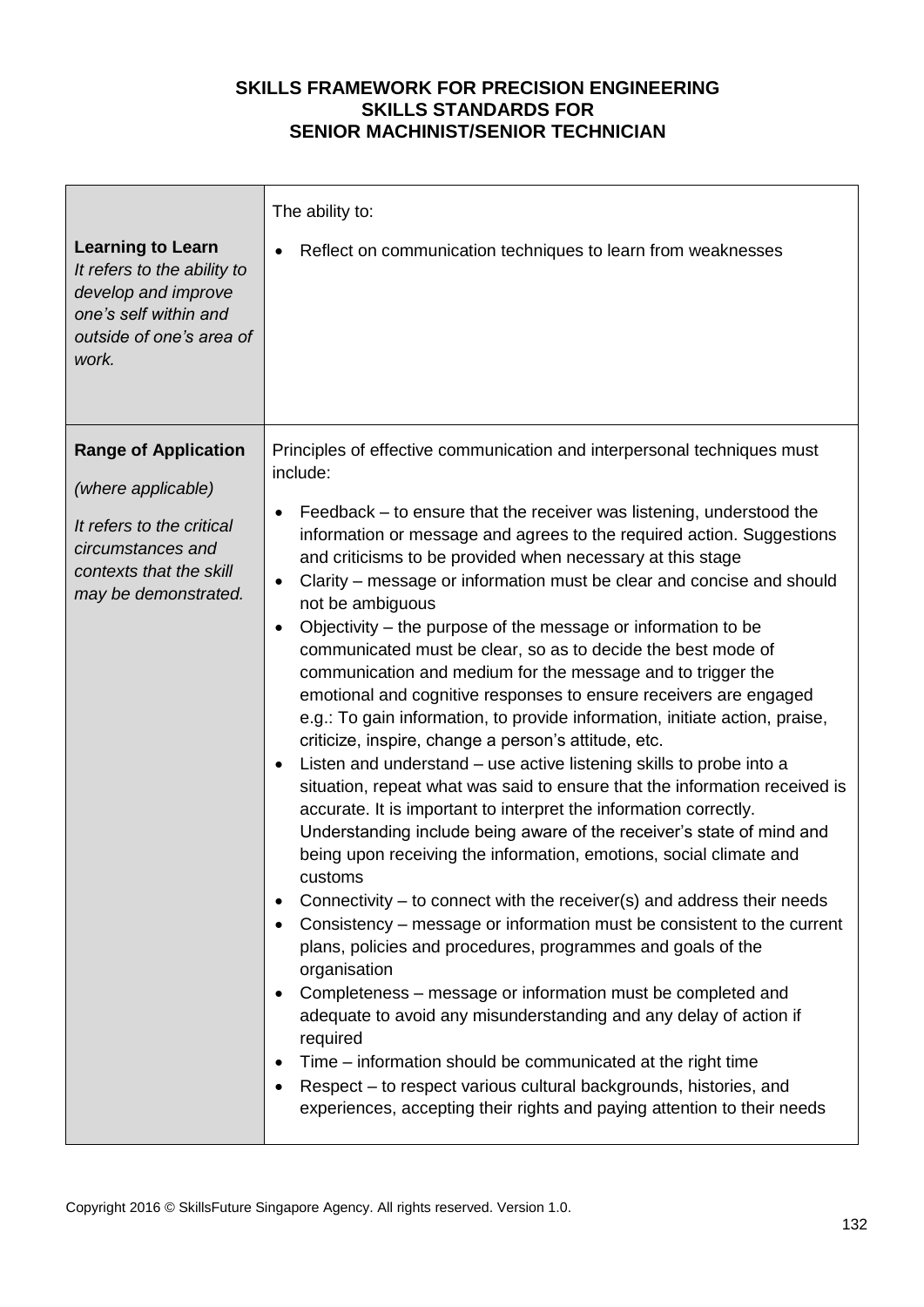| <b>Skill Code</b>                                                                                                                                                                                                          | ES-IP-102G-1                                                                                                                                                                                                                                                                                                                                                                                                                                                                                                                                                                                                                                                                                                                                                          | <b>Skill Category</b>                           | People and Relationship<br>Management |  |
|----------------------------------------------------------------------------------------------------------------------------------------------------------------------------------------------------------------------------|-----------------------------------------------------------------------------------------------------------------------------------------------------------------------------------------------------------------------------------------------------------------------------------------------------------------------------------------------------------------------------------------------------------------------------------------------------------------------------------------------------------------------------------------------------------------------------------------------------------------------------------------------------------------------------------------------------------------------------------------------------------------------|-------------------------------------------------|---------------------------------------|--|
|                                                                                                                                                                                                                            |                                                                                                                                                                                                                                                                                                                                                                                                                                                                                                                                                                                                                                                                                                                                                                       | <b>Skill Sub-Category</b><br>(where applicable) | N/A                                   |  |
| <b>Skill</b>                                                                                                                                                                                                               | Work in a Team                                                                                                                                                                                                                                                                                                                                                                                                                                                                                                                                                                                                                                                                                                                                                        |                                                 |                                       |  |
| <b>Skill Description</b>                                                                                                                                                                                                   | This skill describes the ability to apply effective communication techniques<br>to achieve individual and team goals. It also includes providing support to<br>team members while taking into consideration diversity issues.                                                                                                                                                                                                                                                                                                                                                                                                                                                                                                                                         |                                                 |                                       |  |
| Knowledge and<br><b>Analysis</b><br>It refers to gathering,<br>cognitive processing,<br>integration and<br>inspection of facts and<br>information required to<br>perform the work tasks<br>and activities.                 | The ability to understand:<br>Definition of organisational vision, mission and goals<br>Different roles played by team members<br>$\bullet$<br>Interdependence of roles within a team<br>$\bullet$<br>Importance of maintaining open communication within a team<br>$\bullet$<br>Effects of trust, respect and support within a team<br>$\bullet$<br>Diversity issues and their impact on communication<br>$\bullet$<br>Relevant parties from whom one can seek feedback, advice and<br>$\bullet$<br>assistance<br>Effects of organisational, industry and legislative requirements and work<br>performance standards and/or targets on attainment of individual, team<br>and organisational goals<br>Organisational policies, limits of autonomy and span of control |                                                 |                                       |  |
| <b>Application and</b><br><b>Adaptation</b><br>It refers to the ability to<br>perform the work tasks<br>and activities required<br>of the occupation, and<br>the ability to react to<br>and manage the<br>changes at work. | The ability to:<br>Define and align team goals with departmental and organisational goals<br>Demonstrate responsibility and commitment for work done and to the<br>$\bullet$<br>achievement of individual and team goals<br>Identify potential areas of conflict with team members and methods to<br>$\bullet$<br>overcome them, taking into consideration diversity issues                                                                                                                                                                                                                                                                                                                                                                                           |                                                 |                                       |  |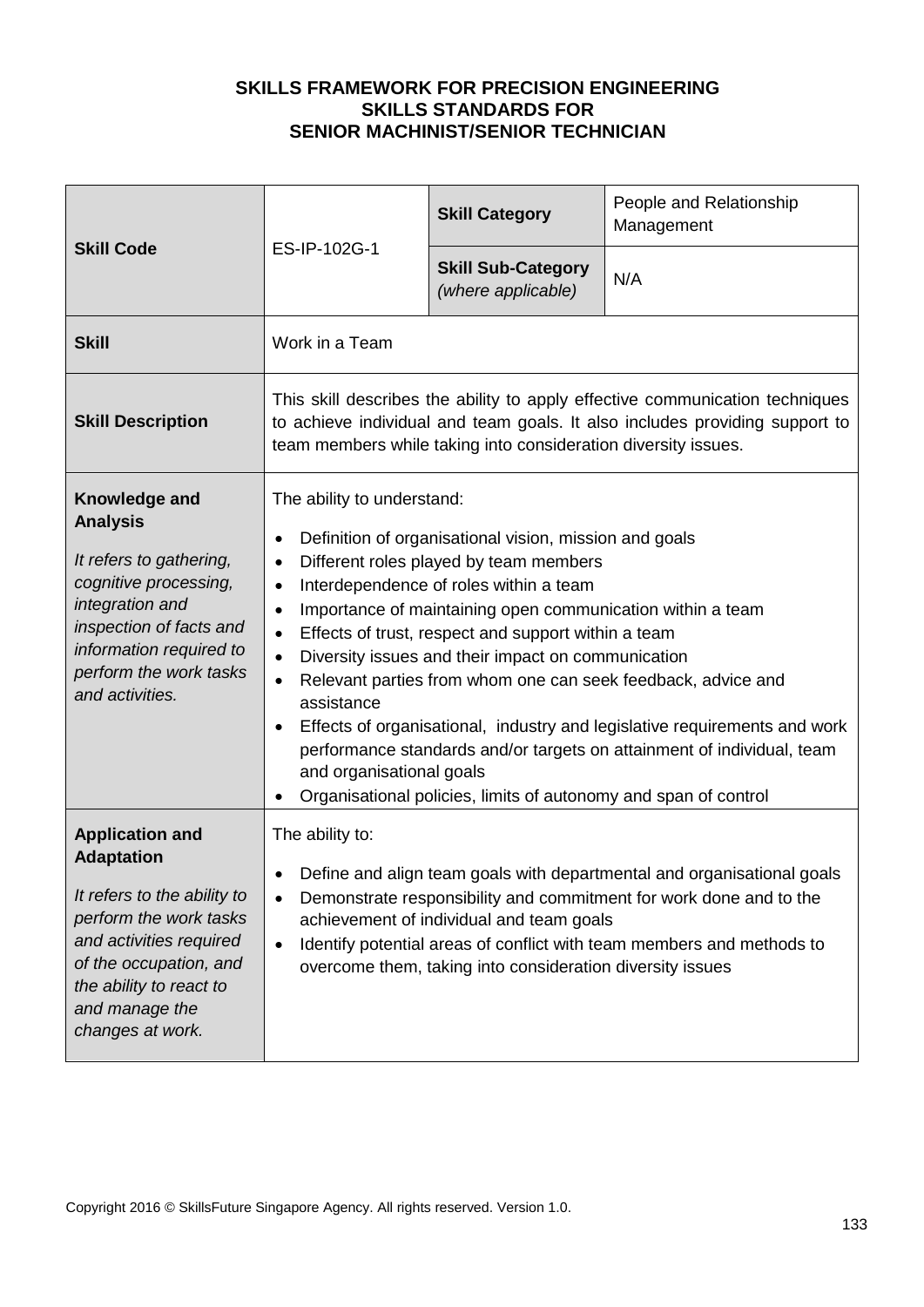| <b>Innovation and Value</b><br><b>Creation</b><br>It refers to the ability to<br>generate purposive<br>ideas to improve work<br>performance and/or<br>enhance business<br>values that are aligned<br>to organisational goals. | The ability to:<br>Listen to and contribute ideas and skills using appropriate<br>$\bullet$<br>communication techniques to achieve team goals<br>Recommend improvements to established policies and procedures in a<br>$\bullet$<br>proactive manner                                                                                                                                                                                                         |
|-------------------------------------------------------------------------------------------------------------------------------------------------------------------------------------------------------------------------------|--------------------------------------------------------------------------------------------------------------------------------------------------------------------------------------------------------------------------------------------------------------------------------------------------------------------------------------------------------------------------------------------------------------------------------------------------------------|
| <b>Social Intelligence</b><br>and Ethics<br>It refers to the ability to<br>use affective factors in<br>leadership, relationship<br>and diversity<br>management guided by<br>professional codes of<br>ethics.                  | The ability to:<br>Maintain open communication with team members by sharing<br>$\bullet$<br>information and discussing work-related issues to achieve individual and<br>team goals to meet organisational requirements<br>Demonstrate trust, respect and support towards team members in daily<br>$\bullet$<br>activities to achieve team goals<br>Identify and resolve issues and concerns through collaborative activities<br>$\bullet$<br>with supervisor |
| <b>Learning to Learn</b><br>It refers to the ability to<br>develop and improve<br>one's self within and<br>outside of one's area of<br>work.                                                                                  | The ability to:<br>Define own and individual roles within the team and work within the team<br>$\bullet$<br>and organisation dynamics<br>Accept and provide feedback, advice and assistance in a considerate<br>$\bullet$<br>and constructive manner to accomplish task assigned                                                                                                                                                                             |
| <b>Range of Application</b><br>(where applicable)<br>It refers to the critical<br>circumstances and<br>contexts that the skill<br>may be demonstrated.                                                                        | N/A                                                                                                                                                                                                                                                                                                                                                                                                                                                          |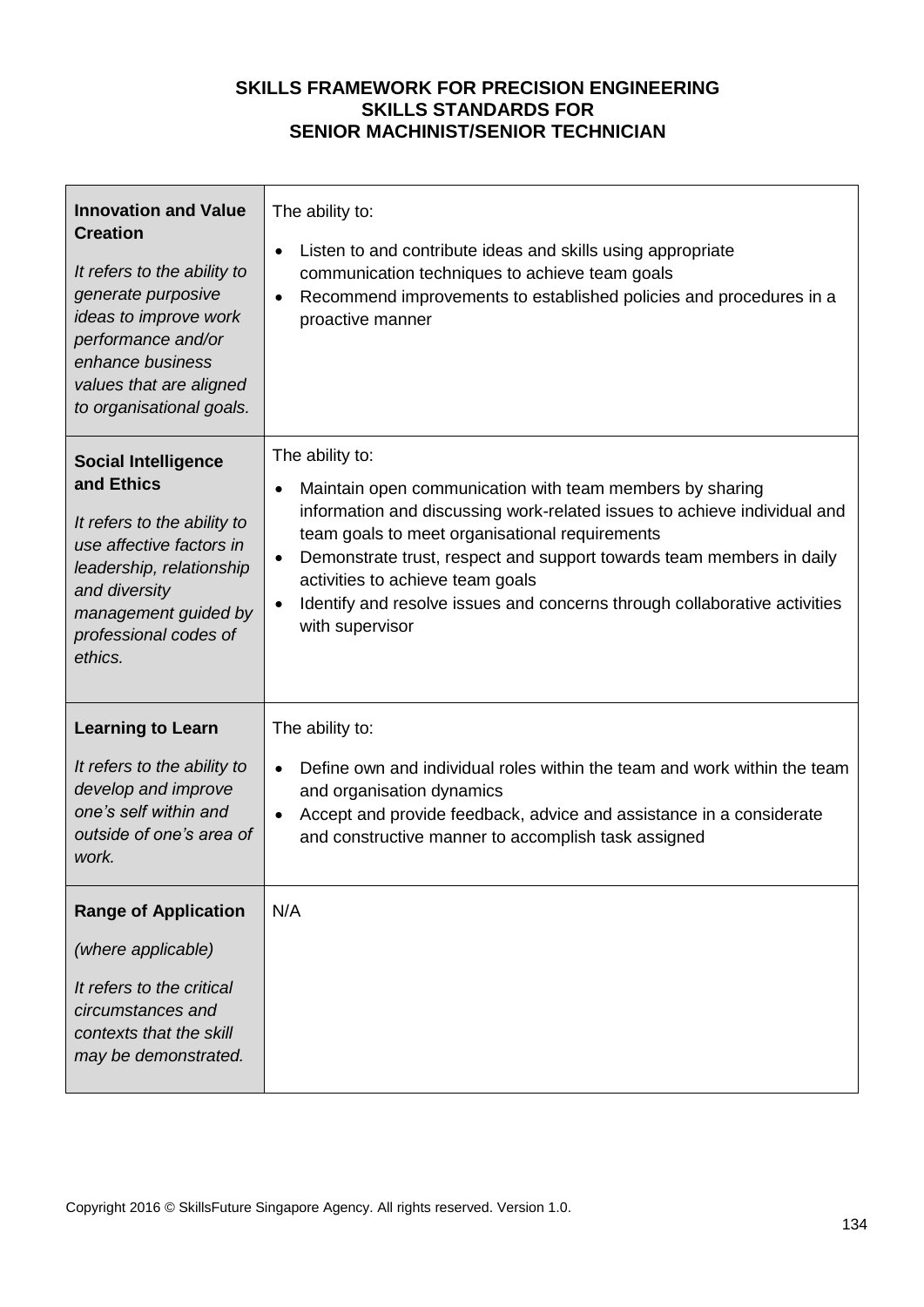### **Version Control**

| <b>Version</b> | <b>Date</b>     | <b>Changes Made</b> | <b>Edited by</b> |
|----------------|-----------------|---------------------|------------------|
|                | 12 October 2016 | Initial Version     | SSG and EDB      |
|                |                 |                     |                  |
|                |                 |                     |                  |